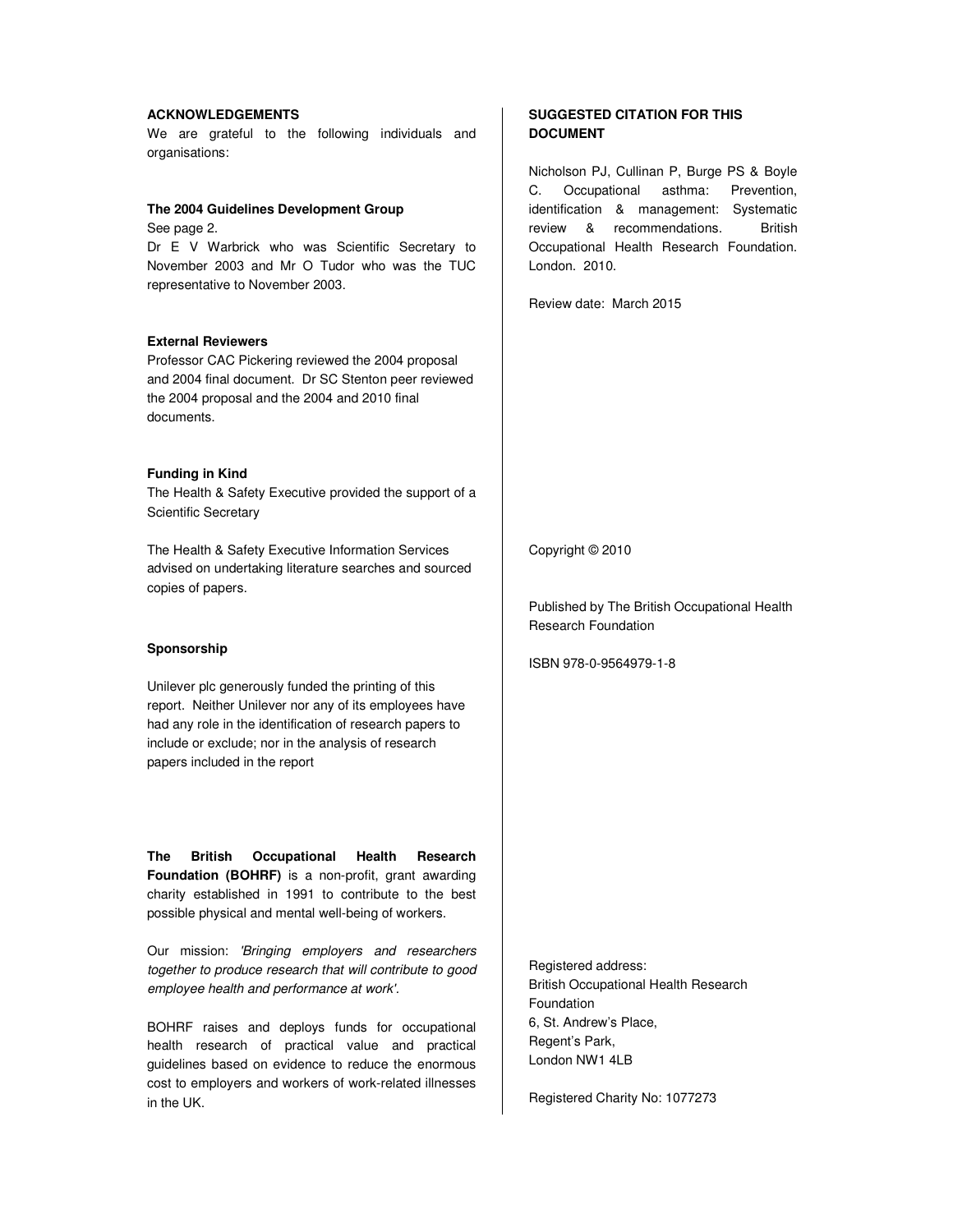# C O N T E N T S

|                   |                                                                                | Page         |
|-------------------|--------------------------------------------------------------------------------|--------------|
|                   | The Guidelines Development Groups                                              | $\mathbf{2}$ |
| Purpose and Scope |                                                                                | 3            |
| Executive summary |                                                                                | 4            |
|                   | Key recommendations for occupational health management                         | 6            |
|                   | Good practice points for occupational health management                        | 8            |
| Methodology       |                                                                                | 9            |
|                   | Evidence-linked statements                                                     |              |
| А.                | Background                                                                     | 12           |
| B.                | Prevention                                                                     | 17           |
| C.                | Identification and evaluation of a worker presenting with respiratory symptoms | 20           |
| D.                | Management of the worker confirmed to have occupational asthma                 | 26           |
| Evidence tables   |                                                                                |              |
| А.                | Background                                                                     | 29           |
| <b>B.</b>         | Prevention                                                                     | 46           |
| C.                | Identification and evaluation of a worker presenting with respiratory symptoms | 50           |
| D.                | Management of the worker confirmed to have occupational asthma                 | 62           |
| References        |                                                                                | 72           |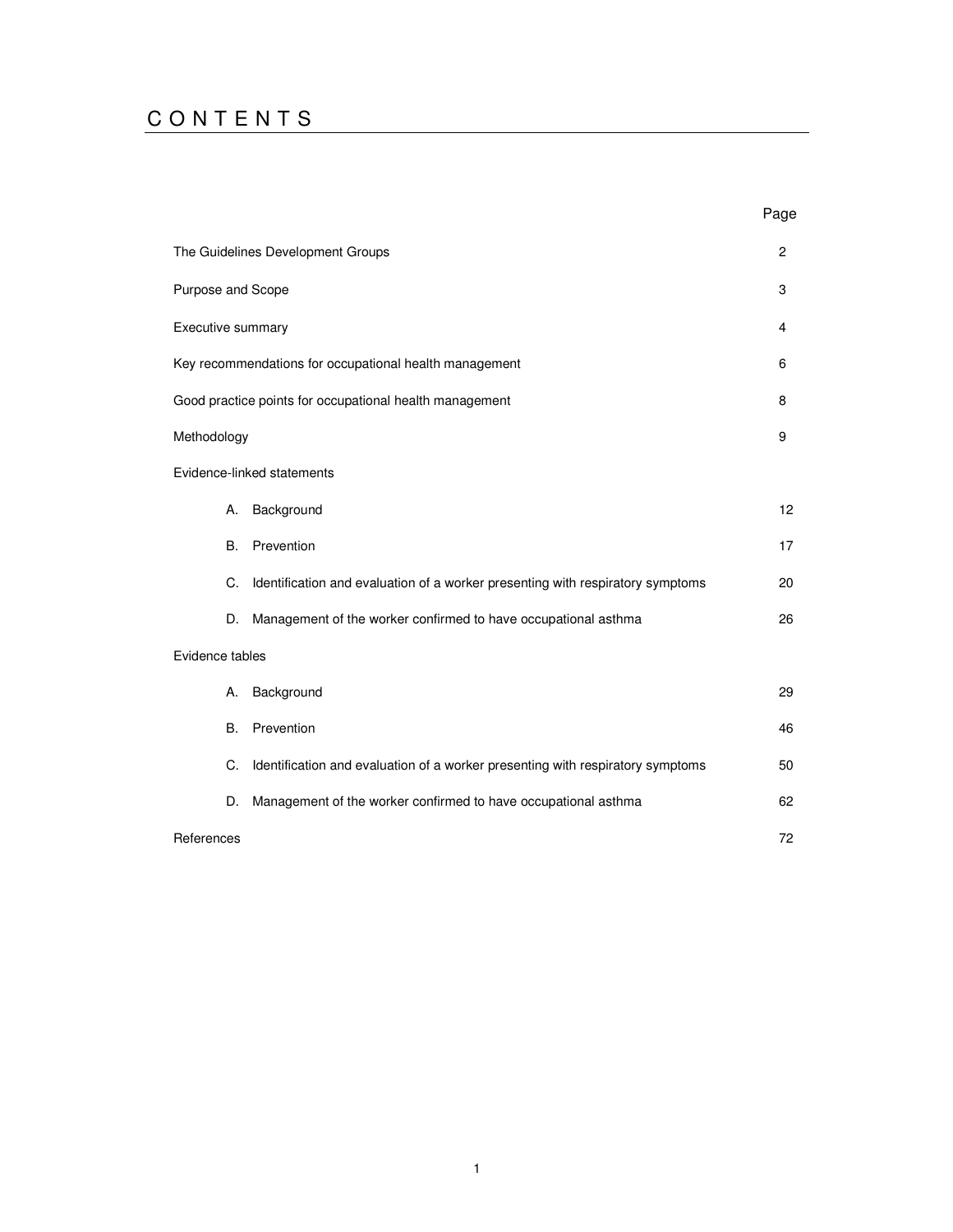# GUIDELINE DEVELOPMENT GROUPS

## **2009 - 2010**

| Dr P J Nicholson       | Faculty of Occupational Medicine / Society of Occupational Medicine |
|------------------------|---------------------------------------------------------------------|
| (Chairman)             |                                                                     |
| Mrs C Boyle            | Health & Safety Executive                                           |
| (Scientific Secretary) |                                                                     |
| Professor P S Burge    | Birmingham Heartlands Hospital / Birmingham University              |
|                        |                                                                     |
| Professor P Cullinan   | National Heart & Lung Institute / Royal Brompton Hospital           |
|                        |                                                                     |

## **2003 - 2004**

## **Writing Committee:**

| Professor A J Newman Taylor<br>(Chairman) | National Heart & Lung Institute / Royal Brompton Hospital           |
|-------------------------------------------|---------------------------------------------------------------------|
| Dr P J Nicholson<br>(Deputy Chairman)     | Faculty of Occupational Medicine / Society of Occupational Medicine |
| Mrs C Boyle<br>(Scientific Secretary)     | <b>Health &amp; Safety Executive</b>                                |
| Professor P S Burge                       | Birmingham Heartlands Hospital / Birmingham University              |
| Dr P Cullinan                             | National Heart & Lung Institute / Royal Brompton Hospital           |

| Mr C Beach                     | <b>British Occupational Hygiene Society</b>                 |
|--------------------------------|-------------------------------------------------------------|
| Mrs C Francis<br>(from May 04) | Royal College of Nursing                                    |
| Dr P F G Gannon                | Society of Occupational Medicine                            |
| Dr M Levy                      | Royal College of General Practitioners                      |
| Mr R Miguel<br>(from Mar 04)   | <b>Trades Union Congress</b>                                |
| Dr M J Nieuwenhuijsen          | Imperial College London                                     |
| Dr S Ozanne                    | Patient representative                                      |
| Dr R Rawbone                   | Health & Safety Executive                                   |
| Mrs D Romano-Woodward          | Association of Occupational Health Nurse Practitioners (UK) |
| Dr A J Scott                   | British Occupational Health Research Foundation             |

**Conflicts of interest:** Professor Sherwood Burge co-developed OASYS, a computer based system to anlayse serial peak expiratory flow measurements.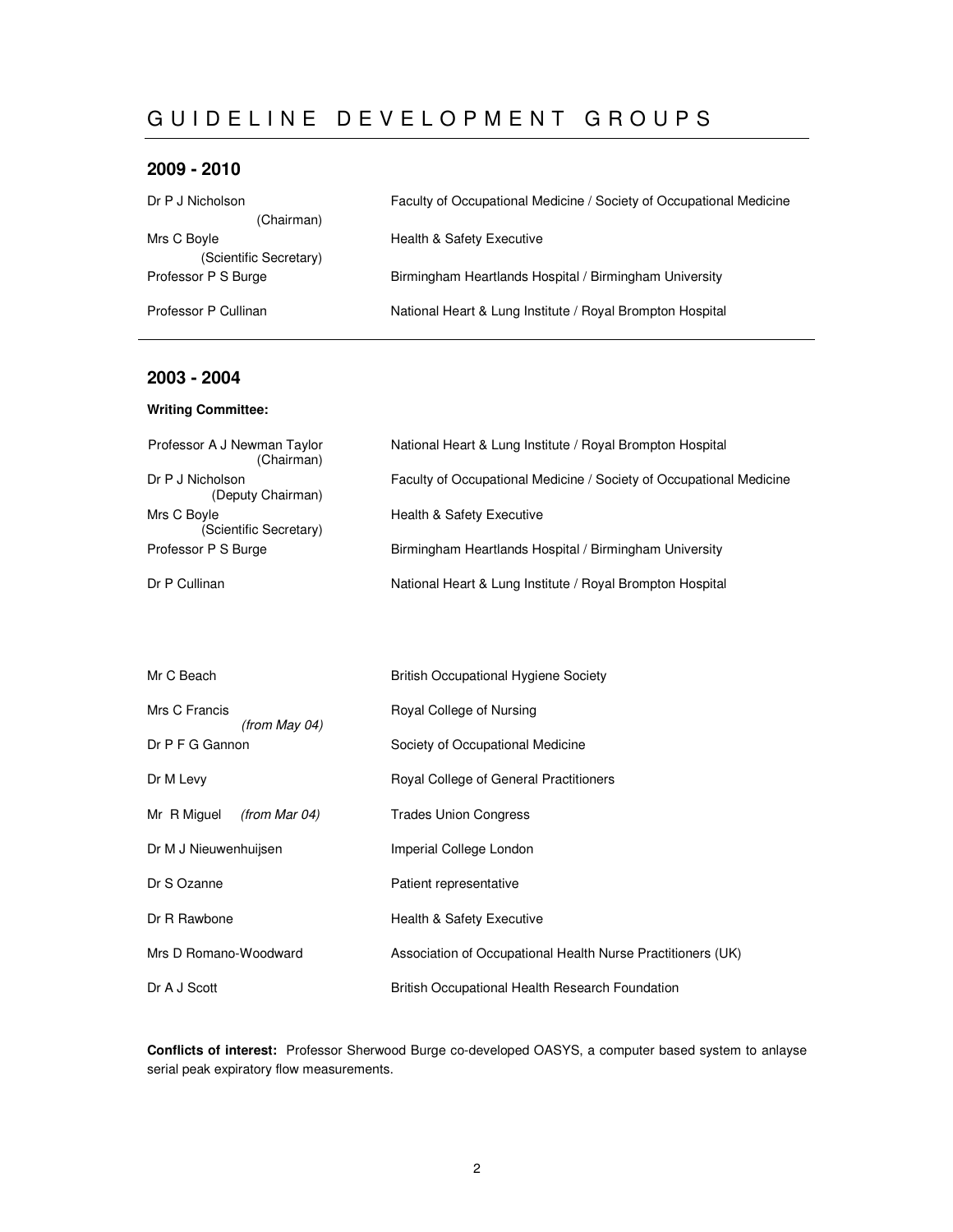# P U R P O S E

The purpose of these guidelines is to help reduce:

- o the incidence of occupational asthma by improved prevention, and
- $\circ$  the severity of individual cases of disease by earlier identification and better management.

# S C O P E

The full guideline and associated clinical guidance leaflets are aimed at doctors and nurses working in:

- o Occupational health
- o Respiratory medicine
- o Primary care

A further leaflet will provide practical guidance for action aimed at:

- o Employers
- o Health and safety professionals, safety representatives, and
- o Workers at risk of developing occupational asthma

The guidelines focus on interventions that might be considered appropriate for clinicians and employers to implement and supplement other guidelines that are available for the clinical management of asthma.

The guidelines consist of:

- o **Evidence statements** with ratings of the strength of evidence and associated references
- o **Recommendations** with grades of the strength of evidence behind the recommendations
- o **Good practice points** where evidence is lacking.

The guidelines do not intend to provide a list of the hundreds of agents known to cause occupational asthma. Neither do they discuss non-occupational asthma except insofar as reviewing the evidence as to whether preexisting disease is a risk factor for developing occupational asthma.

Clinicians, employers and workers need to exercise their judgement, knowledge and expertise when deciding whether it is appropriate to apply guidelines, taking into account individual circumstances and patients' wishes. Clinical judgement is necessary when using evidence statements to guide decision-making. Limited recommendations on a particular issue or effect do not necessarily mean that it is untrue or unimportant but may simply reflect insufficient evidence.

*It is not intended, nor should it be taken to imply, that these guidelines override existing legal obligations. Duties under the UK Health and Safety at Work Act 1974, the Management of Health and Safety at Work Regulations 1999, the Control of Substances Hazardous to Health Regulations 2002, the Disability Discrimination Act 1995 and 2005 and other relevant legislation and guidance must be given due consideration, as should laws relevant to other countries.*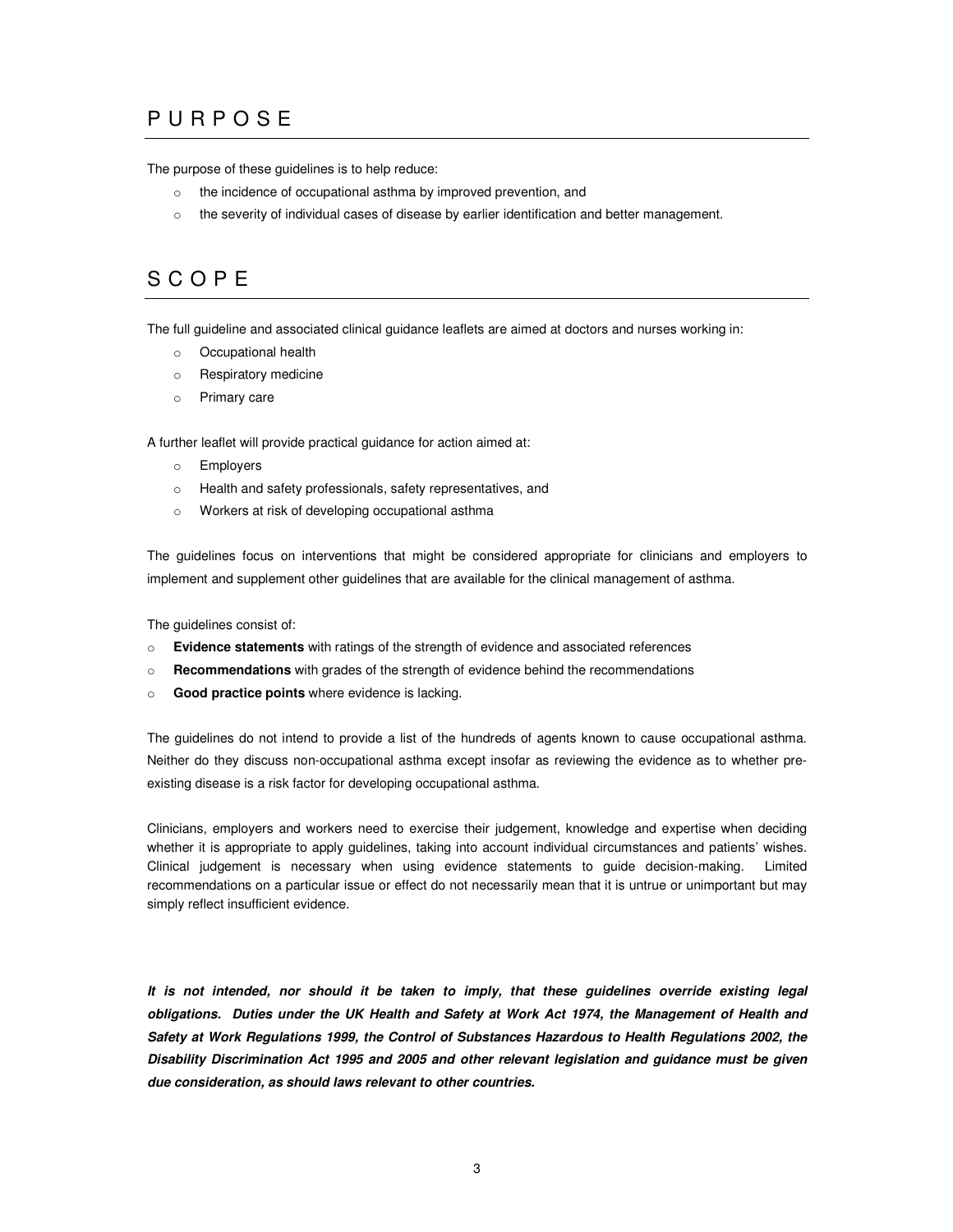# E X E C U T I V E S U M M A R Y

These guidelines are intended to help reduce the incidence of occupational asthma. They aim to provide managers, workers and safety and health professionals with evidence based guidance related to the prevention, identification and management of cases.

This systematic review updates the first edition of these guidelines which reviewed the evidence published up to the end of June 2004; extending the systematic review of the evidence to the end of September 2009. The scope was expanded to include two newer diagnostic tests; sputum eosinophilia and exhaled nitric oxide; and explores delays to diagnosis. It includes an additional 90 studies.

Asthma is a condition of chronic inflammation of the airways, characterised by widespread airflow limitation that is reversible, either spontaneously or with treatment over short periods of time. Inflammation results in hyperresponsiveness of the airways to many stimuli e.g. cold air, cigarette smoke, exercise and in the hospital clinic setting to methacholine and histamine. Symptoms include wheeze, cough, shortness of breath and chest tightness often worse at night or in the early morning. Asthma is common, affecting people of all ages. Adult asthma may be a continuation of childhood asthma, reactivation of quiescent childhood asthma or new-onset asthma.

Asthma is "work-related" when there is an association between symptoms and work. The different types of workrelated asthma should be distinguished, since the implications to the worker and the occupational health management of the disease differ. *Work-related asthma* includes two distinct categories:

- o *work aggravated asthma*, i.e. pre-existing or coincidental new onset adult asthma which is made worse by non-specific factors in the workplace e.g. cold, dry air, dust and fumes
- o *occupational asthma* i.e. asthma induced by exposure in the working environment to airborne dusts, vapours or fumes, in workers with or without pre-existing asthma $^1$ .

Occupational asthma can be subdivided into:

- o *sensitiser-induced occupational asthma* characterised by a latency period between first exposure to a respiratory sensitiser at work and the development of immunologically-mediated symptoms
- o *irritant-induced occupational asthma* that occurs typically within a few hours of a high concentration exposure to an irritant gas, fume or vapour at work.

Substances that induce asthma through an allergic mechanism can be divided into high (HMW) and low molecular weight (LMW) agents. HMW agents are usually proteins and appear to act through a type I, IgE associated hypersensitivity. Whilst some LMW chemicals are associated with the development of specific IgE antibodies, the pathophysiological mechanism for the majority of cases of asthma attributable to LMW chemicals is unclear. For some agents both immunological and non-immunological mecanisms may be involved.

Occupational factors account for about 1 in 6 cases of asthma in adults of working age. Almost 90% of cases of occupational asthma are of the allergic type 2-6 making it the focus of this evidence review. The term *occupational asthma* is used throughout the guidelines to refer to *sensitiser-induced occupational asthma*.

That only a proportion of workers develop occupational asthma despite similar exposures, suggests an underlying genetic susceptibility to occupational asthma. Studies, mostly based on small sample size, have examined the role of genes coding for susceptibility to occupational asthma attributed to various agents. While we reviewed such studies for the 2004 guidelines, risk information as a result of genetic testing is poorly understood and the use of genetic tests in the practice of occupational medicine is unlikely to be ethically justifiable. Therefore we removed discussion of genetic factors from this review.

The level of exposure to a causative agent at work is the major determinant of risk for the development of occupational asthma. A direct relationship between occupational asthma and sensitiser exposure at work has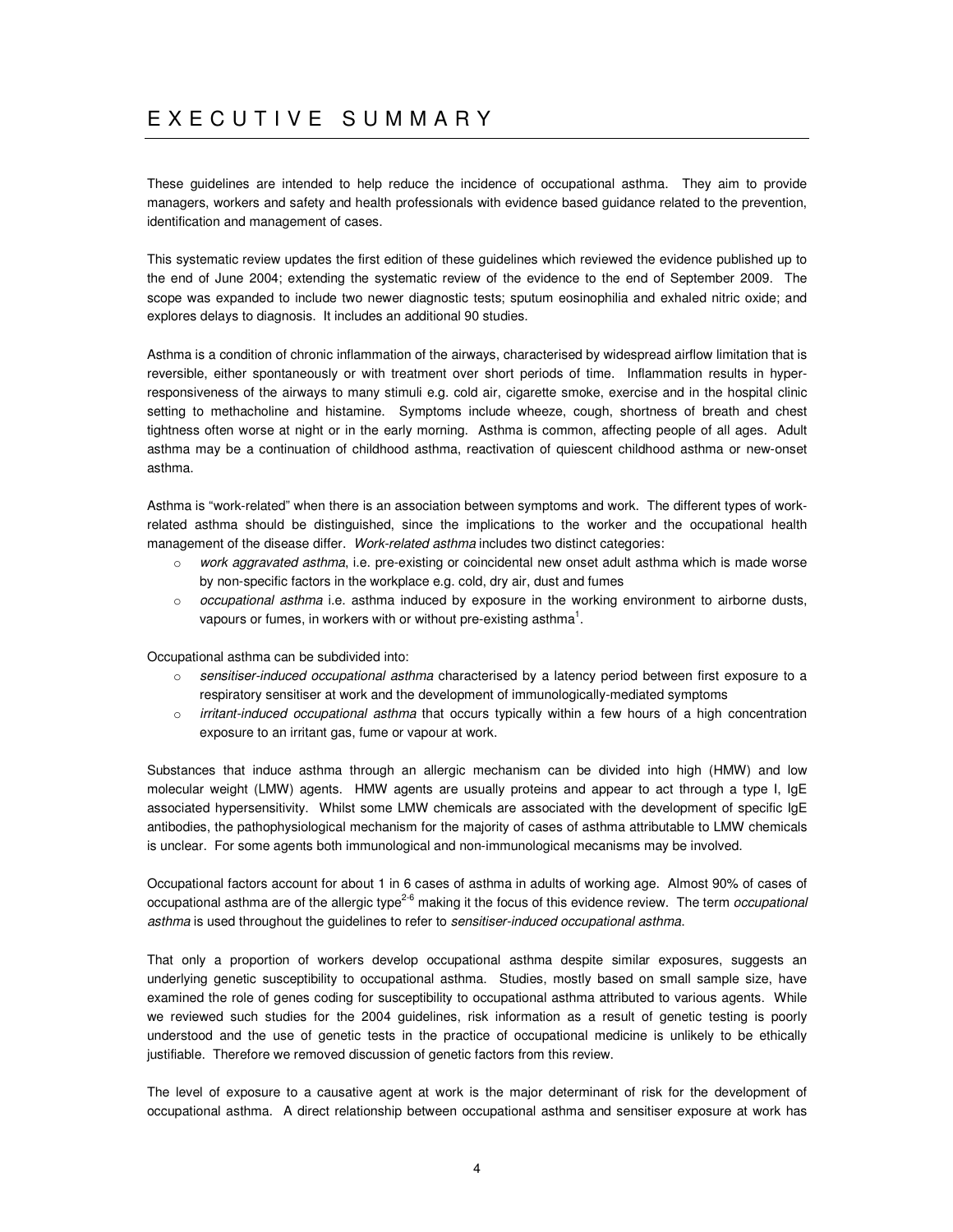been demonstrated for many agents, with studies also demonstrating a positive exposure-response relationship for sensitisation. Reducing airborne exposure reduces the incidence of new sensitisations and/or cases of occupational asthma and should be the focus of prevention. The use of respiratory protective equipment is less effective and does not completely prevent occupational asthma.

Personal risk factors include atopy and smoking. Atopy increases the risk of developing occupational asthma caused by exposure to many high molecular weight agents. Cigarette smoking can increase the risk of developing occupational asthma to some sensitising agents. The positive predictive values of these screening criteria are too poorly discriminating for screening out susceptible individuals from employment, particularly in the case of atopy where the trait is highly prevalent in the general population.

It is difficult to dissociate the effects of health surveillance from the effects of other risk management procedures; however, health surveillance can detect occupational asthma at an earlier stage of disease. There is limited evidence that outcome is improved in workers who are included in a health surveillance programme. There is no body of evidence to determine the essential components of a health surveillance programme, although what evidence there is indicates that spirometry detects few cases of occupational asthma that would not otherwise be detected by respiratory questionnaire.

Occupational asthma should be considered in all workers with symptoms of airflow limitation. The diagnosis is an iterative process. Clinicians who assess working adults with asthma need to ask the patient about their job and the materials they work with in order to initiate timely investigations and referral. They should ask whether symptoms improve on days away from work. This is more sensitive than asking whether symptoms are worse at work, as many symptoms deteriorate in the hours after work or during sleep. The sensitivity and specificity of peak expiratory flow records for the diagnosis of occupational asthma depends on the numbers of working weeks, consecutive days at work and readings taken per day Depending on the quality of recorded series, the sensitivity and specificity of serial peak flow measurements can be high in the diagnosis of occupational asthma. Clinicians who suspect a worker of having occupational asthma should arrange for serial peak flow measurements.

Generally, occupational asthma has a poor prognosis, with about 1/3 of workers achieving symptomatic recovery and about 3/4 having persistent non-specific bronchial hyper-reponsiveness. Early diagnosis and early avoidance of further exposure offer the best chance of complete recovery. Workers who remain in the same job and continue to be exposed to the same agent after diagnosis are unlikely to improve and may worsen. Once sensitised, a worker's symptoms may be incited by exposure to extremely low concentrations of a respiratory sensitiser. Respiratory protective equipment is effective only insofar as it is worn when appropriate, that there is a good fit on the face and proper procedures are followed for removal, storage and maintenance. Consequently, air fed helmet respirators may improve or prevent symptoms in some but not all workers who continue to be exposed to the causative agent.

There is consistent evidence that about 1/3 of workers with occupational asthma are unemployed after diagnosis and that loss of employment following a diagnosis of occupational asthma is associated with loss of income. There is a clear need to identify workers who develop occupational asthma at an early stage and yet significant diagnostic delay occurs. Patients typically experience unnecessarily lengthy delays waiting for specialist assessment following presentation in primary care.

<sup>1.</sup> Francis HC, Prys-Picard CO, Fishwick D, et al. Defining and investigating occupational asthma: a consensus approach. *Occup Environ Med*, 2007; 64: 361-5.

<sup>2.</sup> Ameille J, Pauli G, Calastreng-Crinquand A, et al. Reported incidence of occupational asthma in France, 1996-99. The ONAP programme. *Occup Environ Med*, 2003; 60: 136-141.

<sup>3.</sup> Chatkin JM, Tarlo SM, Liss G, et al. The outcome of asthma related to irritant exposures: a comparison of irritant-induced asthma and irritant aggravation of asthma. *Chest,* 1999;116: 1780-1785.

<sup>4.</sup> Meyer JD, Holt DL, Cherry N, et al. SWORD 98: surveillance of work-related and occupational respiratory disease in the UK. *Occup Med (Lond),* 1999; 49: 485-9.

<sup>5.</sup> Hnizdo E, Esterhuizen TM, Rees D, et al. Occupational asthma as identified by the Surveillance of Work-related and Occupational Respiratory Diseases programme in South Africa. *Clin Exp Allergy*, 2001; 31: 32-9.

<sup>6.</sup> Provencher S, Labreche F, De Guire. Physician based surveillance for occupational respiratory diseases: the experience of PROPULSE, Quebec, Canada. *Occup Environ Med*, 1997; 54: 272-6.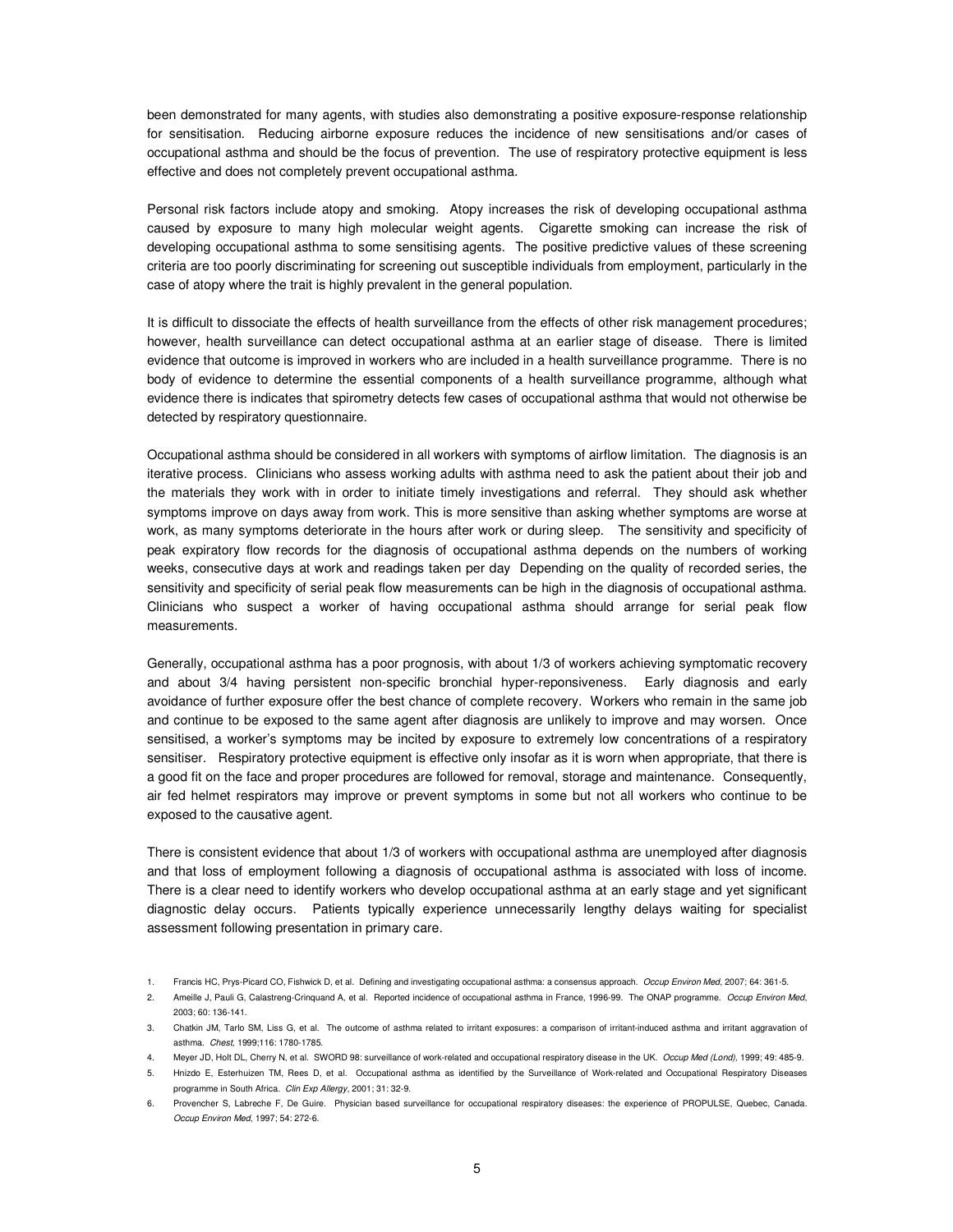# K E Y R E C O M M E N D A T I O N S F O R O C C U P A T I O N A L H E A L T H M A N A G E M E N T

#### **Employers and their health and safety personnel should:**

- **1 be aware that the major determinant of risk for the development of occupational asthma is the level of exposure to its causes and should implement programmes to remove or reduce exposure to its causes. \*\* SIGN B**
	- \*\*\* SIGN 2++ The risk of sensitisation and occupational asthma is increased by higher exposures to many workplace agents. \*\* SIGN 2+<br>
	Reducing airborne exposure reduces the incidence of sensitisation and occupational asthma.
- **2 be aware that respiratory protective equipment does not completely prevent occupational asthma and ensure that when it is worn, the appropriate type is used and maintained, fit testing is performed and workers understand how to wear, remove and replace it. \* SIGN D**

\* SIGN 3 The use of respiratory protective equipment reduces the incidence of, but does not completely prevent, occupational asthma.

**3 inform workers about any causes of occupational asthma in the workplace and the need \*\* SIGN D to report any relevant symptoms as soon as they develop.**

| $**$ SIGN 2+ | The likelihood of improvement or resolution of symptoms or of preventing deterioration is greater in |
|--------------|------------------------------------------------------------------------------------------------------|
|              | workers who have shorter duration of symptoms prior to diagnosis.                                    |
| $**$ SIGN 2+ | The likelihood of improvement or resolution of symptoms or of preventing deterioration is greater in |
|              | workers who have relatively normal lung function at the time of diagnosis.                           |

**4 provide workers at risk of occupational asthma with health surveillance at least annually and more frequently in the first years of exposure. \*\* SIGN D**

| ** SIGN 2+ | The likelihood of improvement or resolution of symptoms or of preventing deterioration is greater in |
|------------|------------------------------------------------------------------------------------------------------|
|            | workers who have relatively normal lung function at the time of diagnosis.                           |
| ** SIGN 2+ | The likelihood of improvement or resolution of symptoms or of preventing deterioration is greater in |
|            | workers who have shorter duration of symptoms prior to diagnosis.                                    |
| * SIGN 3   | Health surveillance can detect occupational asthma at an earlier stage of disease and outcome is     |
|            | improved in workers who are included in a health surveillance programme.                             |
| ** SIGN 2+ | Sensitisation and occupational asthma are most likely to develop in the first years of exposure for  |
|            | workers exposed to enzymes, complex platinum salts, isocyanates and laboratory animal allergens.     |

### **Health practitioners should:**

**5 not use poorly discriminating factors - such as atopy, cigarette smoking or a family or personal history of asthma which may increase individual susceptibility to occupational asthma for some agents - as a reason to exclude individuals from employment. \* SIGN D**

\* SIGN 3 The positive predictive values of screening criteria are too poorly discriminating for screening out potentially susceptible individuals, particularly in the case of atopy where the trait is highly prevalent.

- **6 enquire about pre-existing occupational asthma to agents that job candidates might be exposed to in their new job and advise affected candidates that they should not undertake this work, if exposure can not be adequately controlled. \*\* SIGN C**
	- \*\* SIGN 2+ The likelihood of improvement or resolution of symptoms or of preventing deterioration is greater in workers who have little or no further exposure to the causative agent.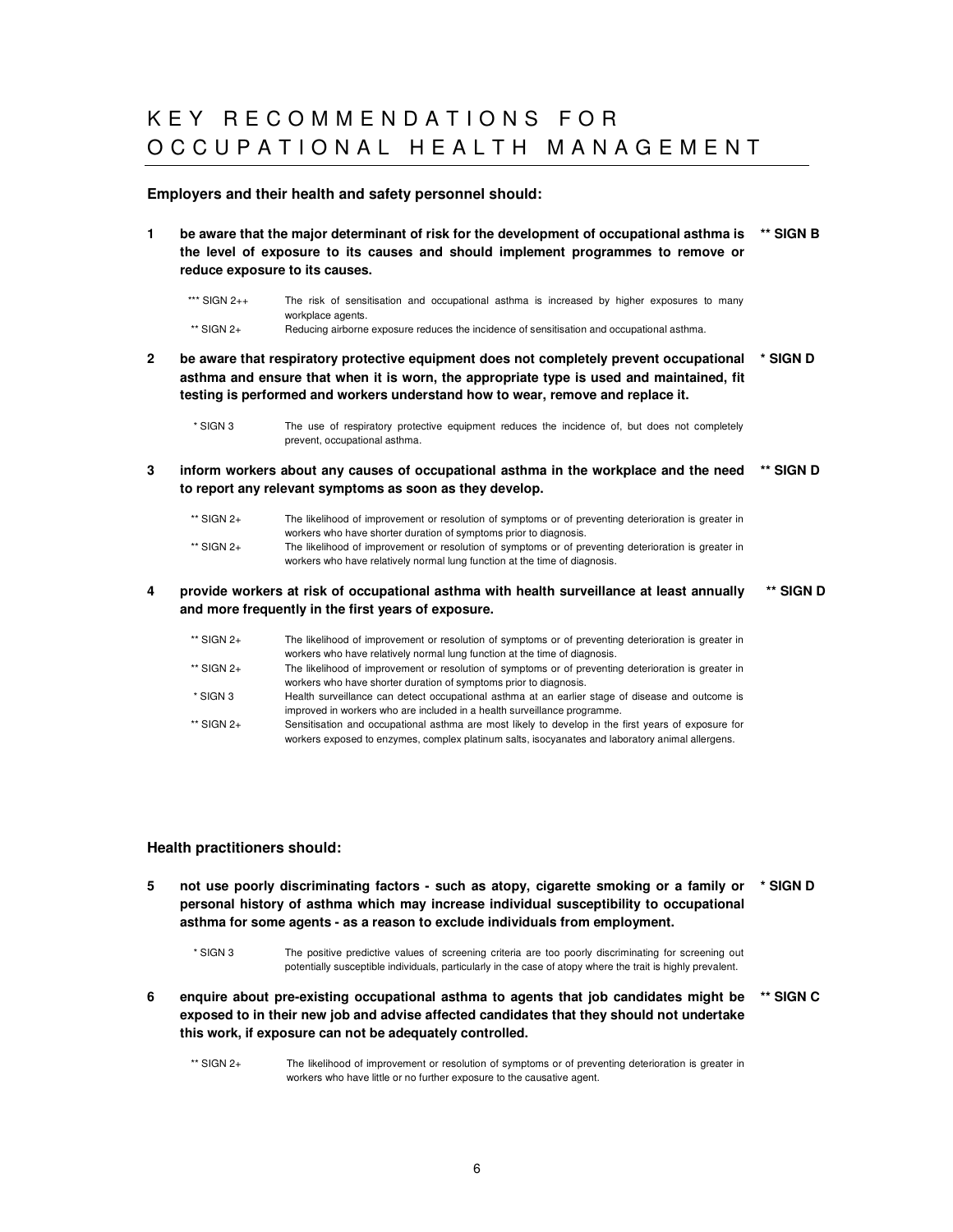**7 provide more frequent health surveillance to workers who develop rhinitis when working with agents known to cause occupational asthma and ensure that the workplace and working practices are investigated to identify potential causes and implement corrective actions. \*\* SIGN D**

| ** SIGN 2+        | Occupational rhinitis and occupational asthma frequently occur as co-morbid conditions.                     |
|-------------------|-------------------------------------------------------------------------------------------------------------|
| ** SIGN 2+        | Rhinoconjunctivitis is more likely to appear before the onset of $IqE$ associated occupational asthma.      |
| *** SIGN $2_{++}$ | The risk of developing occupational asthma is highest in the year after the onset of occupational rhinitis. |

**8 enquire of any adult patient with new, recurrent or deteriorating symptoms of rhinitis or asthma about their job, the materials with which they work and whether their symptoms improve regularly when away from work. \*\*\* SIGN A**

| *** SIGN 1++ | Occupational factors are estimated to account for about 1 in 6 cases of asthma in adults of working age,<br>including new onset or recurrent disease.                                                                                                                                                                                                                                                                                     |
|--------------|-------------------------------------------------------------------------------------------------------------------------------------------------------------------------------------------------------------------------------------------------------------------------------------------------------------------------------------------------------------------------------------------------------------------------------------------|
| *** SIGN 2++ | The workers most commonly reported to surveillance schemes of occupational asthma include animal<br>handlers, bakers and pastry makers, chemical workers, food processing workers, hairdressers, paint<br>sprayers, nurses and other health professionals, timber workers and welders.                                                                                                                                                    |
| $**$ SIGN 2+ | The workers reported from population studies to be at increased risk of developing asthma include<br>bakers, chemical workers, cleaners, cooks, electrical and electronic production workers, farm workers,<br>food processors, forestry workers, healthcare workers, laboratory technicians, mechanics, metal<br>workers, painters, plastics and rubber workers, storage workers, textile workers, waiters, welders and<br>wood workers. |
| *** SIGN 2++ | The most frequently reported agents include isocyanates, flour and grain dust, colophony and fluxes,<br>latex, animals, aldehydes and wood dust.                                                                                                                                                                                                                                                                                          |
| $**$ SIGN 2+ | In the clinical setting questionnaires that identify symptoms of wheeze and/or shortness of breath which<br>improve on days away from work or on holiday have a high sensitivity, but relatively low specificity for<br>the validation of occupational asthma.                                                                                                                                                                            |

#### **9 confirm a diagnosis of occupational asthma by objective criteria (functional, immunological, or both) and not on the basis of a compatible history alone because of the potential implications for future employment. \*\* SIGN C**

| ** SIGN 2+ | In the clinical setting questionnaires that identify symptoms of wheeze and/or shortness of breath which                                                               |
|------------|------------------------------------------------------------------------------------------------------------------------------------------------------------------------|
|            | improve on days away from work or on holiday have a high sensitivity, but relatively low specificity for                                                               |
|            | the validation of occupational asthma.                                                                                                                                 |
| * SIGN 3   | Free histories taken by experts have high sensitivity, but their specificity may be lower. These values<br>may be affected by differences in language and populations. |
| ** SIGN 2+ | Approximately one third of workers with occupational asthma are unemployed up to 6 years after<br>diagnosis.                                                           |
| ** SIGN 2+ | Workers with occupational asthma suffer financially.                                                                                                                   |

#### 10 arrange for workers who they suspect to have occupational asthma to perform serial peak \*\* SIGN D **flow measurements at least four times a day and for at least three weeks.**

| ** SIGN 3   | In specialist settings acceptable peak flow series can be obtained in around two thirds of those in whom<br>a diagnosis of occupational asthma is being considered. |
|-------------|---------------------------------------------------------------------------------------------------------------------------------------------------------------------|
| * SIGN 3    | The diagnostic performance of serial peak flow measurements falls when fewer than four readings a                                                                   |
|             | day are made and records are shorter than three weeks.                                                                                                              |
| ** SIGN 3   | There is high level of agreement between expert interpretations of serial peak flow records.                                                                        |
| $**$ SIGN 3 | Depending on the quality of the recorded series, the sensitivity and specificity of serial peak flow                                                                |
|             | measurements are high in the diagnosis of occupational asthma.                                                                                                      |

#### **Employers, their health and safety personnel and health practitioners should:**

**11 take measures to protect workers diagnosed as having occupational asthma from further \*\* SIGN Cexposure to its cause in the workplace.**

| $**$ SIGN 2+ | The likelihood of improvement or resolution of symptoms or of preventing deterioration is greater in                                                                            |
|--------------|---------------------------------------------------------------------------------------------------------------------------------------------------------------------------------|
|              | workers who avoid further exposure to the causative agent.                                                                                                                      |
| $**$ SIGN 2+ | The likelihood of improvement or resolution of symptoms or of preventing deterioration is greater in                                                                            |
|              | workers who have shorter duration of symptoms prior to removal from exposure.                                                                                                   |
| $*$ SIGN 3   | Redeployment to a low exposure area may lead to improvement or resolution of symptoms or prevent                                                                                |
|              | deterioration in some workers, but is not always effective.                                                                                                                     |
| $**$ SIGN 2+ | Where clinical considerations permit, reduction of exposure may be a useful alternative associated with<br>fewer socio-economic consequences to complete removal from exposure. |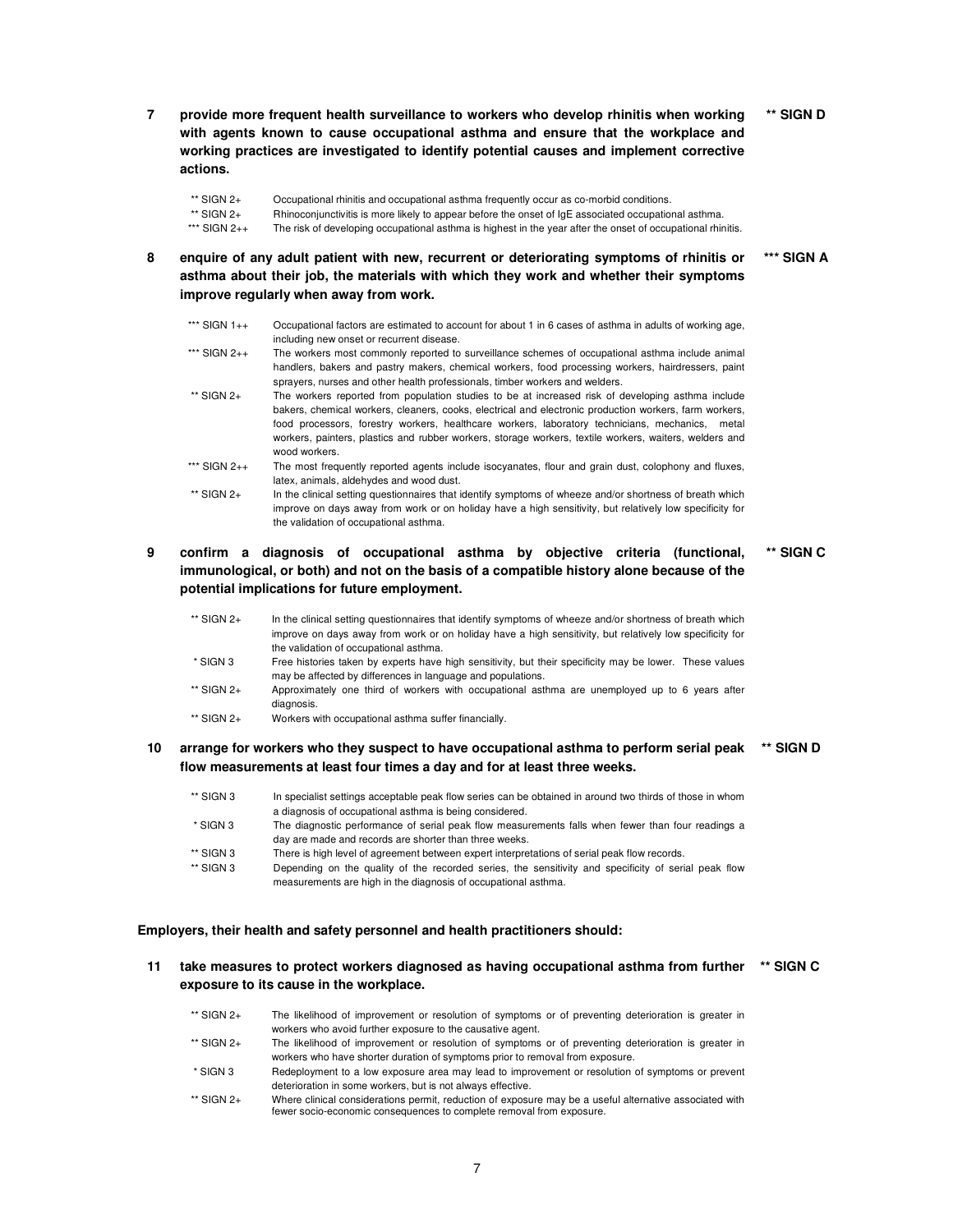# GOOD PRACTICE POINTS FOR O C C U P A T I O N A L H E A L T H M A N A G E M E N T

| 1.             | Health practitioners should assess whether performing skin prick or serological tests<br>as part of the health surveillance of workers exposed to agents that cause IgE<br>associated occupational asthma adds value to assessing the effectiveness of the<br>control of exposure.                                               | ☑ |
|----------------|----------------------------------------------------------------------------------------------------------------------------------------------------------------------------------------------------------------------------------------------------------------------------------------------------------------------------------|---|
| $\overline{2}$ | Health practitioners should provide more frequent health surveillance to any workers<br>who have pre-existing asthma to detect any evidence of deterioration.                                                                                                                                                                    | ☑ |
| 3              | Employers and their health and safety personnel should assess exposure in the<br>workplace and enquire of relevant symptoms among the workforce when any one<br>employee develops confirmed occupational rhinitis or occupational asthma; and<br>identify opportunities to institute remedial measures to protect other workers. | ☑ |
| 4              | Health practitioners who suspect a worker of having occupational asthma should make<br>an early referral to a physician with expertise in occupational asthma.                                                                                                                                                                   | ☑ |
| 5              | Physicians treating patients with occupational asthma should follow published clinical<br>guidelines for the pharmacological management of patients with asthma in conjunction<br>with recommendations to avoid exposure to the causative agent.                                                                                 | ☑ |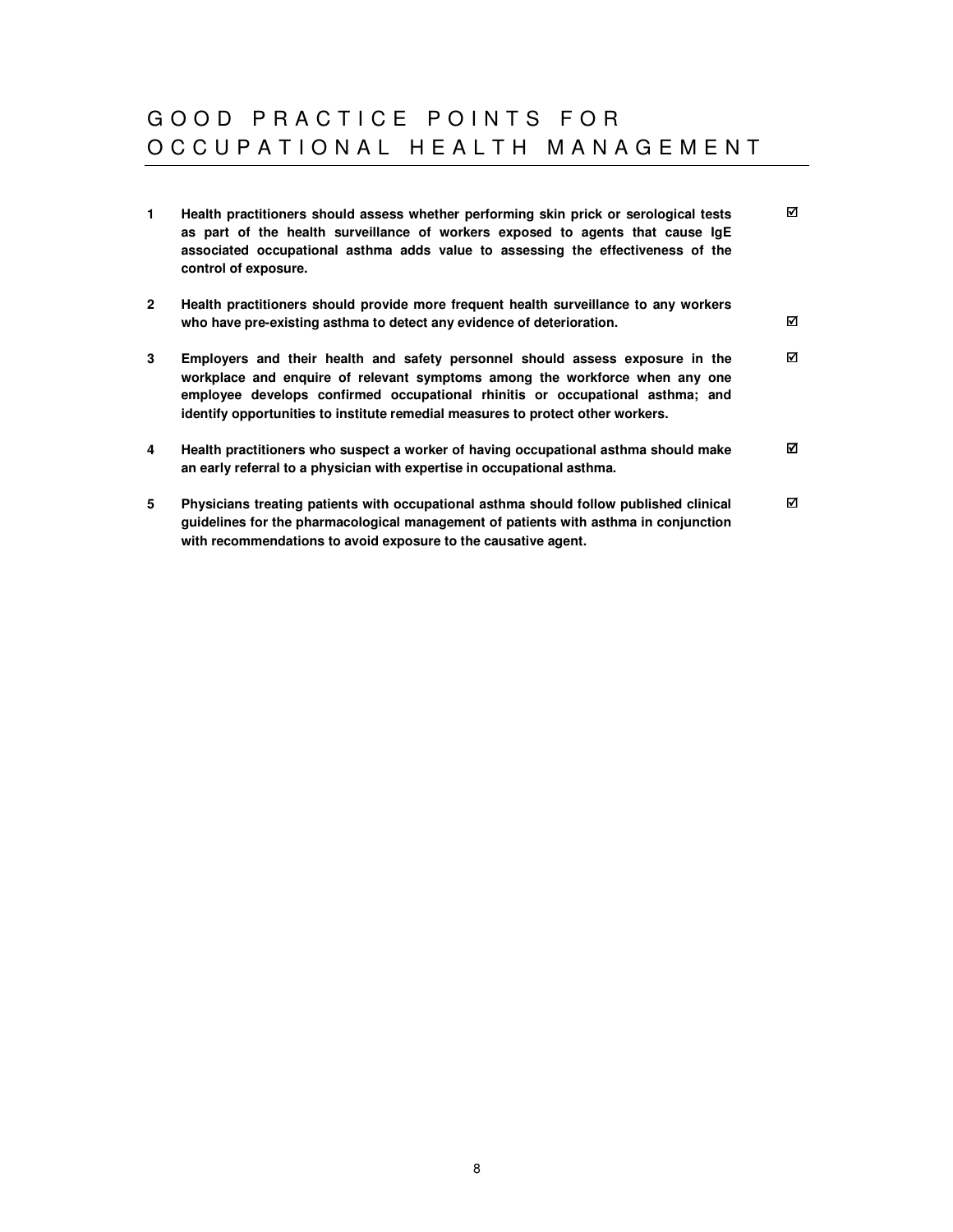# M E T H O D O L O G Y

#### **Scoping questions**

The scoping questions were developed by the Research Working Group of 2004 and reviewed by the two external reviewers and the BOHRF Research Committee.

#### **Stakeholder Involvement**

Members of the 2004 Research Working Group represented key stakeholder groups, including respiratory medicine, general practice, occupational health, patients, employers and workers at risk. The wide stakeholder group was not involved in the more confined task of updating of the evidence for the 2010 guidelines.

#### **Systematic literature search**

The Scientific Secretary performed the literature search of MEDLINE and EMBASE from 1966 and 1974 respectively for original scientific studies. For the first edition of the guidelines the literature was searched to the end of June 2004 using the search terms "occupational asthma" and "asthmagens" and relating to agents known to cause occupational asthma. For the 2010 evidence review the exercise was repeated for articles published from 2004 to the end of September 2009. The literature was searched using the search term "occupational asthma" for relevant articles published in English. The terms "work" AND "asthma" were avoided since experience from the first review confirmed that this was too sensitive and produced numerous irrelevant papers. More evidence emerged since the 2004 review relating to induced sputum and exhaled nitric oxide. The scope of the review was extended to include these investigations in the 2010 review and an additional specific search for relevant papers was performed retrospectively to 1966 for MEDLINE and 1974 for EMBASE.

#### **Review of abstracts**

At each review the Scientific Secretary sent abstracts to paired members of the Research Working Group for independent double-blind selection of studies that were thought to merit critical appraisal. Case reports were excluded, as were narrative reviews, except for citation tracking. The Scientific Secretary informed reviewers of the results of the double-blind screening. Reviewers discussed differences and agreed upon full papers to be requested for review, or a third reviewer was used where it was essential to expedite the process.

#### **Critical appraisal of papers**

The Scientific Secretary ordered full papers and sent them to paired members of the Research Working Group for independent double-blind critical appraisal and grading of the strength of the evidence depending on the likelihood of bias and confounding. Studies were graded according to by the revised Scottish Intercollegiate Guidelines Network (SIGN) grading system (2000), see Appendix 1. The Scientific Secretary informed reviewers of their paired reviewer and shared the results of the independent critical appraisal. Where reviewers disagreed about the score of the paper or its relevance, they discussed it to reach resolution. Where resolution was not achieved, a third reviewer was involved.

Case reports and narrative reviews were excluded. Other reasons to reject studies included:

- o Papers did not address the scoping questions for this project
- o Duplicate publication
- o Papers were superseded by more recent studies that incorporated the same data
- o Studies based on the same cohort
- o Studies did not control for bias or confounding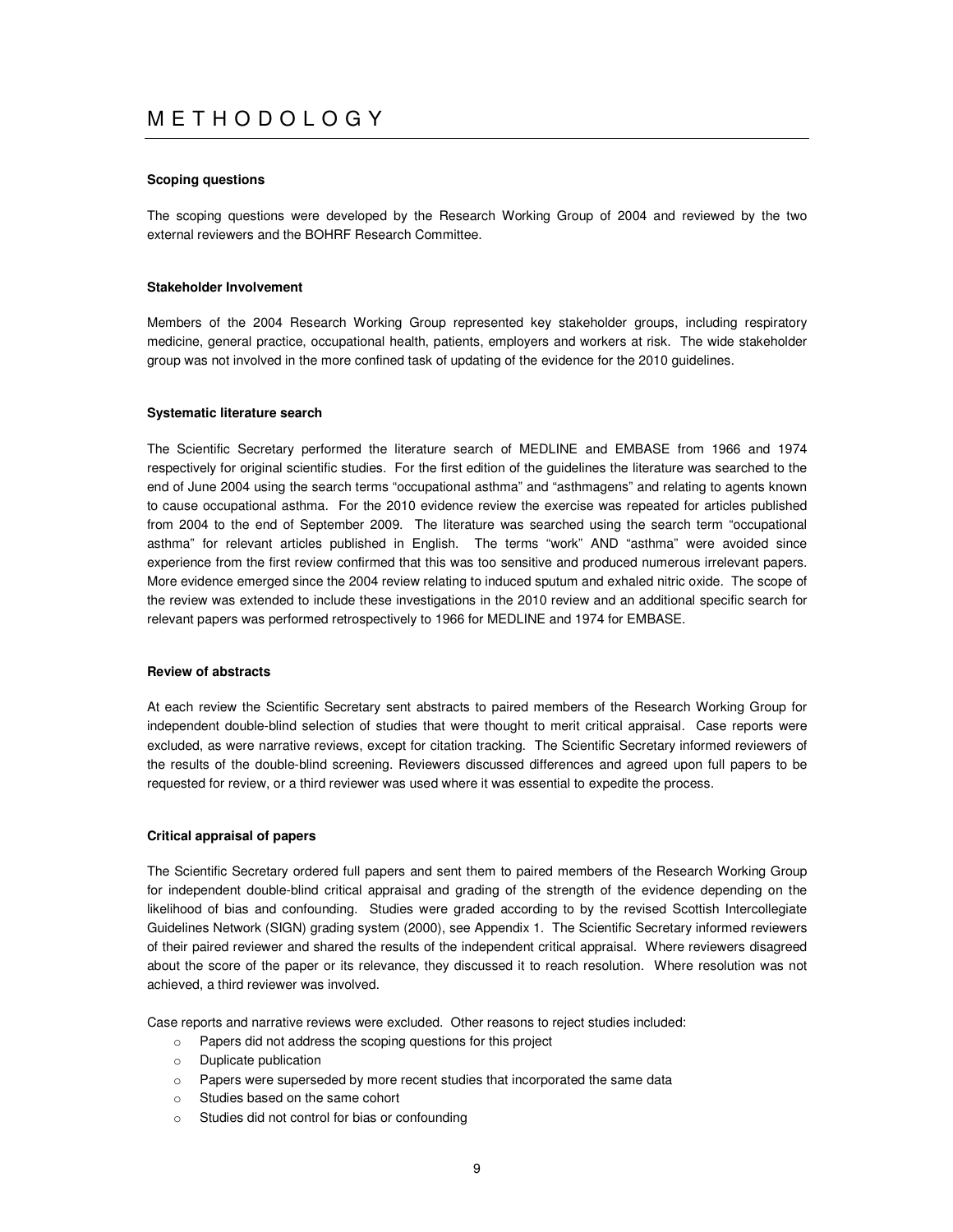#### **Constructing the evidence tables**

The Scientific Secretary entered the scores and summaries for accepted papers provided by the reviewers into evidence tables. These tables were reviewed in order to formulate evidence statements and recommendations. The number of published studies at each stage of the two reviews was as follows:

|                                           | To end Jun 2004 | Jul 2004 to end Sep 2010 |
|-------------------------------------------|-----------------|--------------------------|
| No. of abstracts screened                 | > 2.500         | 996                      |
|                                           | IJ              | ⇩                        |
| No. of papers critically appraised        | 474             | 164                      |
|                                           | ⇩               | ⇩                        |
| No of papers contributing to the evidence | 223             | 90                       |

#### **Evidence statements**

The evidence tables were reviewed to formulate evidence statements. An explicit link was made to the most comprehensive and most recent source supporting the evidence for each evidence statement. Where possible this was to a systematic review, which included all earlier original studies in that area. Direct reference to original studies was made where there was no systematic review, where they were not included in the original review(s), or where they were necessary to support an important point.

Criteria for grading evidence and recommendations commonly regard randomised controlled trials as providing the highest level of evidence. However, such hierarchies are designed principally to guide inferences about the effects of treatment. Since randomised controlled trials do not apply in many areas of occupational medicine e.g. health surveillance, susceptibility to disease or the sensitivity and specificity of screening and diagnostic procedures, there is scarce level 1 evidence as defined by the SIGN grading system. To overcome this limitation we graded the strength of each evidence statement using both the SIGN system (Table 1) and the Royal College of General Practitioners (RCGP) 3 star system modified in 2008 by the Swedish Council on Technology Assessment in Health Care report for scientific studies (Table 2).

#### **Key recommendations**

The evidence statements were reviewed to determine key recommendations which were written in precise, behaviourally specific terms. Each recommendation was graded using both the revised SIGN grading system (Table 3) and the modified RCGP 3 star system (Table 2) and linked to the supporting evidence statements. As with NICE guidelines, papers with a 'minus' grade (indicating a high level of bias or confounding) or grade 3 or 4 were only used as a basis for a recommendation where there was a lack of stronger evidence.

#### **Good practice points**

The guidelines include good practice points where there is no, and nor is there likely to be, research evidence. They are based on the clinical experience of the research-working group, legal requirement or other consensus and are indicated in the guideline as  $\boxtimes$ .

#### **External review**

Both the 2004 evidence review and the 2010 evidence review were reviewed independently by external reviewers.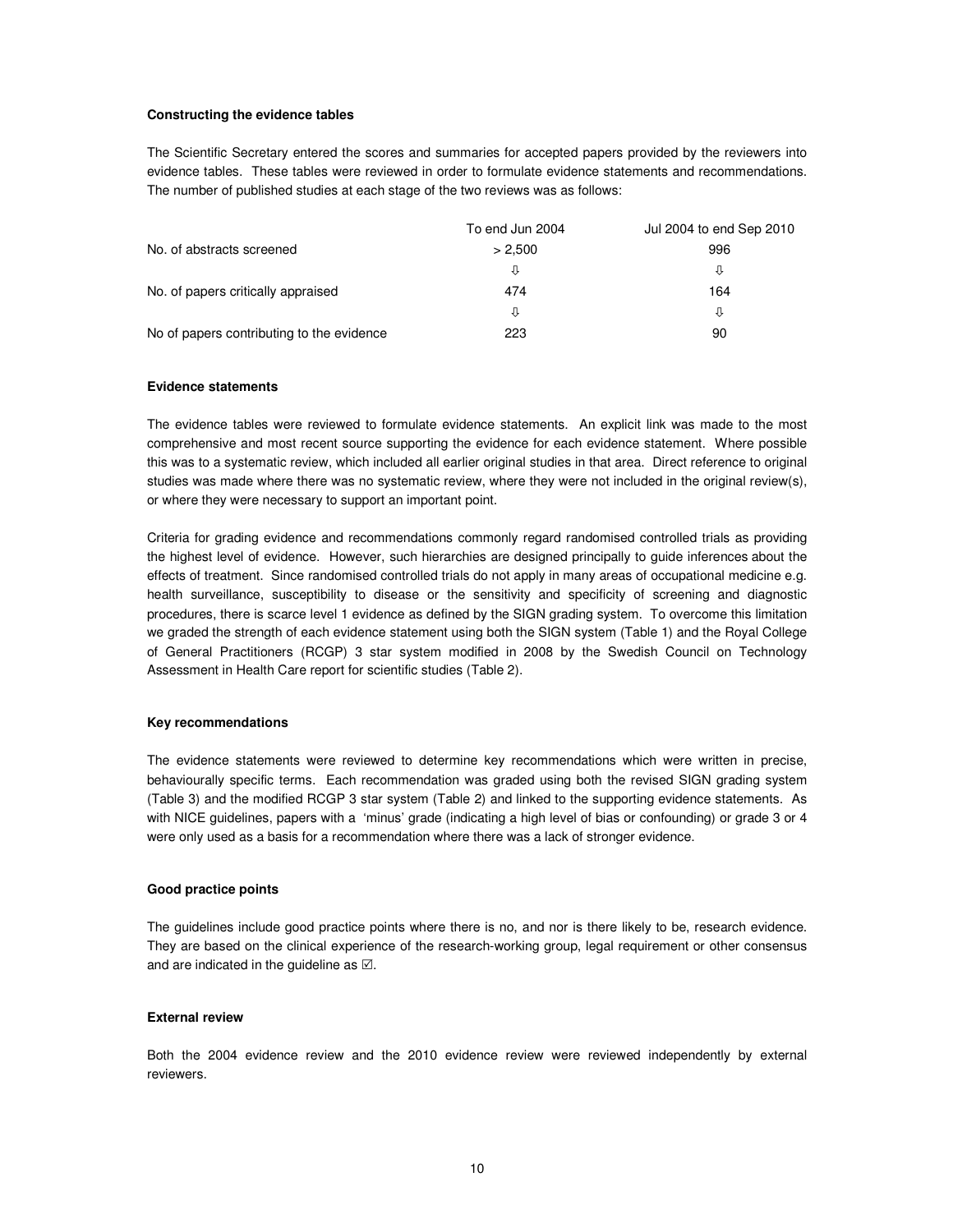## **Levels and grades of evidence and recommendations**

| $1++$          | High quality meta analyses, systematic reviews of randomised controlled trials or randomised controlled      |
|----------------|--------------------------------------------------------------------------------------------------------------|
|                | trials with a very low risk of bias                                                                          |
| $1+$           | Well conducted meta analyses, systematic reviews of randomised controlled trials or randomised               |
|                | controlled trials with a low risk of bias                                                                    |
| $1 -$          | Meta analyses, systematic reviews of randomised controlled trials or randomised controlled trials with a     |
|                | high risk of bias                                                                                            |
| $2 + +$        | High quality systematic reviews of case-control or cohort studies. High quality case-control or cohort       |
|                | studies with a very low risk of confounding, bias, or chance and a high probability that the relationship is |
|                | causal                                                                                                       |
| $2+$           | Well conducted case control or cohort studies with a low risk of confounding, bias, or chance and a          |
|                | moderate probability that the relationship is causal                                                         |
| $2 -$          | Case control or cohort studies with a high risk of confounding, bias, or chance and a significant risk that  |
|                | the relationship is not causal                                                                               |
| 3              | Non-analytic studies, e.g. case reports, case series                                                         |
| $\overline{4}$ | Expert opinion                                                                                               |

## **Table 1: Scottish Intercollegiate Guidelines Network (SIGN) levels of evidence**

|       | Evidence grade | <b>Definition</b>                                                                |  |  |  |  |  |
|-------|----------------|----------------------------------------------------------------------------------|--|--|--|--|--|
| $***$ | Strong         | The conclusion is supported by at least two independent studies with high        |  |  |  |  |  |
|       |                | quality, or a good systematic review                                             |  |  |  |  |  |
| $***$ | Moderate       | The conclusion is supported by one study with high quality, and at least two     |  |  |  |  |  |
|       |                | studies with medium quality                                                      |  |  |  |  |  |
|       | Limited        | The conclusion is corroborated by at least two studies with medium quality       |  |  |  |  |  |
|       | Insufficient   | No conclusions can be drawn when there are no studies that meet the criteria for |  |  |  |  |  |
|       |                | quality                                                                          |  |  |  |  |  |
|       | Contradictory  | No conclusions can be drawn when there are studies of the same quality whose     |  |  |  |  |  |
|       |                | finding contradict one another                                                   |  |  |  |  |  |

## **Table 2: Royal College of General Practitioners (RCGP) 3 star system**

High quality scientific studies were taken to be major epidemiological surveys and prospective cohort studies. Medium quality studies included retrospective, cross-sectional or uncontrolled cohort studies and case series.

| A              | At least one meta analysis, systematic review, or randomised controlled trial rated as $1_{++}$ , and directly |
|----------------|----------------------------------------------------------------------------------------------------------------|
|                | applicable to the target population; or a systematic review of randomised controlled trials or a body of       |
|                | evidence consisting principally of studies rated as 1+, directly applicable to the target population, and      |
|                | demonstrating overall consistency of results                                                                   |
| $\overline{B}$ | A body of evidence including studies rated as $2_{++}$ , directly applicable to the target population, and     |
|                | demonstrating overall consistency of results; or extrapolated evidence from studies rated as $1++$ or $1+$     |
| C.             | A body of evidence including studies rated as $2+$ , directly applicable to the target population and          |
|                | demonstrating overall consistency of results; or extrapolated evidence from studies rated as $2++$             |
| - D            | Evidence level 3 or 4; or extrapolated evidence from studies rated as 2+                                       |

**Table 3: Scottish Intercollegiate Guidelines Network (SIGN) grades of recommendation**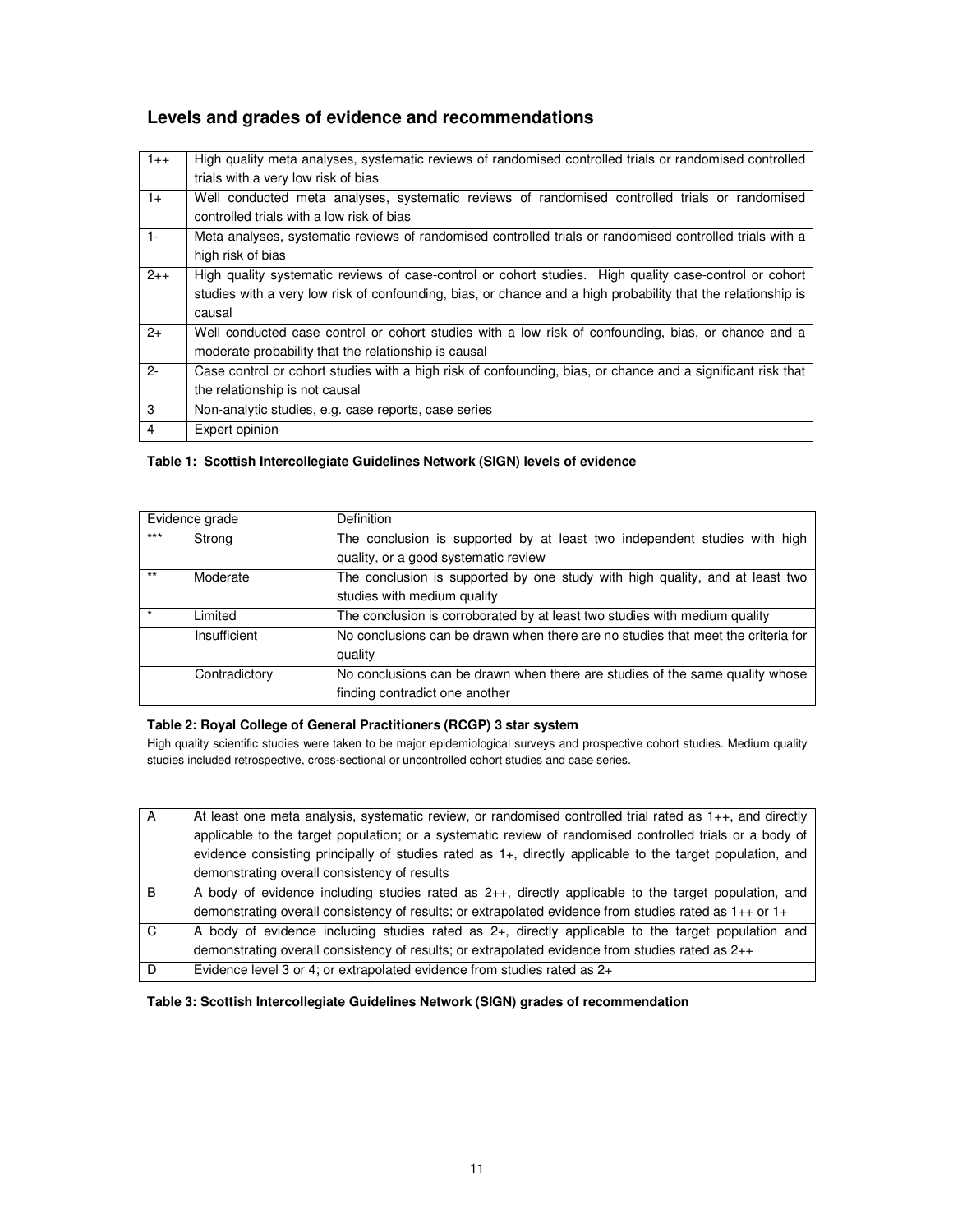## **A Background**

Occupational asthma is the most frequently reported occupational respiratory disease in westernised industrialised populations (Elder 2004, Kor 2001, McDonald 2000, Provencher 1997). In countries such as South Africa and the Czech Republic, where mining is common, occupational asthma is the second most prevalent occupational respiratory disorder after pneumoconiosis (Brhel 2003, Hnizdo 2001).

### **What is the incidence of occupational asthma?**

The prevalence of occupational asthma has not been well defined, due partly to inconsistent definitions, diagnostic criteria and variable work settings as well as limited surveillance data. More statistics are available relating to incidence, principally from surveillance schemes. Occupations within which people are likely to work in small enterprises or to be self-employed, and who do not have access to occupational health services and are not referred for specialist opinion, are likely to be under-reported to some schemes. There are no complete registries for reporting occupational diseases such as occupational asthma and the true frequency of the disease is not known. Reports may not differentiate between the various types of work-related asthma. Published frequencies come from surveillance schemes, compensation registries or from epidemiological studies of the relationship between asthma and occupation. Incidence rates of both work-related and occupational asthma vary between countries depending on the methodology of data collection, definition of cases and the predominant work sectors and occupations. A systematic review of 43 risk estimates from 19 countries estimated an attributable risk of 9% or, from the 12 highest quality studies, 15% (Blanc 1999). Another review of 21 studies similarly suggested an attributable risk of 15% (Balmes 2003); and a subsequent systematic analysis yielded an estimate of 16.9% (Toren 2009).

A1 \*\*\* SIGN 1++ Occupational factors are estimated to account for about 1 in 6 cases of asthma in adults of working age, including new onset or recurrent disease.

(Balmes 2003, Blanc 1999, Toren 2009)

A2 \*\*\* SIGN 2++ The annual population incidence of occupational or work-related related asthma ranges from an estimated 12 to 300 cases per million workers.

(Ameille 2003, Bakerly 2008, Blanc 1999, Elder 2004, Karjalainen 2000, Kogevinas 2007, McDonald 2005, Meredith 1991, Orriols 2005)

In Spain, the frequency of occupational respiratory diseases recorded by a voluntary surveillance system was four times higher than that reported by the compulsory official system (Orriols 2005). In a small UK study of general practice records four out of seven cases of occupational asthma were diagnosed by GPs without evidence of referral to an occupational physician or specialist, suggesting under-reporting to the UK voluntary scheme (de Bono1999).

A3 \* SIGN 2+ The incidence of occupational asthma identified by reporting schemes may be significantly underestimated.

(de Bono 1999, Orriols 2005)

#### **Which agents cause occupational asthma and which workers are at risk?**

Several hundred agents have been reported to cause occupational asthma and new causes are reported regularly in the medical literature. The predominant causative agents and the jobs most commonly reported to incur high risk reflect variations of economic activity both between and within different countries, methods of data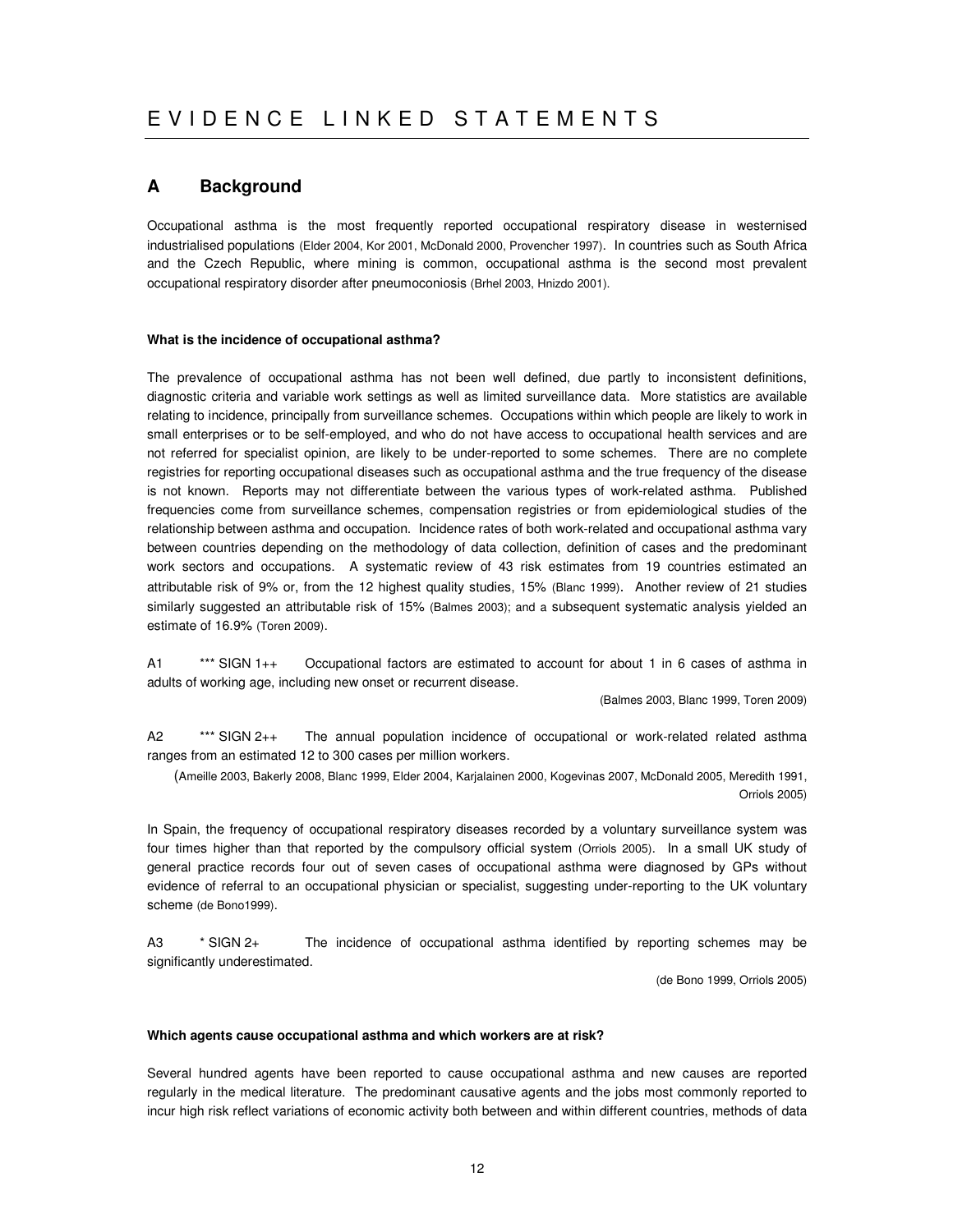collection - surveillance schemes and population studies - occupational classifications of workers and different perceptions of whether asthma is occupational or not.

A4 \*\*\* SIGN 2++ Overall, the most frequently reported agents include isocyanates, flour and grain dust, colophony and fluxes, latex, animals, aldehydes, adhesives, metals, resins and wood dust.

(Ameille 2003, Bakerly 2008, Brhel 2003, Elder 2004, Gannon 1993a, Hnizdo 2001, McDonald 2000, McDonald 2005, Meredith 1991, Meyer 1999, Orriols 2005, Sallie 1994, Toren 1999)

A5 \*\*\* SIGN 2++ The workers most commonly reported to surveillance schemes of occupational asthma include animal handlers, bakers and pastry makers, chemical workers, food processing workers, hairdressers, paint sprayers, nurses and other health professionals, timber workers and welders.

(Ameille 2003, Bakerly 2008, Brhel 2003, Gannon 1993a, Karjalainen 2002, McDonald 2000, Meredith 1991, Meyer 1999, Reijula 1996, Sallie 1994)

A6 \*\* SIGN 2+ The workers reported from population studies to be at increased risk of developing asthma include bakers, chemical workers, cleaners, cooks, electrical and electronic production workers, farm workers, food processors, forestry workers, healthcare workers, laboratory technicians, mechanics, metal workers, painters, plastics and rubber workers, storage workers, textile workers, waiters, welders and wood workers.

(Jaakkola 2003, Johnson 2000, Kogevinas 2007, Krstev 2007, Li 2008)

#### **When are symptoms of occupational asthma most likely to develop?**

The latent interval between first exposure and the onset of recognisable symptoms can vary depending on the agent, the management of exposure and biological variability. Whilst the latent interval can extend to many years (Bar-Sela 1984, Cortona 2001, Hannu 2007, Kim 1999, Moscato 2005, Munoz 2003, Smith 2005), the risk of occupational asthma appears to be highest in the first few years of exposure to laboratory animal allergens (Agrup 1986, Cullinan 1999, Gautrin 2001a, Gautrin 2001b, Krakowiak 1997, Platts-Mills 1987), isocyanates (Tarlo 1997a, Venables 1985b), platinum salts (Calverley 1995, Niezborala 1996, Venables 1989a) and azodicarbonamide (Slovak 1981).

A7 \*\* SIGN 2+ Sensitisation and occupational asthma are most likely to develop in the first years of exposure for workers exposed to enzymes, complex platinum salts, isocyanates and laboratory animal allergens. (Agrup 1986, Calverley 1995, Cullinan 1999, Gautrin 2001a, Gautrin 2001b, Gautrin 2008, Johnsen 1997, Krakowiak 1997, Niezborala 1996, Platts-Mills 1987, Slovak 1981, Tarlo 1997a, Venables 1989a).

#### **What are the risk factors for developing occupational asthma?**

Most studies of risk factors for occupational asthma are of cross-sectional design. Where a disease is clearly attributable to exposures at work it is likely to result in differential assortment of employees with or without disease both within and out of an occupation or workplace. Cross-sectional analyses of a current workforce may reflect the resulting survivor effects; moreover they are generally incapable of distinguishing cause from effect. As a result, the absence of any perceptible effect of a putative risk factor may be a consequence more of study design, than of reality. There are few published studies of more robust cohort or case-referent study design. Furthermore there is likely to be considerable publication bias in this area. However, four risk factors have been identified for a number of agents including the predisposing factors of atopy and genetic predisposition, the causative factor of exposure to an agent at work and the contributing factor of cigarette smoking.

Very few studies have examined whether a history of asthma is an independent risk factor for the development of occupational asthma. A prospective study of laboratory animal handlers suggested that bronchial hyperresponsiveness (PC<sub>20</sub>  $\leq$ 32 versus PC<sub>20</sub> > 32mg/ml) was associated with an increased risk (relative risk=2.5) of probable occupational asthma (Gautrin 2001a). In a cross-sectional survey of animal workers, those with a previous history of asthma were more likely to develop animal-related asthma but this was not examined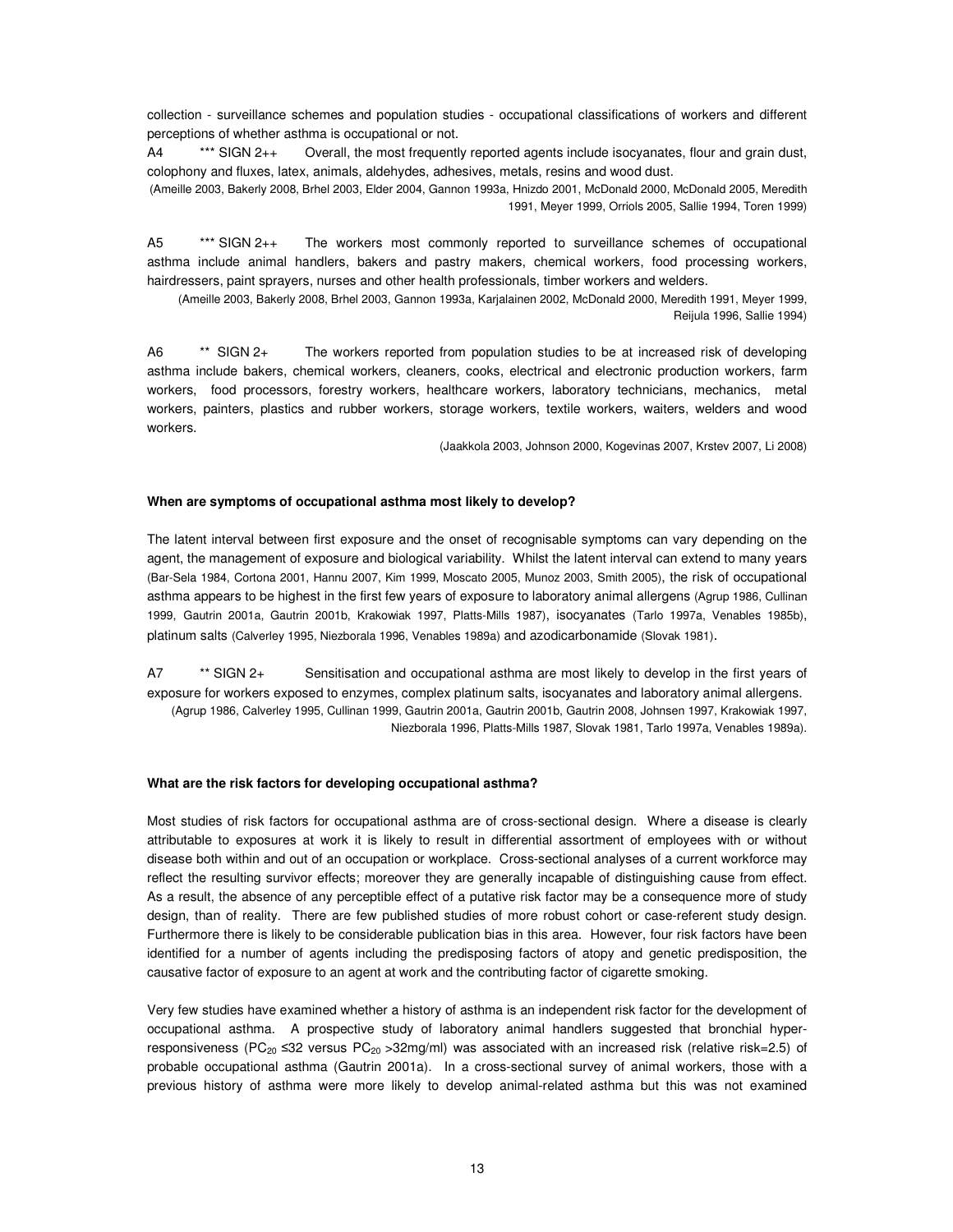independently of atopic status (Cockcroft 1981). There is insufficient evidence to state whether a previous history of asthma is or is not an independent risk factor for the development of occupational asthma.

#### **Is exposure to agents in the workplace a risk factor for developing occupational asthma?**

A direct relationship between occupational asthma and sensitiser exposure at work has been demonstrated with acid anhydrides (Grammer 1994, Liss 1993, Nielsen 2006), acrylates (Jaakkola 2007), cimetidine (Coutts 1984), colophony (Burge 1981), enzymes (Brant 2009, Cathcart 1997, Cullinan 2000, Juniper 1997, Vanhanen 1997, Weill 1971), green coffee and castor bean (Osterman 1982), bakery allergens (Brant 2005a, Brisman 2000, Cullinan 1994, Cullinan 2001, Heederik 2001, Houba 1998, Jacob 2008, Musk 1989), flower pollen (Akpinar-Elci 2004) seafood (fish, molluscs, crustacea) (Jeebhay 2008, Kalogeromitros 2006, McSharry 1994, Ortega 2001), isocyanates (Meredith 2000, Petsonk 2000, Pronk 2007, Tarlo 1997b), laboratory animal allergens (Cullinan 1999, Kruize 1997, Platts-Mills 1987), piperazine (Hagmar 1984), platinum salts (Calverley 1995) and western red cedar (Brooks 1981).

Most of these studies have also demonstrated a positive exposure-response relationship for sensitisation. Studies limited to sensitisation, rather than asthma, have demonstrated a relationship with exposure to acid anhydrides (Nielsen 2001), bakery enzymes (Brant 2005a, Houba 1996, Hur 2008, Nieuwenhuijsen 1999, Vanhanen 1997), laboratory animals (Heederik 1999) and platinum salts (Merget 2000).

A8 \*\*\* SIGN 2++ The risks of sensitisation and occupational asthma are increased by higher exposures to many workplace agents.

(Akpinar-Elci 2004, Brant 2005a, Brant 2009, Brisman 2000, Brooks 1981, Calverley 1995, Cathcart 1997, Coutts 1984, Cullinan 1994, Cullinan 1999, Cullinan 2000, Cullinan 2001, Grammer 1994, Hagmar 1984, Heederik 2001, Houba 1998, Hur 2008, Jacob 2008, Jeebhay 2008, Juniper 1977, Kalogeromitros 2006, Kruize 1997, Liss 1993, Musk 1989, Ortega 2001, Osterman 1982, McSharry 1994, Meredith 2000, Nielsen 2006, Platts-Mills 1987, Pronk 2007, Tarlo 1997b, Vanhanen 1997, Weill 1971)

#### **Is atopy a risk factor for developing occupational asthma?**

Atopy is a state characterised by the propensity to produce specific immunoglobulin IgE on ordinary exposure to common allergens in the subject's environment. Studies differ in their ascertainment of atopy ranging from those that use an immunological test such as skin prick testing to those that rely on a personal or family history of allergic disease (asthma, eczema or hayfever). This can cause inconsistencies between reported observations.

Atopy has been reported to increase the risk of occupational asthma in workers exposed to acid anhydrides (Nielsen 2006), detergent enzymes (Juniper 1984, Weill 1971, Zentner 1997), flower pollen (Akpinar-Elci 2004), isocyanates (Meredith 2000, Ucgun 1998) laboratory and other animals (Agrup 1986, Botham 1987, Cockcroft 1981, Cullinan 1999, Elliott 2005, Gautrin 2001a, Gautrin 2001b, Jeal 2003, Krakowiak 2007, Sjostedt 1989, Sjostedt 1993, Krakowiak 2002, Kruize 1997, Platts-Mills 1987, Venables 1988a), bakery allergens (Baur 1998a, De Zotti 1997, De Zotti 2000, Droste 2003, Houba 1998, Jacobs 2008, Skjold 2008, Talini 2002, Walusiak 2004), fish extracts (Jeebhay 2008) and some reactive dyes (Docker 1987).

Other studies have not demonstrated an association between atopy and occupational asthma due to exposure to cork (Winck 2004), isocyanates (Butcher 1977, Cullen 1996, Petsonk 2000), detergent enzymes (Cullinan 2000, Larsen 2007), glutaraldehyde (Di Stefano 1999), salmon (Douglas 1995), crab (Cartier 1984), hexahydrophthalic anhydride (Grammer 1996), platinum salts (Merget 2000, Venables 1989a) and plicatic acid in western red cedar (Chang-Yeung 1982).

As with exposure, some studies that examined asthma also examined specific sensitisation. Atopy has been associated with an increased risk of sensitisation in workers exposed to various enzymes (Cullinan 2001, Flood 1985, Greenberg 1970, Houba 1996, Juniper 1977, Larsen 2007, Newhouse 1970, Vanhanen 1997, Witmeur 1973, Zentner 1997), green coffee and castor bean (Osterman 1982, Romano 1995), bakery allergens (Baur 1998a, Cullinan 2001, De Zotti 1994, De Zotti 1997, Houba 1998, Heederik 2001, Hur 2008, Jacob 2008, Karkoulias 2007, Prichard 1984, Walusiak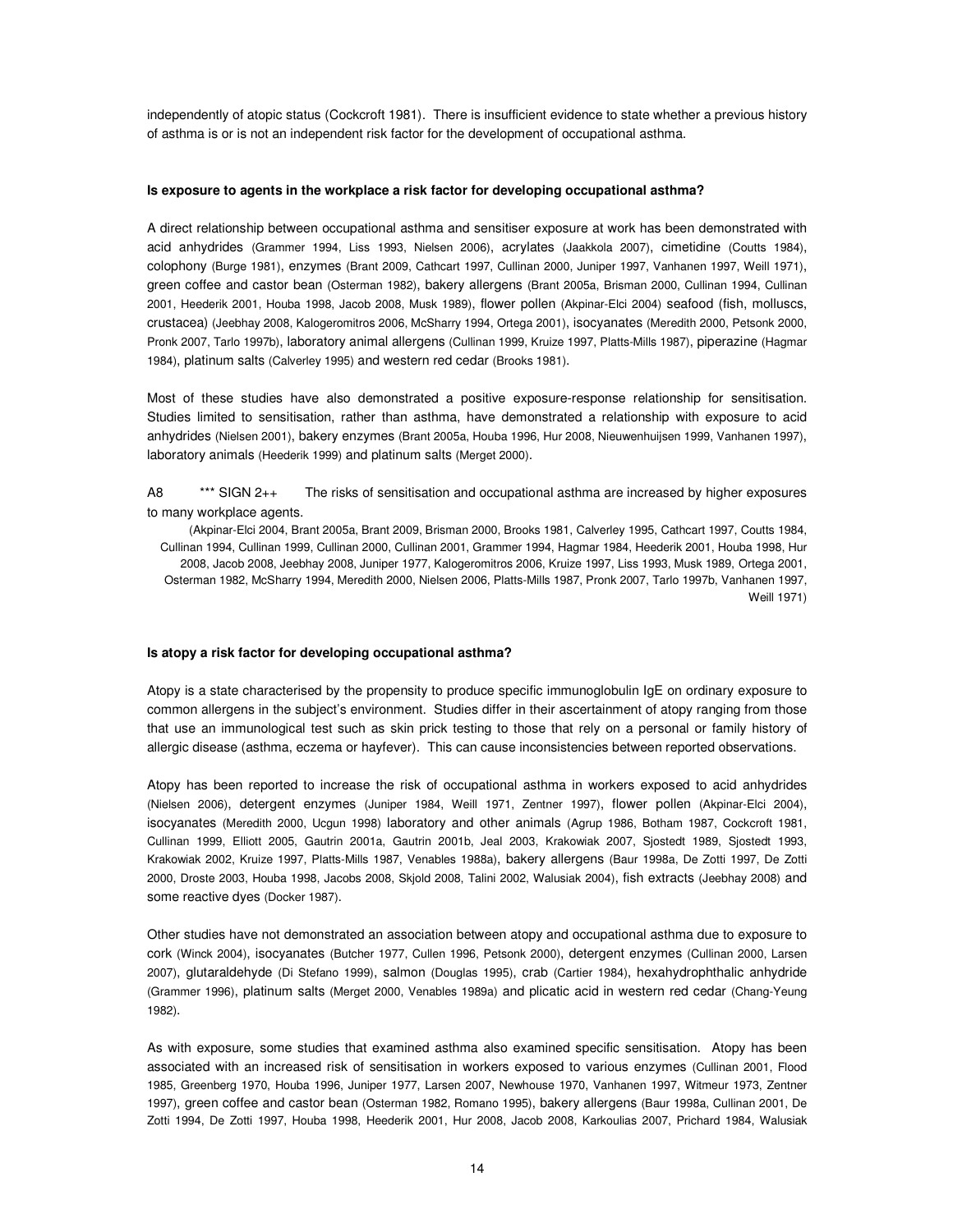2004), laboratory animals (Cullinan 1999, Jeal 2006), seafood (fish, molluscs, crustacea) (Cartier 1984, Jeebhay 2008, Kalogeromitros 2006, McSharry 1994) and acid anhyrides (Venables 1985a, Nielsen 2001).

A9 \*\*\* SIGN 2++ Atopy increases the risk of developing occupational asthma caused by exposure to many high molecular weight agents that induce the production of specific IgE antibodies.

(Agrup 1986, Akpinar-Elci 2004, Baur 1998a, Botham 1987, Cullinan 1999, De Zotti 1997, DeZotti 2000, Droste 2003, Gautrin 2001a, Gautrin 2001b, Jacob 2008, Jeal 2003, Jeebhay 2008, Juniper 1984, Krakowiak 2002, Krakowiak 2007, Kruize 1997, Platts-Mills 1987, Sjostedt 1989, Sjostedt 1993, Talini 2002, Venables 1988a, Walusiak 2004, 1988a, Weill 1971, Zentner 1997)

#### **Is smoking a risk factor for developing occupational asthma?**

Smoking has been identified to increase the risk of occupational asthma in workers exposed to: isocyanates (Cullen 1996, Meredith 2000, Ucgun 1998), platinum salts (Calverley 1995, Venables 1989a) and seafood (fish and crustacea) (Cartier 1984, Douglas 1995, Jeebhay 2008). One study demonstrated a dose-dependent effect (Venables 1989a).

Smoking has been identified to increase the risk of sensitisation in studies of exposure to platinum salts (Baker 1990, Merget 2000, Niezborala 1996), seafood (fish and prawn) (Jeebhay 2008, McSharry1994), flour (De Zotti 1994, Karkoulias 2007) and green coffee and castor bean (Osterman 1982, Romano 1995).

The role of cigarette smoking is unclear for asthma due to exposure to laboratory animals, acid anhydrides and enzymes. Some studies have shown an increased risk of laboratory animal asthma in smokers (Cullinan 1999, Krakowiak 1997, Venables 1988a), whereas others have not (Agrup 1986, Gautrin 2001a, Gautrin 2001b, Kruize 1997, Meijer 2002). For exposure to acid anhydrides, studies have demonstrated both negative (Grammer 1996, Liss 1993) and positive (Nielsen 2006, Venables 1985a) correlation with specific IgE or relevant symptoms. Similar conflicting evidence is available for detergent enzymes (Larsen 2007, Weill 1971). Whilst one study demonstrated an increased risk of sensitisation in bakery workers (DeZotti 1994), smoking does not appear to increase the risk of asthma in bakery workers (Baur 1998a, Cullinan 2001, De Zotti 1994, Houba 1998, Jacob 2008).

A10 \*\* SIGN 2+ Cigarette smoking can increase the risk of developing occupational asthma with some sensitising agents.

(Calverley 1995, Cartier 1984, Cullen 1996, Douglas 1995, Jeebhay 2008, Meredith 2000, Niezborala 1996, Ucgun 1998, Venables 1989a)

#### **Is occupational rhinitis a risk factor for developing occupational asthma?**

There is epidemiological evidence from the general population that rhinitis and asthma frequently occur together, possibly as clinical manifestations of a single disorder. Rates of co-morbid rhinitis or rhinoconjunctivitis of between 45% and 100% have been reported in subjects suffering from occupational asthma attributed to various agents including acid anhydrides, bakery allergens, green coffee and castor beans, isocyanates, laboratory animals, lasamide, persulfates, platinum salts, reactive dyes and snow crab (Cartier 1984, Cockcroft 1981, Cullinan 1999, Gautrin 2001a, Gautrin 2001b, Grammer 2002a, Gross 1980, Houba 1998, Klusackova 2007, Krakowiak 1997, Moscato 2005, Park 1989, Romano 1995, Tarlo 1997a, Venables 1988a, Venables 1989a, Walusiak 2004, Wernfors 1986). The intensity of nasal symptoms appears to be significantly more pronounced in the case of HMW agents (Malo 1997).

Occupational rhinitis is purported to be a risk factor for the development of occupational asthma, especially for high molecular weight sensitisers (Castano 2009, Karjalainen 2003). One population study reported that occupational rhinitis (defined as work-related symptoms, specific sensitisation to a work substance, positive nasal challenge and exclusion of other causes) carried a crude relative risk of asthma of 4.8 (Karjalainen 2003). The relative risk was highest among farmers and wood workers and the greatest risk of asthma was in the year after rhinitis was reported. A surveillance programme of workers exposed to laboratory animals found that the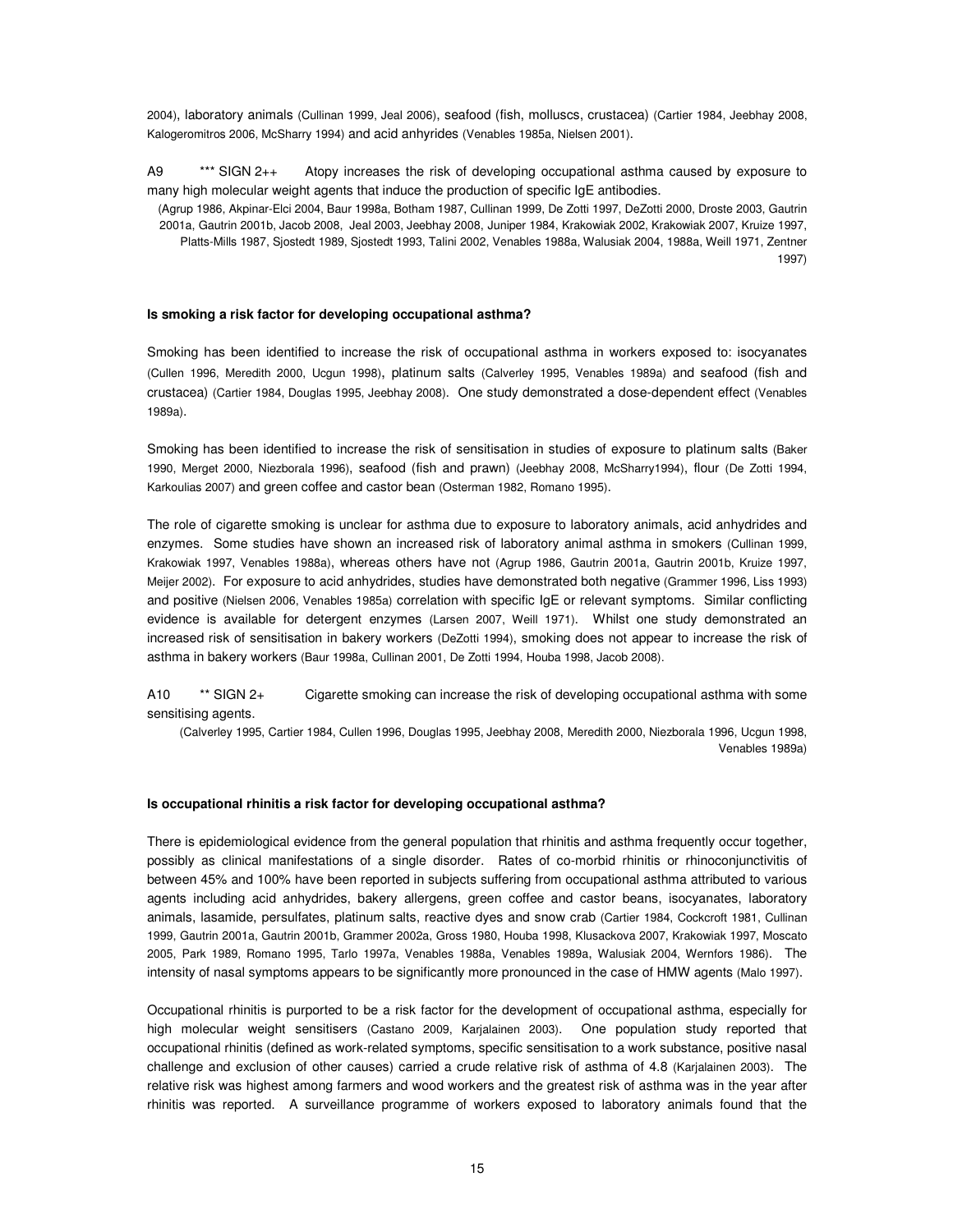probability of experiencing asthma symptoms by the 11th year of follow-up was 36.7% for workers with animalrelated rhinoconjunctivitis symptoms and 5.2% for those without allergy symptoms (Elliott 2005).

While in one study symptoms of asthma and rhinitis developed concurrently in all cases (Krakowiak 1997) in others occupational rhinitis preceded occupational asthma in 20% to 75% of subjects (Cortona 2001, Grammer 2002a, Gross 1980, Moscato 2005, Munoz 2003, Storaas 2005, Walusiak 2004). There is some evidence that symptoms of occupational rhinitis are more likely to precede occupational asthma in the case of IgE-associated occupational asthma (Cortona 2001, Malo 1997, Nielsen 2006).

A11 \*\* SIGN 2+ Occupational rhinitis and occupational asthma frequently occur as co-morbid conditions.

(Cartier 1984, Castano 2009, Cortona 2001, Cullinan 1999, Gautrin 2001a, Gautrin 2001b, Grammer 2002a, Gross 1980, Houba 1998, Klusackova 2007, Malo 1997, Moscato 2005, Romano 1995, Venables 1988a, Venables 1989a, Walusiak 2004, Wernfors 1986)

A12 \*\* SIGN 2+ Rhinoconjunctivitis may precede or coincide with the onset of occupational asthma. (Cortona 2001, Cullinan 1999, Gautrin 2001a, Gautrin 2001b, Grammer 2002a, Gross 1980, Karjalainen 2003, Krakowiak 1997, Malo 1997, Skjold 2008, Storaas 2005, Walusiak 2004)

A13 \*\*\* SIGN 2++ The risk of developing occupational asthma is highest in the year after the onset of occupational rhinitis.

(Cortona 2001, Gautrin 2001b, Grammer 2002a, Gross 1980, Karjalainen 2003, Kim 1999, Nielsen 2006, Skjold 2008)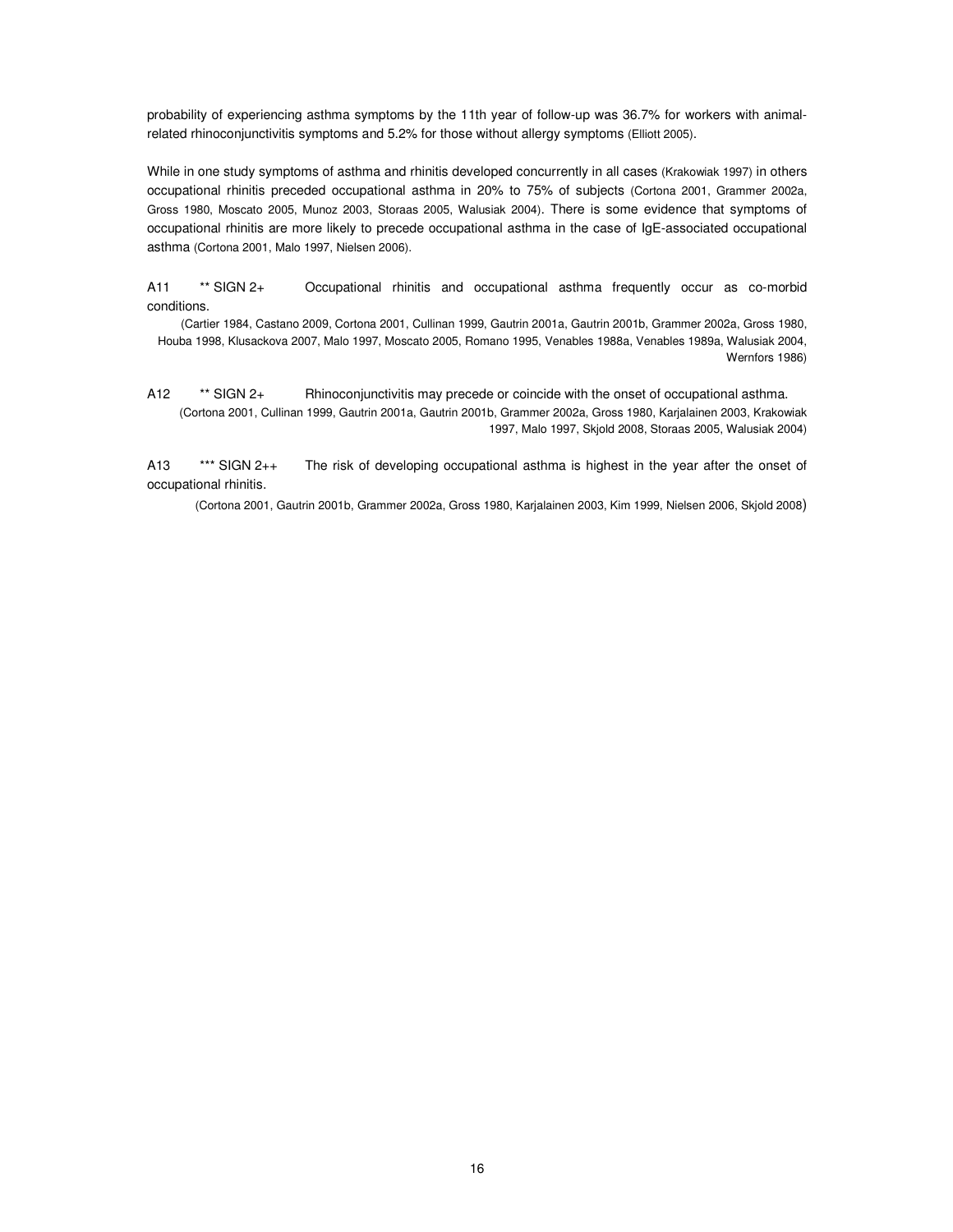## **B Prevention of occupational asthma**

Primary prevention aims to avert the onset of disease. Secondary prevention aims to detect disease at an early or pre-symptomatic stage for example by health surveillance. Tertiary prevention aims to mitigate the effects of established disease and is considered later under the management of an identified case of occupational asthma. The most effective measure is primary prevention of exposure either by substituting the agent with a less harmful material or by engineering and hygiene measures. Respiratory protective equipment has a role in situations where control at source is not feasible. With any reported study of preventive measures, it is difficult to distinguish the relative effect of one measure against another, since they are usually implemented as a broad programme with many components including, for example, exposure reductions, health surveillance and worker education and training.

### **Is the incidence of occupational asthma reduced by controlling exposure?**

There is extensive evidence of a direct relationship between occupational asthma and exposure to airborne allergens (page 14). Further studies have explored the effect of reducing exposure on the incidence of occupational asthma. That reduced exposure leads to fewer cases of sensitisation and occupational asthma has been demonstrated with acid anhydrides (Drexler 1999, Liss 1993), detergent enzymes (Cathcart 1997, Juniper 1977), laboratory animals (Botham 1987, Fisher 1998) and latex (Allmers 2002, Levy 1999, Saary 2002, Tarlo 2001, Vandenplas 2009).

B1 \*\* SIGN 2+ Reducing airborne exposure reduces the number of workers who become sensitised and who develop occupational asthma.

> (Allmers 2002, Botham 1987, Cathcart 1997, Drexler 1999, Fisher 1998, Juniper 1977, Levy 1999, Liss 1993, Saary 2002, Tarlo 2001, Vandenplas 2009)

#### **Is the incidence of occupational asthma reduced by respiratory protective equipment?**

Respiratory protective equipment can only offer protection when it is worn properly, removed safely and either replaced or maintained regularly. Brief periods of respirator removal might permit a transient, yet sufficiently high exposure to sensitise a worker and lead to subsequent development of asthma. Studies in this area are few and small. One observed a significant association between asthma symptoms and even brief removal of respiratory protective equipment (Petsonk 2000). Another study demonstrated that respiratory protection was associated with a reduction in the incidence of newly diagnosed occupational asthma but did not prevent the disease altogether (Grammer 2002b).

B2 \* SIGN 3 The use of respiratory protective equipment reduces the incidence of, but does not completely prevent, occupational asthma.

(Cullen 1996, Grammer 2002b, Petsonk 2000)

#### **Do pre-placement examinations prevent occupational asthma?**

Pre-placement examinations should be used to establish a baseline for periodic health surveillance rather than to detect and exclude susceptible individuals from high-risk workplaces. Little is known about host susceptibility factors, with the exception of atopy in those exposed predominantly to high molecular weight agents. The efficiency of screening out susceptible job applicants depends, in part, on the frequency of the trait in the general population. Risk markers such as atopy, smoking and genetic predisposition lack sufficient sensitivity and specificity to be used to screen out job applicants.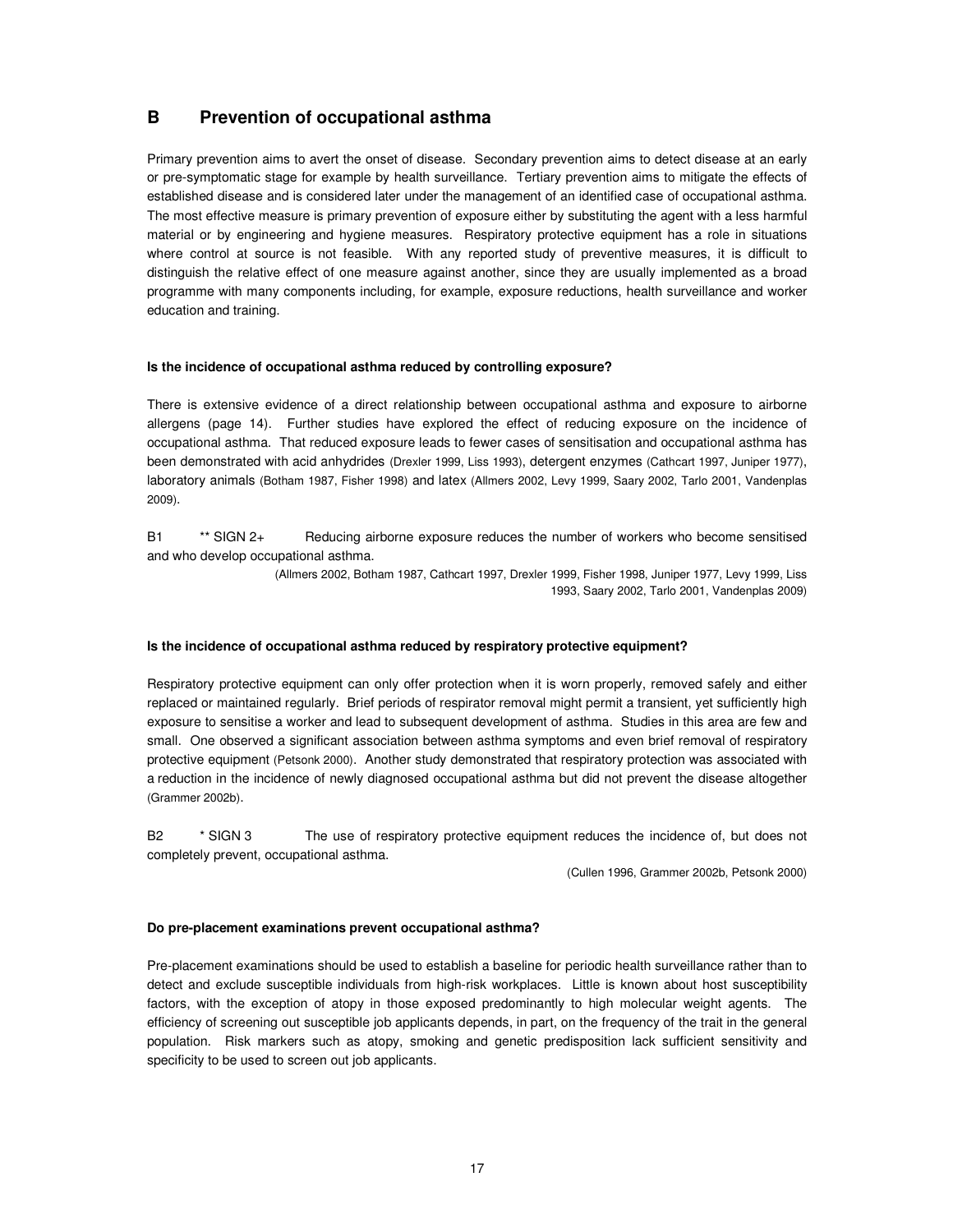B3 \* SIGN 3 The positive predictive values of screening criteria are too poorly discriminating for screening out potentially susceptible individuals, particularly in the case of atopy where the trait is highly prevalent.

(Cockcroft 1981, De Zotti 2000, Juniper 1984, Newill 1986, Niezborala 1996, Platts-Mills 1987, Renstrom 1994, Slovak 1981, Venables 1988b)

It is noted later (page 26) that the likelihood of improvement or resolution of symptoms of occupational asthma is greater in workers who avoid further exposure to the causative agent. By extrapolation, workers who already suffer from occupational asthma are at risk from further exposure to the same causative agent, whether exposure is in the same workplace or elsewhere.

#### **Does health surveillance prevent occupational asthma?**

Periodic health surveillance for occupational asthma aims to identify sensitised workers or cases of asthma at early and reversible stages of disease. Very few, and no concurrent comparison studies have been reported of the efficacy of such surveillance. One study which compared a standard cross-sectional survey with routine surveillance suggests that health surveillance can underestimate the frequency of occupational asthma (Brant 2005b). A UK multi-centre hospital study where most cases (49/57) were not afforded annual health surveillance revealed a mean delay of four years between the onset of symptoms and a confirmed diagnosis (Fishwick 2007). This contrasts with a mean of nine months in those whose symptoms were detected at health surveillance and who attended for subsequent investigations (Mackie 2008). In a study of isocyanate workers in Canada regular health surveillance was linked to a mandatory programme of control of isocyanate exposure at work. Cases of isocyanate-induced asthma were diagnosed sooner after the onset of symptoms, had better lung function and a better outcome than asthma attributed to other workplace agents not subject to the control programme (Tarlo 2002). It is difficult to dissociate the effects of health surveillance from the effects of other risk management procedures and the study authors recognised that the improved outcome in the isocyanate workers might, at least in part, be attributable to the concomitant reduction in isocyanate exposure.

B4 \* SIGN 3 Health surveillance can detect occupational asthma at an earlier stage of disease. (Mackie 2008, Tarlo 2002)

B5 \* SIGN 3 Outcome is improved in workers who are included in a health surveillance programme. (Tarlo 2002)

Methods commonly used in surveillance to identify cases of occupational asthma are respiratory questionnaire, spirometry (to measure FEV1 and FVC) and, where appropriate, identification of specific IgE by skin prick test or serology. Few published reports have evaluated the components of surveillance used in occupational asthma.

There is no generally accepted questionnaire for use in surveillance for occupational asthma. Studies of the value of questionnaires to detect asthma suggest that they are insensitive (Brant 2005b, Gordon 1997, Stenton 1993).

B6 \*\* SIGN 2++ Screening questionnaires may lead to an underestimate of the prevalence of asthmatic symptoms.

(Brant 2005b, Gordon 1997, Stenton 1993)

Spirometry can identify many false positives due to poor technique (Kraw 1999) and no or few additional cases of asthma that are not identified by questionnaire (Bernstein 1993, Kraw 1999, Mackie 2008). In a health surveillance programme of motor vehicle repair workers no confirmed cases of occupational asthma were identified on the basis of abnormal spirometry alone (Mackie 2008).

B7 \*\* SIGN 2+ Spirometry detects few cases of occupational asthma that would not otherwise be detected by respiratory questionnaire.

(Bernstein 1993, Kraw 1999, Mackie 2008)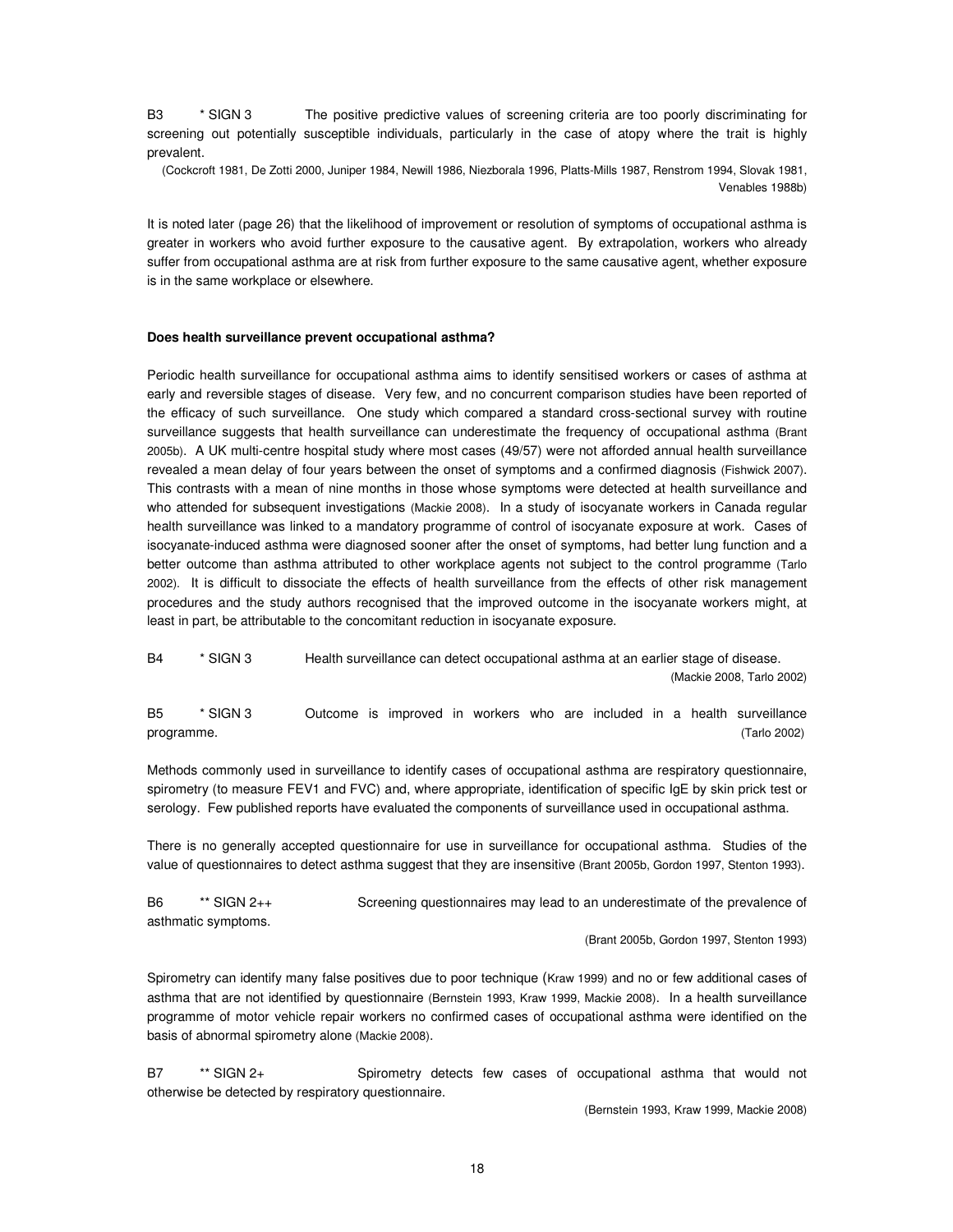Skin prick tests and serological tests can detect specific IgE in workers who have become sensitised to high molecular weight allergens and a few low molecular weight chemicals (complex platinum salts, acid anhydrides and some reactive dyes). Since IgE sensitisation is related to exposure, measurement of sensitisation rates in working populations can be used as a measure of the effectiveness of the control of exposure. Higher rates of sensitisation in a workforce reflect poor control and an increased risk of occupational rhinitis and/or occupational asthma in workers.

B8 \*\* SIGN 2+ Skin prick testing or blood sampling of exposed workers to conduct immunological tests is feasible in the workplace.

(Flood 1985, Juniper 1977, Merget 1988, Redlich 2001, Vedal 1986)

B9 \*\* SIGN 2+ Prospective surveillance for the development of specific IgE antibodies can be used as part of a broader risk management programme to reduce the incidence of occupational asthma.

(Flood 1985, Juniper 1977)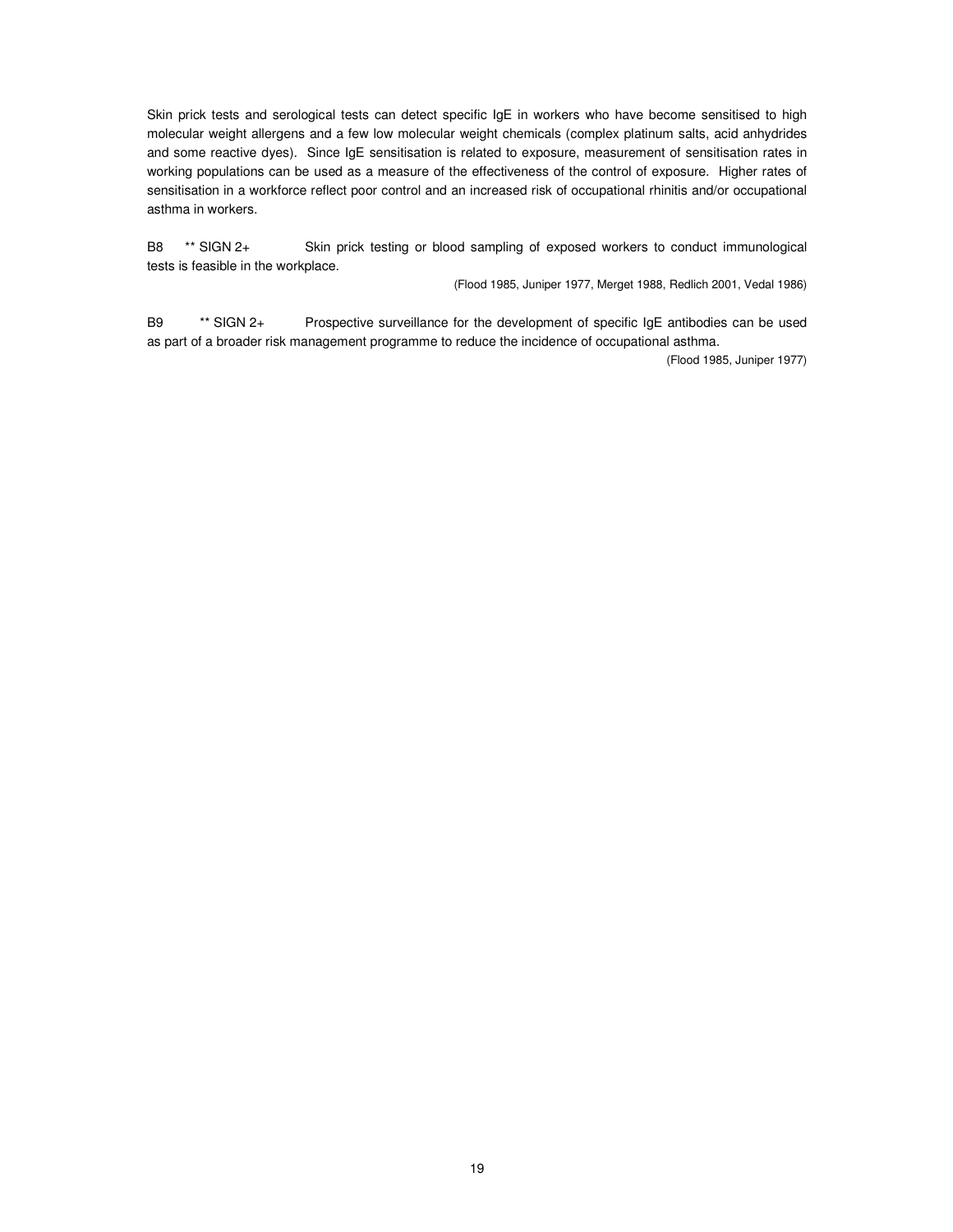## **C. Identification and evaluation of a case of occupational asthma in the worker presenting with respiratory symptoms**

Occupational asthma should be considered in all workers with symptoms of airflow limitation. Much of the evidence relating to its diagnosis emanates from specialist settings where the prior probability of disease is high; positive predictive values of tests may be lower in other settings. The diagnosis of occupational asthma is an iterative process. Occupational asthma can be present when tests of lung function are normal, making these less useful in screening. Asthmatic symptoms improving away from work can be due to reasons other than occupational asthma, so further validation is needed. The diagnosis is made most easily before exposures or treatments are modified. While the optimal frequency and duration of serial measurement of peak expiratory flow has not been fully established, it is the most available initial investigation. The test does not differentiate occupational from work-exacerbated asthma (Chiry 2007).

Skin prick tests or blood tests for specific IgE are available for most high molecular weight agents, and a few low molecular weight agents but there are few standardised allergens commercially available which limits their use. A positive test denotes sensitisation, which can occur with or without disease. The diagnosis of occupational asthma can usually be made without specific bronchial provocation testing, considered to be a gold standard, but time-consuming diagnostic test. Specific provocation is particularly indicated when the precise cause of occupational asthma is unclear and this knowledge is needed for the management of the individual employee.

## **What is the sensitivity and specificity of respiratory questionnaires in the diagnosis of occupational asthma?**

The presence of symptoms has high sensitivity but lower specificity. The question "have you been told by a doctor that you have asthma?" has a high specificity but low sensitivity (Schlunssen 2004). Asthma symptoms reported at questionnaire to be better on days away from work have a sensitivity of 58-100% for validated occupational asthma. The sensitivity was below 90% in two studies, one from Quebec (Malo 1991) and one international study including workers from Quebec (Vandenplas 2005); the sensitivity was 100% in one study of five latex-exposed nurses. The most common symptoms reported were wheeze and shortness of breath. The Quebec study showed some improvement in sensitivity (to 66%) when symptoms were reported to improve on holiday. Work-related asthma symptoms were common in those with negative specific challenge tests; the specificity of questionnaires ranges from 45-100%, in only one small study being over 70%.

C1 \*\* SIGN 2+ In the clinical setting questionnaires that identify symptoms of wheeze and/or shortness of breath which improve on days away from work or on holiday can have a high sensitivity, but relatively low specificity in the diagnosis of occupational asthma.

(Baur 1998b, Cote 1990, Malo 1991, Merget 1988, Vandenplas 1995a, Vandenplas 2001, Vandenplas 2005)

## What are the sensitivity and the specificity of an expert medical history and examination in the diagnosis **of occupational asthma?**

There are fewer studies with expert medical histories than questionnaires. The symptoms of occupational asthma, aside from their work-relatedness, are indistinguishable from those of non-occupational asthma. Asking about deterioration at work was an insensitive method of making the diagnosis of occupational asthma (sensitivity 42% in one small study). Seasonal variation was more common in non-occupational asthma. Two experts from Quebec achieved sensitivities of 83% and 95%, substantially more than obtained by the same group from different patients by questionnaire.

C2 \* SIGN 3 Free histories taken by experts have high sensitivity, but their specificity may be lower.

(Axon 1995, Baur 1998b, Koskela 2003, Malo 1991, Ricciardi 2003, Vandenplas 2001)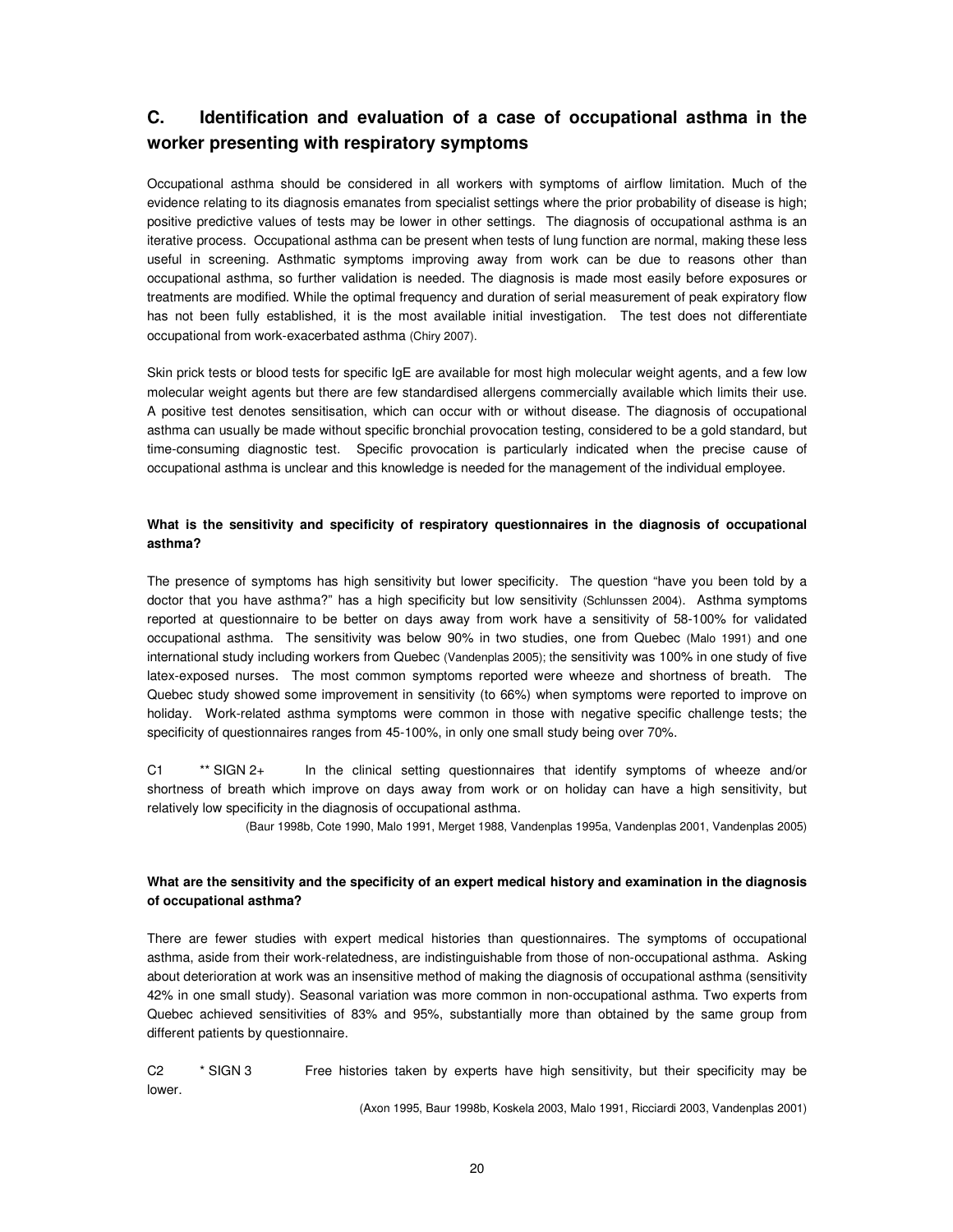## What are the sensitivity and the specificity of pre and post shift changes in lung function in the diagnosis **of occupational asthma?**

There is one study comparing across shift changes with specific challenge testing showing a sensitivity of 50% and specificity of 91% for dayshift workers (Park 2009). The results of such testing is confounded since measures of airflow obstruction, such as FEV1 or PEF, have a diurnal variation in most normal workers that is increased in most asthmatics. Furthermore, pre- and post-shift measurements are unhelpful in the case of workers who suffer delayed responses after leaving work or with those who have prolonged bronchoconstriction that extends into the next work shift.

C3 \* SIGN 3 Pre to post shift changes in lung function can have high specificity, but have low sensitivity for the validation of occupational asthma.

(Burge 1979a, Burge 1979b, Park 2009)

## **What is the feasibility of obtaining serial measurements of peak flow in workers suspected of having occupational asthma?**

Studies performed among patients attending specialist clinics and in workplace surveys in the context of research studies, showed that acceptable records were returned by over 70% of subjects. In a study assessing the quality of diagnostic procedures among patients referred to the Finnish Institute of Occupational Health with a suspicion of occupational asthma, the quality of serial PEF measurements was sufficient in 52% (Sauni 2009). Serial PEF measurements were performed significantly more often by occupational physicians (56%) and chest physicians (59%) compared to other health units (23%) (Sauni 2009).

C4 \*\*\* SIGN 2++ In specialist settings acceptable peak flow series can be obtained in around two thirds of those in whom a diagnosis of occupational asthma is being considered.

(Chiry 2007, Cote 1993, Eifan 2005, Girard 2004, Hannu 2007, Henneberger 1991, Hollander 1998, Huggins 2005, Leroyer 1998, Malo 1995, Minov 2007, Moore 2009a, Munoz 2004, Quirce 1995, Redlich 2001, Revsbech 1989, Sauni 2009)

## **What are the minimum criteria for serial measurements of peak flow to maintain a high degree of diagnostic accuracy?**

Using expert opinion of plotted records, a case series of 74 patients attending a specialist clinic reported the highest combination of sensitivity and specificity with a measurement frequency of at least four readings a day (Malo 1993a). Less frequent readings produced a higher specificity but lower sensitivity. More frequent measurements over longer periods with good adherence to the test increase sensitivity. One study showed that minimum criteria for optimal sensitivity/specificity using computerised interpretation were at least four readings a day, at least three consecutive workdays in each work period and at least three complexes (about three weeks) (Anees 2004).

C5 \* SIGN 3 The diagnostic performance of serial peak flow measurements falls when fewer than four readings a day are made and records are shorter than three weeks.

(Anees 2004, Malo 1993a)

## **Can experts agree on the interpretation of serial measurements of peak flow in the diagnosis of occupational asthma?**

Most studies report high levels of agreement (averaging 80%) between expert assessors with kappa values of at least 0.6, exceptions being two series from Canada (Chiry 2007, Girard 2004). A single series, where non-expert assessors were used, reports a much lower level of inter-observer agreement. Three series report levels of intra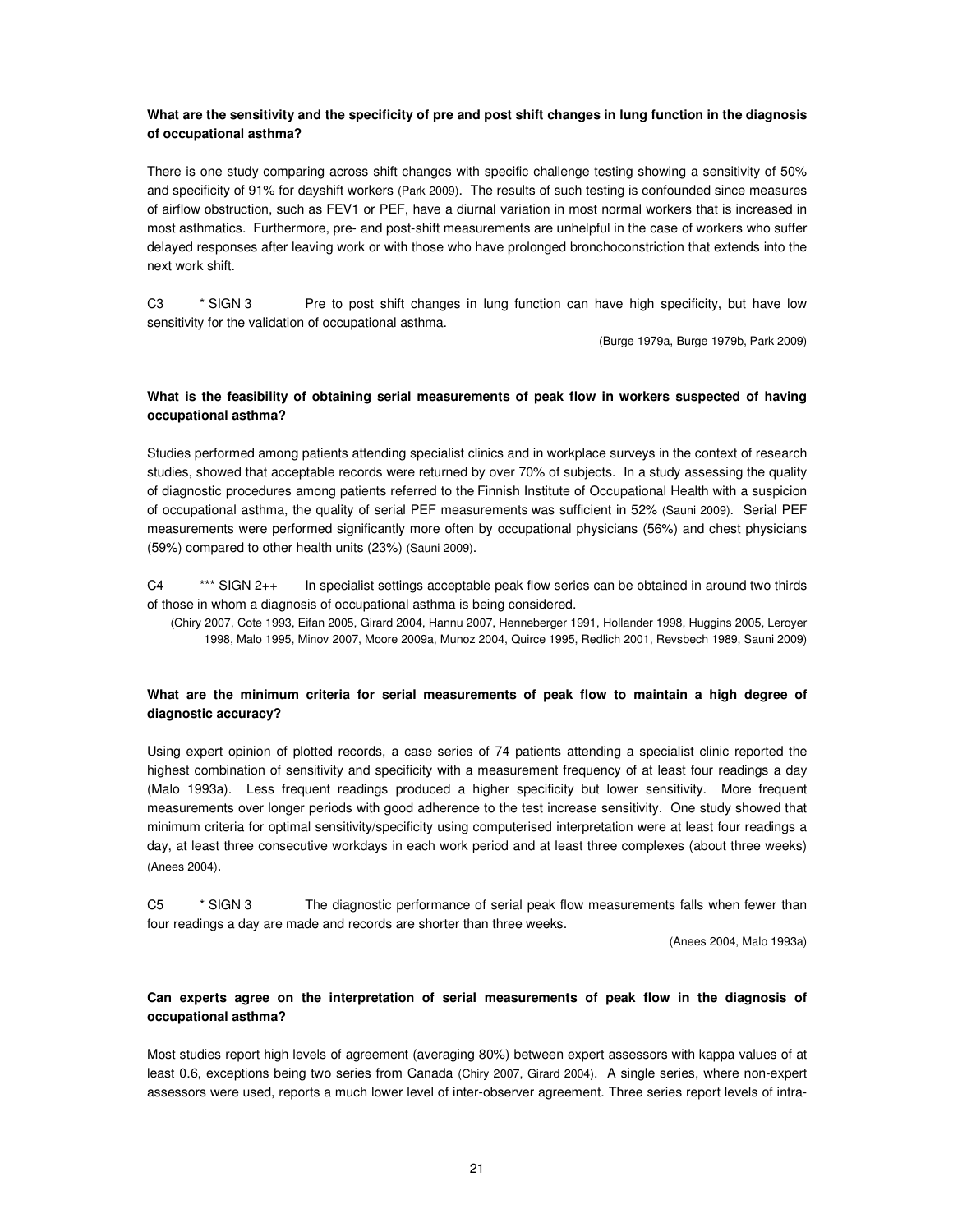observer agreement over two occasions. A high level of repeatability was reported in two. The third used nonexpert assessors.

C6 \* SIGN 3 There is moderate agreement between expert interpretations of serial peak flow records.

(Baldwin 2002, Leroyer 1998, Liss 1991, Malo 1996a, Malo 1993a, Perrin 1992, Zock 1998)

## **What are the sensitivity and specificity of serial measurements of peak flow in the diagnosis of occupational asthma?**

A meta-analysis of five studies which examined *both* sensitivity and specificity of serial peak flow measurements compared to specific bronchial provocation testing as a reference standard provided pooled estimates of 63.6% and 77.2% respectively (Beach 2005). The authors of the meta-analysis additionally reported one study of workers exposed to a low molecular weight agent (86.7% sensitivity and 90% specificity), two studies reporting only sensitivity (pooled estimate 56.2%) and one study of exposure to a high molecular weight agent reporting only sensitivity (100%) that did not contribute to the pooled estimate. A further study in which 11 out of 20 patients underwent specific bronchial provocation testing reported higher sensitivities of 73-82% and specificities of 89- 100% (LeRoyer 1998). Subsequent studies have produced broadly similar findings (Chiry 2007, Hannu 2007, Park 2009).

C7 \*\*\* SIGN 1++ Depending on the quality of recorded series, the sensitivity and specificity of serial peak flow measurements can be high for the diagnosis of occupational asthma

(Beach 2005, Chiry 2007, Hannu 2007, Leroyer 1998, Park 2009)

### **How well do computer-based analyses of peak flow assessment perform in the diagnosis of occupational asthma?**

Just one computer-based method of analysis has been reported, mostly from one centre. Compared with a variety of independent diagnostic methods, sensitivities of 68-79% and specificities of 94-100% were reported (Bright 2001, Gannon 1996, Moore 2009a, Moore 2009b). Experience in Canada reported lower values in comparison to specific bronchial provocation tests; sensitivity 35% and specificity 65% (Girard 2004) and suggested that it did not help clinicians distinguish occupational from work-exacerbated asthma (Chiry 2007).

C8 \* SIGN 3 Computer-based analyses of peak flow records may be helpful in the diagnosis of occupational asthma

(Gannon 1996, Baldwin 2002, Moore 2009a, Moore 2009b)

## **What are the sensitivity and the specificity of a single measurement of non-specific reactivity in the diagnosis of occupational asthma?**

A meta-analysis provided pooled estimates of sensitivity and specificity of single measurements of non-specific bronchial reactivity compared to specific bronchial provocation testing as a reference standard (Beach 2005). Among the 37 studies that investigated patients exposed to low molecular weight agents, 24 reported both sensitivity and specificity. The pooled estimate of sensitivity was 66.7% (95% confidence interval [CI]: 58.4 to 74.0%) and of specificity was 63.9% (95% CI: 56.1 to 71.0%). Pooled estimates for studies that reported only sensitivity were higher (n=13; 76.6%; 95% CI: 59.0 to 88.2%). Of the 13 studies that reported results from investigations of HMW agents, 10 reported sensitivity and specificity. The pooled estimate for sensitivity was 79.3% (95% CI: 67.7 to 87.6%) and for specificity was 51.3% (95% CI: 35.2 to 67.2%). The estimated sensitivity in the five studies reporting only these data was similar (75.5%; 95% CI: 56.4 to 88.1%). Nine studies reported results for various suspected agents of differing molecular weights; five reporting both sensitivity and specificity. The pooled estimate of sensitivity was 83.7% (95% CI: 66.8 to 92.9%) and specificity was 48.4% (95% CI: 25.9 to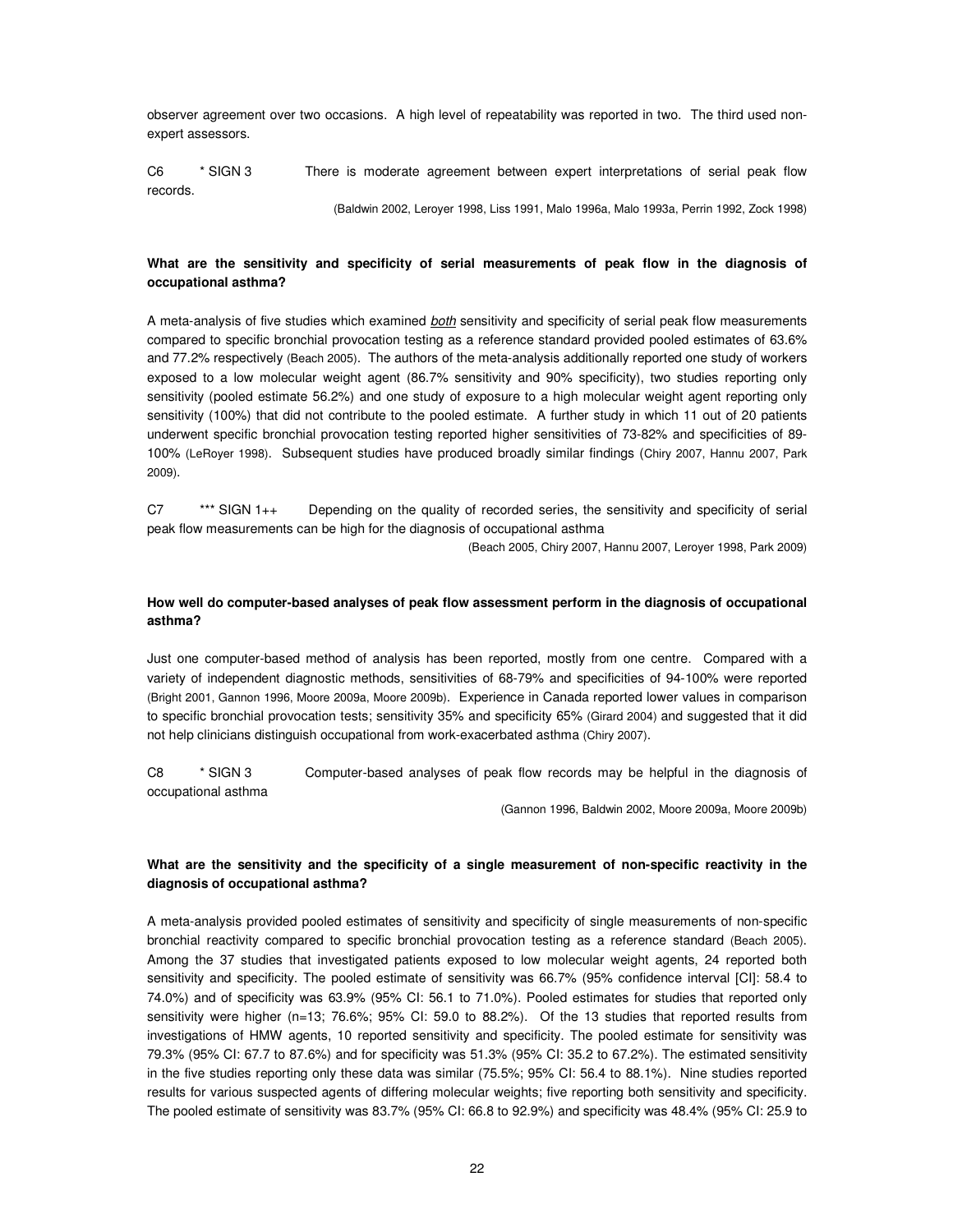71.6%). Sensitivity was lower in the three studies reporting only this value (43.7%; 95% CI: 10.9 to 83.0%). Subsequent studies have produced broadly similar findings (Maghni 2004, Moscato 2005, Piirila 2008, Yacoub 2007).

C9 \*\*\* SIGN 1++ A single measurement of non-specific reactivity has only moderate specificity and sensitivity for the validation of occupational asthma. (Beach 2005, Maghni 2004, Moscato 2005, Piirila 2008, Yacoub 2007)

### **What are the sensitivity and the specificity of changes in non-specific reactivity at work and away from work in the diagnosis of occupational asthma?**

Three studies were identified where pre and post exposure measurements were attempted. One did not investigate workers further when the at-work reactivity was normal, limiting its interpretation. Using a 3.2 fold change in reactivity (the 95% confidence interval for between test reproducibility), one study found a sensitivity of 48% and a specificity of 64%. Reducing the required change to twofold increased the sensitivity to 67%, reducing specificity to 54%. A smaller study with 14 workers with occupational asthma showed a sensitivity of 62% and specificity of 78%. A further study of workers investigated by specific challenge in Canada showed similar differences in reactivity among challenge positive and challenge negative workers.

C10 \* SIGN 3 Changes in non-specific reactivity at and away from work alone have only moderate sensitivity and specificity for diagnosis.

(Cote 1990, Girard 2004, Perrin 1992, Tarlo 1991)

## **What is the feasibility of obtaining paired measurements of non-specific reactivity at and away from work?**

Several studies have shown that paired measurements of non-specific reactivity at and away from work are feasible. Paired measurements were possible in 27/54 workers in whom the tests were considered indicated in one study. In another study measurements were made in 194/204 apprentice welders.

C11 \* SIGN 3 Paired measurements of non-specific reactivity may be achieved in the workplace. (El-Zein 2003, Girard 2004. Tarlo 1991)

## What are the sensitivities and the specificities of specific IgE testing in the diagnosis of validated cases **of occupational asthma?**

The respective sensitivities and specificities of the ability of skin prick or serological tests to detect specific IgE vary between allergens and depend on the setting of positive cut-offs. The sensitivities and specificities of serum specific IgE antibodies to low molecular weight agents depends on whether the antibodies have been properly characterized and the availability of appropriate hapten-conjugates. The presence of specific IgE confirms sensitisation, but alone does not confirm the presence of occupational asthma, nor necessarily its cause.

A meta-analysis provided pooled estimates of the sensitivities and specificities of specific skin prick tests and serum specific IgE compared to specific bronchial provocation tests (Beach 2005). For skin prick tests to low molecular weight agents, five studies reported both sensitivity and specificity, the pooled estimates being 73% and 86% respectively. Sensitivity was 52% in eleven studies reporting only this result. For high molecular weight agents, sixteen studies reported both sensitivity and specificity and ten studies reported only sensitivity, the pooled estimate of sensitivity was 81% and of specificity was 60%. For specific IgE, the pooled estimates of sensitivity and specificity were 31% and of 89% respectively for various low molecular weight agents based on eleven studies reporting both, and 36% sensitivity from ten studies reporting only sensitivity. Sensitivity was higher in studies where high molecular weight agents were examined; pooled estimates of sensitivity and specificity were 74% and of 79% respectively based on nine studies reporting both, and 82% sensitivity from nine studies reporting only sensitivity.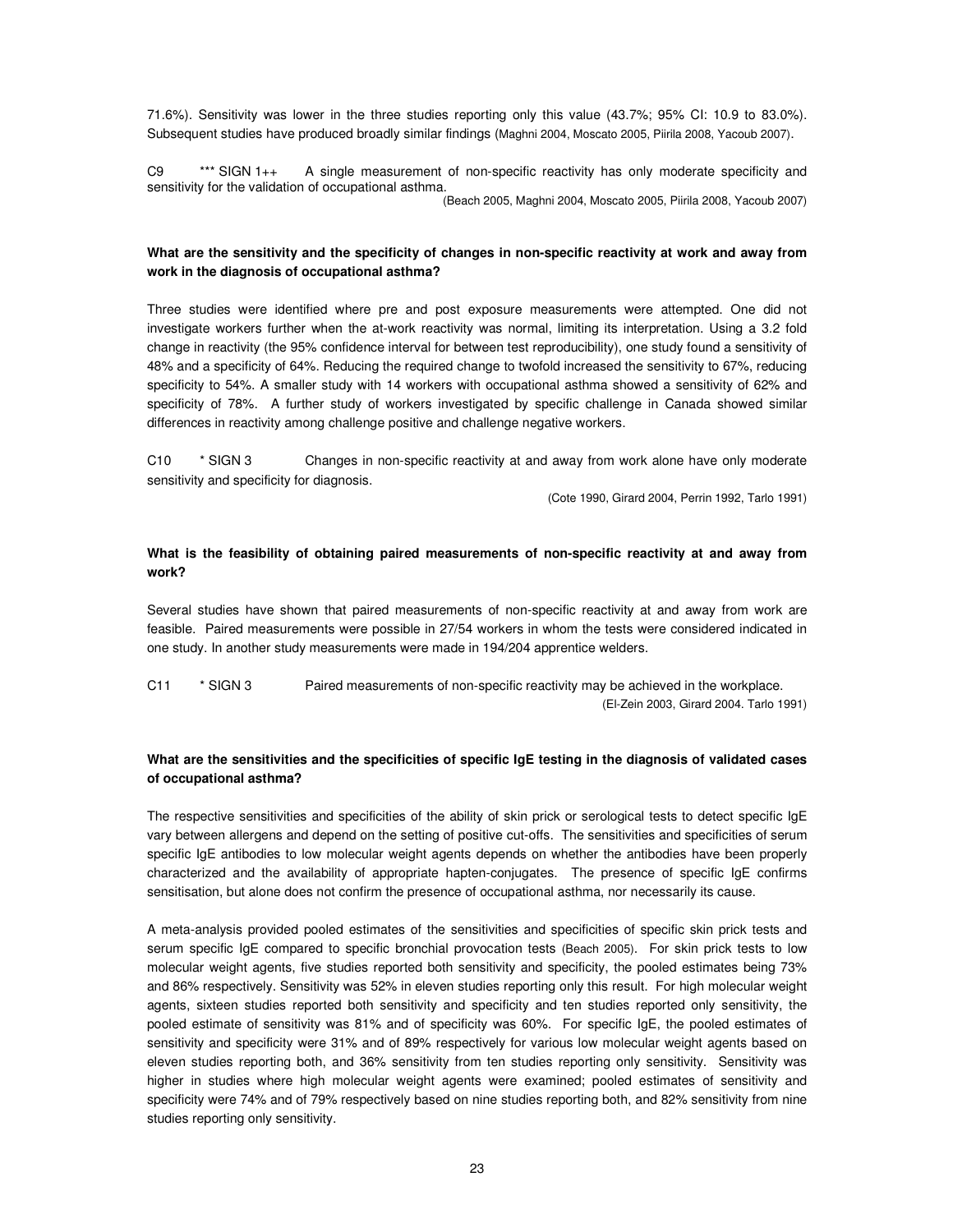C12 \*\*\* SIGN1++ Both skin prick and serological tests are sensitive for detecting specific IgE and occupational asthma caused by most high molecular weight agents but are not specific for diagnosing asthma. (Baur 2005a, Beach 2005, Jeal 2006, Platts-Mills 1987, van Kampen 2008)

C13 \*\*\* SIGN1++ Overall, both skin prick and serological tests are less sensitive for detecting specific IgE and occupational asthma caused by low molecular weight agents and while specificity may be higher they are not specific for diagnosing asthma.

(Baur 1995, Beach 2005, Grammer 1998, Park 1989, Pezzini 1984, Pronk 2007, Tee 1998)

## **What are the sensitivity and the specificity of specific bronchial provocation testing while at work, and after removal from work, in the diagnosis of occupational asthma**

Specific provocation challenges are usually used as the gold standard for occupational asthma diagnosis making assessments of their diagnostic validity difficult. There is a lack of standardised methods for many occupational agents. There is evidence that the threshold exposure increases with time since last exposure, making the tests less sensitive after prolonged absence from work. There are individuals who have been shown to have nonspecific reactions to specific challenges at concentrations likely to be found in the workplace and negative specific challenges in workers with otherwise good evidence of occupational asthma when challenge concentrations are confined to levels below occupational exposure standards.

(Baur 2005a, Burge 1979a, Burge 1979b, Cartier 1989, Girard 2004, Lin 1995, Moscato 1991, Munoz 2004, Rioux 2008)

C14 - SIGN 4 Carefully controlled specific challenges come closest to a gold standard test for some agents causing occupational asthma.

Newer diagnostic tests include assessments of airway inflammation by measuring exhaled nitric oxide eNO or counts of eosinophils and neutrophils performed on sputum induced by inhaling nebulised hypertonic saline.

#### **What is the diagnostic value of measurement of exhaled nitric oxide?**

The measurement of exhaled nitric oxide produced by inflammatory and epithelial cells in the respiratory tract, is non-invasive, and has been studied extensively in non-occupational asthma. It has not been fully validated as an effective diagnostic test for occupational asthma. Exhaled nitric oxide is increased in other inflammatory lung disorders; levels are lower in persons who smoke and in those who are using inhaled corticosteroids.

Most of the occupational studies have measured exhaled nitric oxide in relation to specific challenge testing. Some studies have demonstrated significant increases in exhaled nitric oxide some hours after positive specific challenge showing rhinitis or asthma (Baur 2005a, Baur 2005b, Barbinova 2006, Piipari 2002).

Exhaled nitric oxide measured before specific challenge has not been shown to predict the challenge result (Hewett 2008, Campbell 2007, Barbinova 2006, Baur 2005a, Piipari 2002). A few studies have measured exhaled nitric oxide in the workplace; and one used FeNO as a measure of exposure control in a group of farmers with occupational asthma (Dressel 2007, Dressel 2009).

C15 \* SIGN 3 The role of exhaled nitric oxide measurements in the diagnosis of occupational asthma is not established

(Baur 2005a, Baur 2005b, Barbinova 2006, Piipari 2002)

C16 \* SIGN 3 In the clinical setting a normal exhaled nitric oxide does not exclude a diagnosis of occupational asthma

(Baur 2005a, Baur 2005b, Barbinova 2006, Piipari 2002)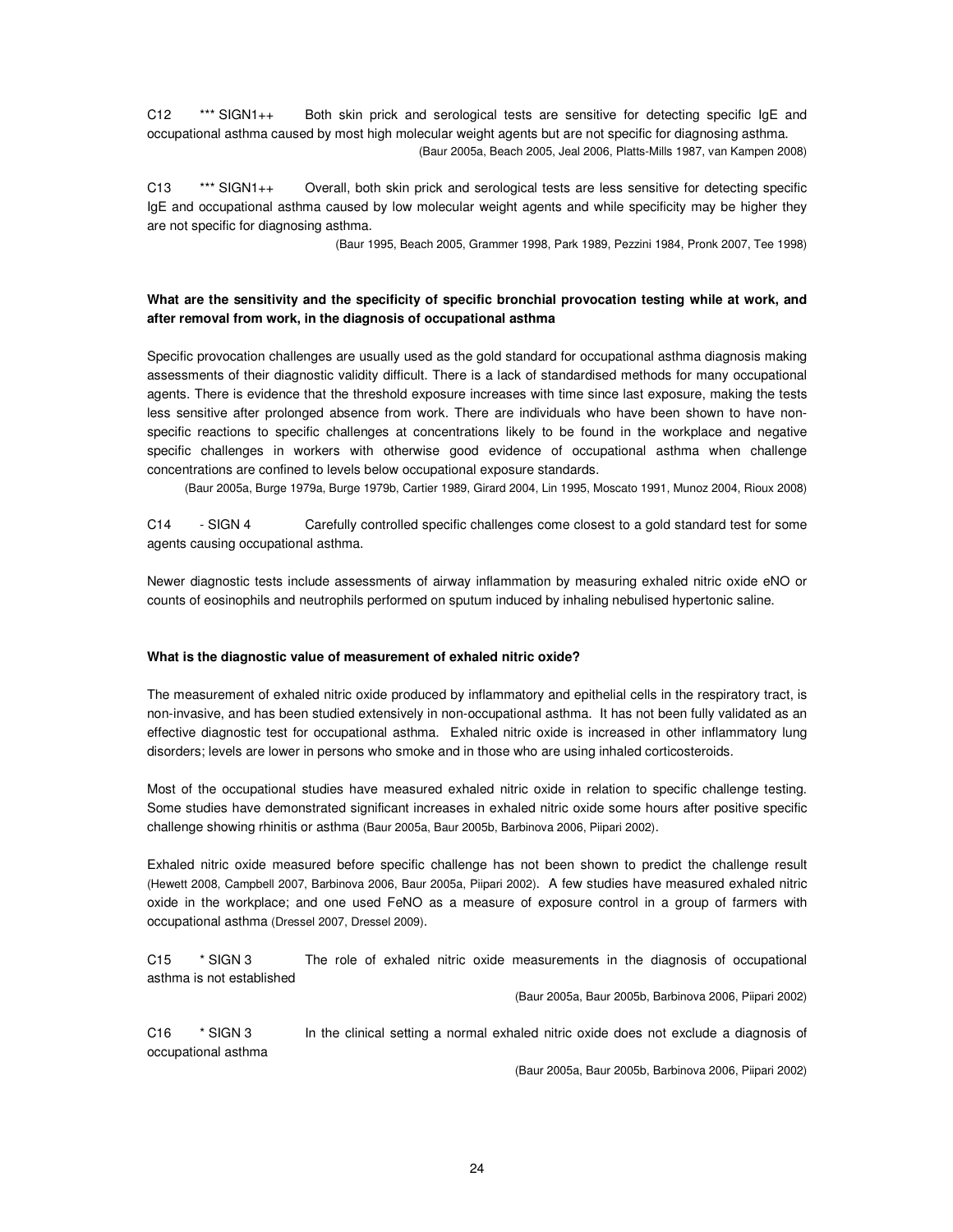## **What is the diagnostic value of sputum eosinophilia in the diagnosis of validated cases of occupational asthma?**

Eosinophilic bronchial inflammation can be assessed by cell counts in fresh sputum, induced by inhaling hypertonic saline. Most studies have investigated changes in sputum eosinophilia after specific challenge, increased levels being found in around 70% of positive challenges (Lemiere 2000, Lemiere 2001) and some negative challenges (Obata 1999). A meta-analysis provided pooled estimates for the sensitivity and specificity of eosinophilia, but included studies that measured eosinophil counts from sputum, blood, or broncho-alveolar lavage (Beach 2005). Studies have shown some workers with occupational asthma have normal levels of sputum eosinophilia prior to challenge (Lemiere 2001, Moscato 2005, Obata 1999, Yacoub 2007). An increase of 1% in sputum eosinophils related to occupational exposure has been suggested as a diagnostic method for occupational asthma (Girard 2004), with a retrospective sensitivity of 65% and specificity of 76%. Using a 2% cut-off the sensitivity was 52% and specificity 80%. Induced sputum has also been studied related to usual workplace exposure and the percentages of eosinophils increased in those with occupational asthma (Lemiere 1999).

C17 \* SIGN 3 The measurement of sputum eosinophils may be helpful in the diagnosis of occupational asthma (Alvarez 2001, Girard 2004, Krakowiak 2005, Lemiere 2001, Maestrelli 1994, Obata 1999) C18 \* SIGN 3 In the clinical setting the absence of sputum eosinophilia does not exclude a diagnosis

of occupational asthma

(Anees 2002, Lemiere 2001, Moscato 2005, Obata 1999, Yacoub 2007)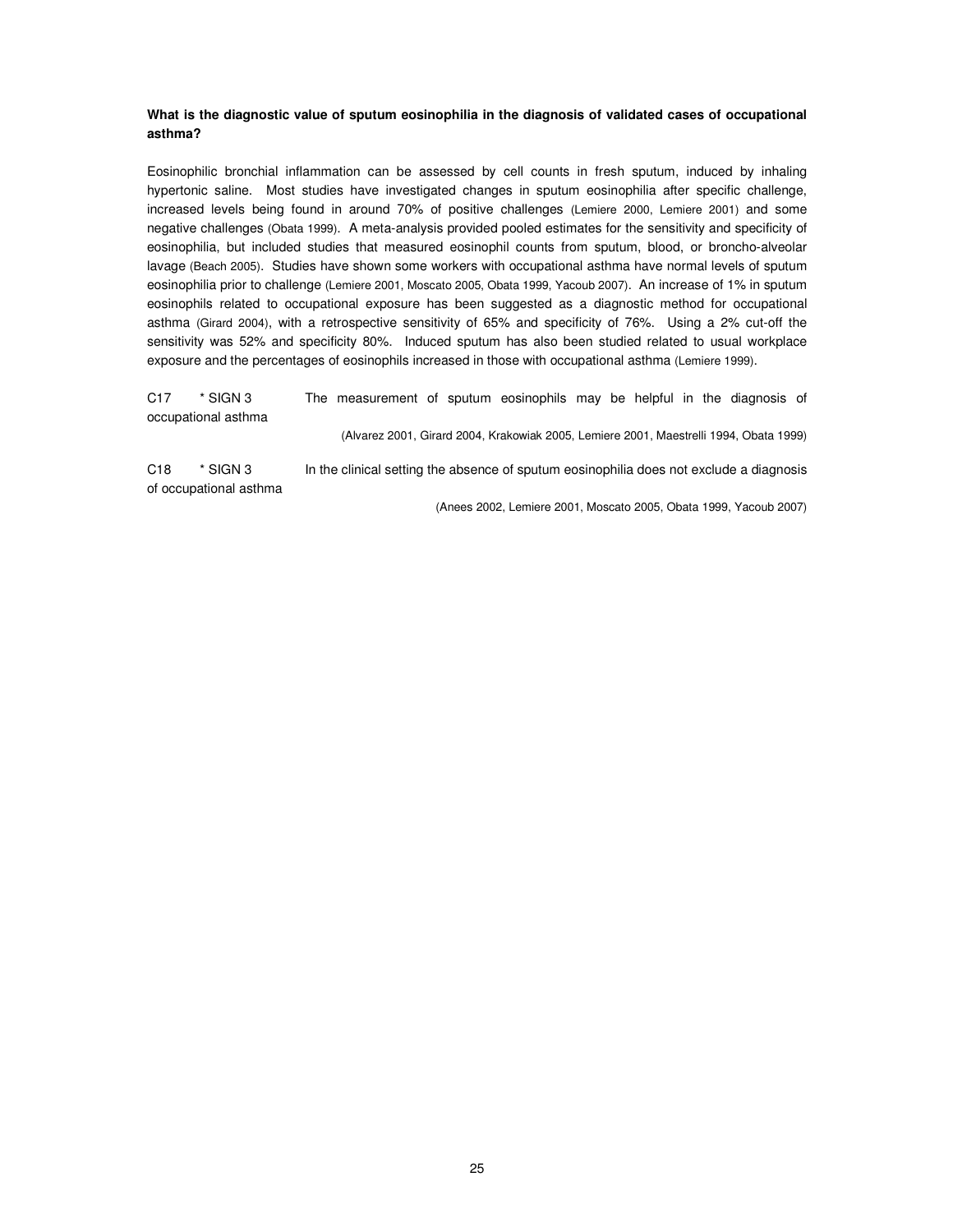## **D Management principles for the worker confirmed to have occupational asthma**

The outcome of interventions made after a confirmed diagnosis of occupational asthma may depend on a number of factors, including the age of the worker at the time of diagnosis and the agent to which employees are exposed. Studies in this area are open to considerable bias through subject selection.

### **What is the prognosis of occupational asthma?**

A meta-analysis of 39 studies (25 of low molecular weight agents, four of high molecular weight agents and 10 of various agents) reported outcomes after avoidance of exposure to the causative agent. Rates of complete symptomatic recovery varied between 0% and 100%, with a pooled estimate of 32% (Rachiotis 2006). The pooled prevalence of persistent non-specific bronchial hyper-reponsiveness was 73% (Rachiotis 2006). Other and subsequent studies suggest that, generally, occupational asthma has a poor prognosis and is likely to persist and deteriorate unless identified early and managed effectively (Brant 2006, Hannu 2007, Klusackova 2006, Klusackova 2007, Labrecque 2006, Leira 2005, Moller 1986, Park 2006, Piirila 2005, Piirila 2008, Park 2007, Pisati 2007, Tarlo 1995, Venables 1989b). Most of the data are derived from studies of clinic populations in whom outcomes may be poorer than is generally the case.

D1 \*\*\* SIGN 1++ The symptoms and functional impairment of occupational asthma may persist for many years after avoidance of further exposure to the causative agent.

(Rachiotis 2006)

## **Which factors increase the probability of a favourable prognosis after a diagnosis of occupational asthma?**

Complete avoidance of exposure may or may not improve symptoms and bronchial hyper-responsiveness. Both the duration of continued exposure following the onset of symptoms and the severity of asthma at diagnosis may be important determinants of outcome. Early diagnosis and early avoidance of further exposure, either by relocation of the worker or substitution of the hazard offer the best chance of complete recovery. Workers who remain in the same job and continue to be exposed to the same causative agent after diagnosis are unlikely to improve and symptoms may worsen.

D2 \*\*\* SIGN 2++ The likelihood of improvement or resolution of symptoms or of preventing deterioration is greater in workers who avoid further exposure to the causative agent.

(Burge 1982, Chan-Yeung 1982, Gautrin 2008, Merget 1999, Moscato 1999, NHSPlus 2008, Park 2006, Pisati 1993, Rosenberg 1987, Tarlo 1997a, Valentino 1994, Vandenplas 1995b)

D3 \*\* SIGN 2+ The likelihood of improvement or resolution of symptoms or of preventing deterioration is greater in workers who have relatively normal lung function at the time of diagnosis.

(Chan-Yeung 1982, Chan-Yeung 1987, Maghni 2004, Park 1997, Tarlo 1995, Padoan 2003, Rosenberg 1987)

D4 \*\* SIGN 2+ The likelihood of improvement or resolution of symptoms or of preventing deterioration is greater in workers who have shorter duration of symptoms prior to diagnosis. (Chan-Yeung 1982, Descatha 2007, Park 1997, Piirila 2000, Pisati 1993, Tarlo 1995, Tarlo 1997a, Park 2006, Park 2007, Pisati

2007, Rosenberg 1987, Ross 1998)

D5 \*\* SIGN 2+ The likelihood of improvement or resolution of symptoms or of preventing deterioration is greater in workers who have shorter duration of symptoms prior to avoidance of exposure.

(Hudson 1985, Park 1997, Piirila 2000, Pisati 2007, Rosenberg 1987, Ross 1998, Tarlo 1997a)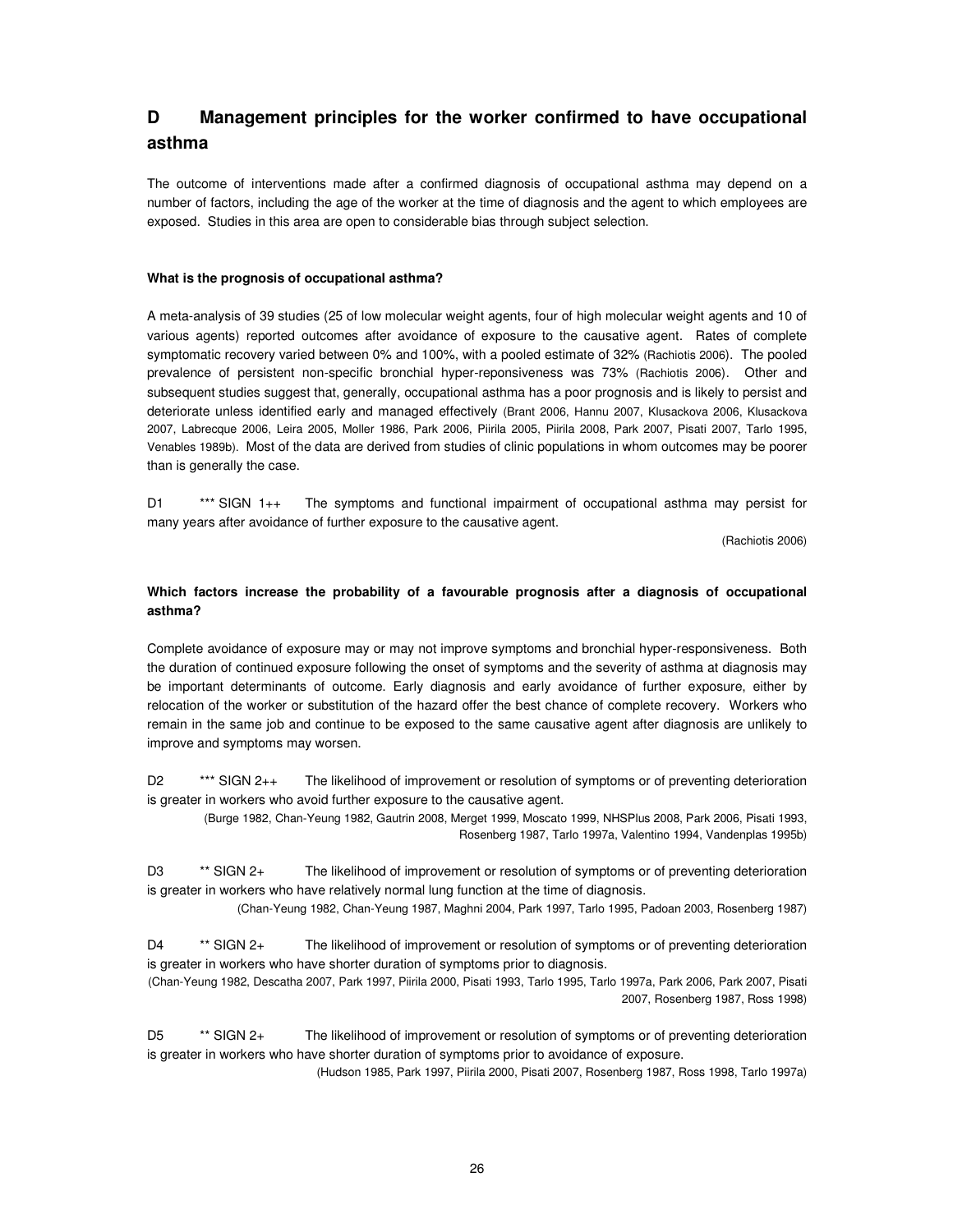#### **What evidence is there for benefit of redeployment within the same workplace?**

Ideally, complete and permanent avoidance of exposure is the mainstay of management. In practice, workers may reject this advice for social or financial reasons. In employees with latex-induced asthma, the use of powder-free, low protein latex gloves by colleagues reduces symptoms and indices of severity in the affected employee to a similar degree as the use of non-latex gloves by colleagues (NHS Plus 2008). Whether the employee remains in the same workplace with adjustments or is relocated to low or occasional exposure work areas, he or she should remain under increased medical surveillance. Where present, specific IgE levels can be monitored since these decline with cessation of exposure, although there are no studies relating this to outcome.

D6 \* SIGN 3 Bedeployment to a low exposure area may lead to improvement or resolution of symptoms or prevent deterioration in some workers, but is not always effective.

(Burge 1982, Douglas 1995, Grammer 1993, Grammer 2000, Merget 1999, Pisati 1993, Rosenberg 1987)

D7 \*\* SIGN 2+ Where clinical considerations permit, reduction of exposure may be a useful alternative associated with fewer socio-economic consequences to complete removal from exposure. (NHS Plus 2008)

#### **What evidence is there for the benefit of the enhanced use of respiratory protective equipment?**

Once sensitised, a worker's symptoms may be incited by exposure to extremely low concentrations of a respiratory sensitiser. Respiratory protective equipment is effective only insofar as it is worn when appropriate, that there is a good fit on the face and proper procedures are followed for removal, storage and maintenance. The few studies that investigate the effectiveness of respiratory protective equipment are limited to small studies in provocation chambers or limited case reports. There are no large studies of long-term outcome.

D8 \* SIGN 3 Air fed helmet respirators may improve or prevent symptoms in some but not all workers who continue to be exposed to the causative agent.

(Laoprasert 1998, Muller-Wening 1998, Obase 2000, Pisati 1993, Slovak 1985, Taivainen 1998)

#### **What is the impact of occupational asthma on employment?**

There is consistent evidence derived from clinical and workforce case series in a limited number of countries that about one third of workers with occupational asthma are unemployed after diagnosis. The risk may (Axon 1995, Goe 2004) or may not (Cannon 1995, Labarnois 2002) be higher than among other adult asthmatics although this has been examined in only three studies. The risk of unemployment may fall with increasing time after diagnosis (Ross 1998). There is consistent evidence that loss of employment following a diagnosis of occupational asthma is associated with loss of income. In comparison with other adult asthmatics those whose disease is related to work may find employment more difficult (Cannon 1995, Labarnois 2002) and their financial loss may be greater (Santos 2007). Those employees who are relocated to jobs without exposure to the causative agent are more likely to remain in employment and are unlikely to leave those jobs because of their asthma (Dimich-Ward 2007). In the case of health workers with occupational asthma from latex, reduction of exposure may be a reasonable, safe alternative to removal from exposure and is associated with fewer socioeconomic consequences (Vandenplas 2002).

D9 \*\* SIGN 2+ Approximately one third of workers with occupational asthma are unemployed up to six years after diagnosis.

(Ameille 1997, Axon 1995, Brant 2006, Cannon 1995, Gannon 1993b, Larbanois 2002, Marabini 1993, Ross 1998, Vandenplas 2002, Venables 1989b)

D10 \*\* SIGN 2+ Workers with occupational asthma suffer financially.

(Ameille 1997, Axon 1995, Bernstein 2003, Gannon 1993b, Larbanois 2002, Marabini 1993, Moscato 1999, Santos 2007, Vandenplas 2002)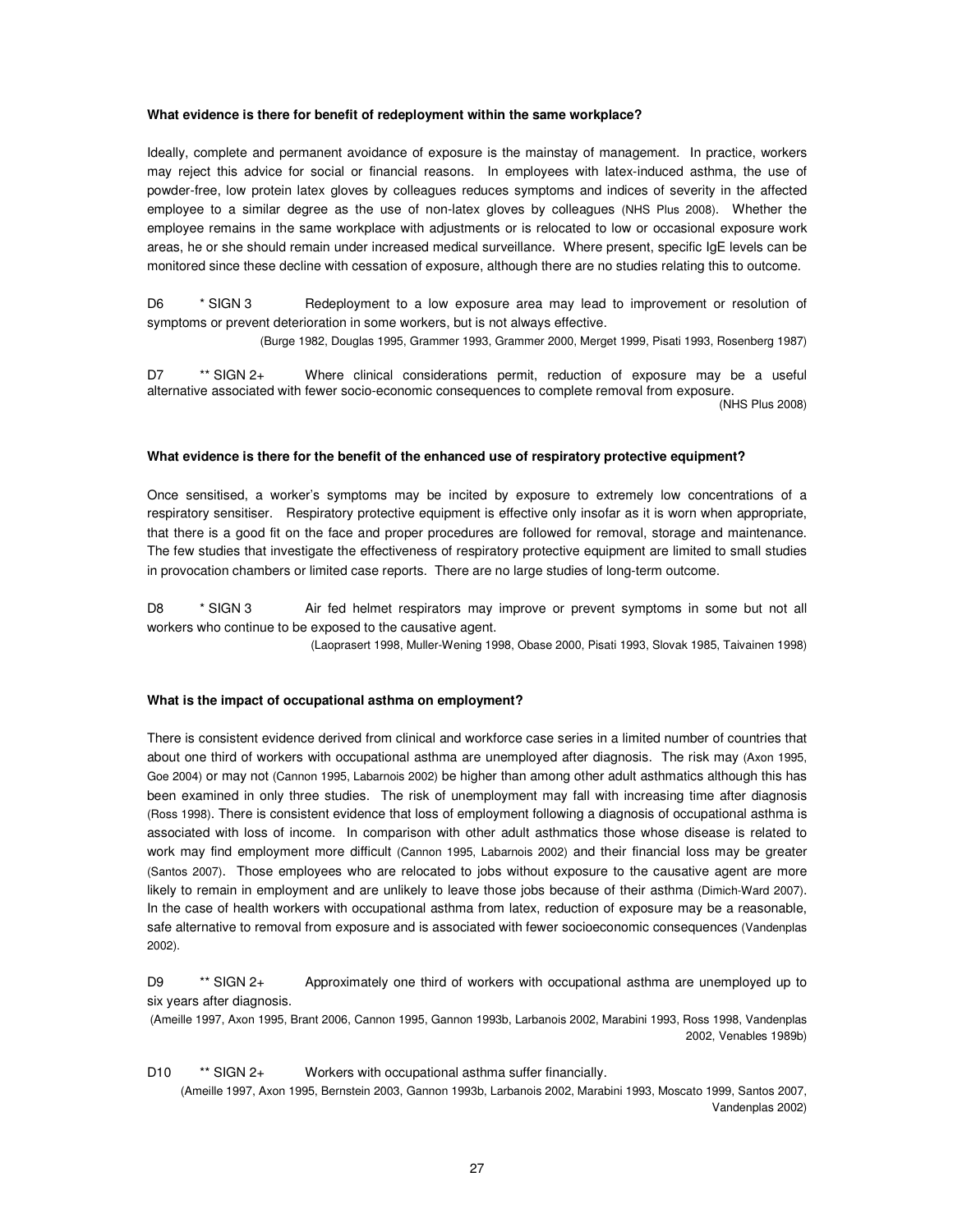#### **What is the effectiveness of compensation being directed towards rehabilitation?**

There are no studies that have made direct comparisons between different systems of rehabilitation either under different jurisdictions or within the same jurisdiction at different times.

D11 - SIGN 4 Systems that incorporate retraining may be more effective than those that do not. (Ameille 1997, Malo 1993b, Piirila 2005)

#### **What is the effect of inhaled corticosteroids on recovery from occupational asthma?**

A single small randomised-controlled trial has examined the effect of inhaled corticosteroids on the recovery from occupational asthma after cessation of exposure. Small but statistically significant improvements in some symptoms, peak flow and quality of life were reported.

D12 \* SIGN 1+ Inhaled corticosteroids used after cessation of exposure may provide specific clinical benefits to workers with occupational asthma.

(Malo 1996b)

#### **What is the average time between the onset of symptoms and the diagnosis of occupational asthma?**

In Italy among hairdressers, the mean duration of symptoms before diagnosis in an allergy centre was reported to be 1.5 years. Experience elsewhere reveals longer delays. A small case series in Spain revealed a mean delay of 38 months (range 3-120 months). In a study in Alberta, Canada the mean time to diagnosis was 4.9 years (3.4 years excluding four outliers). On average, patients waited 7.4 months before discussing the work-relation of symptoms with a physician. The main (self-reported) reasons for delay were lack of enquiry about workrelatedness by the general practitioner (41%) and fear of losing work time (37%). Reported increases in time during secondary care were related to difficulties associated with completion of investigations (35%). Lower education level ( $p = 0.04$ ) and household income ( $p = 0.03$ ) were significantly associated with an increased time to diagnosis (Poonai 2005). In a study in Ontario, the median time to a final diagnosis of occupational asthma after the onset of symptoms was four yrs (Santos 2007). Similarly a study in the UK revealed that patients experienced a mean delay for assessment in secondary care of four years (range 1-27 years) following presentation in primary care (Fishwick 2007). Conversely where patients in the UK have access to an occupational health service, the mean time from health surveillance to confirmed diagnosis among those who completed further investigations was nine months (range 6-12 months), although only 20% of surveillance failures completed investigation (Mackie 2008). In Finland where the median time f**r**om the beginning of symptoms to the final diagnosis was 3.2 yea**r**s, time from the diagnosis of asthma to confirmation of an occupational cause accounted for half of the delay (Sauni 2009).

D13 \*\* SIGN 3 Lengthy diagnostic delay occurs for patients with occupational asthma (Fishwick 2007, Moscato 2005, Munoz 2003, Poonai 2005, Santos 2007, Sauni 2009)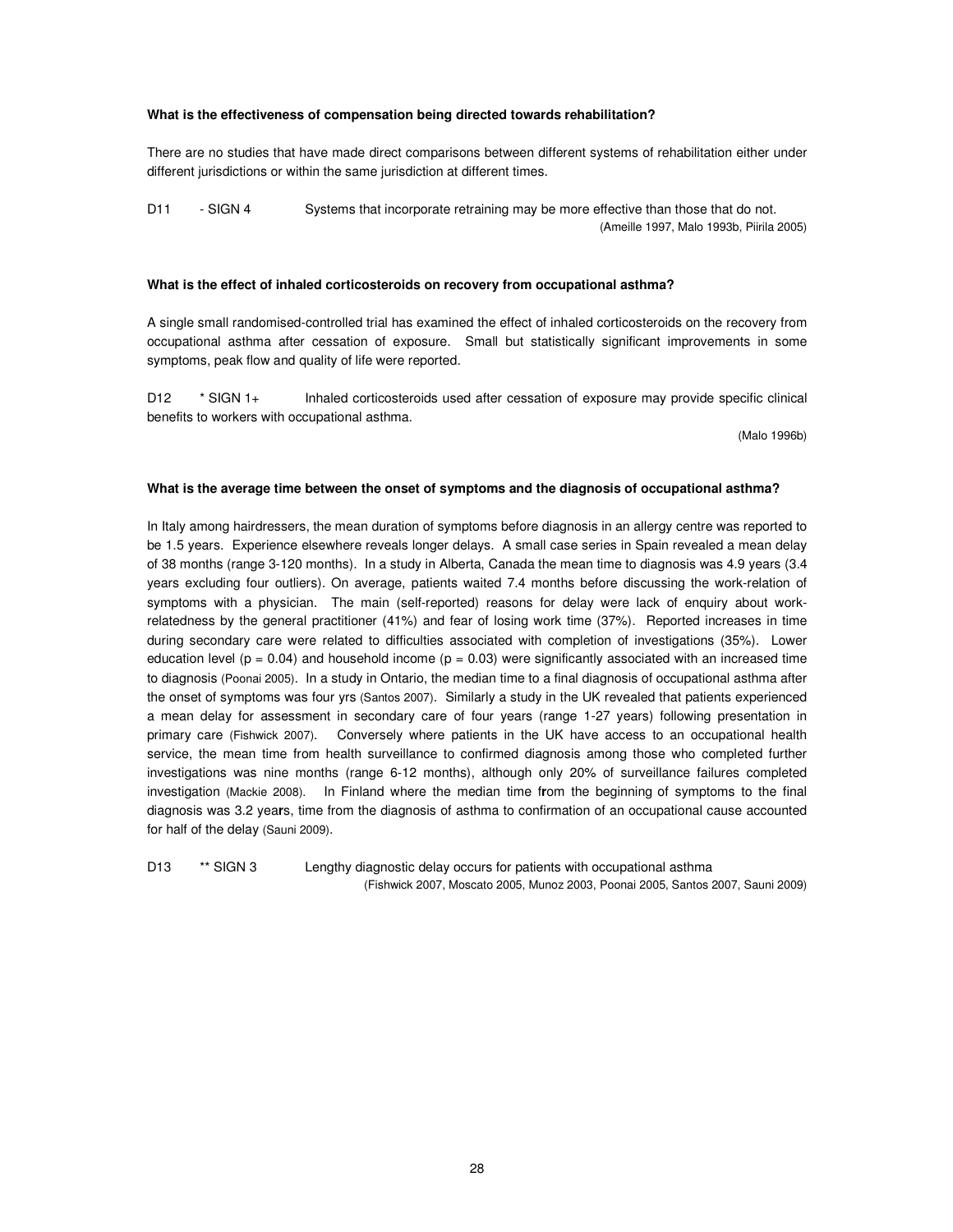## E V I D E N C E T A B L E S

### **ABBREVIATIONS**

| $BHR =$ bronchial hyper-responsiveness           | $CI = confidence$ interval         | $FeNO = e x h = d$ nitric oxide       | HMW = high molecular weight   | $LAA =$ laboratory animal allergy |
|--------------------------------------------------|------------------------------------|---------------------------------------|-------------------------------|-----------------------------------|
| $LMW = low$ molecular weight                     | $OA = occu$ pational asthma        | $OR = odds ratio$                     | $ORh = occupational rhinitis$ | $PEF = peak$ expiratory flow      |
| $NSBR = non-specific bronchial hyper-reactivity$ | $RAST = radioallergosor bent test$ | $SIC = specific Inhalation challenge$ | SPT = skin prick test         | $WRA = work-related$ asthma       |

## **EVIDENCE TABLE A**

| <b>Author</b> | Year | No. of<br>subjects | <b>Study</b><br>design | Level of<br>evidence | Authors' main conclusions                                                                                                                                                                                                                                                                                                                                                                                                                                                                                                                                                                                                                                                                                                                                                                                      |
|---------------|------|--------------------|------------------------|----------------------|----------------------------------------------------------------------------------------------------------------------------------------------------------------------------------------------------------------------------------------------------------------------------------------------------------------------------------------------------------------------------------------------------------------------------------------------------------------------------------------------------------------------------------------------------------------------------------------------------------------------------------------------------------------------------------------------------------------------------------------------------------------------------------------------------------------|
| Agrup et al   | 1986 | 49                 | Cross-<br>sectional    | $2+$                 | Of 19 people with LAA symptoms $\⊂>4$ +ve animal tests, 68% had a prior history of eczema, rhinitis or asthma or reacted to $\geq$ 1 standard<br>allergens. Atopic features were present in 3/11 (27%) with LAAsymptoms & -ve animal RAST/SPTs. Of 30 with no LAA symptoms, 20%<br>had a history of atopic disease &/or a +ve reaction to a standard test. Atopy was commoner among those with +ve tests to laboratory<br>animal allergens. Smoking habits did not differ significantly. First symptoms appeared after a mean latent period of 2.3 years.                                                                                                                                                                                                                                                      |
| Akpinar et al | 2004 | 128                | Cross-<br>sectional    | $2+$                 | Excess risk of "WRA-like symptoms" among Turkish florists was associated with high work intensity (OR, 7.3; 95% CI, 1.1 to 51.8) & long<br>work duration (OR, 5.1; 95% CI, 1.2 to 21.6). Florists with WRA-like symptoms were 5.9 times more likely (95% CI, 1.4 to 24.3) to have a<br>+ve SPT response to flower mix allergen. Excess risk for "WRA-like symptoms" among those with allergic rhinitis (OR, 13.2; 95% CI, 3.1 to<br>56.4) & conjunctivitis (OR, 8.4; 95% CI, 2.4 to 29.2).                                                                                                                                                                                                                                                                                                                     |
| Allmers et al | 2002 | 5101               | Cross-<br>sectional    | $2+$                 | Study assesses the effects of intervention to reduce the incidence of natural rubber latex (NRL) allergy in healthcare workers by switching<br>to powder-free NRL gloves. Education about NRL allergies in health care facilities combined with the introduction of powder-free gloves<br>with reduced protein levels has been associated with a decline in the number of suspected cases of NRL allergies in Germany. Results<br>indicate that primary prevention of occupational NRL allergies can be achieved if these interventions are properly carried out & maintained.                                                                                                                                                                                                                                 |
| Ameille et al | 2003 | 2178               | Reporting<br>scheme    | $2++$                | New cases of OA were collected by a national surveillance programme, based on voluntary reporting by occupational & chest physicians.<br>In 1996-99 the mean annual rate of OA was 24/million. The most frequently incriminated agents were flour (20%), isocyanates (14%), latex<br>(7%), aldehydes (6%), persulfate salts (6%), & wood dusts (4%). The highest risks of OA were found in bakers & pastry makers<br>(683/million).                                                                                                                                                                                                                                                                                                                                                                            |
| Baker et al   | 1990 | 136                | Case control           | $2+$                 | Study aimed to determine effects of platinum salt sensitisation among workers in a precious metals refinery. Platinum salts sensitisation<br>was not associated with atopy as measured by sensitivity to common aeroallergens, but was strongly associated with cigarette smoking<br>status. Cigarette smoking may be a risk factor for the development of platinum salts allergy.                                                                                                                                                                                                                                                                                                                                                                                                                             |
| Bakerly et al | 2008 | 1461               | Reporting<br>scheme    | $2+$                 | Annual incidence of OA was 42/million of working population $(95\% \text{ Cl} = 37-45)$ . All cases fulfilled the criteria for hypersensitivity induced<br>OA. OA was most frequently reported in welders (9%) & healthcare workers (9%). Isocyanates were the commonest offending agents<br>responsible for 21% of reports followed by metal working fluids (MWFs) (11%), adhesives (7%), chrome (7%), latex (6%) & glutaraldehyde<br>(6%). Flour was suspected in 5% of cases while laboratory animals in 1%. Professions most affected were welders, health professionals,<br>moulders, vehicle spray painters, metal making & treating operatives, labourers & cleaners, bakers & flour confectioners, assemblers,<br>metalworking operatives, woodworkers, chemical process operatives & food processors. |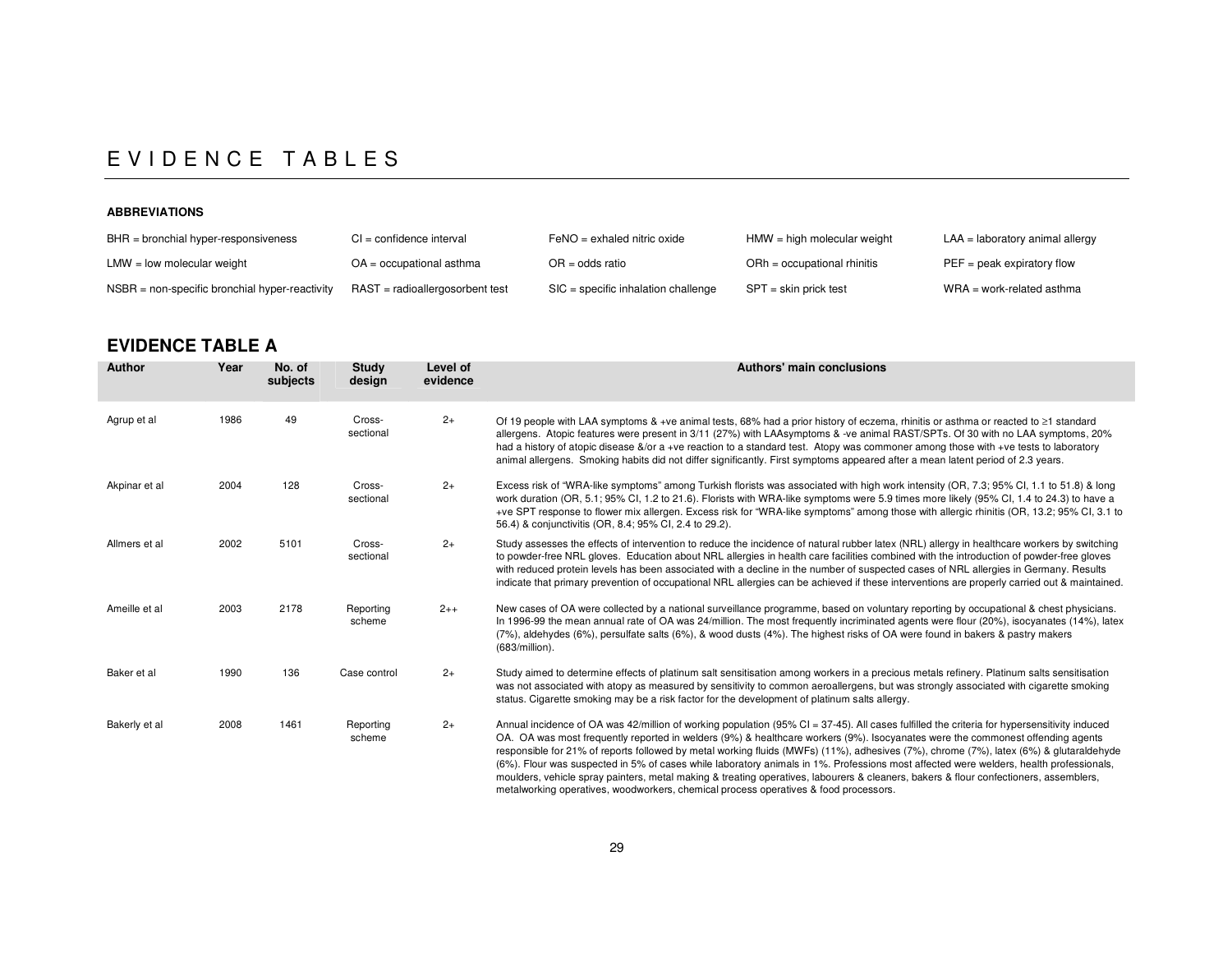| <b>Author</b>  | Year  | No. of<br>subjects | <b>Study</b><br>design | Level of<br>evidence | <b>Authors' main conclusions</b>                                                                                                                                                                                                                                                                                                                                                                                                                                                                                                                                                                                                                                                                                                                                                                                                                                                                                                                                                                                                                                                                          |
|----------------|-------|--------------------|------------------------|----------------------|-----------------------------------------------------------------------------------------------------------------------------------------------------------------------------------------------------------------------------------------------------------------------------------------------------------------------------------------------------------------------------------------------------------------------------------------------------------------------------------------------------------------------------------------------------------------------------------------------------------------------------------------------------------------------------------------------------------------------------------------------------------------------------------------------------------------------------------------------------------------------------------------------------------------------------------------------------------------------------------------------------------------------------------------------------------------------------------------------------------|
| Balmes et al   | 2003  | <b>NA</b>          | Meta-analysis          | $1+$                 | A review regarding the magnitude of the population attributable risk (PAR) for the occupational contribution of asthma. All articles<br>published before January 2000 that included PAR% or presented data from which PAR% could be calculated were included in the review.<br>21 articles were identified in which PAR% due to occupational factors was either reported or data presented from which it could be<br>calculated. The reported of calculated PAR% range from 4% to 58%, with a median value of 15%.                                                                                                                                                                                                                                                                                                                                                                                                                                                                                                                                                                                        |
| Bar-Sela et al | 1984  | 44                 | Case-control           | $2+$                 | 16 poultry workers with ORh and/or OA were evaluated. 16 age & sex matched atopic subjects who were not occupationally exposed to<br>poultry & 12 asymptomatic veterinarians with occupational exposure to poultry were controls. Rhinitis & asthma developed only in<br>symptomatic poultry workers after exposure to poultry. The elapsed time between the initial poultry exposure & the onset of poultry house-<br>related symptoms averaged 10 yr. The association between respiratory symptoms temporally related to poultry house exposure & the IgE<br>antibody-mediated reaction suggests a relationship between the two.                                                                                                                                                                                                                                                                                                                                                                                                                                                                        |
| Baur et al     | 1998a | 193                | Case series            | 3                    | Study evaluated the frequency of work-related symptoms & the clinical relevance of sensitisation to allergens in 89 bakers participating in a<br>screening study & 104 bakers filing a claim for compensation. Most frequently, bakers with workplace-related respiratory symptoms showed<br>sensitisation to wheat flour (64%), rye flour (52%), soybean flour (25%), & alpha-amylase (21%). The correlation between these<br>sensitisations & asthma case history & SIC was significant. Approximately 29% of bakers with respiratory symptoms showed no<br>sensitisation to bakery allergens & 32% of the sensitized bakers in the screening group had no work-related symptoms. Atopic status<br>defined by SPT sensitisation to common allergens or elevated total IgE levels was found to be a risk factor for the development of<br>sensitisation to bakery allergens & respiratory symptoms. However, there is evidence for an increased frequency of elevated total IgE as<br>the result of occupational allergen exposure because respective findings were observed in bakers without symptoms. |
| Blanc et al    | 1999  |                    | Meta-analysis          | $1+$                 | 43 attributable risk estimates were obtained from 19 countries. Median value for attributable risk of OA was 9% & 15% when using studies<br>of highest quality. Occupational factors are associated with about 1 in 10 cases of adult asthma, including new onset disease & reactivation<br>of pre-existing asthma. The estimated incidence of OA varied widely among countries from a low of 1.2 to a high of 17.4/100,000 person-<br>years. The highest rate was observed in Finland. The median incidence of OA is 4.7 cases/100,000 person-years. Assuming an incidence<br>for all asthma among adults of working age of 100/100,000 person-years, the estimated median attributable risk is 5%.                                                                                                                                                                                                                                                                                                                                                                                                      |
| Botham et al   | 1987  | 383                | Cohort                 | $2+$                 | The pattern of incidence of LAA was studied prospectively in individuals occupationally exposed to rodents & to rabbits. The reduction in<br>the incidence of the disease coincided with the introduction of a site order & code of practice for working with animals & an education<br>programme designed to focus awareness on the problem.                                                                                                                                                                                                                                                                                                                                                                                                                                                                                                                                                                                                                                                                                                                                                             |
| Brant et al    | 2005a | 239                | Cross-<br>sectional    | $2 + +$              | Cross-sectional survey of supermarket bakers. Symptoms & sensitisation related to exposure by job category & air measurements. Dust<br>exposure GM 1.2mg/m <sup>3</sup> for bakers with questionnaire plus IgE diagnosed asthma in 9%; lower in less exposed. Only 25% of those with<br>work-related chest symptoms had +ve IgE, more commonly with wheat than amylase.                                                                                                                                                                                                                                                                                                                                                                                                                                                                                                                                                                                                                                                                                                                                   |
| Brant et al    | 2009  | 135                | Case-referent          | $2++$                | New cases of respiratory disease were ascertained by examination of occupational health records & matched to referents. Personal<br>exposures to airborne protease were estimated from >12 000 measurements. There were clear relationships between estimated protease<br>exposure & both lower & upper respiratory disease. After control for age, sex & smoking, OR of lower respiratory disease was significantly<br>elevated (1.98, 95% CI 1.04 to 3.79) in employees working in jobs in the highest quartile of protease exposure (geometric mean 7.9ng.m <sup>-3</sup> ).<br>For employees with upper respiratory disease, risk was significantly elevated at a lower level of estimated protease exposure (geometric<br>mean 2.3ng.m <sup>-3</sup> ). Highest annual incidence of chest disease was between 24-36 months after starting employment, 74% occurring in first 4<br>yrs. Median length of employment before the onset of symptoms was 31 months for chest symptoms & 37 months for eye/nose symptoms.                                                                                  |
| Brhel          | 2003  | 2127               | Surveillance<br>scheme | $2+$                 | Between 1996 & 2000 62.0% of new cases were pneumoconioses caused by dust containing free silica, 21.0% were OA or ORh & the rest<br>were divided between lung cancer (10.0%), asbestos-related disorders (4.4%) & variety of other respiratory diseases (2.7%). Flours, animal<br>epithelia & isocyanates have been identified as the main causes with bakers, food processors, farm workers, health care workers, textile<br>workers, plastics processors, welders, paint sprayers & chemical processors being the main occupations at risk.                                                                                                                                                                                                                                                                                                                                                                                                                                                                                                                                                            |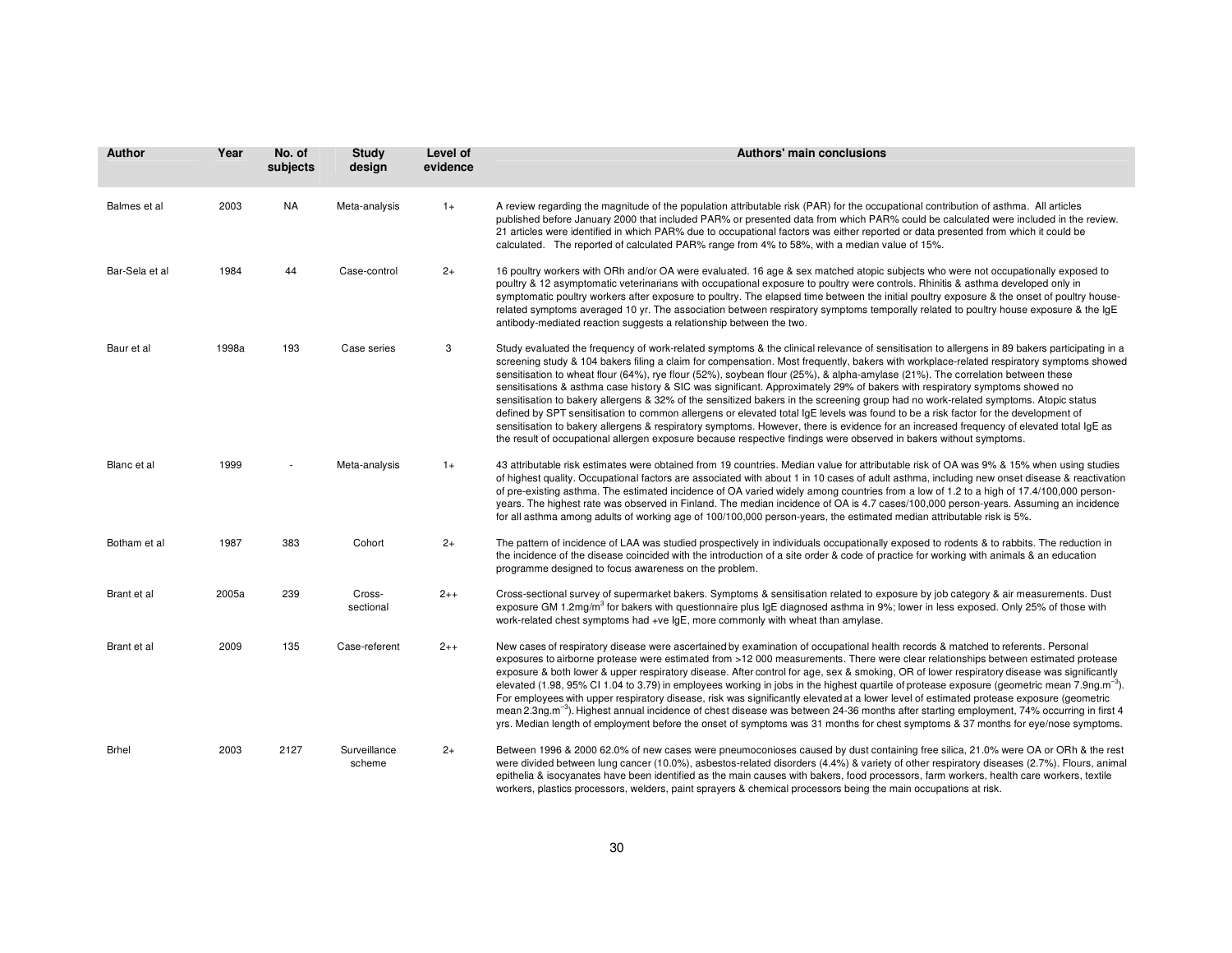| Author          | Year | No. of<br>subjects | <b>Study</b><br>design | Level of<br>evidence | <b>Authors' main conclusions</b>                                                                                                                                                                                                                                                                                                                                                                                                                                                                                                                                                                                                                                                                                                                                                                       |
|-----------------|------|--------------------|------------------------|----------------------|--------------------------------------------------------------------------------------------------------------------------------------------------------------------------------------------------------------------------------------------------------------------------------------------------------------------------------------------------------------------------------------------------------------------------------------------------------------------------------------------------------------------------------------------------------------------------------------------------------------------------------------------------------------------------------------------------------------------------------------------------------------------------------------------------------|
| Brisman et al   | 2000 | 2923               | Cohort                 | $2+$                 | Study of incidence rates of asthma & rhinitis in bakers. Risk of asthma seemed to be increased at inhalable dust concentrations during<br>dough making or bread forming, whereas the risk of rhinitis was increased at lower concentrations indicating an increased risk in all bakery<br>job-tasks. The risks seemed to be less dependent on the cumulative exposure dust than the inhalable dust concentrations at time of<br>disease onset. Current exposure of $> 3$ mg/m <sup>3</sup> was associated with an increased risk of asthma.                                                                                                                                                                                                                                                            |
| <b>Brooks</b>   | 1981 | 10                 | Cross-<br>sectional    | $2++$                | Presumptive diagnosis of OA was diagnosed defined on physiologic & clinical criteria (observed decline in FEV1 > 10%) from the Monday<br>pre-shift value compared to subsequent tests in 1 of the following 3 days exposure period & a +ve clinical history. A dose dependent<br>relationship between western red cedar dust level & prevalence of OA was noted.                                                                                                                                                                                                                                                                                                                                                                                                                                       |
| Burge et al     | 1981 | 88                 | Cross-<br>sectional    | $2++$                | Prevalence of work-related wheeze & breathlessness was measured in factory employees manufacturing flux-cored solder containing<br>colophony. Measurement of colophony in the breathing zone defined 3 grades of exposure. OA was present in 21% of the higher 2<br>exposure groups & 4% of the lowest exposure group. Mean values of FEV1 & FVC fell with increasing exposure. Total IgM levels were<br>higher in the solder manufacturers than in unexposed controls.                                                                                                                                                                                                                                                                                                                                |
| Butcher et al   | 1977 | 166                | Cohort                 | $2+$                 | Workers at a toluene-di-isocyanate (TDI) manufacturing plant were studied. Workers reporting increased lower respiratory symptoms were<br>from the non-smoker group. Immunologic studies showed development of +ve SPT to a TDI-human serum albumin conjugate by some<br>persons & an increasing incidence of TDI-specific IgE antibodies as measured by a RAST test. There was no correlation between +ve TDI<br>SIC & total IqE concentration or atopic status.                                                                                                                                                                                                                                                                                                                                      |
| Calverley et al | 1995 | 78                 | Cohort                 | $2+$                 | Study aimed to measure the incidence of platinum salt sensitivity (PSS) in refinery workers & examine the influence of smoking & exposure<br>to platinum salts or sensitisation. After 24 months, 32/78 (41%) subjects had been diagnosed with PSS, 22 of whom had +ve SPT whereas<br>10 were symptomatic but had -ve SPTs. +ve responses to platinum salt SPT had a 100% +ve predictive value for symptoms & signs of<br>PSS if exposure continued. Risk of sensitisation was about eight times greater for smokers than non-smokers, & 6 times greater for high<br>exposure than low exposure. Authors concluded that smoking & intensity of exposure were definitely associated with development of PSS.                                                                                            |
| Cartier et al   | 1984 | 303                | Cohort                 | $2++$                | Before the 1982 season, 303/313 employees in 2 snow crab-processing industries were investigated by questionnaire, SPTs with common<br>allergens, crab & crab-boiling water extracts, & spirometry. Diagnosis was confirmed in 46 (15.6%) workers (including 33/64 subjects with a<br>history highly suggestive of OA in the previous seasons) by SIC in 33 subjects and/or a combination of monitoring of PEF rates &<br>significant changes in bronchial responsiveness to histamine as well as in spirometry after reappearance of symptoms on return to work.<br>+ve SPTs to crab and, to a lesser degree, smoking history, but not atopy were related to the presence of OA. A high prevalence of<br>rhinoconjunctivitis (35/46) & urticaria (16/46) was also documented in affected individuals. |
| Castano et al   | 2009 | 43                 | Case series            | 3                    | ORh often coexists with OA, & can be studied objectively during SIC. Rhinitis is rare in LMW group. Long duration of symptomatic exposure<br>before challenge (mean >4 years). No data on timing of onset of rhinitis vs asthma. Additional finding; NSBR >16mg/ml in 39%.                                                                                                                                                                                                                                                                                                                                                                                                                                                                                                                             |
| Cathcart et al  | 1997 | 731                | Cohort                 | $2++$                | Workers from 5 locations in the UK were subject to respiratory health surveillance including lung function testing over a period of 4-20<br>years. Exposure groups were defined by job history. Significantly different rates of fall in FEV1 & FVC with time were found by geographical<br>location & by smoking habit, but there were no consistent trends with enzyme exposure between plants.                                                                                                                                                                                                                                                                                                                                                                                                      |
| Cockcroft et al | 1981 | 213                | Cross-<br>sectional    | $2++$                | An association significant at the 2% level was found between SPT atopic status & asthma from animal contact. Subjects with a previous<br>history of asthma were not significantly more likely to develop symptoms from animal contact but were more likely to develop OA. The<br>authors conclude that excluding atopic individuals will not solve the problem, & screening new entrants is unlikely to be successful in view<br>of the long average exposure period before symptoms develop & the fact that skin reactivity to animal extracts is rarely present without<br>symptoms. All 42 subjects with asthma also had rhinitis.                                                                                                                                                                  |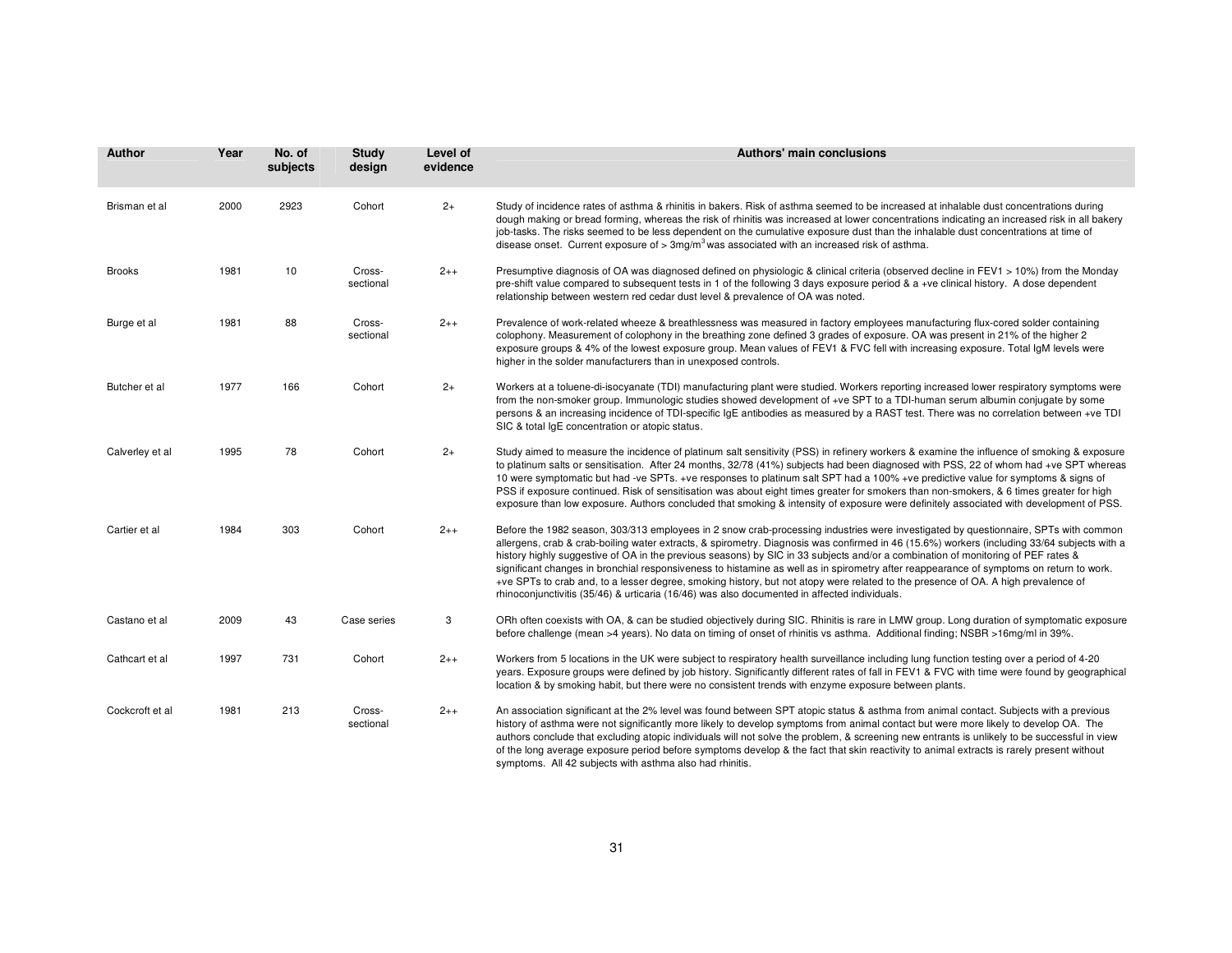| Author         | Year | No. of<br>subjects | Study<br>design     | Level of<br>evidence | <b>Authors' main conclusions</b>                                                                                                                                                                                                                                                                                                                                                                                                                                                                                                                                                                                                                                                                                                                                                                                                                                                                                                                                                                                                                                                                                                                                                                                                                                                                                                                                                            |
|----------------|------|--------------------|---------------------|----------------------|---------------------------------------------------------------------------------------------------------------------------------------------------------------------------------------------------------------------------------------------------------------------------------------------------------------------------------------------------------------------------------------------------------------------------------------------------------------------------------------------------------------------------------------------------------------------------------------------------------------------------------------------------------------------------------------------------------------------------------------------------------------------------------------------------------------------------------------------------------------------------------------------------------------------------------------------------------------------------------------------------------------------------------------------------------------------------------------------------------------------------------------------------------------------------------------------------------------------------------------------------------------------------------------------------------------------------------------------------------------------------------------------|
| Cortona et al  | 2001 | 422                | Case series         | 3                    | A study on ORh & OA diagnosed in 7 occupational health institutes was performed. 141 cases of ORh & 281 cases of OA due to<br>sensitisation. The most frequent agents of ORh were wheat flour & latex, whereas those of OA were latex & isocyanate. More than half of<br>the subjects had more than one clinical manifestation of allergy. In 92/281 OA patients, ORh was the first clinical manifestation, particularly<br>in subjects sensitized to HMW substances, & preceded, asthma by 12 months as a mean.                                                                                                                                                                                                                                                                                                                                                                                                                                                                                                                                                                                                                                                                                                                                                                                                                                                                            |
| Coutts et al   | 1984 | 55                 | Cross-<br>sectional | $2++$                | Questionnaire, SPTs & spirometry were applied to 3 groups of workers in a cimetidine manufacturing plant defined according to exposure.<br>13/21 (62%) exposed daily, 4/19 (21%) exposed more than once a week & 3/15 (20%) of those exposed < once a week had work-related<br>respiratory symptoms. Of 8 subjects with symptoms of the lower respiratory tract, 7 were in the group exposed most often. $x^2$ testing for<br>linear trend showed a strong relation between the proportion affected in each group & the frequency of exposure to dust ( $p<0.001$ ).                                                                                                                                                                                                                                                                                                                                                                                                                                                                                                                                                                                                                                                                                                                                                                                                                        |
| Cullen et al   | 1996 | 102                | Cross-<br>sectional | $2++$                | Survey of 23 autobody shops ahowed there was a high rate of symptoms consistent with OA (19.6%). Symptoms were most prevalent in<br>those with the greatest opportunity for exposure (dedicated spray painters) & least among office workers. Atopy was not associated with<br>risk while smoking seemed to correlate with symptoms. OA symptoms were found 3 times more frequently among painting shop-floor<br>workers & dedicated painters who did not use a +ve pressure ventilator (23.4%) than among those who did (8.3%), but the difference was<br>not statistically significant. Regular use of air-supplied respirators appeared to be associated with lower risk among workers who painted.                                                                                                                                                                                                                                                                                                                                                                                                                                                                                                                                                                                                                                                                                      |
| Cullinan et al | 1994 | 344                | Cross-<br>sectional | $2++$                | 344 employees exposed to flour in bakeries or mills in 7 sites were assessed by self completed questionnaire, & sensitisation measured by<br>the response to SPTs, were related to intensity of exposure both to total dust & to flour aeroallergen. Among 264 previously unexposed<br>subjects, work-related symptoms (which started after first employment at site) were related to exposure intensity, especially when exposure<br>was expressed in terms of flour aeroallergen. The relations with eye/nose & skin symptoms were independent of atopic status & cigarette<br>smoking. +ve SPT responses to mixed flour & to alpha amylase were also more frequent with increasing exposure intensity, although this<br>was confounded by atopic status. There was only a weak association between symptoms & specific sensitisation.                                                                                                                                                                                                                                                                                                                                                                                                                                                                                                                                                    |
| Cullinan et al | 1999 | 342                | Case-refernt        | $2++$                | Cases were persons developing symptoms of LAA or a +ve SPT to rat urinary allergens; each was matched with up to 2 asymptomatic<br>referents. Subjects were assigned to categories of exposure based on measurements of airborne rat urinary allergens. Of the cases, 80%<br>reported that symptoms started within 2 years of employment. A gradient of increasing ORs for the development of any such symptom<br>across exposure categories was found; for respiratory symptoms & SPT reactions the ORs for subjects in the highest exposure category<br>were lower than those in intermediate categories. Atopy increased the OR of most outcomes, as did cigarette smoking, although there was<br>no evidence of a relationship between smoking & the development of a specific SPT reaction. Allergen exposure was confirmed as the<br>most important determinant of LAA. Increased risk among atopic subjects but no statistically significant interaction between atopic status &<br>allergen exposure. The OR associated with allergen exposure were generally higher than those for atopic status. The median length of<br>employment before the onset of new work-related chest symptoms was 18 months compared to 12 months for eye & nose symptoms.<br>(31% of subjects with new chest symptoms reported these without other symptoms, 45% had eye/nose & 35% had skin symptom). |
| Cullinan et al | 2000 | 342                | Cross-<br>sectional | $2+$                 | Occupational & health information was collected by questionnaire and SPTs. Results indicate a very high rate of enzyme-related<br>sensitisation & asthma in the factory, leading to an estimate of 50 cases of OA, in addition to 6 index cases. Enzyme sensitisation & work-<br>related respiratory symptoms were +vely correlated with airborne enzyme exposure. Authors conclude that enzyme encapsulation, the<br>existing method of controlling occupational exposure to enzymes in the detergent industry, is insufficient by itself to prevent enzyme-<br>induced allergy & asthma.                                                                                                                                                                                                                                                                                                                                                                                                                                                                                                                                                                                                                                                                                                                                                                                                  |
| Cullinan et al | 2001 | 300                | Cohort              | $2 + +$              | Estimates the incidence of specific IgE sensitisation & allergic respiratory symptoms among UK bakery & flour mill workers & to examine<br>the roles of flour aeroallergen & total dust exposures in determining these outcomes. Incidence rates for work-related eye/nose & chest<br>symptoms were 11.8 & 4.1/100 person years, respectively. Fewer employees developed +ve SPTs to flour (2.2 cases/100 person years) or<br>alpha-amylase (2.5/100/person years). There were clear relationships between the risks of developing work-related symptoms or a +ve<br>SPT & 3 categories of estimated exposure to total dust or flour aeroallergen. Atopic employees were more likely to develop a +ve SPT-but                                                                                                                                                                                                                                                                                                                                                                                                                                                                                                                                                                                                                                                                               |

not work-related symptoms. These findings were unaffected by age, sex or cigarette smoking.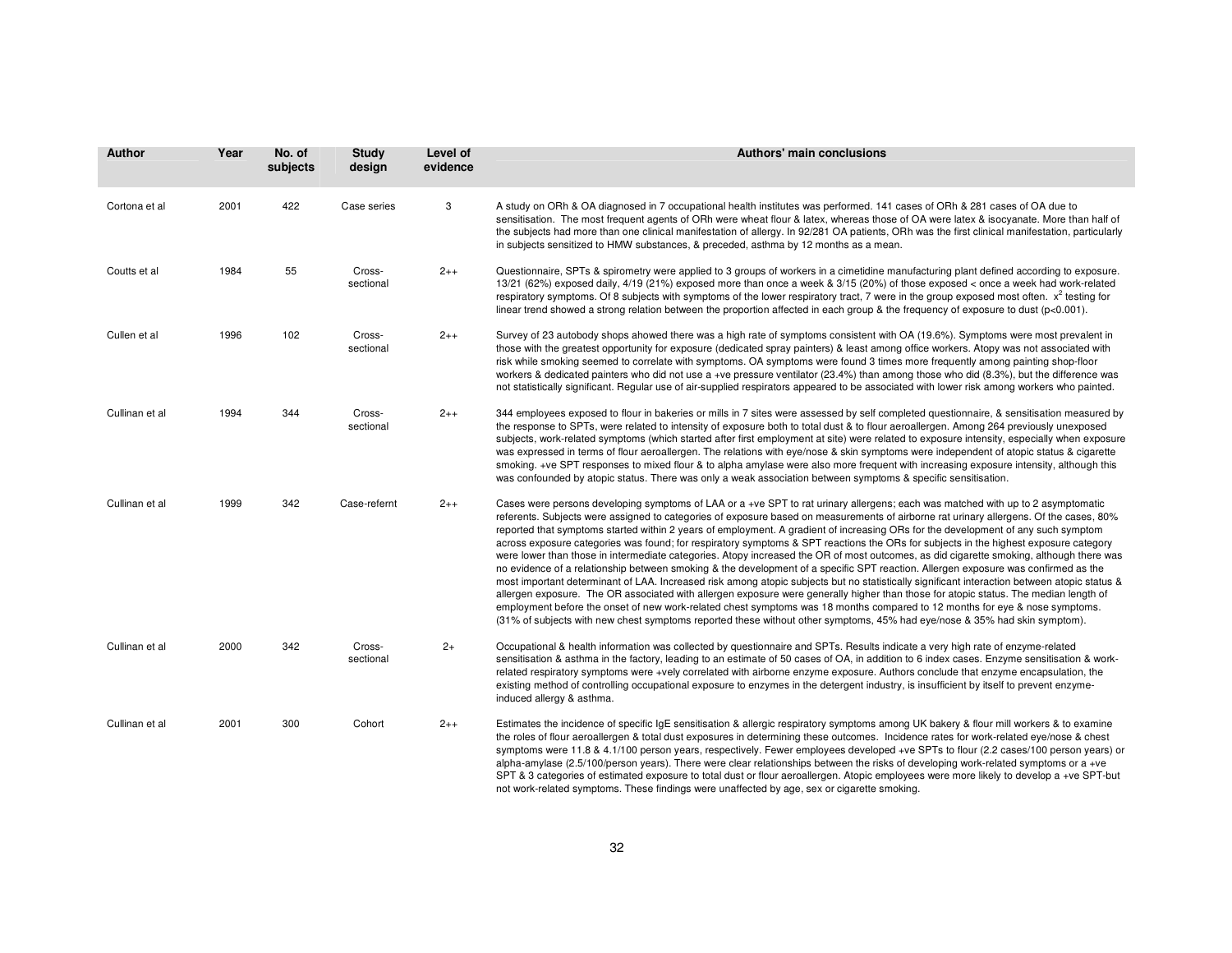| <b>Author</b>    | Year | No. of<br>subjects    | <b>Study</b><br>design | Level of<br>evidence | Authors' main conclusions                                                                                                                                                                                                                                                                                                                                                                                                                                                                                                                                                                                                                                                                                                                                                                                                                                                                                                                                                                                                                                                                                                      |
|------------------|------|-----------------------|------------------------|----------------------|--------------------------------------------------------------------------------------------------------------------------------------------------------------------------------------------------------------------------------------------------------------------------------------------------------------------------------------------------------------------------------------------------------------------------------------------------------------------------------------------------------------------------------------------------------------------------------------------------------------------------------------------------------------------------------------------------------------------------------------------------------------------------------------------------------------------------------------------------------------------------------------------------------------------------------------------------------------------------------------------------------------------------------------------------------------------------------------------------------------------------------|
| de Bono et al    | 1999 | 182                   | Cross-<br>sectional    | $2++$                | Study of general practice notes of asthmatics to assess overall load of OA in the community. 86% of patients with adult onset asthma<br>studied had at least 1 occupation recorded in their notes. 32% of these were in jobs known to be significant causes of OA, yet a potential<br>link between occupation & symptoms had only been recorded in 18% of such patients. Overall 4% of the patients with adult onset asthma<br>had been given a diagnosis of OA although in nearly half these cases, a general practitioner & not a specialist had made the diagnosis.                                                                                                                                                                                                                                                                                                                                                                                                                                                                                                                                                         |
| De Zotti et al   | 1994 | 226                   | Cross-<br>sectional    | $2+$                 | A survey was carried out on respiratory symptoms & SPT responses to common allergens, storage mites, & occupational allergens among<br>bakers & pastry makers. Atopy was present in 54 workers & 42 workers reported allergic respiratory symptoms at work; WRA was reported<br>by 11 (4.9%). Personal atopy was significantly associated with +ve SPT to occupational allergens & more than 50% of the symptomatic<br>subjects at work were atopic. The risk of work-related respiratory symptoms was associated with sensitisation to wheat or alpha-amylase, &<br>with atopy, but not with sensitisation to storage mites, work seniority, or smoking habit.                                                                                                                                                                                                                                                                                                                                                                                                                                                                |
| De Zotti et al   | 1997 | 90 (& 80<br>controls) | Case-referent          | $2+$                 | Studied a group of trainee bakers & a group of trainee graphic artists as controls. Follow-up was performed 6 months later among trainee<br>bakers. Trainee bakers & controls were similar with respect to age, number of smokers, atopy, & detection of serum IgE (RAST) & IgG to<br>wheat flour. +ve SPT to wheat (4%) & alpha amylase (1%) were found only among trainee bakers. At follow up, 6.6% of trainee bakers<br>complained of work-related symptoms (WRS): 3.3% were persistent, 3.3% were new cases & 1.1% had become asymptomatic. The trainee<br>bakers complaining of WRS at the baseline or at follow-up (7 cases, compared with the non-symptomatics), showed a higher prevalence of<br>personal atopy & skin sensitisation to occupational allergens; there were no differences, however, with regard to atopy by prick test, IgE<br>levels or the presence of wheat specific IgE & IgG. The trainee bakers SPT +ve to the occupational allergens (8 cases) showed<br>prevalences of personal atopy & atopy by prick test significantly higher than trainee bakers SPT -ve to wheat flour or alpha amylase. |
| De Zotti et al   | 2000 | 125                   | Cohort                 | $2+$                 | Study aimed to investigate the occurrence of work-related respiratory symptoms & to assess the effect of atopy in trainee bakers. At<br>baseline examination, 4 students complained of respiratory symptoms (cough & rhinitis) when working with flours & 4 were SPT +ve to<br>wheat flour or alpha-amylase. The incidence of work-related respiratory symptoms was 3.4% at 6 months, & the cumulative incidence was<br>4.8% & 9.0% at 18 & 30 months, respectively. The incidence of skin sensitisation to occupational allergens was 4.6% at 6 months & the<br>cumulative incidence was 4.6% at 18 months & 10.1% at 30 months. Authors concluded that personal history of allergic disease is a<br>predisposing factor for the development of symptoms caused by exposure to wheat flour.                                                                                                                                                                                                                                                                                                                                   |
| Di Stefano et al | 1999 | 24                    | Case series            | 3                    | Healthcare workers with respiratory symptoms suggestive of OA due to glutaraldehyde were investigated. Work environmental levels of<br>glutaraldehyde were measured from air samples. Specific IgE antibodies to glutaraldehyde were measured with a series of glutaraldehyde<br>modified proteins. In the 8 workers who underwent SIC, the diagnosis of OA was confirmed by a +ve reaction. In 13/16 remaining workers,<br>the serial PEF monitoring showed a work-related effect. In 3 workers, there was no physiological confirmation of OA. Measurements of<br>specific IgE antibodies to glutaraldehyde-modified proteins were +ve in seven patients (29.1%). The presence of atopy to common<br>environmental allergens & smoking was not associated with specific IgE positivity.                                                                                                                                                                                                                                                                                                                                      |
| Docker et al     | 1987 | 414                   | Cohort                 | $2+$                 | A questionnaire survey of workers handling reactive dyes showed that >15% had work-related respiratory or nasal symptoms. 49 workers<br>with symptoms were referred to chest clinics. In 19, symptoms were attributed to an irritant response & in 24 to an allergic reaction to a<br>specific agent. RAST screen containing the most commonly used reactive dyes was used to detect specific IgE. 68% of those with irritant<br>reactions & 86% of those with 'allergic' reactions were atopic.                                                                                                                                                                                                                                                                                                                                                                                                                                                                                                                                                                                                                               |
| Douglas et al    | 1995 | 291                   | Cross-<br>sectional    | $2+$                 | Within 3 months of the opening of a salmon-processing plant, some workers complained of OA-like symptoms. A survey of all employees<br>identified 24 (8.2%) with OA. The employees worked near machines, which generated respirable aerosols containing salmon proteins. The<br>IgE response to these proteins was associated with OA, with increasing severity of symptoms, & with working distance from the aerosol<br>source. The main factor predisposing to IgE-antibody production & OA was cigarette smoking; atopy & a previous allergic history did not.<br>Affected employees were relocated to low-exposure ares & factory ventilation was improved. 11 showed significant clinical & lung function<br>improvement & continued in employment. 13 who still had symptoms were advised to leave and became symptom-free, regaining normal<br>lung function.                                                                                                                                                                                                                                                           |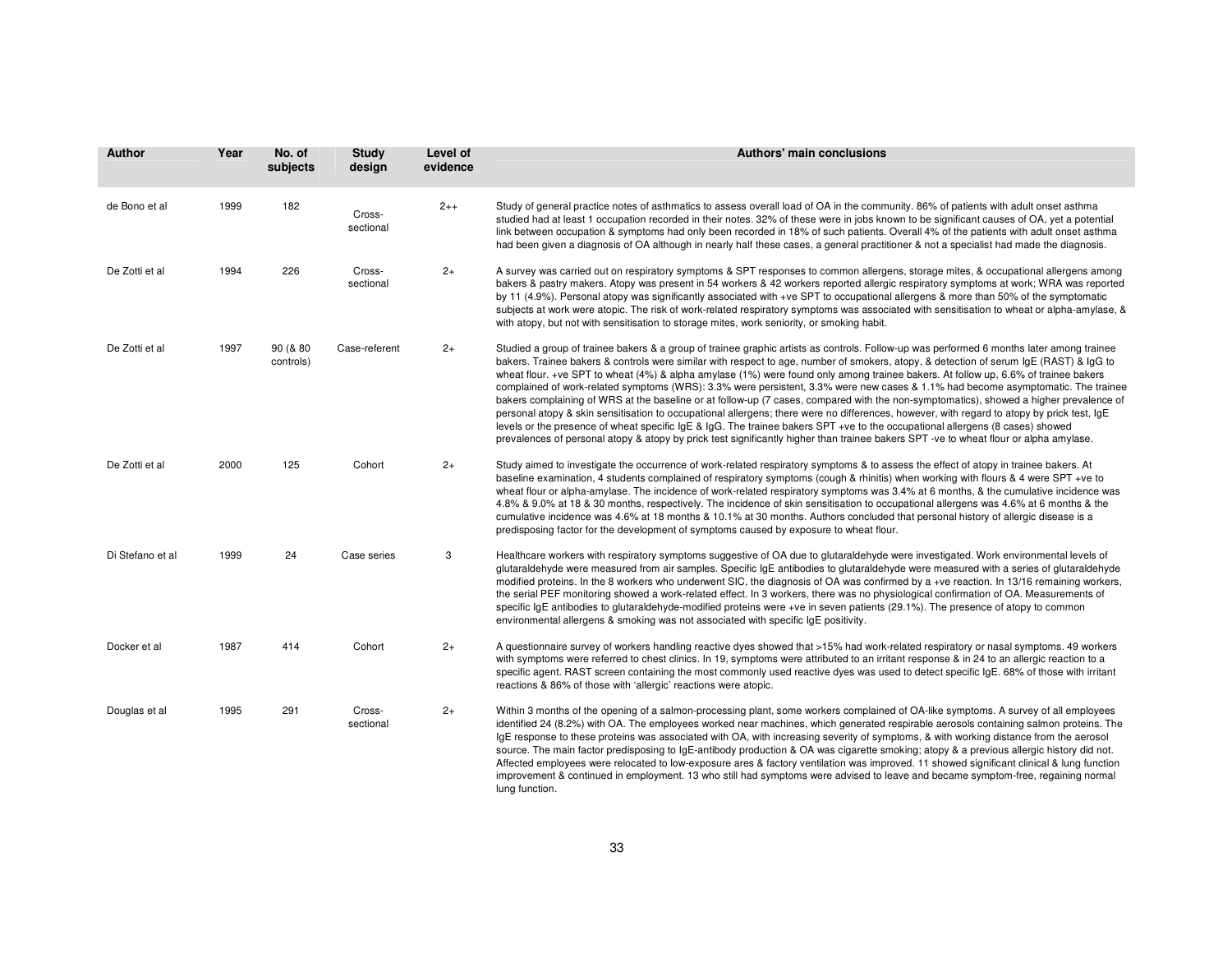| <b>Author</b> | Year  | No. of<br>subjects      | <b>Study</b><br>design | Level of<br>evidence | <b>Authors' main conclusions</b>                                                                                                                                                                                                                                                                                                                                                                                                                                                                                                                                                                                                                                                                                                                                                                                                                                                                                                                                                                                                                                                                                                                                                                                                                                                                                                                                                                                                                                 |
|---------------|-------|-------------------------|------------------------|----------------------|------------------------------------------------------------------------------------------------------------------------------------------------------------------------------------------------------------------------------------------------------------------------------------------------------------------------------------------------------------------------------------------------------------------------------------------------------------------------------------------------------------------------------------------------------------------------------------------------------------------------------------------------------------------------------------------------------------------------------------------------------------------------------------------------------------------------------------------------------------------------------------------------------------------------------------------------------------------------------------------------------------------------------------------------------------------------------------------------------------------------------------------------------------------------------------------------------------------------------------------------------------------------------------------------------------------------------------------------------------------------------------------------------------------------------------------------------------------|
| Droste et al  | 2003  | 246 (& 251<br>controls) | Case referent          | $2+$                 | A random sample of bakers was compared with workers from a petrochemical plant in the same region. Bakery workers did not more often<br>have SPT positivity than reference workers. However, bakery workers had a strongly increased risk of sensitisation to specific bakery<br>allergens, whereas their risks of +ve SPTs to common allergens, including wheat pollen & storage mite, were significantly decreased.<br>Bakery workers had significantly more often respiratory & work-related symptoms. Accordingly, they had lower lung function parameters.<br>Atopy & sensitisation to bakers' allergens were independent & additional risk factors for work-related symptoms.                                                                                                                                                                                                                                                                                                                                                                                                                                                                                                                                                                                                                                                                                                                                                                              |
| Elder et al   | 2004  | 520                     | Reporting<br>scheme    | $2++$                | The commonest condition was OA (170 cases) for which the most common causative agent was wood dust. Other major causes were dust,<br>isocyanates, paint fumes, thermolysis products, solvents, welding fumes & latex.                                                                                                                                                                                                                                                                                                                                                                                                                                                                                                                                                                                                                                                                                                                                                                                                                                                                                                                                                                                                                                                                                                                                                                                                                                            |
| Elliott et al | 2005  | 603                     | Cohort                 | $2++$                | Laboratory animal workers were followed up for an average of 12 years. Probability of OA by 11 years 0.367 for workers with allergy<br>symptoms & 0.052 for those without allergy symptoms at baseline; rhinitis a risk factor. At completion, 35% of those originally sensitised<br>but not asthmatic developed OA compared with 22.4% who were originally unsensitised.                                                                                                                                                                                                                                                                                                                                                                                                                                                                                                                                                                                                                                                                                                                                                                                                                                                                                                                                                                                                                                                                                        |
| Flood et al   | 1985  | 2344                    | Cross-<br>sectional    | $2+$                 | Results from workers in 3 enzyme detergent manufacturing factories covering 11 years of operation were analysed in 3 separate groups.<br>Spirometry & SPTs to standardised enzyme were performed 6 monthly for the first 6 years & then annually. A higher proportion of atopics<br>than non-atopics became SPT +ve to the allergen & more smokers than non-smokers were sensitised.                                                                                                                                                                                                                                                                                                                                                                                                                                                                                                                                                                                                                                                                                                                                                                                                                                                                                                                                                                                                                                                                             |
| Gannon et al  | 1993a | 500                     | Surveillance<br>scheme | $2++$                | A recognised incidence of 43 new cases/million workers/year was detected. Agents to which workers were exposed at the time of diagnosis<br>were well recognised (isocyanates 20.4%, flour 8.5%, colophony 8.3%). 28% of workers were exposed to the suspected causative agent at<br>the time of diagnosis, 38% were either on long-term sickness absence, had retired, or had become unemployed. Occupational groups most<br>affected included: paint sprayers, rubber & plastics workers, electroplaters, foundry core makers & moulders, bakery workers.                                                                                                                                                                                                                                                                                                                                                                                                                                                                                                                                                                                                                                                                                                                                                                                                                                                                                                       |
| Gautrin et al | 2001a | 373                     | Cohort                 | $2++$                | Pre-exposure host characteristics & school attended were compared between cases & all cohort subjects not meeting the criteria for<br>probable OA. 28 apprentices satisfied the definition for 'probable OA', i.e., onset of immediate SPT reactivity to > 1 occupational inhalant &<br>> 3.2-fold decrease in the provocative concentration causing a 20% reduction in FEV1 (PC <sub>20</sub> ). Baseline SPT to pets (rate ratio [RR]<br>4.1, 95% & bronchial responsiveness (PC <sub>20 ≤</sub> 32 versus PC <sub>20</sub> > 32 mg/ ml) (RR = 2.5) were associated with increased risk of probable OA; a<br>lower FEV1 had an apparent protective effect (RR = 0.58). Comparing probable OA cases with subjects with +ve SPT & no decrease in<br>bronchial responsiveness, only +ve SPT to pets was significantly associated with the risk of probable OA, & a lower FEV1 had an apparent<br>protective effect for the incidence of probable OA. In the 3rd comparison, atopy, +ve SPT to pets, & rhinitis on contact with pets significantly<br>increased the risk of developing probable OA, whereas having a lower FEV1 was associated with a decreased risk. Of 78 apprentices<br>identified prospectively as developing immunological sensitisation during the 3 to 4 year prospective study, 36.9% developed probable OA;<br>the development of IqE sensitisation results in a high risk of having probable OA in the case of animal-derived allergens. |
| Gautrin et al | 2001b | 373                     | Cohort                 | $2++$                | Study describes the time-course of the incidence of work-related symptoms, SPT reactivity & occupational rhinoconjunctivitis (RC) & OA &<br>assesses the predictive value of SPT & RC symptoms in apprentices exposed to laboratory animals in a 3-4 yr programme. Apprentices at<br>5 institutions were assessed prospectively with questionnaire, SPT with animal-derived allergens, spirometry & airway responsiveness.<br>Depending on the school, students were seen 8, 20, 32 & 44 months after starting the programme. Development of +ve SPT & RC<br>symptoms mainly occurred in the first 2 years after starting exposure, whereas onset of respiratory symptoms was more common in the<br>2nd & 3rd year. Sensitisation, symptoms & diseases occurred maximally in the first 2-3 yrs after starting exposure to laboratory animals.                                                                                                                                                                                                                                                                                                                                                                                                                                                                                                                                                                                                                    |
| Gautrin et al | 2008  | 408                     | Cohort                 | $2++$                | Incidence rates of sensitisation & symptoms are lower after entrance to the workforce in comparison to apprenticeship. Symptoms<br>acquired during apprenticeshp remit after starting work in a different job. Follow-up average 7.6 yrs after aprenticeship. New sensitisation<br>9.7/100 yrs in training, 1.3/100 yrs during subsequent exposed work. 16/20 sensitised during training then not exposed became SPT -ve<br>(18.5/100 yrs). Probable OA 8.3% during training & 3% during later exposure. Incidence of sensitisation reduces with duration of follow-up.                                                                                                                                                                                                                                                                                                                                                                                                                                                                                                                                                                                                                                                                                                                                                                                                                                                                                          |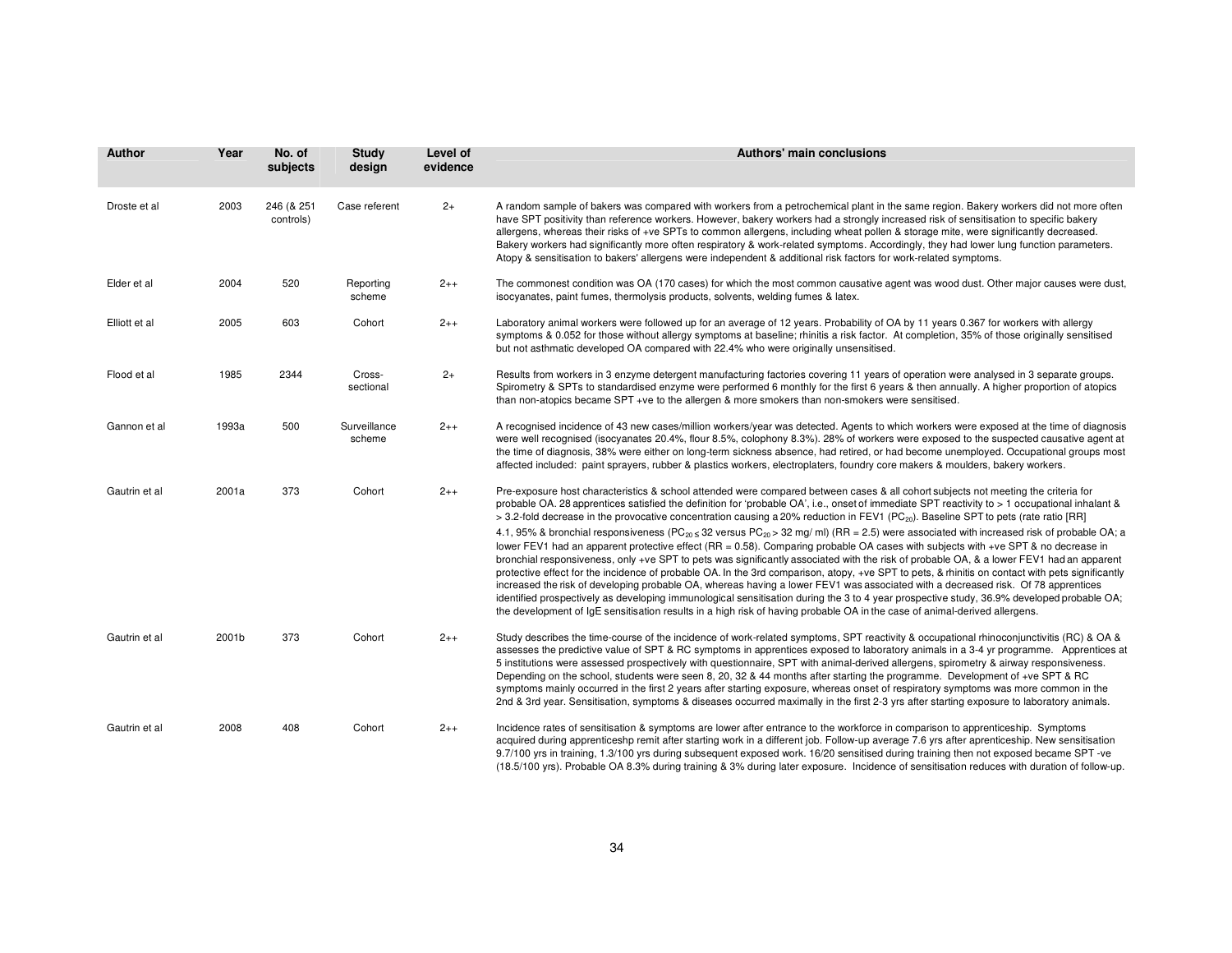| <b>Author</b>   | Year  | No. of<br>subjects | Study<br>design                    | Level of<br>evidence | Authors' main conclusions                                                                                                                                                                                                                                                                                                                                                                                                                                                                                                                                                                                                                                                                                                                                 |
|-----------------|-------|--------------------|------------------------------------|----------------------|-----------------------------------------------------------------------------------------------------------------------------------------------------------------------------------------------------------------------------------------------------------------------------------------------------------------------------------------------------------------------------------------------------------------------------------------------------------------------------------------------------------------------------------------------------------------------------------------------------------------------------------------------------------------------------------------------------------------------------------------------------------|
| Grammer et al   | 1993  | 29                 | Case series                        | 3                    | Trimellitic anhydride workers with late asthma & late respiratory systemic syndrome improved clinically & immunologically when moved to<br>lower exposure jobs. Approximately half of the asthma & rhinitis workers improved when moved, whereas the other half continued to be<br>very symptomatic. Elevated levels of specific IgE may be a useful marker in the latter sub-population.                                                                                                                                                                                                                                                                                                                                                                 |
| Grammer et al   | 1994  | 57                 | Cross-<br>sectional                | $2+$                 | 7/57 employees in a workplace molding operation utilising hexahydrophthalic anhydride (HHPA) had both IgE- & IgG-mediated disease,<br>whereas 9 had only IgE-mediated disease. Although smoking, age & race were not risk factors for development of immunologically<br>mediated disease, exposure level & specific antibody were. Authors conclude that development of immunologically mediated respiratory<br>disease due to HHPA is most closely associated with exposure level & development of specific IgE or IgG antibodies.                                                                                                                                                                                                                       |
| Grammer et al   | 1996  | 33                 | Case series                        | 3                    | Of employees with respiratory symptoms caused by hexahydrophthalic anhydride 20 had no immunologically mediated disease, 7 had both<br>IgE-mediated & IgG-mediated disease, 5 had IgE-mediated disease only & 1 had IgG-mediated disease only. Elevated levels of specific<br>antibodies were statistically & clinically significant risk factors. Development of 1 type of immunologically mediated disease was highly<br>predictive of development of the other. Race, age, smoking status, atopy & exposure levels did not emerge as significant risk factors.                                                                                                                                                                                         |
| Grammer et al   | 2002a | 25                 | Case series                        | 3                    | Consecutive employees with trimellitic anhydride-induced OA were studied; each participated in an annual surveillance program in which<br>they were queried about respiratory symptoms. 22/25 (88%) reported rhinitis; 17/25 (68%) reported conjunctivitis. In 17/22 (77%)<br>individuals with rhinitis & asthma, rhinitis preceded asthma. In 14/17 (82%) individuals with conjunctivitis, these symptoms preceded<br>asthma. Mean latency for onset of rhinitis & asthma were 1.8 years & 2.6 years respectively.                                                                                                                                                                                                                                       |
| Greenberg et al | 1970  | 121                | Cohort                             | $2+$                 | In a survey of workers exposed to dusts containing Bacillus subtilis derived enzymes, SPTs showed evidence of sensitisation was higher<br>among atopics 16/25 (61%) than among non-atopics 32/96 (33%). Reduced ventilatory capacity was found in 44% of sensitised workers<br>compared with 14% of those not sensitised. (SPT to common allergens was used to classify subjects as atopic & non-atopic).                                                                                                                                                                                                                                                                                                                                                 |
| Gross et al     | 1980  | 399                | Cross-<br>sectional                | $2++$                | LAA allergy was more likely to occur in subjects with previously known allergies, especially to domestic pets, & was most likely to become<br>manifest within a few months of the first exposure. In the group with LAA, nasal symptoms were invariably present & tended to precede<br>pulmonary symptoms, which occurred in half of the group.                                                                                                                                                                                                                                                                                                                                                                                                           |
| Hagmar et al    | 1984  | 602                | Cohort                             | $2+$                 | A strong exposure-response relationship for the frequency of work-related airway symptoms indicating asthma. In the most exposed group,<br>about 1/3 of workers had experienced such symptoms. There was also an association between piperazine exposure & chronic bronchitis.                                                                                                                                                                                                                                                                                                                                                                                                                                                                            |
| Hannu et al     | 2007  | 34                 | Case series                        | 3                    | Persistent symptoms in Finnish welders with stainless steel asthma render most of them unable to continue at work. +ve challenges to<br>stainless steel welding fumes but SPTs to potassium dichromate & chromium chloride at 1mg/ml universally -ve (sensitivity = 0%). NSBR<br>normal at presentation in 38%. Long latent interval (mean 18 years), peak flow records +ve in 5/8.                                                                                                                                                                                                                                                                                                                                                                       |
| Heederik et al  | 1999  | 650                | Cross-<br>sectional                | $2++$                | Data from 3 cross-sectional studies of animal laboratory workers in the Netherlands, UK & Sweden. Air allergen levels were assessed<br>previously & converted on the basis of an interlaboratory allergen analysis comparison. Available sera were analyzed for the presence of<br>specific antibodies against common allergens (house dust mite, cat, dog, & grass & birch pollen) & work-related allergens (rat & mouse<br>urinary proteins). Questionnaire items on work-related respiratory symptoms, hours/week worked with rats, job performed, smoking habits,<br>& sex were used in this analysis. A clear exposure-response relationship was observed for rat urinary allergen exposure & specific IgE<br>antibodies against laboratory animals. |
| Heederik et al  | 2001  | 393                | Quantitative<br>risk<br>assessment | $2+$                 | Exposure response modelling using classical epidemiological approaches & advanced statistical methods suggested an increased risk of<br>sensitisation with increasing dust & allergen exposure & gave similar "lowest" or "no observed effect levels" (LOEL or NOEL) estimates.<br>When sensitisation plus asthma or rhinitis was considered as critical endpoint, exposure-response relationships were steeper indicating<br>lower LOEL values. Atopics exposed to low levels of wheat allergen had approximately 2-fold increased risk of sensitisation compared with<br>non-exposed atopics. This risk increased with increasing exposure, for atopics & non-atopics.                                                                                  |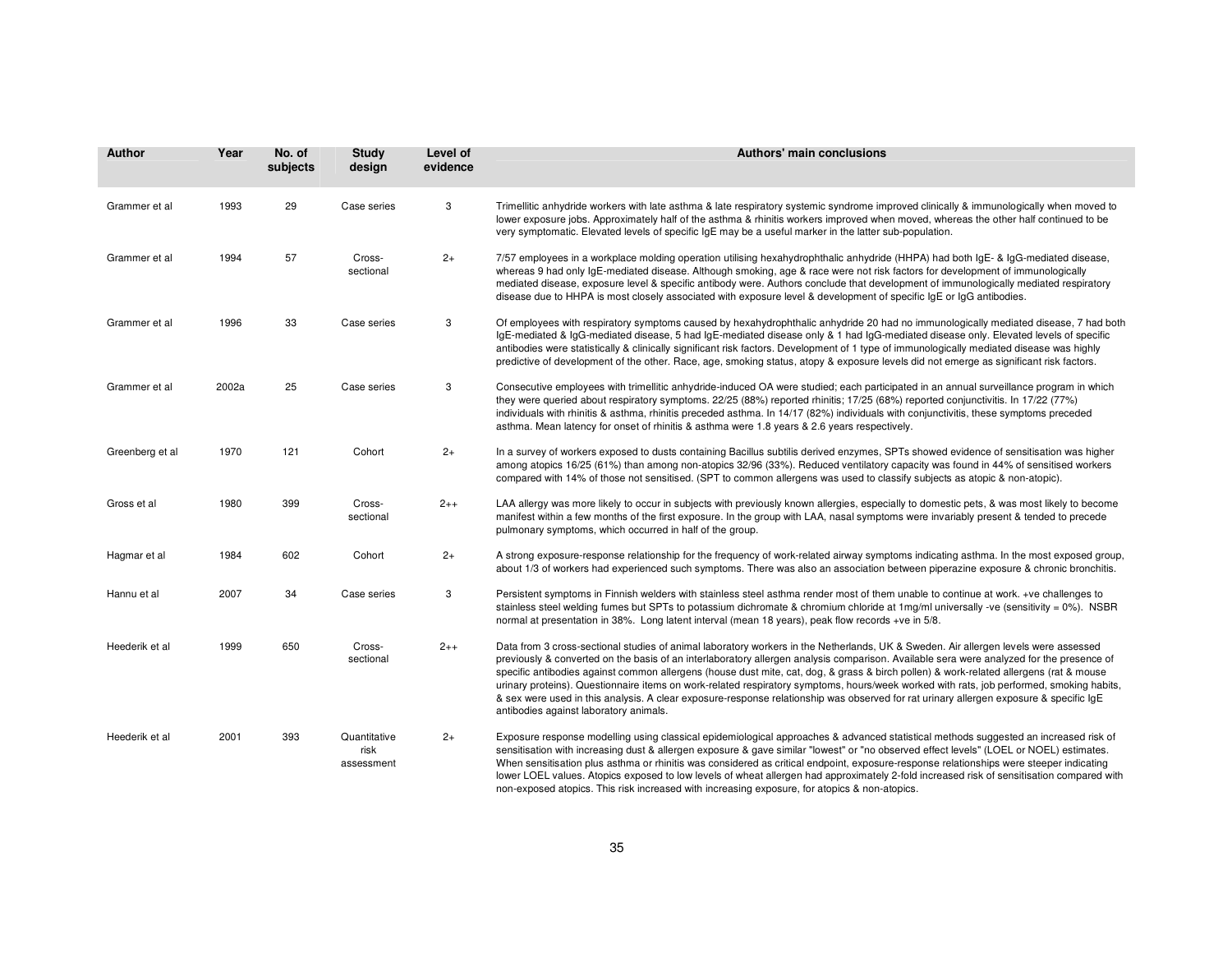| <b>Author</b>  | Year | No. of<br>subjects              | <b>Study</b><br>design | Level of<br>evidence | <b>Authors' main conclusions</b>                                                                                                                                                                                                                                                                                                                                                                                                                                                                                                                                                                                                                                                                                                                                                                                                    |
|----------------|------|---------------------------------|------------------------|----------------------|-------------------------------------------------------------------------------------------------------------------------------------------------------------------------------------------------------------------------------------------------------------------------------------------------------------------------------------------------------------------------------------------------------------------------------------------------------------------------------------------------------------------------------------------------------------------------------------------------------------------------------------------------------------------------------------------------------------------------------------------------------------------------------------------------------------------------------------|
| Hnizdo et al   | 2001 | 3285                            | Reporting<br>scheme    | $2++$                | Reports the results of the 1st 2 years of the Surveillance of Work-related & Occupational Respiratory Diseases in South Africa scheme<br>(SORDSA). 225 cases of OA (6.9%). Latex was the most frequently reported agent for OA, followed by isocyanates & platinum salts. LMW<br>agents accounted for 59.6% of the cases of OA.                                                                                                                                                                                                                                                                                                                                                                                                                                                                                                     |
| Houba et al    | 1996 | 178                             | Cross-<br>sectional    | $2++$                | Workers were categorized according to job history & amylase exposure levels of their jobs. 25% had work-related symptoms, 9% had +ve<br>SPT to fungal amylase, 8% amylase-specific IgE. Atopy & amylase exposure appeared to be the most important determinants of skin<br>sensitisation i.e.: prevalence ratio (PR) for atopy 20.8, medium exposure PR = 8.6 & high exposure PR = 15.9. For IgE sensitisation atopy<br>was only significant determinant, PR = 8.3. A +ve association was observed between +ve SPT & work-related symptoms. A strong & +ve<br>relationship is shown between alpha-amylase allergen exposure levels & specific sensitisation in bakery workers.                                                                                                                                                      |
| Houba et al    | 1998 | 393                             | Cross-<br>sectional    | $2 + +$              | Study was conducted among workers from 21 bakeries. A strong & +ve association was found between wheat flour allergen exposure &<br>wheat flour sensitisation. This relationship was steepest & strongest in atopics. In sensitized bakers those with an elevated allergen<br>exposure had more often work-related symptoms. Work-related symptoms were highly prevalent among these bakery workers, ranging<br>from 7% with chest tightness to 21% with rhinitis. Most workers with chest tightness also reported rhinitis (72%). Variables significantly<br>associated with symptoms were atopy, defined either as elevated total IgE or specific IgE to common allergens. Indicators of smoking<br>habits were not related to work-related respiratory symptoms.                                                                 |
| Hur et al      | 2008 | 392                             | Cross-<br>sectional    | $2++$                | 67 bakery workers (17.1%) complained of work-related upper and lower respiratory symptoms. The prevalence of OA based on positive<br>provocations was 1.5%. The sensitization rate to wheat flour was 5.9% by SPT and 6.5% by ELISA, and was closely associated with the<br>presence of atopy and work-related lower respiratory symptoms (P<0.001 for both).                                                                                                                                                                                                                                                                                                                                                                                                                                                                       |
| Jaakkola et al | 2003 | 521 cases<br>(932)<br>controls) | Case-control           | $2++$                | Study assessed the relationship between occupation & risk of developing asthma. The occupations were classified according to potential<br>exposure to asthma-causing inhalants. Asthma risk was increased consistently for both men & women in the chemical, rubber & plastic, &<br>wood & paper industries. Risk in relation to occupation was increased only for men - for bakers & food processors, textile workers, electrical<br>& electronic production workers, laboratory technicians & storage workers. Of the predominantly male occupations, metal & forestry work<br>were the strongest determinants of asthma. For women, asthma risk increased for waiters, cleaners & dental workers. Results suggest an<br>increased asthma risk in both traditional industries & forestry & in several non-industrial occupations. |
| Jaakkola et al | 2007 | 799                             | Cross-<br>sectional    | $2+$                 | A study of female dental assistants in the Helsinki metropolitan area (response rate 87%). Daily use of methacrylates was related to a<br>significantly increased risk of adult-onset asthma (adjusted OR 2.65, 95% CI 1.14-7.24), nasal symptoms (1.37, 1.02-1.84), and work-<br>related cough or phlegm (1.69, 1.08-2.71). Nasal symptoms showed a dose-response relation with increasing years of exposure to<br>methacrylates. Dental assistants with a history of atopic diseases were particularly susceptible to exposure to methacrylates, the adjusted<br>OR for adult asthma being 4.18 (95% CI 1.02-28.55) and for nasal symptoms 2.11 (1.08-4.19).                                                                                                                                                                      |
| Jacobs et al   | 2008 | 860                             | Cross-<br>sectional    | $2++$                | Dutch craft & industrial bakers with good exposure estimates. Total dust exposure closely related to wheat antigen exposure. Atopy &<br>exposure levels both risk factors for wheat sensitisation, but not smoking in this group with 35% current smokers. Bell shaped<br>sensitisation/exposure curve with peak at about 20-30ug/m <sup>3</sup> wheat. Fall off at higher levels thought to be survivor effect rather than<br>development of tolerance. Poor relationship between work-related symptoms & wheat sensitisation (24/202 with ORh on questionnaire &<br>37/81 with WRA symptoms.                                                                                                                                                                                                                                      |
| Jeal et al     | 2003 | 1121                            | Cross-<br>sectional    | $2+$                 | Figures suggest that approximately 40% of OA in this laboratory animal worker population can be attributed to an HLA-DR $\beta$ 1*07<br>phenotype; in comparison, attributable proportions for atopy & daily work in an animal housing facility are 58% & 74% respectively.                                                                                                                                                                                                                                                                                                                                                                                                                                                                                                                                                         |
| Jeal et al     | 2006 | 689                             | Cross-<br>sectional    | $2_{++}$             | Cross-sectional study with 89% response rate with questionnaire & specific IgE & IgG4. 11% +ve Rat IgE. RAST related to atopy as a risk<br>factor. Protective effect of IgG4 to rats 2 fold compared with risk of IgE 25 fold. Some evidence that there may be attenuation of the<br>exposure-response relationship at high exposures in laboratory animal workers.                                                                                                                                                                                                                                                                                                                                                                                                                                                                 |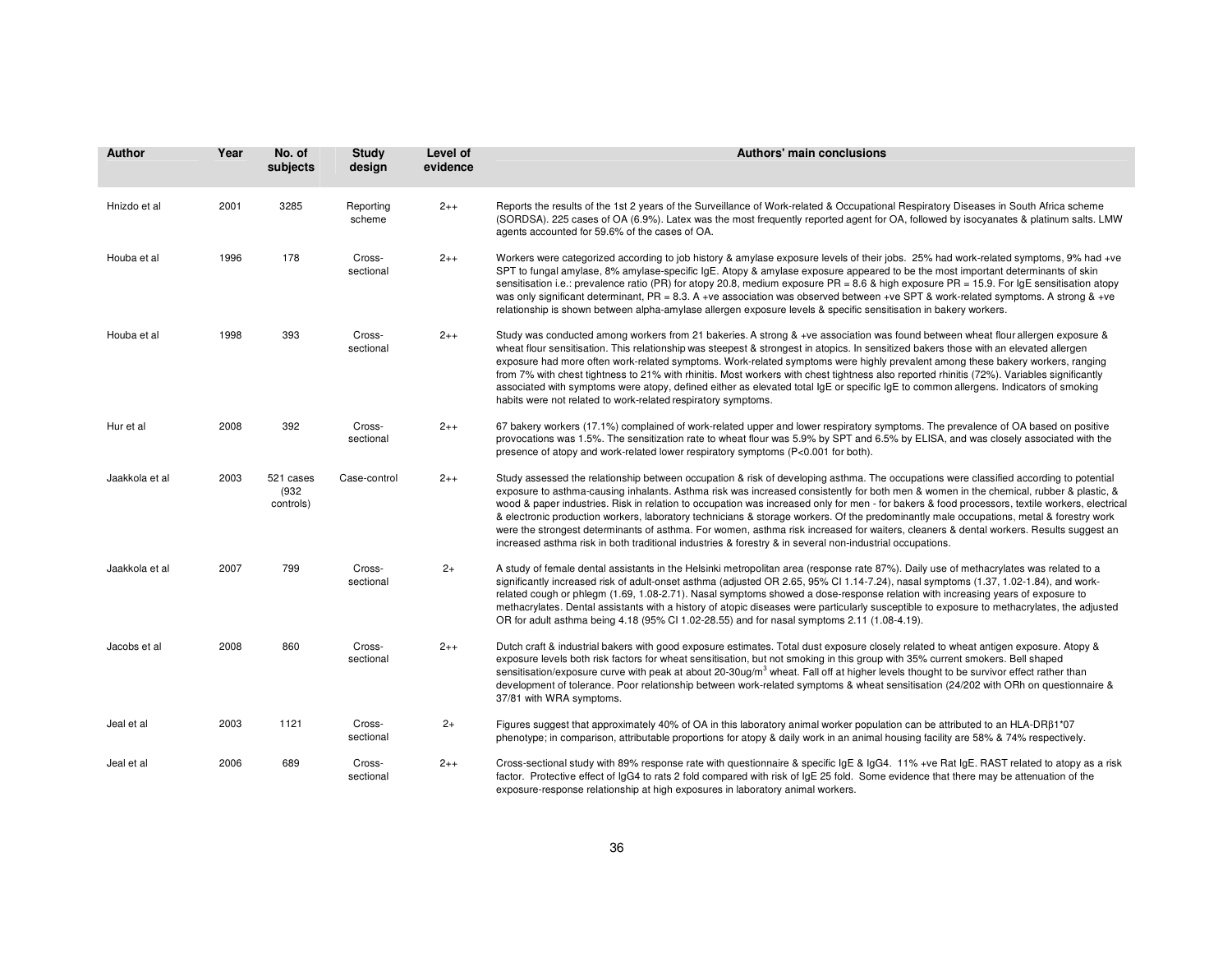| <b>Author</b>     | Year | No. of<br>subjects | <b>Study</b><br>design | Level of<br>evidence | <b>Authors' main conclusions</b>                                                                                                                                                                                                                                                                                                                                                                                                                                                                                                                                                                                                                                                                                                                                                                                                                                        |
|-------------------|------|--------------------|------------------------|----------------------|-------------------------------------------------------------------------------------------------------------------------------------------------------------------------------------------------------------------------------------------------------------------------------------------------------------------------------------------------------------------------------------------------------------------------------------------------------------------------------------------------------------------------------------------------------------------------------------------------------------------------------------------------------------------------------------------------------------------------------------------------------------------------------------------------------------------------------------------------------------------------|
| Jeebhay et al     | 2008 | 594                | Cross-<br>sectional    | $2++$                | The prevalence of probable OA in 2 processing plants was 1.8%. Atopy (OR=3.16) & current smoking (OR=2.37) were associated with<br>sensitisation to fish & with probable OA, atopy (OR=2.17) & smoking ( $p<0.001$ ) (numbers too small to generate a meaningful OR).                                                                                                                                                                                                                                                                                                                                                                                                                                                                                                                                                                                                   |
| Johnsen et al     | 1997 | 1064               | Cohort                 | $2++$                | 8.8% of workers exposed to enzymes developed clinical enzyme allergy during first 3 years of employment. Risk declined over the period.<br>Frequency of enzyme sensitisation, expressed as RAST values > 0.5 SU, was 36%, & the frequency of significant RAST values > or = 2<br>SU = 8%. Frequency of asthma was 5.3%, rhinitis 3.0%, & urticaria 0.6%. Half of cases occurred within the first 15 months exposure. Risk<br>of symptomatic allergy & sensitisation to enzymes, expressed as increasing RAST were significantly increased in smokers. Neither a +ve<br>SPT nor clinical allergy at pre-employment predisposed to clinical enzyme allergy. Smoking was an independent risk factor for clinical<br>enzyme allergy. Atopic predisposition was not a significant risk factor for enzyme allergy.                                                            |
| Johnson et al     | 2000 | 2974               | Cohort                 | $2+$                 | A randomly selected population completed an initial questionnaire, of whom 2,974 (39% response rate) attended the laboratory &<br>completed supplementary questionnaires. Of these latter, 383 had asthma & of these 166 had adult-onset asthma. Of individuals with adult-<br>onset asthma, 27 met the criteria for 'probable OA' & 33 for 'possible OA'. The percentages of the attendee population with 'probable OA' or<br>'possible OA' were 16.3% & 19%, respectively. The percentage with 'probable' & 'possible' OA was 36.1% of all cases of adult-onset<br>asthma. Nursing, baking, hairdressing & chemical, rubber, or plastics processing were common occupations in the 'probable OA' group.                                                                                                                                                               |
| Juniper et al     | 1977 | 1642               | Cross-<br>sectional    | $2+$                 | Previous findings that atopics were more likely than non-atopics to become SPT +ve to enzymes were confirmed. An atopic was defined as<br>having a history of atopy (e.g. eczema, asthma, hayfever) and/or +ve SPT to ≥1 common allergens. For non-atopics, 40% of workers with<br>high exposure became SPT +ve to enzymes vs 9.5% of those with medium exposure & 4.5% of those with intermittent exposure. For<br>atopics, 75% of workers with high exposure became SPT +ve to enzymes vs 20% of those with intermittent exposure.                                                                                                                                                                                                                                                                                                                                    |
| Juniper et al     | 1984 | 1642               | Cohort                 | $2+$                 | 62/1642 subjects had OA with higher incidence in atopics. Authors conclude that subjects with previous chest disease should not be<br>exposed to occupational allergens, but that exclusion of asymptomatic atopics from this type of work is probably not justified.                                                                                                                                                                                                                                                                                                                                                                                                                                                                                                                                                                                                   |
| Kalogeromit et al | 2006 | $64 + 60$          | Case referent          | $2 + +$              | Investigated possible risk factors for sensitisation in seafood processing workers compared with 60 controls. All had SPTs with cod,<br>sardines, shrimp, spiny lobster, crabs, salmon, mussels, & trout & -ve & +ve control. RAST was evaluated in thsoe with +ve SPTs. Atopic<br>status was tested with SPTs to 7 common inhalant allergens. 23/64 workers (35.9%) were SPT +ve to ≥1 of the seafood allergens & the<br>prevalence in the control group was 10% (6/60; OR, 5.049; 95% CI, 1.884-13.533). The prevalence of +ve SPT in allergen species tested<br>in the fishery workers group was shrimp, 12.5%; spiny lobster, 10.9%; mussels, 7.8%; crabs 3.1%; cod, 3.1%; sardines, 1.6%; salmon,<br>1.6%; & trout, 1.6%. Atopy ( $p = 0.02$ ), intensity ( $p = 0.03$ ), & duration of exposure ( $p = 0.03$ ) were potential risk factors for IgE sensitization. |
| Karjalainen et al | 2000 | 2602               | Reporting<br>scheme    | $2_{++}$             | Mean incidence for OA was 17.4/100,000 workers/year. The incidence was highest in bakers, painters & lacquerers, veterinary surgeons,<br>chemical workers, farmers, animal husbandry workers, food manufacturing workers, welders, plastic product workers, butchers & sausage<br>makers, & floor layers. Cases caused by animal epithelia, hairs & secretions or flours, grains, & fodders accounted for 60% of the total<br>(approximately 50% of all OA occurs in farmers – high exposure since cattle are kept in cow houses for 5-8 months of the year).                                                                                                                                                                                                                                                                                                           |
| Karjalainen et al | 2002 | 49575              | Reporting<br>scheme    | $2+$                 | Significantly increased risk of WRA for either men or women in 125 occupations. For men, the risk was highest among bakers, laundry<br>workers, shoemakers & repairers, tanners, pelt dressers, metal plating & coating workers. For women, the risk was highest among<br>shoemakers & repairers, railway & station personnel, jewellery engravers, engine room crew, moulders, round-timber workers, & bakers.                                                                                                                                                                                                                                                                                                                                                                                                                                                         |
| Karjalainen et al | 2003 | 35,094             | Reporting<br>scheme    | $2++$                | A clearly elevated risk of OA was found among patients with ORh compared with patients with other occupational diseases. (96% of<br>persons had the same job title at time of onset of ORh & OA. The risk of OA was especially high during the year following notification.<br>11.6% of ORh patients developed OA in the follow up period compared to 3.1% among referents. Crude incidence rate = 19/1000/yr vs<br>4/1000/year crude relative risk = 4.8. Relative risk varied according to occupation/allergen – highest in farming, laboratory animal work &<br>woodworking. Mean interval ORh to OA = 31 months. (3,637 non asthmatic ORh patients from Finnish Register of Occupational Disease.<br>Referents = 31,457 non-OA non-OR occupational disease cases 1988 through 1999. Study end 31 Dec 2001.                                                          |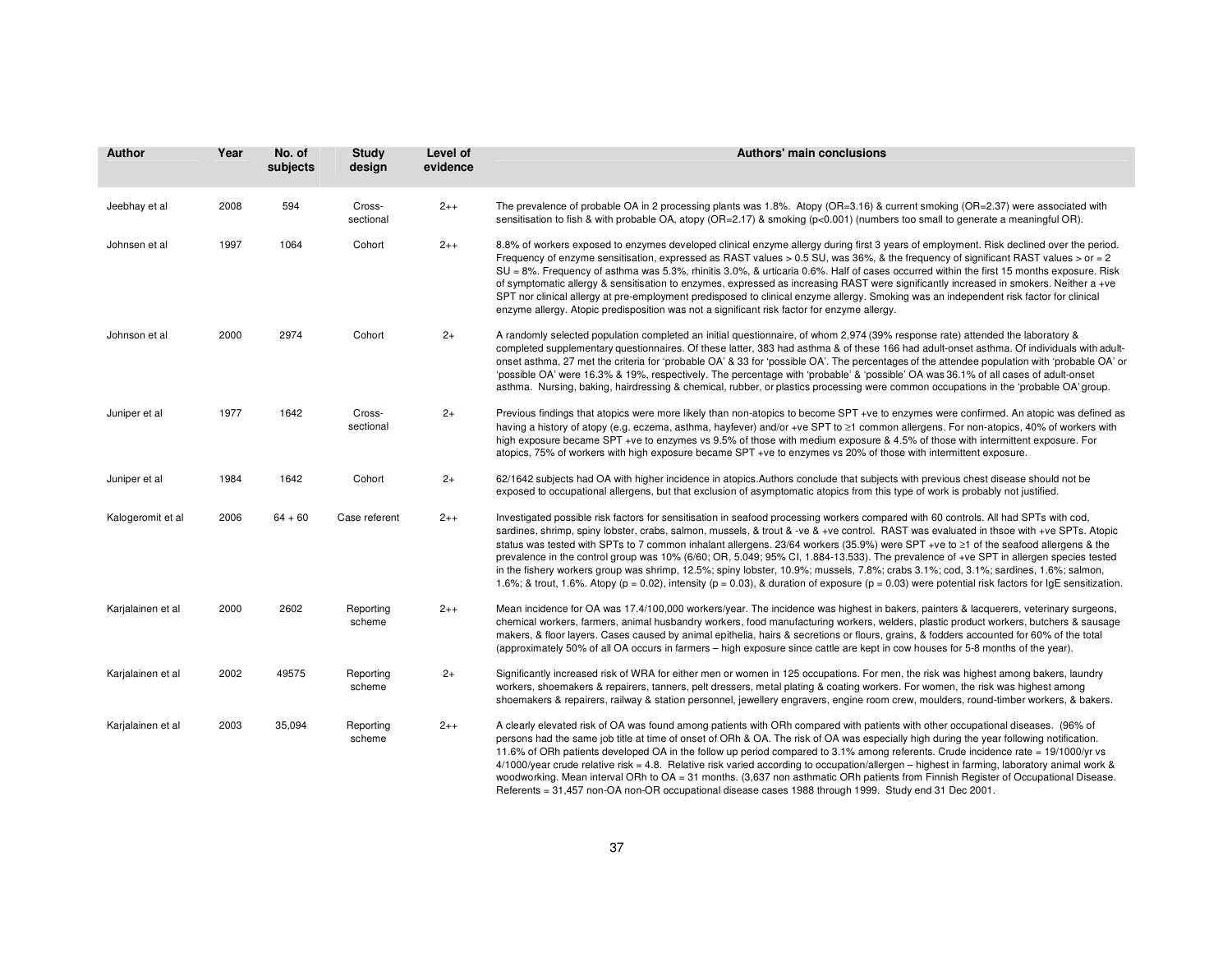| Author           | Year | No. of<br>subjects | <b>Study</b><br>design | Level of<br>evidence | <b>Authors' main conclusions</b>                                                                                                                                                                                                                                                                                                                                                                                                                                                                                                                                                                                                                                                     |
|------------------|------|--------------------|------------------------|----------------------|--------------------------------------------------------------------------------------------------------------------------------------------------------------------------------------------------------------------------------------------------------------------------------------------------------------------------------------------------------------------------------------------------------------------------------------------------------------------------------------------------------------------------------------------------------------------------------------------------------------------------------------------------------------------------------------|
| Karkoulias et al | 2007 | 58                 | Cross-<br>sectional    | $2+$                 | Investigated sensitization to wheat flour & other baking allergens (oat, barley, & rye flour) in traditional bakers. Atopy was identified by ≥1<br>+ve SPTs to common aeroallergens. Atopy was a risk factor for sensitisation to flour OR=15.12 (95%Cl=2.54-116.65) & to wheat flour<br>OR=8.8 (95%CI 1.44-68.94). An association was also found for current smokers vs never smokers & sensitisation to wheat flour (p=0.018).                                                                                                                                                                                                                                                     |
| Kim et al        | 1999 | 16                 | Case series            | 3                    | Asthmatic attacks in farmers with citrus red mite (CRM)-induced OA cultivating citrus fruits corresponded closely with work. Mean latency<br>was 12.9 (range 7 to 20) years. 15/16 complained of recurrent nasal symptoms, which developed earlier than asthma symptoms. They<br>showed strong +ve reactions to CRM extract on SPT & had high serum specific IgE antibody against CRM. SPT with common inhalant<br>allergens revealed that 10 had an isolated +ve response to CRM with -ve results to common inhalant allergens in their environment.                                                                                                                                |
| Klusackova et al | 2007 | 5                  | Case series            | 3                    | Patients from a lasamide production line with suspected OA & ORh were examined. Nonspecific & SIC tests were performed to confirm the<br>diagnosis. At follow-up (1-3 years after removal from exposure), all of the tests (except SIC) were repeated. At the 1st hospitalization,<br>nonspecific bronchoprovocation test were +ve for 3 patients. SIC was +ve in 3 patients; symptoms of rhinitis were present in all 5 patients.<br>Several years after removal from exposure to the occupational agents, normalization was not yet complete for all of the patients.                                                                                                              |
| Kogevinas et al  | 2007 | 6837               | Cohort                 | $2++$                | In a population of young adults, the annual incidence of OA was 250-300/million. Population at typical risk 10-25%. Risk factors are atopy<br>& parental asthma, but not smoking. High risk exposures include metal working fluid, irritant gasses & fumes, textiles, agricultural &<br>organic particles as well as common specific exposures like cleaning agents, reactive chemicals using isocyanates & hydrised reactive<br>dyes, glues & biocides, latex. High risk jobs were nursing & cleaning & probably baking & spray painting.                                                                                                                                           |
| Kor et al        | 2001 | 90                 | Surveillance<br>scheme | $2++$                | Since 1990, OA has overtaken silicosis & asbestosis as the commonest occupational lung disease in Singapore. Since the first notified<br>case of OA in 1983, 90 cases (19 female & 71male) were confirmed at the end of 1999. Mean duration of exposure prior to onset of<br>symptoms was 34.9 +/- 57.3 months. The most common causative agent was isocyanates (28 cases, 31%) followed by solder flux (12<br>cases, 13%) & welding fumes (8 cases, 9%) respectively. 13 (14.4%) workers were assessed to have permanent disability under the<br>Workmen's Compensation Act. OA is a condition associated with disability in the workplace & may still be largely under-reported.   |
| Krakowiak et al  | 1997 | 60                 | Cross-<br>sectional    | $2+$                 | LAA develops within first years of exposure; atopy & smoking predispose to laboratory animal sensitisation & to a development of bronchial<br>asthma & allergic rhinitis. (Acute episodes of dyspnoea classified as asthma found in 8 subjects. In all cases, development of symptoms<br>was concurrent with nasal symptoms).                                                                                                                                                                                                                                                                                                                                                        |
| Krakowiak et al  | 2002 | 68                 | Cross-<br>sectional    | $2+$                 | Study aimed to determine the prevalence of respiratory symptoms & immediate hypersensitivity to feather & fur allergens & pulmonary<br>function among 68 zoological garden workers. 45 subjects revealed +ve SPTs with any inhalant allergen. 12 reacted to feather extracts &<br>18 reacted to animal fur extracts. IgE specific for occupational allergens was seen in the serum of 5 subjects with SPTs +ve to feather<br>allergens & in the serum of 12 subjects with SPTs +ve to fur allergens. OA & ORh were reported by atopic subjects more often than by<br>non-atopic subjects. Atopy predisposes to the development of allergic diseases caused by animal fur & feathers. |
| Krakowiak et al  | 2006 | 88                 | Cross-<br>sectional    | $2+$                 | A study of animal shelter workers occupationally exposed to cats & dogs. They responded to a questionnaire concerning the history of<br>exposure to animal allergens & job characteristics & were subjected to SPT to common & occupational allergens, & determination of total<br>serum IgE level & specific IgE. SPT with rat & mouse allergens were also performed. BHR & PEF were measured at work & off work only in<br>workers with work-related symptoms suggestive of OA. The prevalence of OA was 9.1%. The univariate logistic regression analysis<br>revealed a significant role of atopy (sensitisation to grass pollen) for work-related symptoms suggestive of OA.     |
| Krstev et al     | 2007 | 1050               | Case referent          | $2+$                 | Cases were 1,050 women who reported a physician-diagnosed asthma as adults. Controls were 4,200 women matched to the cases by<br>year of birth & age at diagnosis. Lifetime occupational histories were obtained. Logistic regression was applied to estimate ORs adjusting<br>for smoking, education, family income, & concurrent chronic bronchitis. Asthma was more prevalent in 3 different production industries for<br>metal products (OR = 1.6, 1.9 & 2.4), ships (OR = 2.6) & in occupations as farm workers (OR = 4.0), laboratory technicians (OR = 2.2), &                                                                                                                |

installation & maintenance workers for weaving & knitting machineries (OR <sup>=</sup> 2.4; 1.1-5.4).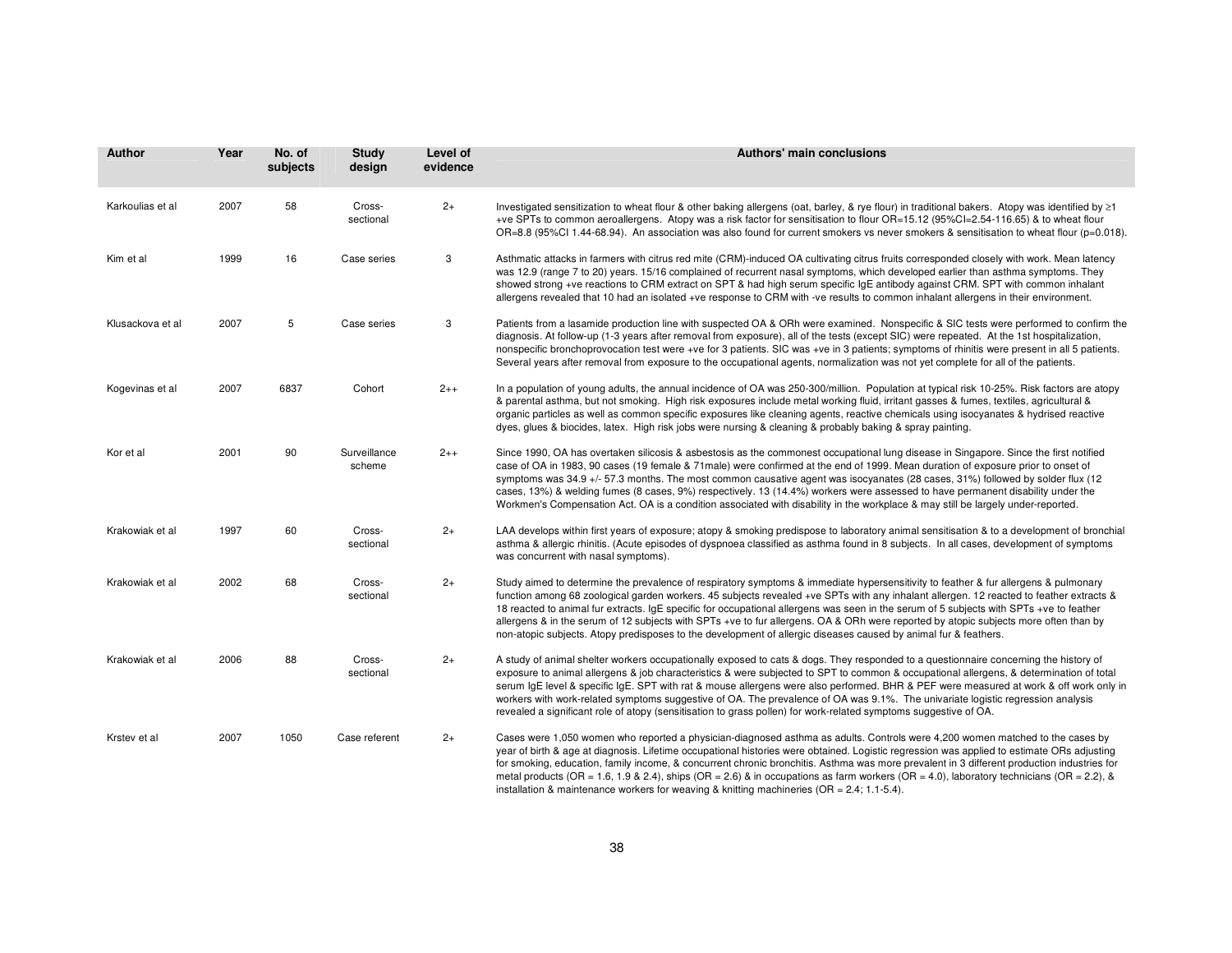| Author          | Year | No. of<br>subjects    | Study<br>design     | Level of<br>evidence | Authors' main conclusions                                                                                                                                                                                                                                                                                                                                                                                                                                                                                                                                                                                                                                                                                                                                                                                    |
|-----------------|------|-----------------------|---------------------|----------------------|--------------------------------------------------------------------------------------------------------------------------------------------------------------------------------------------------------------------------------------------------------------------------------------------------------------------------------------------------------------------------------------------------------------------------------------------------------------------------------------------------------------------------------------------------------------------------------------------------------------------------------------------------------------------------------------------------------------------------------------------------------------------------------------------------------------|
| Kruize et al    | 1997 | 99                    | Cohort              | $2+$                 | Study showed that both non-atopic & atopics have an increased risk related to exposure intensity when exposed to laboratory animal<br>allergens. Atopics developed LAA earlier & in more severe forms (asthma) than non-atopics (13% vs 6%). The mean latency for the onset<br>of LAA was about 109 months in non-atopics & 45 months in atopics. More people with asthma were found in the high exposure<br>categories. Time until development of symptoms of LAA was shorter at a higher intensity of exposure, except for those exposed for <2<br>hours/week. Authors conclude that exposure & atopy are significant predictors of LAA & that the risk of developing LAA remained present<br>for a much longer period (>3 years) than considered before.                                                  |
| Larsen et al    | 2007 | 1207                  | Cohort              | $2+$                 | Retrospective follow-up study based upon data gathered from health surveillance since 1970. 1207 employees from production &<br>laboratories were included. The risk of sensitisation & allergy was doubled among smokers. Pre-employment atopy was only associated<br>with sensitisation risk. The study found no evidence of an exposure-reponse relationship, probably due to exposure misclassification.                                                                                                                                                                                                                                                                                                                                                                                                 |
| Li et al        | 2008 | 25078                 | Case series         | 3                    | Asthma hospitalization records were retrieved at ages >30 years. Among males, increased risks were noted for farmers, mechanics & iron<br>& metal workers, welders, bricklayers, workers in food manufacture, packers, loaders & warehouse workers, waiters & chimney sweeps<br>with prolonged exposures in 2 censuses. For females, increased risks were observed among assistant nurses, religious, juridical & other<br>social science-related workers, drivers, mechanics & iron & metalware workers & wood workers.                                                                                                                                                                                                                                                                                     |
| Liss et al      | 1993 | 52                    | Cross-<br>sectional | $2+$                 | The prevalence of specific IgE was highest in the mold & intermittent groups (54%), in comparison with the coil assembly (25%) & office<br>(0%) groups. After adjusting for smoking status the differences between exposure groups was not significant. Associations were found<br>between the prevalence of TCPA-specific IgE responses & both exposure status & duration of employment. There was a higher<br>prevalence of sensitisation among those who have never smoked & former smokers.                                                                                                                                                                                                                                                                                                              |
| Malo et al      | 1997 | 40                    | Case series         | 3                    | Study assessed the prevalence, severity & timing of symptoms of rhinoconjunctivitis in association with OA. SIC confirmed the diagnosis of<br>OA. Rhinitis was reported at some time by 37/40 (92%) & conjunctivitis by 29/40 (72%). Prevalence of symptoms was not different for<br>HMW & LMW agents, although rhinitis was more intense for HMW (19/24 subjects with ≥3 of the following symptoms: runny nose, itchy<br>nose, nasal blockage, & sneezing) than for LMW (5 out of 14 subjects) (p<0.01). There were significantly fewer subjects with OA due to<br>LMW agents, with rhinitis appearing before asthma (p=0.03). Rhinitis preceded asthma in 14/24 cases related to HMW agents & in 3/14<br>cases related to LMW agents. Rhinitis & asthma developed concurrently in 9/24 & 9/14 cases of OA. |
| McDonald, et al | 2000 | 7387                  | Reporting<br>scheme | $2++$                | Data from 9 years of the SWORD surveillance scheme, which uses systematic reporting from physicians to provide a picture of the<br>incidence of occupational respiratory disease in the UK. OA accounted for 25% cases each year. Except for laboratory technicians all other<br>occupations with average annual rates/million over 100, were concerned with manufacturing & processing that used chemicals metals &<br>organic materials. Increase in proportion of cases attributed to latex & decrease in those attributed to isocyanates.                                                                                                                                                                                                                                                                |
| McDonald et al  | 2005 |                       | Reporting<br>scheme | $2++$                | OA was responsible for about 25% of cases of work-related respiratory disease overall, affecting mainly craft related occupations &<br>machinists, & most often attributed to isocyanates, metals, grains, wood dusts, solders, & welding fume. During the 10 year period 1992-<br>2001 there were few changes in level of reported incidence, apart from some decline in OA & inhalation injuries. Even so, the reported<br>incidence of new cases of acute respiratory illness caused by work remains substantial.                                                                                                                                                                                                                                                                                         |
| McSharry et al  | 1994 | 26 (& 26<br>controls) | Case-control        | $2+$                 | Raised levels of serum IgE to prawn antigens were found in 15/26 seafood factory process workers with respiratory symptoms & in 1/26<br>case-matched asymptomatic controls. Raised IgG titres against the same antigens were found in 18 subjects in each symptom grouping.<br>The prawn-specific IqE antibody response was significantly associated with atopy, a history of cigarette smoking & with increasing<br>exposure. Non-atopic non-smokers were unlikely to become sensitized. The titre of the prawn-specific IgE antibody correlated with the<br>duration of exposure & with the duration of symptoms. IgE antibody was produced mainly by smokers, whereas IgG antibody was the<br>predominant antibody produced by non-smokers.                                                               |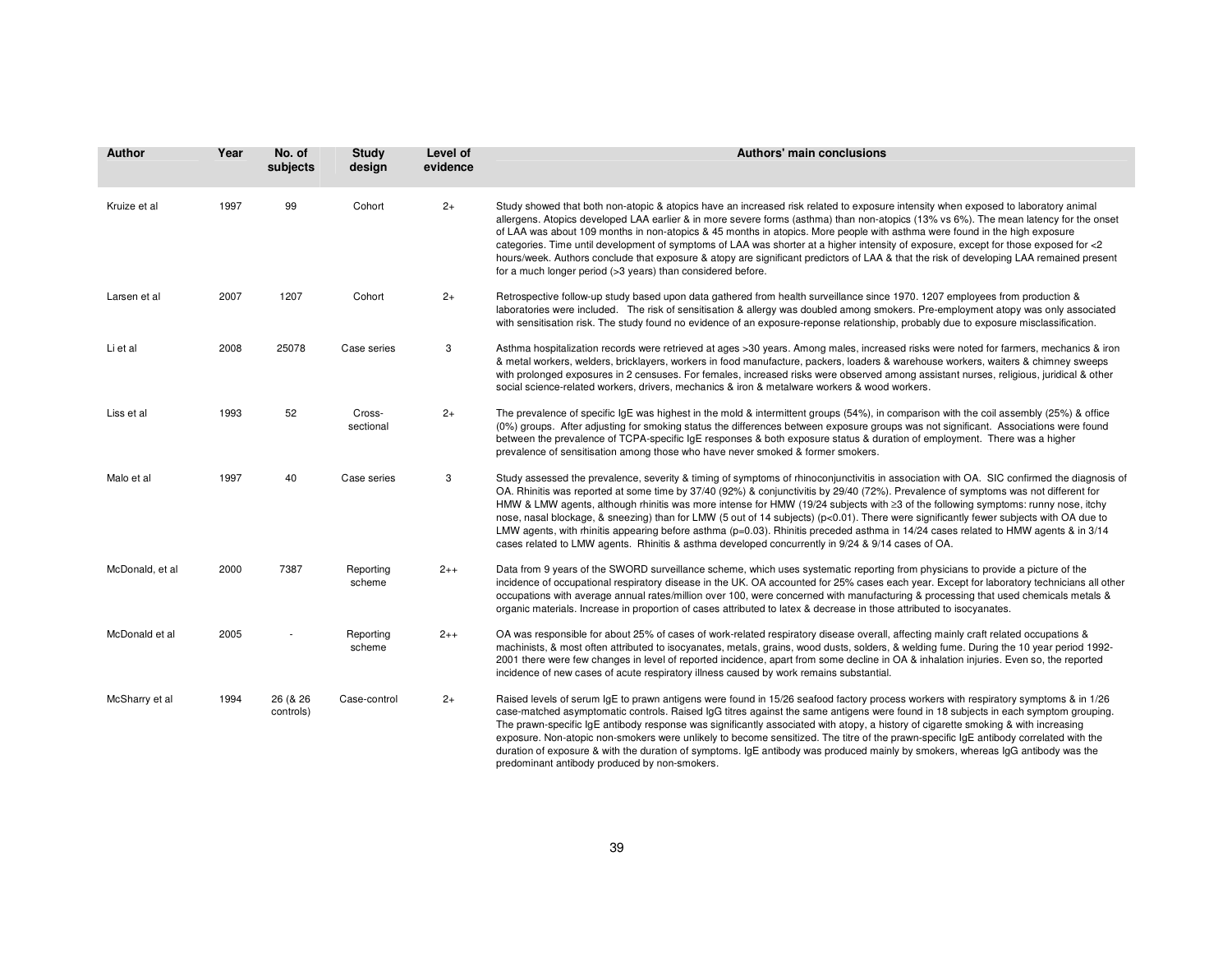| Author         | Year | No. of<br>subjects | Study<br>design     | Level of<br>evidence | Authors' main conclusions                                                                                                                                                                                                                                                                                                                                                                                                                                                                                                                                                                                                                                                                                                                                                                                          |
|----------------|------|--------------------|---------------------|----------------------|--------------------------------------------------------------------------------------------------------------------------------------------------------------------------------------------------------------------------------------------------------------------------------------------------------------------------------------------------------------------------------------------------------------------------------------------------------------------------------------------------------------------------------------------------------------------------------------------------------------------------------------------------------------------------------------------------------------------------------------------------------------------------------------------------------------------|
| Meijer et al   | 2002 | 551                | Cohort              | $2+$                 | Baseline data from laboratory animal workers bridging ove 3 years were used. Data from 472 workers participating in the 1st period of the<br>study represented the derivation set & data from 79 workers, participating during the 2nd period, represented the validation set. Serum<br>samples were analysed for specific IqE against common & laboratory animal allergens & questionnaire items, exposure determinants, IqE<br>serology, SPTs & lung function tests were analysed. Asthmatic symptoms, work-related allergic symptoms, occupational exposure to rats &<br>a +ve SPT to common allergens, showed the best performance in discriminating workers at high or low risk of being sensitised.                                                                                                          |
| Meredith et al | 1991 | 2101               | Reporting<br>scheme | $2++$                | The SWORD surveillance scheme uses systematic reporting from physicians to provide a picture of the incidence of occupational<br>respiratory disease in the UK. 26% of total reported cases were of OA. The most commonly identified agents causing asthma were<br>isocyanates, flour/grain dusts, wood dust & solder flux. The workers most at risk included welders, laboratory technicians, metal workers,<br>pastics workers, bakers, painters & sprayers & chemical workers. The authors report an overall incidence of 22/million/yr.                                                                                                                                                                                                                                                                        |
| Meredith et al | 2000 | 97                 | Case-control        | $2+$                 | No difference in peak exposures between cases & referents was found, but time weighted average exposures at the time of onset for OA<br>were higher for cases. The odds of OA for those for whom estimated exposure to isocyanates was greater than the median concentration<br>for the control group was 3.2 times the odds for those exposed to lower concentrations. OA was associated with a pre-employment history<br>of "atopic illness" (OR 3.5) & less strongly with smoking.                                                                                                                                                                                                                                                                                                                              |
| Merget et al   | 2000 | 308                | Cohort              | $2++$                | 11.3% & 2% study population developed +ve platinum salts SPT in high & low exposure groups respectively. Development of symptoms<br>was associated with exposure. Smoking was significant predictor of +ve platinum salts SPT, estimated relative risk 3.9. Atopy & BHR were<br>not significant predictors.                                                                                                                                                                                                                                                                                                                                                                                                                                                                                                        |
| Meyer et al    | 1999 | 2966               | Reporting<br>scheme | $2+$                 | The SWORD surveillance scheme uses systematic reporting from physicians to provide a picture of the incidence of occupational<br>respiratory disease in the United Kingdom. 27% of total reported cases were of OA. The most commonly identified agents causing asthma<br>in 1998 were enzymes, isocyanates, laboratory animals & insects, colophony & fluxes, flour, latex, & glutaraldehyde.                                                                                                                                                                                                                                                                                                                                                                                                                     |
| Moscato et al  | 2005 | 47                 | Case series         | 3                    | On the basis of SIC, 24 hairdressers were diagnosed with OA (51.1%), due to persulfate salts in 21 (87.5%), permanent hair dyes in 2<br>(8.3%), & latex in 1 (4.2%). 13 also received a diagnosis of ORh due to persulfate salts in 11 (84.6%) & to paraphenylenediamine in 2<br>(15.4%). Patients with persulfate OA had a long period of exposure to bleaching agents, a long latent period between the start of exposure<br>& the onset of symptoms. SPT with ammonium persulfate in a subset of patients gave -ve results. The +ve SIC in some workers, the latent<br>period between the onset of exposure & the onset of symptoms, the type of SIC response, & the association of asthma with other diseases<br>such as dermatitis & rhinitis suggest an immunologic mechanism that remains to be elucidated. |
| Munoz et al    | 2003 | 8                  | Case series         | 3                    | Immunologic, lung function & SIC were performed in cases of OA due to persulfate salts in a factory manufacturing hair bleach products - 6<br>presented with rhinitis prior to OA. The mean time of exposure to persulfate salts up to diagnosis was 15 years (range 3-27 years).                                                                                                                                                                                                                                                                                                                                                                                                                                                                                                                                  |
| Musk et al     | 1989 | 279                | Cross-<br>sectional | $2+$                 | A survey of dust exposure, respiratory symptoms, lung function, & response to SPTs was conducted in a modern British bakery. All<br>participants completed a self-administered questionnaire on symptoms & their relation to work. Of the participants in the main exposure<br>group, 35% reported chest symptoms which in 13% were work-related. The corresponding figures for nasal symptoms were 38% & 19%.<br>Symptoms, lung function, BHR, & response to SPTs were related to current or past exposure to dust using logistic or linear regression<br>analysis as appropriate. Exposure rank was significantly associated with most of the response variables studied.                                                                                                                                        |
| Newhouse et al | 1970 | 271                | Cross-<br>sectional | $2++$                | Among detergent factory workers, 21% of those examined were SPT to Alcalase. More than twice as many sensitised workers vs non-<br>sensitised workers also reacted to common allergens. 42/57 of workers who were SPT +ve to Alcalase had symptoms of 'acute chest<br>disease.' 75/214 of workers with -ve SPTs also reported acute chest disease. However, there was a highly significant association between<br>these symptoms & a +ve SPT to Alcalase. Of the sensitised men, 21.4% had a personal or family history of allergic disease & 65.5% gave<br>+ve responses to prick tests with one or more of the common allergens. For the men who were not sensitive to the enzyme, 9.5% gave a                                                                                                                   |

personal or family history of allergic disease & 21.4% were sensitive to one of the common allergens.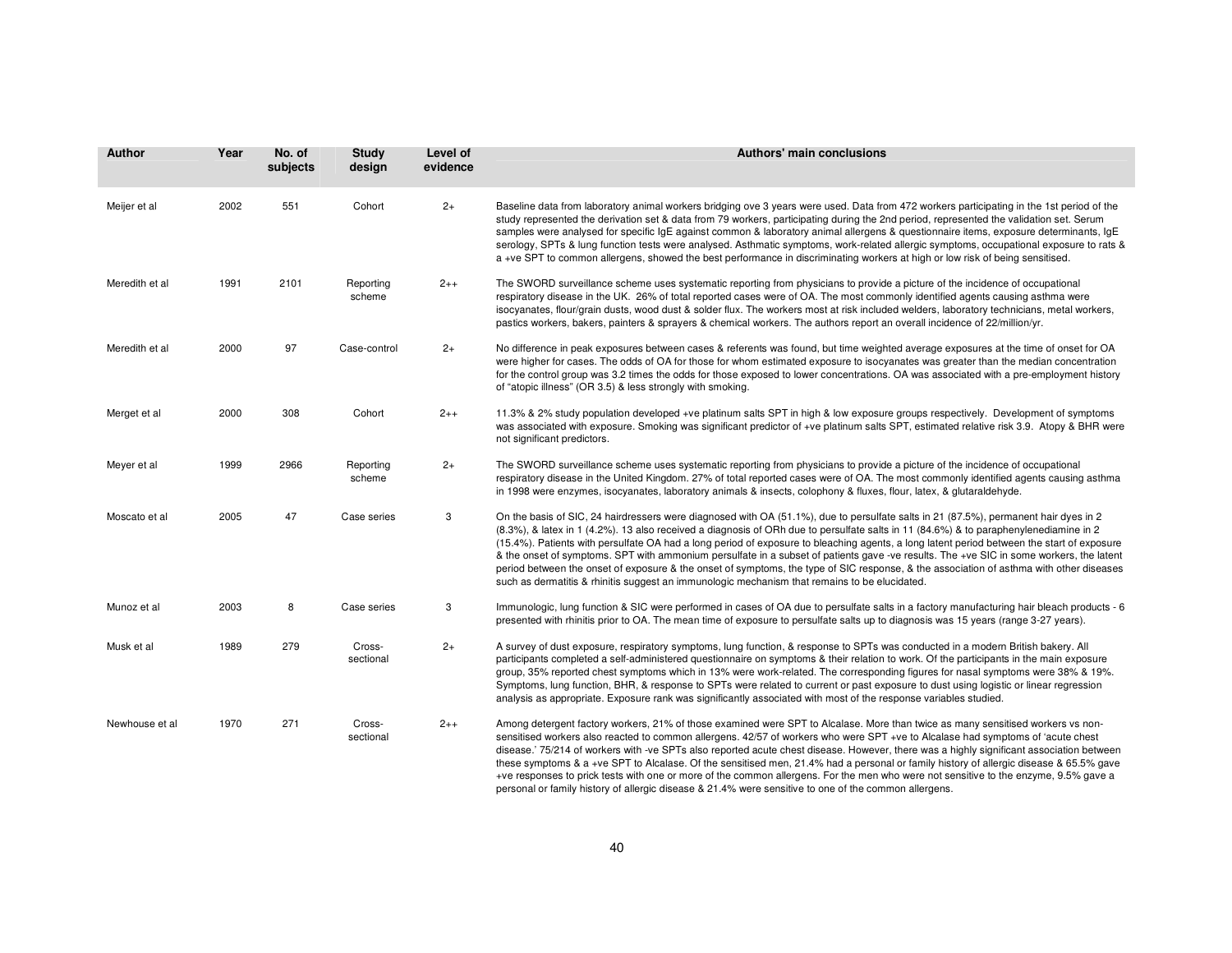| <b>Author</b>            | Year | No. of<br>subjects | Study<br>design                 | Level of<br>evidence | <b>Authors' main conclusions</b>                                                                                                                                                                                                                                                                                                                                                                                                                                                                                                                                                                                                                                                                                                                                                                                                                                                                                                                                                   |
|--------------------------|------|--------------------|---------------------------------|----------------------|------------------------------------------------------------------------------------------------------------------------------------------------------------------------------------------------------------------------------------------------------------------------------------------------------------------------------------------------------------------------------------------------------------------------------------------------------------------------------------------------------------------------------------------------------------------------------------------------------------------------------------------------------------------------------------------------------------------------------------------------------------------------------------------------------------------------------------------------------------------------------------------------------------------------------------------------------------------------------------|
| Nielsen et al            | 2001 | 211                | Case referent                   | $2+$                 | Study to clarify the exposure-response relationships for the organic acid anhydrides (OAA) hexahydrophthalic & methylhexahydrophthalic<br>anhydrides & the development of specific IgE, IgG & work-related symptoms in 154 exposed workers & 57 referents. For the exposed<br>workers, there were high prevalences of sensitisation (IgE 22%, IgG 21%), which correlated with the exposure. Neither atopy nor smoking<br>increased this risk significantly. Work-related symptoms were more prevalent among the exposed workers than among the referents.                                                                                                                                                                                                                                                                                                                                                                                                                          |
| Nielsen et al            | 2006 | 146                | Cohort                          | $2++$                | Prospective cohort of Swedish acid anhydride exposed workers in whom the annual incidence of work-related chest symptoms (one third<br>sensitised) was 31.1000person years even at exposures <10mcg/mg; rates of follow-up unclear. Laryngeal symptoms the first sign in some<br>with an average latency of months, nasal symptoms 7 months, eyes 11 months & lower respiratory symptoms 16 months. Sensitivity for<br>specific IgE for lower respiratory tract symptoms 33%.                                                                                                                                                                                                                                                                                                                                                                                                                                                                                                      |
| Nieuwjenhuijsen et<br>al | 1999 | 495                | Cross-<br>sectional             | $2+$                 | Personal flour dust samples were taken in 7 British bakeries & flour mills & analysed for alpha-amylase. Workers filled out questionnaires<br>on work-related symptoms, smoking history, & work history, & had SPT with common allergens & fungal alpha-amylase to assess<br>sensitisation. Exposure to alpha-amylase showed only a moderate correlation with concentrations of dust & flour aeroallergen. Results also<br>showed a relation between exposure to alpha-amylase & sensitisation to fungal alpha-amylase. Atopic subjects had an increased risk of<br>sensitisation, but this was not significant.                                                                                                                                                                                                                                                                                                                                                                   |
| Orriols et al            | 2006 | 359                | Reporting<br>Scheme             | $2+$                 | 102/142 (74%) physicians approached who were all seeing patients with occupational respiratory diseases participated. 359 cases were<br>reported, of which asthma (48.5%), was the most common. The most frequent suspected agents were isocyanates (15.5%), persulfates<br>(12.1%), cleaning products (8.6%), wood dust (8%), flour (7.5%) & latex (6.9%). The frequency of occupational respiratory diseases<br>recorded by this voluntary surveillance system was four times higher than that reported by the compulsory official system.                                                                                                                                                                                                                                                                                                                                                                                                                                       |
| Ortega et al             | 2001 | 107                | Cohort                          | $2+$                 | During crab-processing season, asthma-like symptoms developed in 26% of participants. Only 9% of those with new asthma-like<br>symptoms were IgE-sensitised to crab at the end of the season. Workers with high exposure work i.e. butchering & degilling workers had<br>the highest incidence of respiratory symptoms. Both personal & process-related factors appear to affect the development of respiratory<br>symptoms in crab-processing workers. In univariate analysis for associated factors, a statistically significant association with family history<br>of allergies & elevated eosinophil cationic protein was found. Smoking did not reach statistical significance.                                                                                                                                                                                                                                                                                               |
| Osterman et al           | 1982 | 50 & 129           | Cohort &<br>cross-<br>sectional | $2+$                 | Study I comprised 50 selected cases (25 had work-related symptoms & 25 had not). SPT & RAST with different factory dust extracts were<br>performed. Study II was a cross-sectional study of 129 workers who had SPT with 1 factory dust extract & with castor bean. Study 1: 12<br>were atopics: 9 (40%) of sensitised workers & 3 (10%) of the non-sensitised. Among the raw coffee workers, 14 were sensitised to coffee<br>or castor bean (67%) & among other workers 8 were probably sensitised (27%). Findings support the statement that the risk of<br>sensitisation is greater the stronger the exposure. Study 2: Of the 28 workers with +ve SPTs, 22 (79%) were smokers; of the 101 with -ve<br>SPTs 48 (47%) were smokers. Frequency of sensitisation was 31% among smokers & 10% among non-smokers. Difference was greater<br>the longer the duration of employment. Predisposing factors to sensitisation were atopic status, degree & length of exposure, & smoking. |
| Park et al               | 1989 | 9                  | Case series                     | 3                    | All patients had had OA symptoms to reactive dyes, 4 had had ORh & had worked for 6 to 25 months. SPTs with reactive dyes were +ve &<br>broncho-provocation tests produced immediate or dual types of bronchoconstriction. RAST was used to detect specific IgE to 4 reactive<br>dye-human serum albumin conjugates. High specific IgE binding was found in 8 asthmatic workers compared with 13 -ve controls. RAST<br>inhibition test revealed that there was no immunological cross-reactivity between 4 reactive dyes.                                                                                                                                                                                                                                                                                                                                                                                                                                                          |
| Petsonk et al            | 2000 | 214                | Cohort                          | $2+$                 | Study evaluated respiratory health in workers using methylene diphenyl di-isocyanate (MDI) at a new wood product manufacturing plant<br>designed to minimise worker exposure. New-onset asthma-like symptoms were reported in 15/56 workers in areas with the highest<br>potential for exposure versus 0/43 workers in the lowest potential exposure areas. In high exposure areas, new-onset asthma-like<br>symptoms developed in 47% of workers who had noted MDI skin staining versus 19% without skin stains. Working around & cleaning up<br>liquid MDI represented a significant risk for asthma-like symptoms in both current smokers & non-smokers. Asthma-like symptoms were<br>associated with variable airflow limitation & specific IgE to MDI-albumin but not with SPTs to common aeroallergens.                                                                                                                                                                      |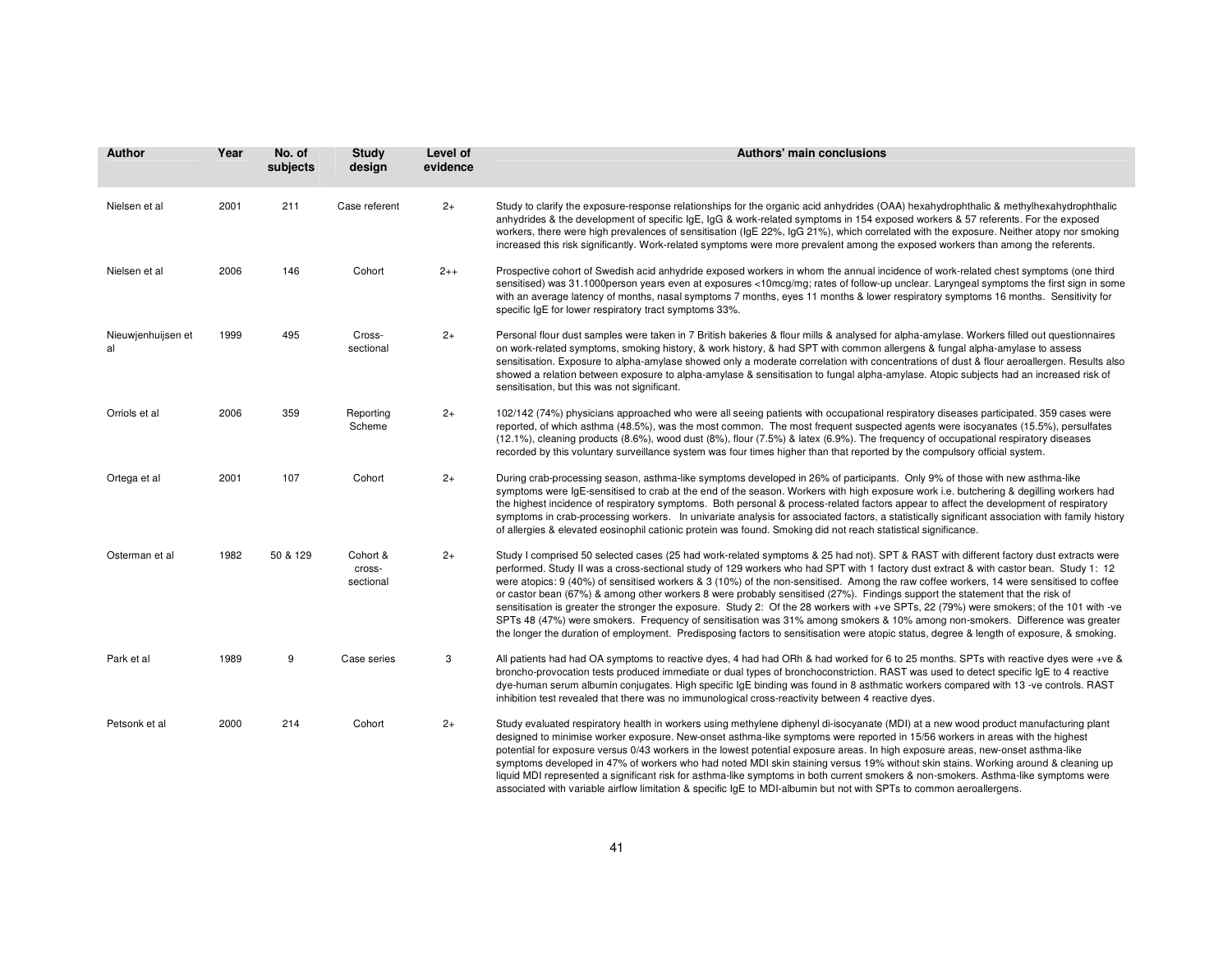| Author             | Year | No. of<br>subjects | <b>Study</b><br>design | Level of<br>evidence | Authors' main conclusions                                                                                                                                                                                                                                                                                                                                                                                                                                                                                                                                                                                                                                                                                                                                                                                                                                                                                                                                                                                                                                                                                                                                                                                                                                                                                                                                                                         |
|--------------------|------|--------------------|------------------------|----------------------|---------------------------------------------------------------------------------------------------------------------------------------------------------------------------------------------------------------------------------------------------------------------------------------------------------------------------------------------------------------------------------------------------------------------------------------------------------------------------------------------------------------------------------------------------------------------------------------------------------------------------------------------------------------------------------------------------------------------------------------------------------------------------------------------------------------------------------------------------------------------------------------------------------------------------------------------------------------------------------------------------------------------------------------------------------------------------------------------------------------------------------------------------------------------------------------------------------------------------------------------------------------------------------------------------------------------------------------------------------------------------------------------------|
| Platts-Mills et al | 1987 | 179                | Cross-<br>sectional    | $2+$                 | lgG & lgE to a purified rat urinary allergen in sera were measured in 179 laboratory workers of whom 30 reported symptoms on exposure to<br>rats. The incidence & quantity of IgG correlated with the degree of exposure to animals but not with the length of exposure in years. The<br>mean time before symptoms developed was approximately 2.5 years. Handlers (approx 8hrs/day) had a greater incidence than heavy<br>users (approx 2hrs/day). There was an increased incidence of asthma among atopic individuals as judged by +ve SPTs to other allergens.<br>However, in order to exclude 66% of workers who developed asthma, it would have been necessary to exclude 71 individuals who had +ve<br>SPTs to inhalant allergens. Rejecting the 41 individuals a history of inhalant allergy & +ve SPTs would only have avoided 50% of the cases<br>of asthma & 33% of cases of rhinitis. Most atopic individuals did not develop allergic symptoms or specific IgE.                                                                                                                                                                                                                                                                                                                                                                                                                       |
| Prichard et al     | 1984 | 200                | Cross-<br>sectional    | $2+$                 | Bakers & subjects employed as bread slicers & wrappers were studied. Bakers had a greater prevalence of attacks of wheeze & dyspnoea<br>& more frequently considered that work affected their chests than did slicers & wrappers. There was a significant association between the<br>frequency of +ve prick SPTs to wheat & common allergens, suggesting that prior atopy facilitates sensitisation to cereal antigens. The<br>frequency of +ve SPTs to common allergens, however, declined with increasing baking duration whereas the frequency of +ve SPTs to<br>wheat increased with increasing baking duration, suggesting that subjects who were sensitised to common allergens were leaving the<br>industry whereas subjects who stayed in the industry increased their risk of developing sensitisation to wheat. Oven handlers had a greater<br>prevalence of attacks of wheeze & dyspnoea & more frequently considered that work affected their chests than either dough makers or<br>general bakers. They also had a greater prevalence of +ve prick SPT responses to wheat than dough makers or general bakers. Oven<br>handlers also had a lower mean standardised casual FEV1 than either general bakers or dough makers. Thus oven handlers appear to<br>have a greater risk of developing respiratory allergy & airflow obstruction than bakers in other occupational categories. |
| Pronk et al        | 2007 | 581                | Cross-<br>sectional    | $2++$                | Work-related respiratory symptoms in a cross-sectional study of Dutch spray painters were related to an extensive set of isocyanate<br>exposure measurements. Chest tightness & specific IgE sensitisation (which was rare) were associated with current exposure. 67%<br>response rate in individual workplaces, but only 10-30% workplaces took part. Questionnaire diagnosis of OA required symptoms to occur<br>during or shortly after work (rather than improve on days away from work).                                                                                                                                                                                                                                                                                                                                                                                                                                                                                                                                                                                                                                                                                                                                                                                                                                                                                                    |
| Provencher et al   | 1997 | 161                | Surveillance<br>scheme | $2++$                | Physician based surveillance system of occupational respiratory diseases (PROPULSE) in Quebec. The most often reported diagnosis was<br>asthma (63%). The most frequent sensitising agents reported for asthma were the same in both systems (isocyanates, flour, & wood dust).<br>Other main causes were farm & laboratory animals, plastic, additives & rubber & welding fumes Authors conclude that physician based<br>reporting procedure can be implemented as part of surveillance system to supplement data from other sources.                                                                                                                                                                                                                                                                                                                                                                                                                                                                                                                                                                                                                                                                                                                                                                                                                                                            |
| Reijula et al      | 1996 | 2623               | Reporting<br>scheme    | $2++$                | Between 1986 & 1993 the annual incidence of OA increased by 70% (equally in men & women). Proportion of newly identified OA from all<br>new cases of asthma was 4.8%, with over half attributed to farming & bakery work.                                                                                                                                                                                                                                                                                                                                                                                                                                                                                                                                                                                                                                                                                                                                                                                                                                                                                                                                                                                                                                                                                                                                                                         |
| Romano et al       | 1995 | 211                | Cross-<br>sectional    | $2++$                | Study assessed the prevalence of allergic respiratory symptoms & sensitisation to both green coffee beans & castor bean in the workforce<br>of a coffee manufacturing plant. A questionnaire on oculo-rhinitis & asthma was administered & SPTs for green coffee beans, castor bean<br>& 15 common inhalant allergens were carried out on 211 workers. 10% of workers complained of oculo-rhinitis alone & 16% of asthma<br>(nearly always associated with oculo-rhinitis). Evidence of sensitisation to occupational allergens was more common in smokers, with a<br>more than twofold increase in relative risk. The strong association between SPT positivity to common & occupational allergens suggests<br>that atopy acts as an enhancing host factor towards occupational sensitisation. Authors concluded that findings indicated that castor bean<br>is the major cause of occupational sensitisation among coffee workers, whereas smoking & atopy act as enhancing factors.                                                                                                                                                                                                                                                                                                                                                                                                            |
| Sallie et al       | 1994 | 1000               | Reporting<br>scheme    | $2++$                | 40% of cases (1000) reported annually to the UK SWORD surveillance scheme are of OA or inhalation accidents OA related to a wide<br>range of agents in many occupations. The commonest substances reported as casusing OA included: isocyanates, flour & grain, wood<br>dust, laboratory animals, aldehydes & amines. Workers most at risk included spray painters, bakers, chemical process workers, nurses,<br>laboratory workers, woodworkers & foam & plastic processors.                                                                                                                                                                                                                                                                                                                                                                                                                                                                                                                                                                                                                                                                                                                                                                                                                                                                                                                     |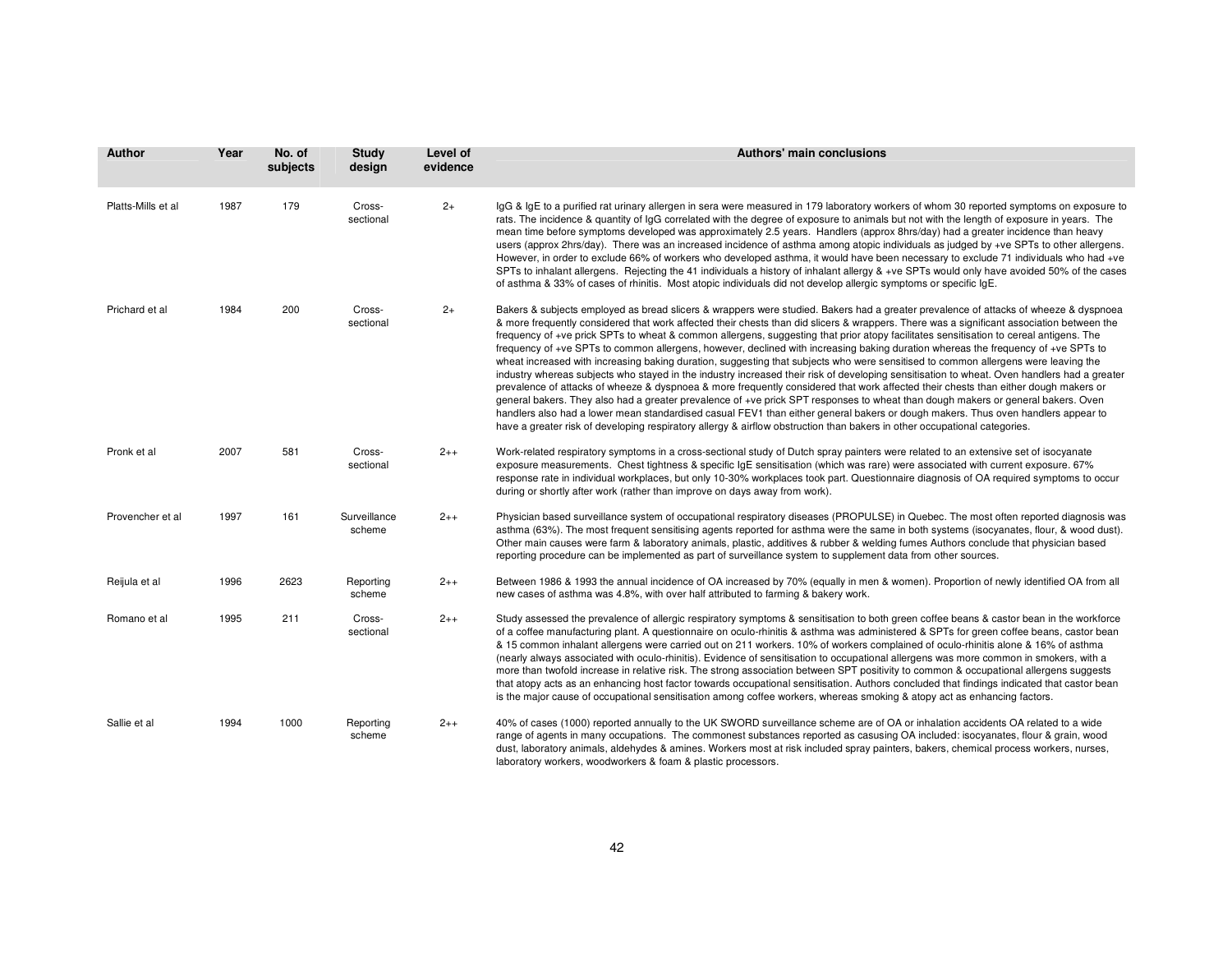| <b>Author</b>  | Year  | No. of<br>subjects | <b>Study</b><br>design   | Level of<br>evidence | Authors' main conclusions                                                                                                                                                                                                                                                                                                                                                                                                                                                                                                                                                                                                                                                                                                                                                                 |
|----------------|-------|--------------------|--------------------------|----------------------|-------------------------------------------------------------------------------------------------------------------------------------------------------------------------------------------------------------------------------------------------------------------------------------------------------------------------------------------------------------------------------------------------------------------------------------------------------------------------------------------------------------------------------------------------------------------------------------------------------------------------------------------------------------------------------------------------------------------------------------------------------------------------------------------|
| Sjostedt et al | 1989  | 101                | Cohort                   | $2+$                 | Family history of allergy, raised total serum IgE & +ve SPTs against common environmental allergens were pre-disposing factors for the<br>development of LAA.                                                                                                                                                                                                                                                                                                                                                                                                                                                                                                                                                                                                                             |
| Sjostedt et al | 1993  | 88                 | Cross-<br>sectional      | $2+$                 | 5-year follow-up study of laboratory animal workes. 2 individuals developed test +ve LAA rhinitis during the follow-up period. Furthermore,<br>1 subject who had previously had LAA rhinitis developed LAA asthma. Atopy defined as parental & childhood allergy, raised total serum<br>lgE levels, & +ve SPTs against common allergens & non-laboratory animals were risk indicators for development of test +ve LAA asthma.<br>The low incidence of LAA during the 5-year follow-up is interpreted as a result of an early LAA development in atopic subjects.                                                                                                                                                                                                                          |
| Skjold et al   | 2008  | 114                | Cohort                   | $2++$                | The incidence of work-related nasal & chest symptoms in these apprentice bakers was 22.1 & 10.0/100 person years respectively & higher<br>in those who were atopic. Neither outcome was commonly associated with evidence of specific IgE sensitisation. OA definition required<br>methacholine PC20 <1440ug, 1/87 reaching 20 months had OA. Many developed new symptoms but these unrelated to wheat<br>sensitisation. Mean times for new rhinitis 237 days, lower respirotory symptoms 374 days & wheat sensitisation 477 days. Main conclusion,<br>rhinitis occurs sooner than asthma symptoms, most work-related symptoms without wheat sensitisation                                                                                                                                |
| Slovak et al   | 1981  | 151                | Cohort                   | $2++$                | A prevalence study of OA was carried out by questionnaire in workers who had been exposed to azodicarbonamide dust in the process of<br>its manufacture. 28 (18.5%) people without previous asthma gave a history of episodes of late onset asthma after exposure to<br>azodicarbonamide. Over half developed asthma within 3 months of 1st exposure & 75% developed it within the 1st year. Additional<br>symptoms included rhinitis 29% & conjunctivitis 25%.                                                                                                                                                                                                                                                                                                                           |
| Smith et al    | 2005  | 90                 | Case series              | 3                    | Data on the latent period for symptomatic sensitization, resulting in either OA or ORh, were obtained from an in-house health surveillance<br>programme in a single large organization. Over a period of 10 years, 90 employees were identified with symptoms attributable to<br>sensitization. The mean latent period was 7.3 years, with 3 employees describing the onset of symptoms in their first year of exposure.                                                                                                                                                                                                                                                                                                                                                                  |
| Storaas et al  | 2005  | 197                | Cross-<br>sectional      | 3                    | Employees in 6 bakeries were interviewed and completed a questionnaire. SPT was performed, total and specific IgE were determined.<br>Prevalence of ORh varied between 23% and 50%, depending on the criteria used. The occurrence of nasal symptoms preceded the<br>development of lower airway symptoms. ORh, both IgE- and non-IgE-mediated, was associated with asthma symptoms. Commonest<br>causes of sensitization (20%) were storage mites. Storage mite sensitization was related to occupational rhinitis and work exposure.                                                                                                                                                                                                                                                    |
| Talini et al   | 2002  | 297                | Cross-<br>sectional      | $2+$                 | Millers & bakers were examined by questionnaire, pulmonary function tests & SPTs to common allergens & to wheat flour dust extracts. 82<br>subjects who showed asthma-like symptoms in the questionnaire and/or low forced expiratory volume in 1 sec (FEV1) were selected for<br>methacholine challenge; hyperreactive subjects underwent SIC with flour dust. 6 were diagnosed as having flour-induced OA. Atopy & SPT<br>sensitivity to flour was partially related to the response to flour bronchial challenge.                                                                                                                                                                                                                                                                      |
| Tarlo et al    | 1997a | 223                | Cross-<br>sectional      | $2+$                 | Identifies Ontario cases of isocyanate-induced OA & the companies at which they worked. Compares levels of isocyanate concentrations<br>measured at 20 case companies with non-case companies based on air samples. Results provide some evidence that facilities having OA<br>claims have higher isocyanate exposures than those without claims.                                                                                                                                                                                                                                                                                                                                                                                                                                         |
| Tarlo et al    | 1997b | 235                | Case series              | 3                    | 74% of patients with isocyanate induced OA had work-related nasal symptoms, a significantly lower proportion than in other OA. About<br>50% of those who developed OA did so within the first 3 years of exposure.                                                                                                                                                                                                                                                                                                                                                                                                                                                                                                                                                                        |
| Toren et al    | 1999  | 1780               | Nested case-<br>referent | $2+$                 | Questionnaire information was collected, including work exposures & smoking habits. The highest risks for asthma were associated with<br>exposure to grain dust (OR = 4.2) & flour dust (OR = 2.80). Among males, significantly increased risks were observed after exposure to<br>flour dust, welding fumes, man-made mineral fibres, & solvents. Among females, increased risks for asthma were associated with<br>exposures to paper dust & textile dust. In logistic regression models controlling for age, smoking, sex & interacting exposures, increased<br>risks were seen for welding fumes (OR = 2.0), man-made mineral fibres (OR = 2.6) & solvents (OR = 2.2). The fraction of asthma attributed<br>to occupational exposures after adjusting for sex, smoking & age was 11%. |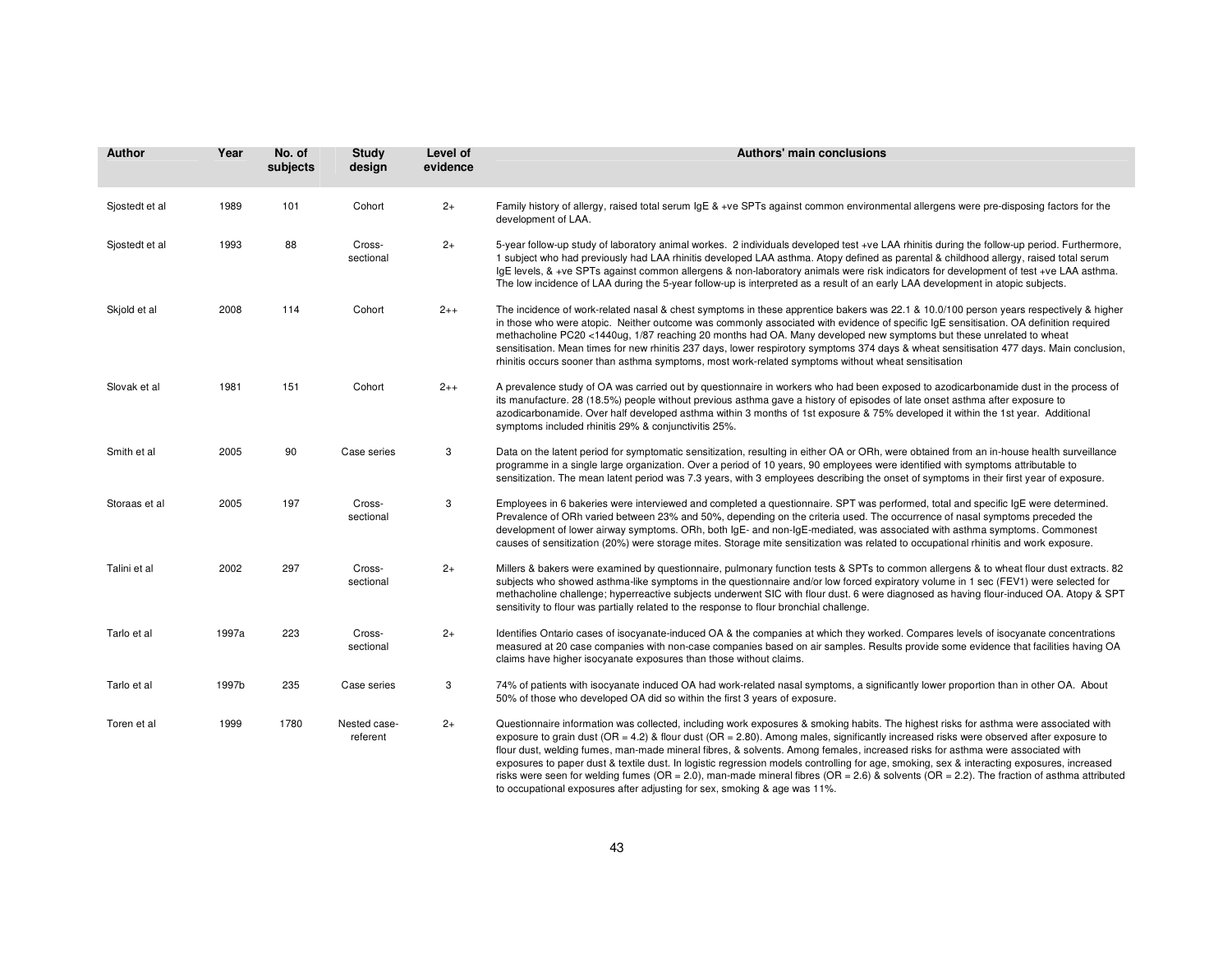| <b>Author</b>  | Year  | No. of<br>subjects | Study<br>design     | Level of<br>evidence | <b>Authors' main conclusions</b>                                                                                                                                                                                                                                                                                                                                                                                                                                                                                                                                                                                                                                                                                                                                                                                                                                                                                                                                                                                                                                                       |
|----------------|-------|--------------------|---------------------|----------------------|----------------------------------------------------------------------------------------------------------------------------------------------------------------------------------------------------------------------------------------------------------------------------------------------------------------------------------------------------------------------------------------------------------------------------------------------------------------------------------------------------------------------------------------------------------------------------------------------------------------------------------------------------------------------------------------------------------------------------------------------------------------------------------------------------------------------------------------------------------------------------------------------------------------------------------------------------------------------------------------------------------------------------------------------------------------------------------------|
| Toren et al    | 2009  |                    | Meta-analysis       | $1+$                 | Authors searched Pub Med from June 1999 through December 2007 & identified 6 longitudinal general population-based studies; 3 case-<br>control studies & 8 cross-sectional analyses from 7 general population-based samples. They added 10 estimates prior to 1999 included in<br>a previous review. The longitudinal studies indicate that 16.3% of all adult-onset asthma is caused by occupational exposures. In an overall<br>synthesis of all included studies the overall median PAR value was 17.6%.                                                                                                                                                                                                                                                                                                                                                                                                                                                                                                                                                                            |
| Ucgun et al    | 1998  | 312                | Cross-<br>sectional | $2+$                 | A clinical & epidemiologic prospective study in 3 phases was done among car & furniture painters exposed to isocyanate in Turkey. In the<br>1st phase of the study, a modified questionnaire & pulmonary function test (PFT) were done. During the 2nd phase PEF was monitored. In<br>the 3rd phase, histamine NSBR tests were done. 30 workers (9.6%) were diagnosed as having OA. Smoking habits & atopy in the OA-<br>diagnosed workers were found to be statistically significantly high in comparison to the other workers.                                                                                                                                                                                                                                                                                                                                                                                                                                                                                                                                                       |
| Vanhanen et al | 1997  | 173                | Cross-<br>sectional | $2+$                 | Study in Finnish enzyme production & laboratories. The SPT showed 21 employees (12%) to be sensitized to ≥1 enzymes. 16+ve persons<br>had specific IgE. Atopy was distinctly associated with enzyme sensitisation. An exposure-response relationship was found for enzyme<br>sensitisation & for respiratory symptoms during work. For sensitisation, the exposure-response linear trend was statistically significant. It<br>weakened but remained statistically significant after stratification for atopy. For symptoms, the exposure-response linear trend was<br>statistically significant & the statistical significance remained after stratification for atopy. Atopics are more susceptible to sensitisation than<br>non-atopics. Non-atopics are also at risk; the exposure-response relationship emphasizes the need for proper exposure control.                                                                                                                                                                                                                           |
| Venables et al | 1985a | 329                | Cross-<br>sectional | $2++$                | Using RAST with a tetrachlorophthalic anhydride (TCPA) human serum albumin conjugate, specific IgE was detected in 24/300 factory<br>workers exposed to TCPA. 20/24 (83.3%) were current smokers compared with 133/276 (48.2%) without antibody. There was a weaker<br>association with atopy, defined by SPTs with common allergens. Smoking & atopy interacted, the prevalence of antibody being 16.1% in<br>atopic smokers, 11.7% in non-atopic smokers, 8.3% in atopic non-smokers, & nil in non-atopic non-smokers. Smoking may predispose to,<br>& interact with atopy in, the production of specific IgE to this hapten protein conjugate. Nasal symptoms were associated with work area but<br>not with specific IgE against TCPA.                                                                                                                                                                                                                                                                                                                                             |
| Venables et al | 1985b | 221                | Cross-<br>sectional | $2++$                | 21/221 developed symptoms after 1971. In this year a supplier had modified a coating allowing, at the temperatures used in the process,<br>liberating toluene di-isocyanate (TDI). 2 symptomatic subjects were tested by inhalation of TDI & showed asthmatic reactions. Others were<br>found to have asthma related to work by PEF records. Over half the 21 had a symptom free latent period after first exposure of three years<br>or less, a pattern not seen in other subjects with respiratory symptoms. After the isocyanate had been removed from the process 17 of<br>these subjects became asymptomatic or improved; a greater proportion than in other subjects with respiratory symptoms.                                                                                                                                                                                                                                                                                                                                                                                  |
| Venables et al | 1988a | 296                | Cross-<br>sectional | $2++$                | This study examined data from 3 surveys of workers exposed to laboratory animals. 4 indices were studied: symptoms suggestive of OA,<br>symptoms suggestive of any occupational allergy, +ve SPT to animal urine extracts & serum binding in RAST with urine extracts. Pooled<br>data from the 3 surveys showed an association between smoking & all indices except RAST; the association was significant for symptoms<br>of OA. 1 of the 3 surveys consistently showed a stronger association of allergy indices with smoking than with atopy (defined as SPTs to<br>common aeroallergens). Associations with smoking persisted after stratifying by atopic status, suggesting that smoking may be a risk factor<br>for LAA. (The factory where smoking was more strongly associated with allergy than atopy was new; mean employment duration 2.6yrs).                                                                                                                                                                                                                               |
| Venables et al | 1989a | 91                 | Cohort              | $2+$                 | Smoking was the only significant predictor of a +ve result on SPT with platinum salts & its effect was greater than that of atopy; the<br>estimated relative risks when both were included in the regression model were: smokers versus non-smokers 5.05 & atopic versus non-<br>atopic 2.29. Number of cigarettes smoked/day was the only significant predictor of respiratory symptoms. Smokers were at increased risk<br>of sensitisation by platinum salts & had an increased risk of occupational allergy. Smoking pre-dated allergy, the association was strong &<br>there was a suggestion of a dose-dependent gradient, observations that are consistent with a causal relationship. The risk for atopy was<br>smaller than that for smoking & was not significant after taking account of smoking. People with a history of allergy were not employed in<br>the refinery & thus a few highly susceptible atopic subjects may have been excluded, leading to underestimation of the risk from atopy. Of<br>the 15 subjects with chest symptoms, 14 also had eye/nose symptoms. |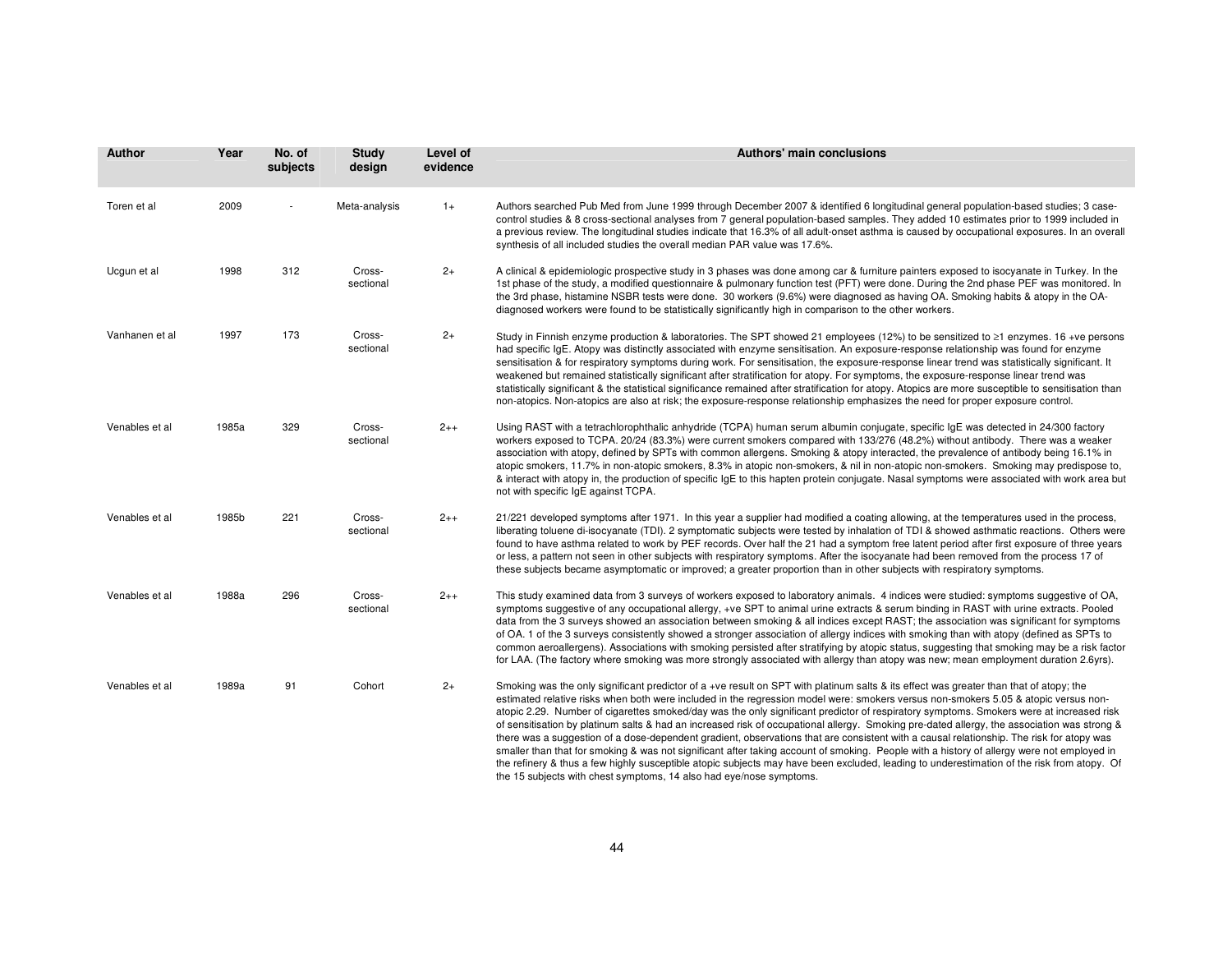| <b>Author</b>  | Year | No. of<br>subjects | Study<br>design     | Level of<br>evidence | Authors' main conclusions                                                                                                                                                                                                                                                                                                                                                                                                                                                                                                                                                                                                                                                                                                                                                                                                                                                                                                                                                                                                                                                     |
|----------------|------|--------------------|---------------------|----------------------|-------------------------------------------------------------------------------------------------------------------------------------------------------------------------------------------------------------------------------------------------------------------------------------------------------------------------------------------------------------------------------------------------------------------------------------------------------------------------------------------------------------------------------------------------------------------------------------------------------------------------------------------------------------------------------------------------------------------------------------------------------------------------------------------------------------------------------------------------------------------------------------------------------------------------------------------------------------------------------------------------------------------------------------------------------------------------------|
| Weill et al    | 1971 | 60                 | Cohort              | $2+$                 | 13/60 had symptoms of 'lower respiratory disease,' 11 with wheezing, cough, shortness of breath & chest tightness. No relation between<br>smoking & symptoms or exposure level & symptoms was observed. Symptomatic individuals were more likely to have an atopic history -<br>43% of symptomatic individuals were atopic versus 19% of asymptomatic individuals. In plant A, no +ve SPTs were found in the low<br>exposure group versus 53% of the moderate exposure group & 45% in the high exposure group. In plant B, 16% +ve SPT reactions were<br>found in the low exposure group, versus 35% of the moderate exposure group & 52% in the high exposure group.                                                                                                                                                                                                                                                                                                                                                                                                         |
| Wernfors et al | 1986 | 118                | Cross-<br>sectional | $2+$                 | Out of 118 workers exposed to phthalic anhydride (PA) dust for 2 months or more in 4 plants producing alkyd and/or polyunsaturated<br>polyester resins, 28 suffered from work-related rhinitis, 13 from chronic productive bronchitis & 21 from work-associated asthma. Asthma<br>was mostly of the late type & in 48% bronchial symptoms were preceded by rhinitis. Rhinitis was present in only 19% of non-asthmatics. 3<br>out of 11 asthmatics had a PA-+ve SPT & in 2 subjects, antibodies were present. 4 out of 25 heavily exposed subjects without asthma had<br>a NSBR. Chronic productive bronchitis was common & was more prevalent among former workers than among present employees,<br>indicating a selection of non-reacting subjects in the plant.                                                                                                                                                                                                                                                                                                            |
| Winck et al    | 2004 | 18                 | Case-control        | $2+$                 | Study aimed to evaluate allergic sensitisation to Chrysonilia sitophila, Penicillium glabrum, & Trichoderma longibrachiatum in cork workers<br>with asthma. SPTs with common allergens & with 3 fungi were performed on 10 cork workers with asthma & 8 non-exposed asthmatics.<br>Based on serial PEF measurements, 5 were classified as having OA & 5 as having non-OA. 2/10 patients with occupational exposure & 4/8<br>of control group showed +ve results for SPTs for common allergens. All exposed patients had -ve SPT results for the fungal extracts. In<br>patients with asthma & occupational exposure, immunoblotting results confirmed the absence of specific IgE. However, specific IgG4 was<br>present in some cases. Authors conclude that atopy does not seem to characterise OA in cork workers. Despite their long exposure to<br>moulds, no evidence of IgE sensitisation was found to the 3 most prevalent cork fungi in patients with OA, which points to the search for<br>other causative agents, such as cork chemical compounds or contaminants. |
| Witmeur et al  | 1973 | 355                | Cross-<br>sectional | $2++$                | The number of atopics among RAST sensitive individuals is high (38%). The percentage of atopics among all investigated enzyme workers<br>was 4.5%.                                                                                                                                                                                                                                                                                                                                                                                                                                                                                                                                                                                                                                                                                                                                                                                                                                                                                                                            |
| Zentner et al  | 1997 | $10 + 10$          | Case-control        | $2+$                 | Study investigated 10 sensitized & 10 non-sensitised workers from a pharmaceutical factory who had been exposed to enzymes. 10 non-<br>allergic subjects served as a control group. Titrated SPTs (SPT), RAST, & immunoblot studies were performed with all six enzymes. SPT<br>reactivity revealed multiple sensitisations to proteolytic enzymes. Immunoblot studies demonstrated IgG-binding bands in both SPT +ve & -<br>negative workers, indicating exposure to the enzymes, but not in 10 unexposed control subjects. Atopic subjects were at greater risk of<br>developing IgE-mediated sensitisation (7/10) & allergic symptoms to enzymes (5/7). However, even without risk of atopy, IgE-mediated<br>hypersensitivity occurred in a few subjects (3/13) exposed to enzymes by inhalation for prolonged periods of time                                                                                                                                                                                                                                             |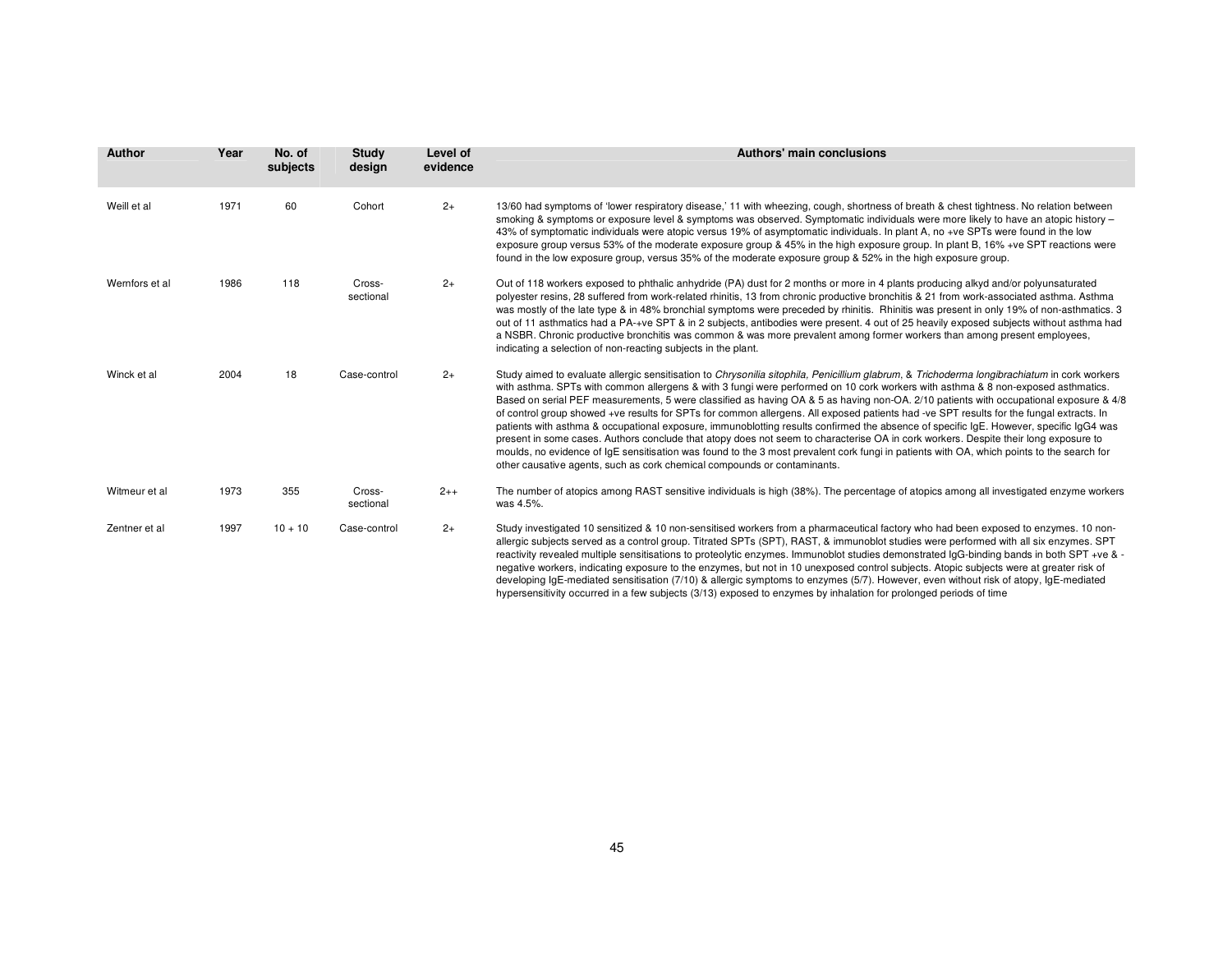## **EVIDENCE TABLE B**

| <b>Author</b>      | Year  | No. of<br>subjects | <b>Study design</b>          | Level of<br>evidence | Authors' main conclusions                                                                                                                                                                                                                                                                                                                                                                                                                                                                                                                                                                                                                                                                                                                                                                                                                                                                                                    |
|--------------------|-------|--------------------|------------------------------|----------------------|------------------------------------------------------------------------------------------------------------------------------------------------------------------------------------------------------------------------------------------------------------------------------------------------------------------------------------------------------------------------------------------------------------------------------------------------------------------------------------------------------------------------------------------------------------------------------------------------------------------------------------------------------------------------------------------------------------------------------------------------------------------------------------------------------------------------------------------------------------------------------------------------------------------------------|
| Bernstein et<br>al | 1993  | 243                | Cross-sectional              | $2+$                 | Study of workers exposed to diphenylmethane di-isocyanate (MDI) in a plant designed to minimize exposure. On the basis of questionnaire<br>responses, diagnoses were derived that included OA; non-OA; work-related & non-work-related rhinitis; & lower respiratory irritant responses. A<br>significant association was found between PEF variability & a questionnaire asthma diagnosis. Physicians confirmed 3 cases of OA. 1 possible<br>case was a symptom-free maintenance worker who reported no symptoms on questionnaire or when examined by a physician, but who had<br>impaired FEV1 that improved by 16% after bronchodilator treatment. In all 3 cases OA symptoms remitted after the worker left the workplace.                                                                                                                                                                                               |
| Botham et al       | 1987  | 383                | Cohort                       | $2+$                 | The pattern of incidence of allergy to laboratory animals was studied prospectively in individuals occupationally exposed to rodents & to rabbits.<br>The reduction in the incidence of the disease coincided with the introduction of a site order & code of practice for working with animals & an<br>education programme designed to focus awareness on the problem.                                                                                                                                                                                                                                                                                                                                                                                                                                                                                                                                                      |
| Brant et al        | 2005b | 3000               | Cohort & Cross-<br>sectional | $^{++}$              | A supermarket company with 324 in-store bakeries conducted a 3 stage health surveillance programme. The 1st stage involved the<br>administration of a simple respiratory questionnaire. If chest symptoms were present a 2nd questionnaire focusing on their work relationship was<br>administered. If +ve a blood sample was requested to measure specific IgE to flour & fungal alpha-amylase. The results were compared to an<br>independent cross-sectional survey of employees in 20 of the company's stores. The prevalence of employees who reported "any respiratory<br>symptoms" was higher at survey than at surveillance (64% vs 22%). Surveillance estimated that 1% of bakery employees had work related<br>symptoms with specific IgE, compared with 4% in the cross-sectional survey. Comparison with a standard cross-sectional survey suggests that<br>routine surveillance can underestimate burden of OA. |
| Cathcart et<br>al  | 1997  | 731                | Cohort                       | $2++$                | Workers from 5 locations in the UK were subject to respiratory health surveillance including lung function testing over a period of 4-20 years.<br>Study shows correlation between airborne concentrations of enzyme & incidence of asthma in UK soap & detergent industry over 20 years.                                                                                                                                                                                                                                                                                                                                                                                                                                                                                                                                                                                                                                    |
| Cockcroft et<br>al | 1981  | 213                | Cross-sectional              | $2++$                | An association significant at the 2% level was found between SPT atopic status & asthma from animal contact. Subjects with a previous history<br>of asthma were not significantly more likely to develop symptoms from animal contact but were more likely to develop animal WRA. The authors<br>conclude that excluding atopic individuals will not solve the problem, & screening new entrants is unlikely to be successful in view of the long<br>average exposure period before symptoms develop & the fact that SPT reactivity to animal extracts is rarely present without symptoms.                                                                                                                                                                                                                                                                                                                                   |
| Cullen et al       | 1996  | 102                | Cross-sectional              | $2++$                | Survey of 23 autobody shops. There was a high rate of airway symptoms consistent with OA (19.6%). Symptoms were most prevalent among<br>those with the greatest opportunity for exposure (dedicated spray painters) & least among office workers. Smoking seemed to correlate with<br>symptoms. OA symptoms were found 3 times more frequently among painting shop-floor workers & dedicated painters who did not use a +ve<br>pressure ventilator (23.4%) than among those who used it (8.3%), but the difference was not statistically significant. Regular use of air-supplied<br>respirators appeared to be associated with lower risk among workers who painted part- or full-time. Due to limited compliance, only 2<br>demonstrated unequivocal evidence of labile airways; 2 others demonstrated lesser changes consistent with an occupational effect on flow rates.                                                |
| De Zotti et al     | 2000  | 125                | Cohort                       | $2+$                 | Study aimed to investigate the occurrence of work-related respiratory symptoms & to assess the effect of atopy in trainee bakers. Authors<br>conclude that personal history of allergic disease is a predisposing factor for the development of symptoms caused by exposure to wheat flour &<br>may be a criterion of unsuitability for starting a career as a baker. Atopy based on the SPT is useful for identifying subjects with allergic disease,<br>but should not be used to exclude non-symptomatic atopic people from bakery work.                                                                                                                                                                                                                                                                                                                                                                                  |
| Drexler et al      | 1999  | 110                | Cross-sectional              | $2++$                | An investigation of workers exposed to hexahydrophthalic acid anhydride (HHPA) & methyltetrahydrophthalic acid anhydride (MTHPA) when<br>hygiene conditions at the plant were improved. In November 1995 a second investigation of 84 people was performed. Of the 6 people with<br>clinically relevant sensitisation confirmed by a challenge test in 1991, 5 were still at their workplace. From 1991 they were only exposed to<br>MTHPA at a reduced concentration & all of them reported fewer symptoms than in 1991. Authors concluded that in cross-sectional studies there<br>is a selection bias with a risk of underestimating the incidence of allergic diseases. The results further suggest that the improved hygiene<br>conditions probably had a +ve effect on the symptoms in sensitised people.                                                                                                              |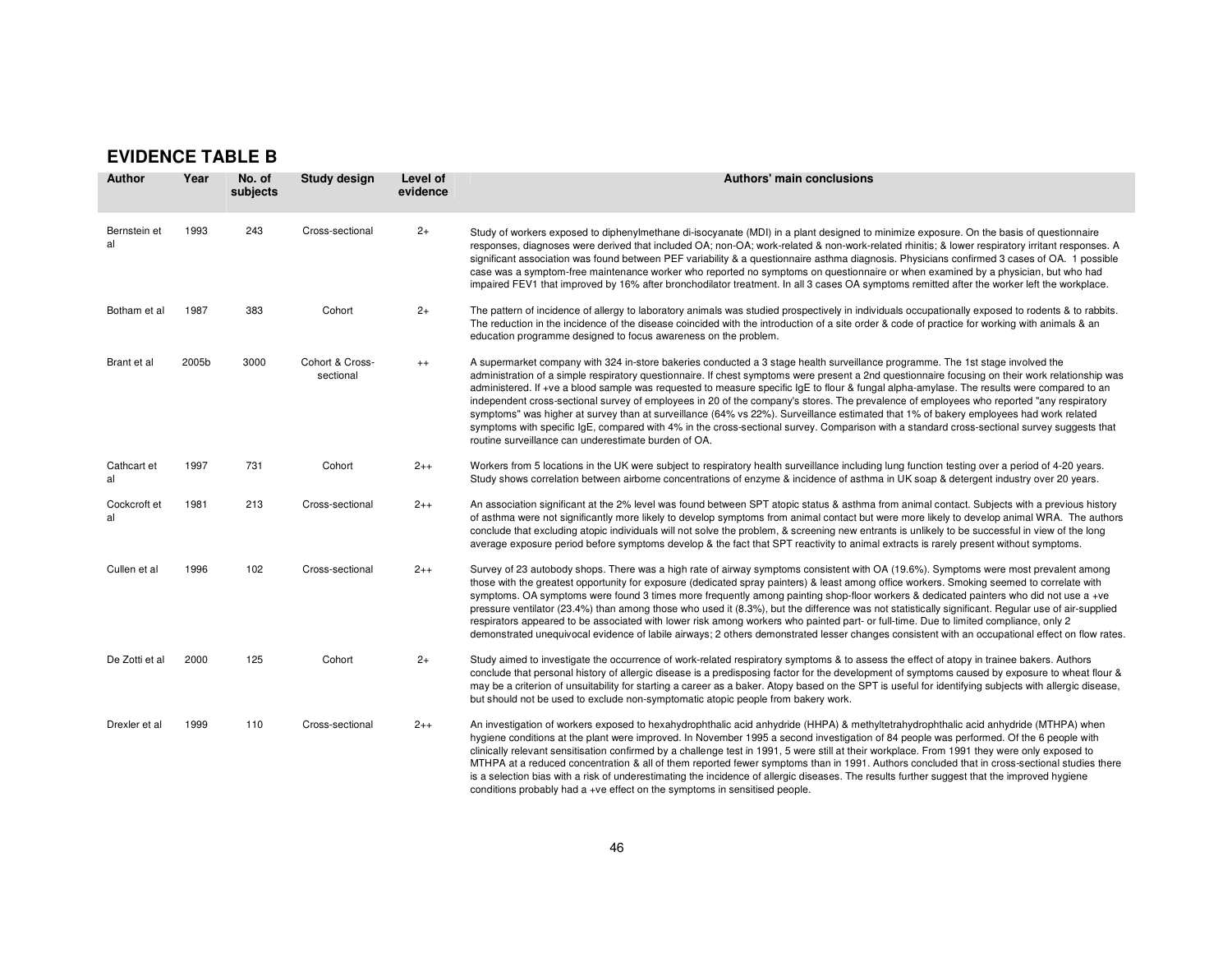| Author           | Year  | No. of<br>subjects | Study design    | Level of<br>evidence | Authors' main conclusions                                                                                                                                                                                                                                                                                                                                                                                                                                                                                                                                                                                                                                                                                                                                                                                                                                                   |
|------------------|-------|--------------------|-----------------|----------------------|-----------------------------------------------------------------------------------------------------------------------------------------------------------------------------------------------------------------------------------------------------------------------------------------------------------------------------------------------------------------------------------------------------------------------------------------------------------------------------------------------------------------------------------------------------------------------------------------------------------------------------------------------------------------------------------------------------------------------------------------------------------------------------------------------------------------------------------------------------------------------------|
| Fisher et al     | 1998  | 159                | Cohort          | $2+$                 | A comprehensive programme to reduce exposure to laboratory animal allergens was developed in a pharmaceutical company (education,<br>engineering controls, administrative controls, use of personal protective equipment & medical surveillance) & was surveyed for 5 years. After<br>instituting the programme, authors the prevalence of LAA ranged from 12%-22% & the incidence was reduced to zero during the last 2 years of<br>observation. Authors conclude that LAA is preventable through the implementation of a comprehensive effort to reduce exposure to allergens.                                                                                                                                                                                                                                                                                            |
| Flood et al      | 1985  | 2344               | Cross-sectional | $2+$                 | Results from enzyme detergent workers employed in 3 factories were analysed in 3 separate groups. Spirometry & SPTs to standardised<br>enzyme were performed 6 monthly for the first 6 years & then annually. The large reduction in enzyme dust levels coincided with a drop in the<br>incidence of +ve SPTs to enzymes among new employees & among atopics.                                                                                                                                                                                                                                                                                                                                                                                                                                                                                                               |
| Gautrin et al    | 2001b | 373                | Cohort          | $2++$                | Study describes in apprentices exposed to laboratory animals, in a 3-4-yr programme. Apprentices at 5 institutions were assessed prospectively<br>with questionnaire, SPT with animal-derived allergens, spirometry & airway responsiveness. Depending on the school, students were seen 8, 20,<br>32 & 44 months after starting the programme. The +ve predictive values (PPVs) of SPT reactivity to work-related allergens for the development<br>of work-related RC & respiratory symptoms were 30% & 9.0%, respectively, while the PPV of work-related RC for the development of OA was<br>11.4%. Both SPT reactivity to work-related allergens & rhinoconjunctivitis symptoms have low +ve predictive values.                                                                                                                                                          |
| Gordon, et al    | 1997  | 362                | Cross-sectional | $2+$                 | A questionnaire was issued to flour-exposed workers in a large bakery. The questionnaire identified 68 workers with respiratory symptoms. Of<br>these, 21 proceeded to full assessment. A diagnosis of asthma was made in 5 cases, 1 of which was bakers' asthma. 11 workers not reporting<br>any symptoms by questionnaire were referred to clinic & 5 were diagnosed as having asthma. Authors conclude that screening questionnaires<br>may lead to an underestimate of the prevalence of asthmatic symptoms & as such should not be used alone in workplace screening.                                                                                                                                                                                                                                                                                                  |
| Grammer et<br>al | 2002b | 66                 | Cohort          | $2+$                 | Study aimed to determine whether the use of respiratory protective equipment (RPE) would reduce the incidence of OA due to exposure to<br>hexahydrophthalic anhydride (HHPA) in newly hired individuals. Subjects were evaluated annually for development of +ve antibody to HHPA &<br>occupational, immunologic respiratory disease, including OA. With use of RPE, the rate of developing an occupational immunologic respiratory<br>disease was reduced from approximately 10 to 2% / year. OA developed in only 3 individuals (all in the higher exposure category). Authors<br>conclude that RPE can reduce the incidence of occupational immunologic respiratory disease, including OA, in employees exposed to HHPA.                                                                                                                                                 |
| Juniper et al    | 1977  | 1642               | Cross-sectional | $2+$                 | Reduction in the in the level of enzyme exposure led to a reduction in the level of sensitisation & respiratory symptoms. However, no evidence of<br>significant differences in annual change in FEV1 as percentage between the +ve & -ve SPT employees in any group.                                                                                                                                                                                                                                                                                                                                                                                                                                                                                                                                                                                                       |
| Kraw et al       | 1999  | 39                 | Cohort          | $2+$                 | The surveillance questionnaire in this study was sensitive but not specific. Spirometry did not detect asthma in any patients who denied<br>respiratory symptoms. It remains possible that workers may have been more honest in admitting symptoms on the questionnaire, knowing that<br>an objective breathing test was also being performed.                                                                                                                                                                                                                                                                                                                                                                                                                                                                                                                              |
| Levy et al       | 1999  | 275                | Cohort          | $2+$                 | Use of powder free protein poor NRL gloves in place of powdered protein rich NRL gloves may reduce the development of sensitisation to NRL.                                                                                                                                                                                                                                                                                                                                                                                                                                                                                                                                                                                                                                                                                                                                 |
| Liss et al       | 1993  | 52                 | Cross-sectional | $2+$                 | The prevalence of specific IgE was highest in the mold & intermittent groups (54%), in comparison with the coil assembly (25%) & office (0%)<br>groups. Since ventilation was installed & tetrachlorophthalic anhydride (TCPA) exposures reduced to less than 0.1 mg/m <sup>3</sup> , there was a marked<br>decrease in symptoms & no new cases of OA among newly hired workers at the plant.                                                                                                                                                                                                                                                                                                                                                                                                                                                                               |
| Mackie et al     | 2008  | 92                 | Case series     | 3                    | Analysis of respiratory questionnaire & spirometry results during 1995-2000 & more detailed assessment of the outcome of possible OA cases<br>between 1998 & 2000. Approximately 3700 employees had health surveillance each year. 27% required further assessment; information on 92<br>employees who were referred to their GP for further assessment was examined. None of these was recommended for GP review on the basis of<br>abnormal spirometry alone. In 8 cases (9%) there was a combination of abnormal spirometry $&$ +ve history $&$ in the other 84 cases (91%)<br>abnormal history only. Half failed to see their GP & of those referred to a specialist only 63% attended. Of 20 employees who did see a<br>specialist, 9 (45%) were diagnosed as having OA due to isocyanates, indicating a mean annual incidence rate of 0.79/1000 workers identified by |

surveillance. The mean time from health surveillance to confirmed diagnosis was 9 months (range 6-12 months).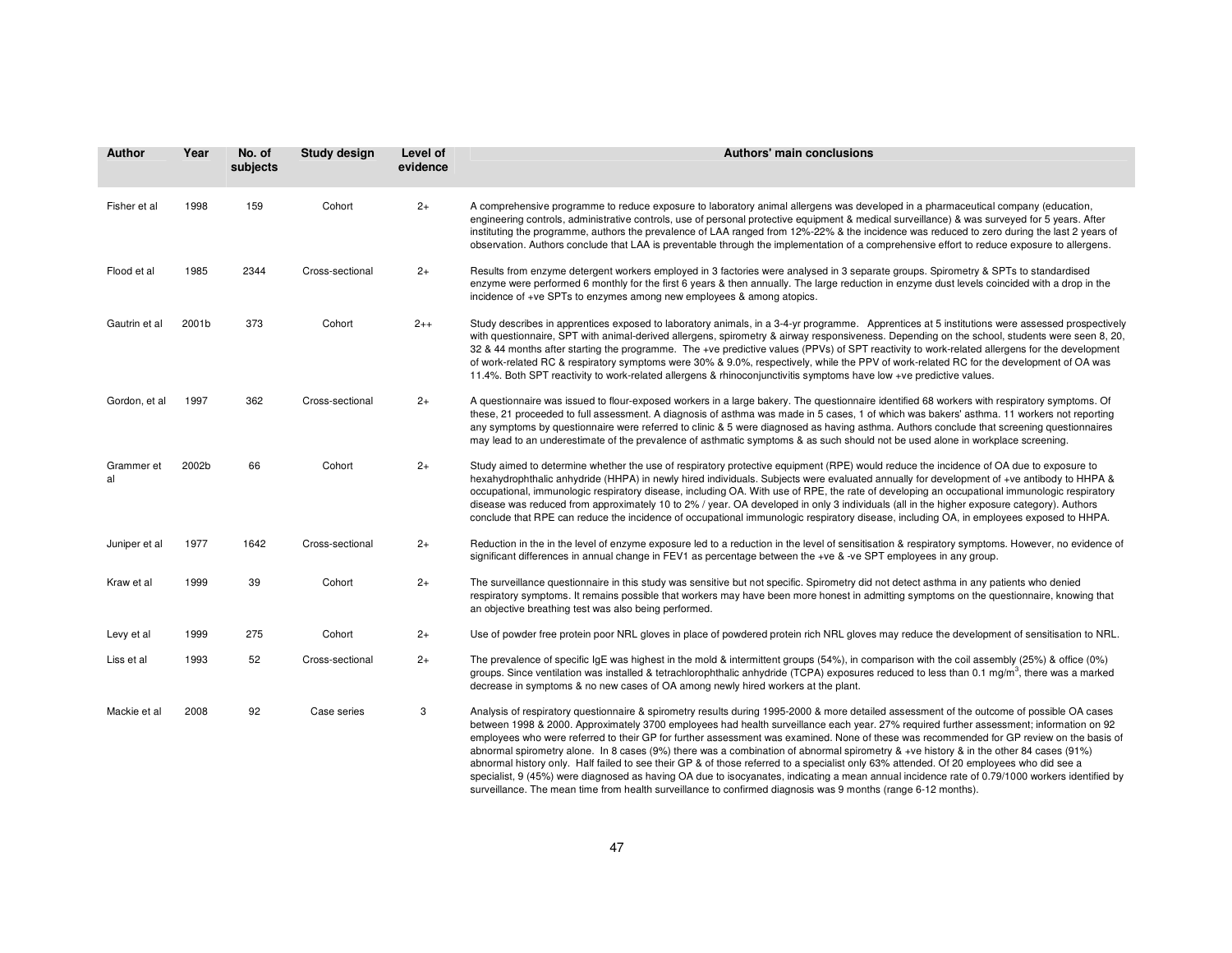| <b>Author</b>         | Year | No. of<br>subjects | Study design    | Level of<br>evidence | <b>Authors' main conclusions</b>                                                                                                                                                                                                                                                                                                                                                                                                                                                                                                                                                                                                                                                                                                                                                                                                                                                                                                                                                                                                                                                                                                                    |
|-----------------------|------|--------------------|-----------------|----------------------|-----------------------------------------------------------------------------------------------------------------------------------------------------------------------------------------------------------------------------------------------------------------------------------------------------------------------------------------------------------------------------------------------------------------------------------------------------------------------------------------------------------------------------------------------------------------------------------------------------------------------------------------------------------------------------------------------------------------------------------------------------------------------------------------------------------------------------------------------------------------------------------------------------------------------------------------------------------------------------------------------------------------------------------------------------------------------------------------------------------------------------------------------------|
| Merget et al          | 1988 | 56                 | Cross-sectional | $2++$                | Data of platinum (Pt) refinery workers were compared (group A: workers with work-related symptoms (8); group B: workers with symptoms not<br>clearly work-related (9); group C: asymptomatic workers (13) & controls (group D: atopics (10); group E: non-atopics (16). Exposure to Pt salt<br>was higher in group A than in groups B or C. All subjects of group A & 3 workers of group B, but none of the workers of the other groups, showed<br>a +ve SPT to Pt salts. Total serum IgE was higher in groups A & D than other groups, however Pt salt-specific IgE was higher in group A.<br>Histamine release with Pt salts was found in all groups & was highest in atopic controls. Neither histamine release from basophils with Pt salts,<br>nor RAST to detect Pt salt-specific IgE were helpful in the diagnosis of Pt salt allergy.                                                                                                                                                                                                                                                                                                       |
| Moscato et<br>al      | 2005 | 47                 | Case series     | 3                    | All exposed & symptomatic. NSBR at baseline in 12/21 challenge +ve workers (sensitivity 57%), measured mean 3 days (1-45) after last<br>exposure. Average latency from first exposure to symptoms 7 years. Rhinitis preceeded asthma in 4/21, rhinitis developed simultaneously with<br>asthma in 7/21, 10/21 with OA did not have rhinitis. Rhinitis therefore not a very useful early symptom in this group. 0/14 challenge +ve workers<br>had +ve SPT to freshly prepared ammonium persulphate at 1 & 5%. Patch tests to ammonium persulphate +ve in 9 with contact dermatitis.<br>Sputum eosinophilia defined as >3%. Sensitivity for OA versus challenge 70% (7/10) & specificity 73% (3/11 +ve), measurements pre challenge.<br>Also states stop-resume test +ve in 13/23 challenge negative workers.                                                                                                                                                                                                                                                                                                                                         |
| Newill et al          | 1986 | 1600               | Other           | $2++$                | Results indicate that the use of the pre-employment screening criteria as determinants for hiring laboratory animal workers is unwarranted<br>especially in view of: (1) the dearth of reliable estimates of the strength of association between the screening criteria & LAA; & (2) the absence of<br>a carefully formulated consensus approach to the problem of LAA. Authors conclude that the implementation of a screening program should be<br>preceded by careful evaluation of its risks & benefits by all groups involved, that any potential medical benefits of screening should outweigh its<br>disadvantages or hazards, & that a clearly developed policy on the use of results of the screening programme should be established.                                                                                                                                                                                                                                                                                                                                                                                                     |
| Petsonk et al         | 2000 | 214                | Cohort          | $2+$                 | Study evaluated respiratory health in workers using methylene diphenyl di-isocyanate (MDI) at a new wood product manufacturing plant<br>designed to minimise worker exposure. Respiratory protection (RPE) included +ve pressure air-supplied hoods in the areas of greatest concern,<br>& air-purifying negative pressure RPEs in other areas. Workers were asked if they used the required RPE when potentially exposed to MDI, &<br>whether they briefly removed the RPE at any time while potential exposed. New-onset asthma-like symptoms were reported in 15/56 workers in<br>areas with the highest potential for exposure versus 0/43 workers in the lowest potential exposure areas. New onset asthma symptoms were<br>significantly more prevalent among workers who indicated that they had briefly removed RPE, than among individuals who reported never doing<br>this. Among workers who subsequently indicated briefly removing their RPE at work, 18% had met the case definition; in contrast, of the<br>individuals who reported they never removed their respirators, none had started out with asthma symptoms ( $p = 0.05$ ). |
| Platts-Mills<br>et al | 1987 | 179                | Cross-sectional | $2++$                | IgG & IgE to a purified rat urinary allergen in sera were measured in 179 laboratory workers of whom 30 reported symptoms on exposure to rats.<br>In order to exclude 66% of workers who developed asthma, it would have been necessary to exclude 71 individuals who had +ve SPTs to<br>inhalant allergens. Rejecting the 41 individuals a history of inhalant allergy and +ve SPTs would only have avoided 50% of the cases of asthma<br>and 33% of cases of rhinitis. Most atopic individuals did not develop allergic symptoms or specific IgE.                                                                                                                                                                                                                                                                                                                                                                                                                                                                                                                                                                                                 |
| Redlich &<br>Stowe    | 2001 | 75                 | Cross-sectional | $2+$                 | Study aimed to characterize effects of di-isocyanate exposures on auto body shop workers. No overt cases of clinically apparent di-isocyanate<br>asthma were identified based on spirometry, methacholine challenge, peak flows, & symptoms. HDI-specific IgE was detected in 2 workers. HDI-<br>specific lymphocyte proliferation, increased methacholine responsiveness, & symptoms of chest tightness/shortness of breath were more<br>common in most heavily HDI-exposed workers. Findings demonstrate the presence of HDI-specific immune responses in a large proportion of<br>healthy HDI-exposed workers.                                                                                                                                                                                                                                                                                                                                                                                                                                                                                                                                   |
| Renstrom et<br>al     | 1994 | 225                | Cohort          | $2+$                 | In a prospective study of laboratory technicians, selected indicators of allergy & atopy were studied in an attempt to determine predictors of<br>laboratory-animal allergy (LAA). From results it does not seem likely that refusing to employ atopic subjects in animal work will prevent the<br>development of LAA. Preventing atopic subjects from animal work would only have reduced the 9 sensitised and/or symptomatic subjects to 7.<br>Preventing subjects with total IgE levels >100 kU/I from working with animals would have reduced the number of subjects developing LAA to 2<br>instead of 9. On the other hand, 8 non-reactive subjects (after this study) would also have been excluded from such work.                                                                                                                                                                                                                                                                                                                                                                                                                           |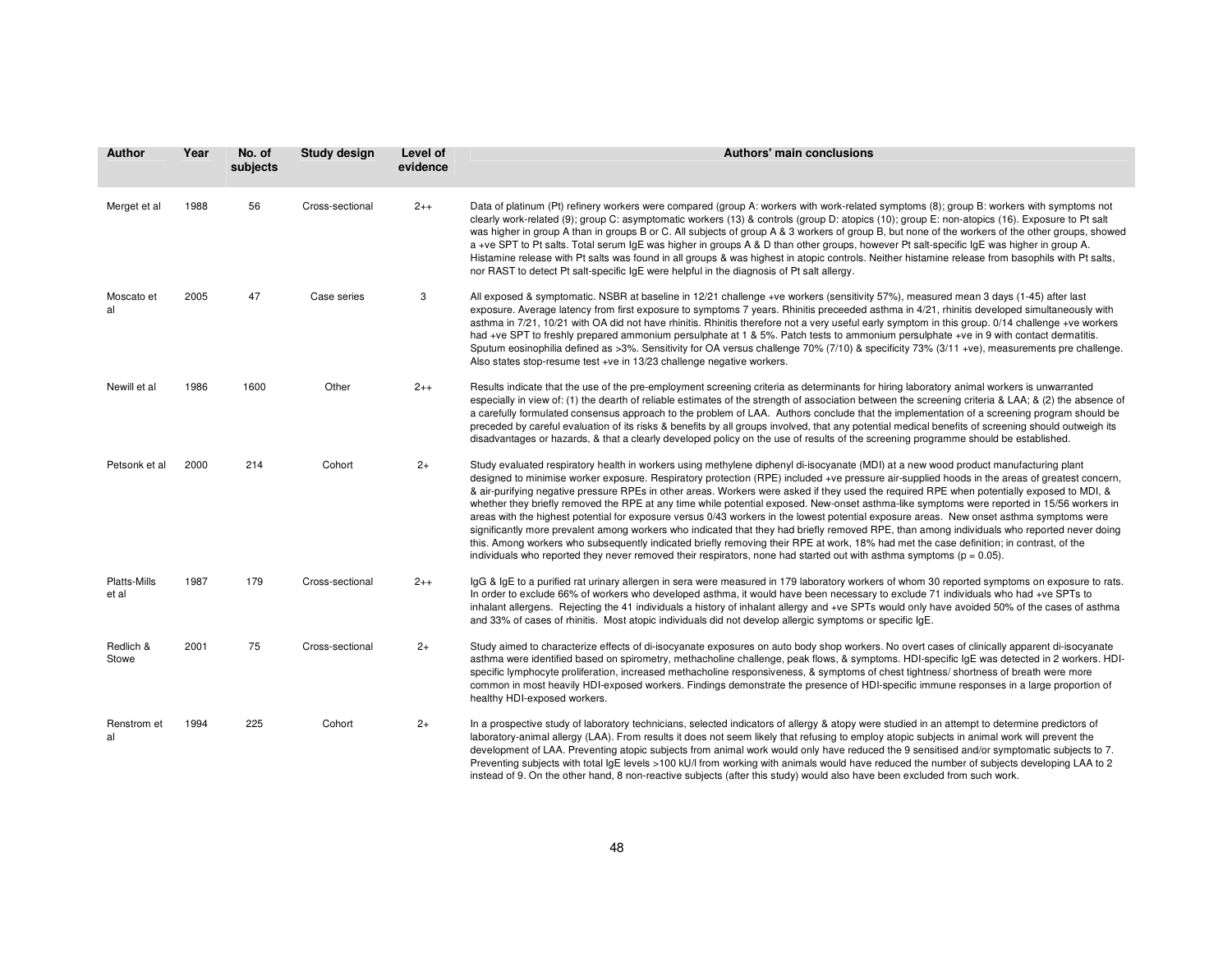| Author              | Year  | No. of<br>subjects | <b>Study design</b>      | Level of<br>evidence | <b>Authors' main conclusions</b>                                                                                                                                                                                                                                                                                                                                                                                                                                                                                                                                                                                                                                                                                                                                                                                                                                                                                                                                                                                                                                                                                                                                                                                                                                                    |
|---------------------|-------|--------------------|--------------------------|----------------------|-------------------------------------------------------------------------------------------------------------------------------------------------------------------------------------------------------------------------------------------------------------------------------------------------------------------------------------------------------------------------------------------------------------------------------------------------------------------------------------------------------------------------------------------------------------------------------------------------------------------------------------------------------------------------------------------------------------------------------------------------------------------------------------------------------------------------------------------------------------------------------------------------------------------------------------------------------------------------------------------------------------------------------------------------------------------------------------------------------------------------------------------------------------------------------------------------------------------------------------------------------------------------------------|
| Saary et al         | 2002  | $97 + 131$         | Cross-sectional          | $2++$                | A study using a questionnaire & SPTs to NRL extract. 97 subjects completed the questionnaire & underwent SPTs in 2000; compared with 131<br>subjects in 1995. Percentages of subjects reporting asthma symptoms, rhinitis or conjunctivitis within minutes of NRL exposure were 4% & 7%<br>respectively in 2000; & in 1995 were 7% (P = not significant), 13% (P = not significant). Of 97 subjects who underwent SPTs, 3 (3%) had +ve<br>SPT responses to NRL in 2000; compared with 13 (10%) of 131 subjects in 1995 ( $P = 03$ ). The results suggest a preventive effect on NRL<br>allergy in dental students from the change to low-protein/powder-free NRL gloves in the dental school.                                                                                                                                                                                                                                                                                                                                                                                                                                                                                                                                                                                       |
| Slovak et al        | 1981  | 151                | Cohort                   | $2+$                 | A study was carried out by questionnaire in 1980 among a group of workers who had been exposed to azodicarbonamide dust in the process of<br>its manufacture. Atopics were not selected out at pre-employment. Identical proportions (48%) were found among sensitised & un-sensitised<br>asymptomatic workers. It is unlikely that atopy is predictive of predisposition to azodicarbonamide sensitivity. Author concluded that it seemed<br>timely to reconsider the value of the widespread occupational medical practice of automatically excluding atopics from work with lung sensitisers.                                                                                                                                                                                                                                                                                                                                                                                                                                                                                                                                                                                                                                                                                    |
| Stenton et al       | 1993  | 1126               | Cross-sectional          | $2+$                 | Shipyard workers & job applicants completed an asthma questionnaire, & also underwent measurements of ventilatory lung function (FEV1,<br>FEV1/FVC & PEFR) & airway responsiveness. The questionnaire symptoms (wheeze, chest tightness, undue coughing or abnormal<br>breathlessness) had a low (28%) sensitivity for detecting definite or possible asthmatic activity & a specificity of only 73%. The sensitivity of the<br>ventilatory function tests (any one abnormal) was also low at 21% with a specificity of 92%. When the FEV1 < 80 % predicted criterion was<br>considered separately, its sensitivity was 11% & its specificity was 98%. Results illustrate that caution is needed when interpreting the results of<br>questionnaires & measurements of ventilatory lung function in the diagnosis of asthma among working populations                                                                                                                                                                                                                                                                                                                                                                                                                                |
| Vandenplas<br>et al | 2009  | 195                | Compensation<br>Register | $2+$                 | Incident cases of NRL-induced OA were identified through a retrospective review of claims submitted to the Workers' Compensation Board to<br>December 2004. Categorized by the year of asthma onset, the incident cases of definite & probable NRL-induced OA markedly decreased from<br>1999 onwards. 88/300 hospitals (29.3%) returned completed questionnaires. Among those responding, the use of powdered NRL gloves fell<br>from 80.9% in 1989 to 17.9% in 2004. Powdered NRL gloves were predominantly substituted with NRL-free gloves, especially in the case of non-<br>sterile procedures. These national compensation-based data confirm that a persistent decline in the incidence of NRL-induced OA has occurred<br>since late 1990s. This downward trend has temporally been associated with a decreasing usage of powdered NRL, further supporting a<br>beneficial role of changes in glove policies. There may have been a reduction in the allergen content of gloves as part of manufacturing<br>improvements.                                                                                                                                                                                                                                                   |
| Vedal et al         | 1986  | 652                | Cross-sectional          | $2++$                | Data was obtained from 652 workers in a western red-cedar sawmill on symptoms, pulmonary function, immediate SPT reactivity to common<br>allergens, NSBR, total IgE level, & sensitisation to plicatic acid conjugated with human serum albumin as measured by RAST. 7% of workers had<br>an elevated RAST, & 20% had NSBR. Elevation in RAST was associated with NSBR. 46% of workers with RAST elevation had NSBR compared<br>to 18% in workers with no RAST elevation. BHR was associated with increased prevalence of respiratory symptoms as well as with lower levels<br>of pulmonary function. Authors conclude that plicatic acid-specific IgE & NSBR are associated in western red-cedar workers & that this<br>association may reflect a causal connection.                                                                                                                                                                                                                                                                                                                                                                                                                                                                                                               |
| Venables et<br>al   | 1988b | 138                | Cross-sectional          | $2+$                 | Survey was carried out on workers exposed to laboratory animals. 44% had symptoms in a self-completed questionnaire that were consistent<br>with LAA of whom 11% had chest symptoms. LAA chest symptoms were almost 5 times more common in atopic than non-atopic subjects (20%<br>versus 4%). A +ve SPT to animal urine was associated with atopy versus non-atopics (23% versus 5%) & with LAA chest symptoms. Although<br>not statistically significant, there was an inverse relationship between duration of employment & LAA chest symptoms suggesting selection of<br>affected people out of employment with animals. As atopy is common in the general population it is difficult to justify excluding atopic subjects<br>from employment with animals, but atopic subjects who develop +ve SPTs to animal allergens may be at particular risk of chest symptoms &<br>could be identified during employment & advised on risk. Regular screening at least provides useful information on the scale of the LAA within an<br>organisation & in conjunction with occupational histories may point to particular working areas or practices that should be modified. There was a<br>suggestion in these results of an association between LAA chest symptoms & current smoking. |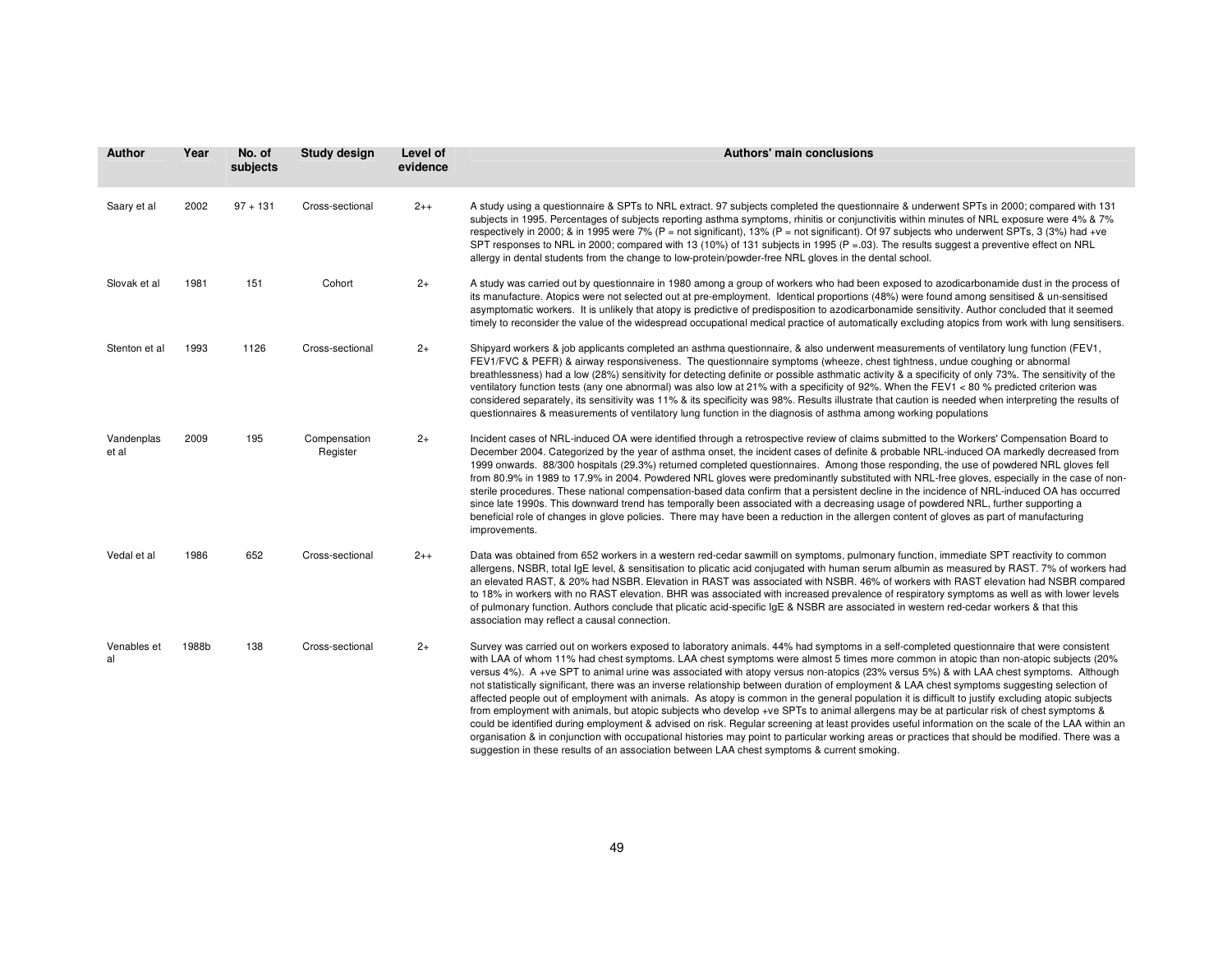## **EVIDENCE TABLE C**

| <b>Author</b>      | Year  | No. of<br>subjects | Study<br>design | Level of<br>evidence | Authors' main conclusions                                                                                                                                                                                                                                                                                                                                                                                                                                                                                                                                                                                                                                                                                                                                                                                                                                                                                                                                                               |
|--------------------|-------|--------------------|-----------------|----------------------|-----------------------------------------------------------------------------------------------------------------------------------------------------------------------------------------------------------------------------------------------------------------------------------------------------------------------------------------------------------------------------------------------------------------------------------------------------------------------------------------------------------------------------------------------------------------------------------------------------------------------------------------------------------------------------------------------------------------------------------------------------------------------------------------------------------------------------------------------------------------------------------------------------------------------------------------------------------------------------------------|
| Allmers et al      | 2000  | 27                 | Case<br>series  | 3                    | No clear relationship between FeNO changes & bronchial reposnse to SIC was observed in patients challenged with latex ( $n=18$ ) or with MDI ( $n=9$ )                                                                                                                                                                                                                                                                                                                                                                                                                                                                                                                                                                                                                                                                                                                                                                                                                                  |
| Alvarez et al      | 2001  | 3                  | Case<br>series  | 3                    | Carried out SPT with common and occupational allergens and with oilseed rape (OSR) extract. Total and specific serum IgE levels were measured.<br>The patients underwent SIC. The day before and 24 h after SIC, the methacholine (M)-BPT and induced sputum were performed. OSR sensitization<br>(skin tests and specific serum IgE) was detected in all 3 patients. The OSR-BPT elicited early responses in 2 subjects. Methacholine sensitivity,<br>sputum eosinophils, and sputum ECP levels increased 24 h after the SIC in all the patients. NSBR can be normal with +ve SIC.                                                                                                                                                                                                                                                                                                                                                                                                     |
| Anees et al        | 2002  | 38                 | Case<br>series  | 3                    | Study of sputum cellular profile of workers with OA induced by LMW agents & to relate this to physiological measures of airway obstruction. Despite<br>work-related deterioration in PEF, many workers with OA show low within day diurnal variability atypical of non-OA. Authors conclude that LMW OA<br>can be either eosinophilic or non-eosinophilic with latter predominating (24/38). Sputum eosinophilia was associated with more severe disease &<br>greater bronchodilator reversibility but no difference in PEF response to work exposure. Sputum eosinophilia observed in 37% of 38 patients with OA;<br>the presence of eosinophilia was unrelated to the causative agent, the duration of exposure, atopy or treatment.                                                                                                                                                                                                                                                  |
| Anees et al        | 2004  | 141                | Case<br>series  | 3                    | Identified minimum quantity requirements for best results for Oasys discriminant analysis. If ≥2.5 weeks, ≥3 consecutive workdays & ≥4 readings/day,<br>then sensitivity 78.1% & specificity 91.8% against independent diagnoses. For lesser quantity records sensitivity 63.6% & specificity 83.3%. High<br>quality PEF records have a higher sensitivity & specificity                                                                                                                                                                                                                                                                                                                                                                                                                                                                                                                                                                                                                |
| Axon et al         | 1995  | 30                 | Case<br>series  | 3                    | Study aimed to determine the differences between patients with OA & those with non-OA at 2 clinics. Significantly more subjects with OA reported<br>improvement on holiday, whereas no significant difference was found for worsening of symptoms on workdays. Those with OA were less likely to<br>report seasonal variation in symptoms, exacerbation by allergies, pets & stress, or a family history of asthma. Recognition of some of these features<br>in a patient's history may help in the difficult task of differentiating OA from non-OA.                                                                                                                                                                                                                                                                                                                                                                                                                                   |
| Baldwin et al      | 2002  | 24                 | Case<br>series  | 3                    | OASYS-2 is a diagnostic aid for OA that interprets PEF records. Study aimed to assess level of agreement between expert clinicians interpreting<br>serial PEF measurements in relation to work exposure & to compare the responses given by OASYS-2. Considerable variation in agreement was<br>seen in expert interpretation, which may lead to inconsistencies in diagnosis of OA (experts underscore versus OASYS). There is a need for<br>objective scoring system, which removes human variability, such as that provided by OASYS-2.                                                                                                                                                                                                                                                                                                                                                                                                                                              |
| Barbinova et<br>al | 2006  | 55                 | Case<br>series  | 3                    | A rise of 50% or more in baseline FeNO following SIC with diisocyanates was observed both in patients with a +ve challenge response & in those<br>with NSBR whose challenge response was negative. The combination of NSBR & an increase in FeNO may indicate a high risk of subsequent OA                                                                                                                                                                                                                                                                                                                                                                                                                                                                                                                                                                                                                                                                                              |
| Baur et al         | 1995  | 9                  | Case<br>series  | 3                    | Anhydride workers, who complained of various respiratory symptoms, were studied. 4/9 had +ve SPT responses to ≥1 conjugates & had elevated IgE<br>concentrations in addition to 2 other workers. 3/6 of six nasal challenges & 4/9 bronchial challenges resulted in +ve responses. All but one of the +ve<br>nasal or bronchial test responses were associated with elevated IgE levels. The 7 +ve challenge test results included 5 +ve SPT. In all but 2 of the<br>subjects with negative challenge test results, no specific IgE could be detected. In these 2 subjects the negative results were associated with low<br>levels of IgE, & in one, with the absence of asthma. Anhydrides investigated in this study can induce IgE-mediated hypersensitivity, which can be<br>diagnosed by using the respective human serum albumin in estimation of specific IgE & in skin, nasal & bronchial challenge tests. Estimation of IgE<br>was demonstrated to be more sensitive than SPT. |
| Baur et al         | 1998b | 229                | Case<br>series  | 3                    | Methacholine challenge (MC) was performed in subjects with suspected OA. They were also subjected to SIC, questionnaire & interviewed by an<br>experienced physician. Study aimed to investigate whether MC and/or OA case history are reliable predictors of SIC outcomes. MC results are only<br>moderately associated with WRA case histories whereas +ve outcomes of challenges with occupational agents are well correlated with +ve MC<br>results plus OA case histories. Authors conclude that in most cases, OA is combined with BHR & WRA symptoms. In subjects with a +ve OA case<br>history, a -ve MC test result can almost rule out a +ve SIC test result. Hence, the MC test can reduce performance of the laborious SIC.                                                                                                                                                                                                                                                 |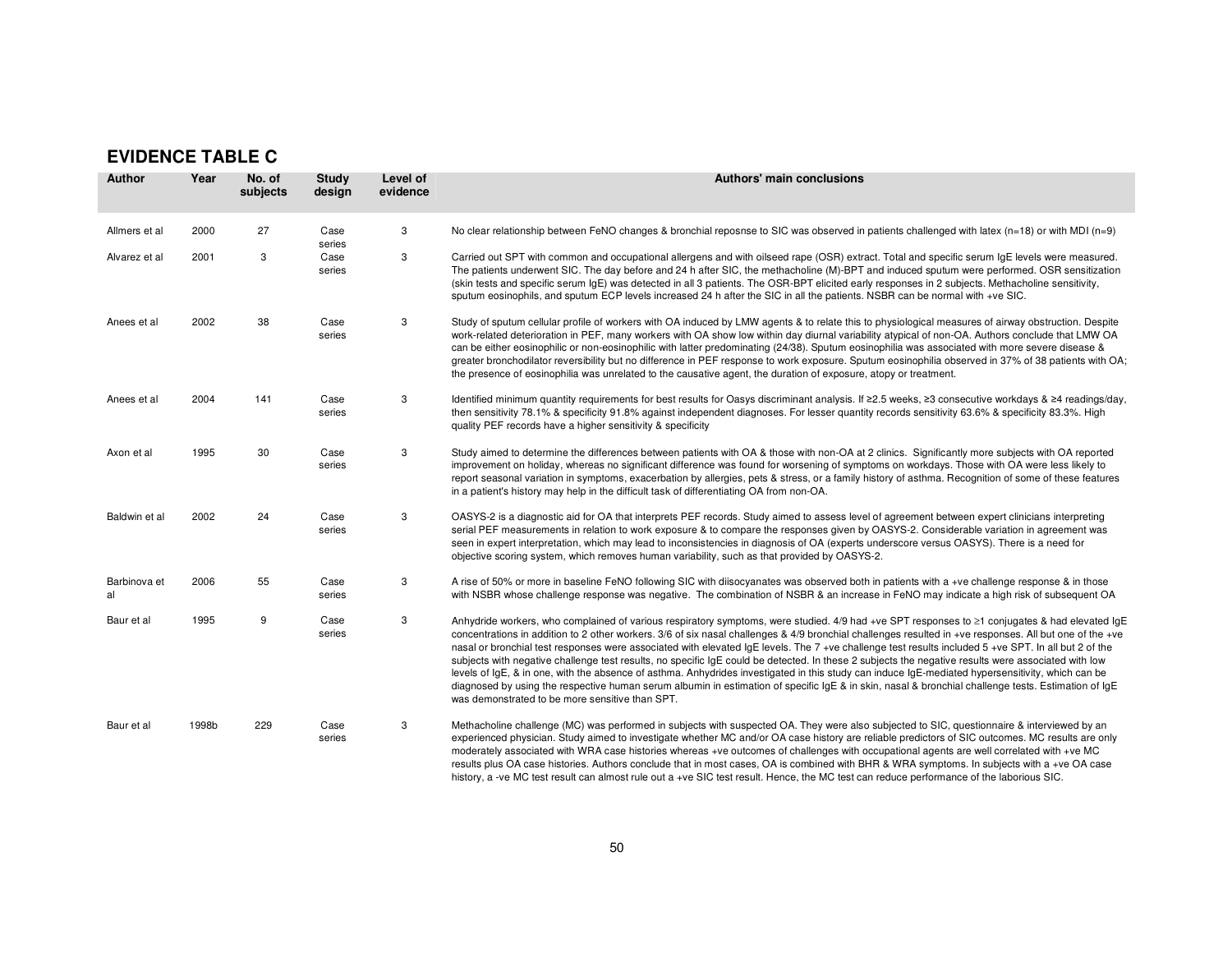| <b>Author</b> | Year        | No. of<br>subjects | <b>Study</b><br>design | Level of<br>evidence | Authors' main conclusions                                                                                                                                                                                                                                                                                                                                                                                                                                                                                                                                                                                                                                                                                                                                                                                                                                                                                                                                                                                                                                                                                                                                                                                                                                                                                                                                                                                                                                                                                                                                                                                                                                                                                                                                                                                                                                                                                                                                                                                                                                                                                                                                                                                                                                                                                                                                                                                                                                                                                                                                                                                                                                                                                                                                                                                                                                                                                                                                                                                                                                                                                                                 |
|---------------|-------------|--------------------|------------------------|----------------------|-------------------------------------------------------------------------------------------------------------------------------------------------------------------------------------------------------------------------------------------------------------------------------------------------------------------------------------------------------------------------------------------------------------------------------------------------------------------------------------------------------------------------------------------------------------------------------------------------------------------------------------------------------------------------------------------------------------------------------------------------------------------------------------------------------------------------------------------------------------------------------------------------------------------------------------------------------------------------------------------------------------------------------------------------------------------------------------------------------------------------------------------------------------------------------------------------------------------------------------------------------------------------------------------------------------------------------------------------------------------------------------------------------------------------------------------------------------------------------------------------------------------------------------------------------------------------------------------------------------------------------------------------------------------------------------------------------------------------------------------------------------------------------------------------------------------------------------------------------------------------------------------------------------------------------------------------------------------------------------------------------------------------------------------------------------------------------------------------------------------------------------------------------------------------------------------------------------------------------------------------------------------------------------------------------------------------------------------------------------------------------------------------------------------------------------------------------------------------------------------------------------------------------------------------------------------------------------------------------------------------------------------------------------------------------------------------------------------------------------------------------------------------------------------------------------------------------------------------------------------------------------------------------------------------------------------------------------------------------------------------------------------------------------------------------------------------------------------------------------------------------------------|
| Baur et al    | 2005<br>(a) | 45                 | Case<br>series         | 3                    | Case series of healthcare workers with latex exposure. FeNO measured before & after SIC. 16/20 challenge +ve rhinitis had +ve latex IgE, +ve in<br>1/11 with asthma. Baseline FeNO >9.5 ppb in 7/13 with OA, 8/20 with ORh & 2/12 without disease. >50% increase in FeNO seen at 20-60 mins post<br>challenge in 12/31 (39%) sensitised & 10/14 (71%) non sensitised. FeNO not helpful at baseline or <1 hour post challenge. Specificity & sensitivity of<br>a 50% eNO increase after 22 h in responders were 100 and 56%, respectively. FeNO did not increase the diagnostic validity of SIC over & above<br>standard physiological measures. The latex antigen identified all those with OA & 80% of those with ORh.                                                                                                                                                                                                                                                                                                                                                                                                                                                                                                                                                                                                                                                                                                                                                                                                                                                                                                                                                                                                                                                                                                                                                                                                                                                                                                                                                                                                                                                                                                                                                                                                                                                                                                                                                                                                                                                                                                                                                                                                                                                                                                                                                                                                                                                                                                                                                                                                                   |
| Baur et al    | 2005<br>(b) | 22                 | Case<br>series         | 3                    | Challenges in workers with suspected isocyanate asthma (unclear what criteria were required for inclusion). All exposed, but not clear how recently.<br>3/5 challenge +ve workers has +ve MDI/HAS IgE (>0.35kU/I with Pharmacia CAP). FeNO measured at 100mI/sec (twice standard rate) normal<br>values said to be <7.7 ppb. Sensitivity for FeNO >7.7 at baseline 4/5 (80%); specificity 8/17 (47%). FeNO increased >30% in 4/5 challenge +ve &<br>7/17 challenge negative. Does not support the use of FeNO for the diagnosis of OA                                                                                                                                                                                                                                                                                                                                                                                                                                                                                                                                                                                                                                                                                                                                                                                                                                                                                                                                                                                                                                                                                                                                                                                                                                                                                                                                                                                                                                                                                                                                                                                                                                                                                                                                                                                                                                                                                                                                                                                                                                                                                                                                                                                                                                                                                                                                                                                                                                                                                                                                                                                                     |
| Beach, et al  | 2005        |                    | Meta-<br>analysis      | $1++$                | Estimated pooled sensitivities & specificities for several tests compared to SIC. For NSBR tests, 24 studies reported sensitivity & specificity, with<br>pooled estimates of 66.7% (95% CI: 58.4 to 74.0%) & 63.9 % (95% CI: 56.1 to 71.0%) resp. Pooled estimate from 13 studies reporting only<br>sensitivity was 76.6 % (95% CI: 59.0 to 88.2%). 13 studies reported results for HMW agents, 10 reported sensitivity & specificity with pooled<br>estimates of 79.3% (95% CI: 67.7 to 87.6%) & 51.3% (95% CI: 35.2 to 67.2%) resp. The estimated sensitivity in 5 studies reporting only this data was<br>75.5 % (95% CI: 56.4 to 88.1%). For agents of differing molecular weights, 5 studies reported sensitivity & specificity. The pooled estimate of<br>sensitivity was 83.7 % (95% CI: 66.8 to 92.9 %) & specificity was 48.4% (95% CI: 25.9 to 71.6%). Sensitivity 43.7% (95% CI: 10.9 to 83.0%) in 3<br>studies reporting only this value. For serial PEFR 5 studies investigated mixed agents & reported both sensitivity & specificity, with pooled estimates<br>of 63.6 % (95% CI: 43.4 to 79.9%) & 77.2% (95% CI: 66.5 to 85.2 %) resp. One study of a LMW agent reported 86.7 % (95% CI: 59.5 to 96.6%)<br>sensitivity & 90 % (95% CI: 53.3 to 98.6 %) specificity. 2 other studies only reported sensitivity with a pooled estimate of 56.2% (95% CI: 17.2 to<br>88.8%). 1 study of a HMW agent reported 100% (95% CI: 56.6 to 100%) sensitivity. For SPT to LMW agents, 5 studies reported both sensitivity &<br>specificity, with pooled estimates of 72.9% (95% CI: 59.7 to 83.0%) & 86.2% (95% CI: 77.4 to 91.9%) resp. Sensitivity 51.8 %; 95% CI: 28.5 to 74.4<br>%) in 11 studies reporting only this result. 16 studies reported sensitivity & specificity for SPT for HMW agents, with pooled estimates of 80.6% (95%<br>CI: 69.8 to 88.1%) & 59.6% (95% CI: 41.7 to 75.3%) resp. Sensitivity was 80.9%; 95% CI: 60.5 to 92.1%) in 10 studies reporting only that result. 5<br>studies included patients exposed to various agents, with pooled estimates for sensitivity & specificity of 63.0% (95% CI: 41.5 to 80.3%) & 59.2%<br>(95% CI: 45.4 to 71.7%) resp. 11 studies considering serum specific IgE to LMW agents reported sensitivity & specificity; with pooled estimates of<br>31.2% (95% CI: 22.9 to 40.8%) & 88.9% (95% CI: 84.7 to 92.1%) resp. 10 studies only reported sensitivity, with a pooled estimate of 35.9% (95% CI:<br>23.2 to 50.9%). For HMW agents, 9 studies reported sensitivity & specificity with pooled estimates of 73.7% (95% CI: 63.9 to 81.0%) & 79.0% (95%<br>CI: 50.5 to 93.3%) resp. 9 studies reported sensitivity alone with a pooled estimate of 81.7% (95% CI: 57.8 to 93.5%). 6 studies reported eosinophil<br>counts from sputum, blood, or broncho-alveolar lavage. 3 reported sensitivity & specificity with a pooled estimate of 54.9% (95% CI: 23.7 to 82.7 %)<br>& 72.3% (95% CI: 54.1 to 85.3%) resp; 1 study reported 100% sensitivity only. 2 studies of LMW agents reported sensitivity only with a pooled<br>estimate of 53.1% (95% CI: 10.3 to 91.8%). |
| Brant et al   | 2005a       | 239                | Cross-<br>sectional    | $2++$                | Symptoms & sensitisation in supermarket bakers related to exposure by job category & air measurements. Dust exposure GM 1.2mg/m <sup>3</sup> for bakers<br>with questionnaire plus IgE diagnosed asthma in 9%; lower in less exposed. Only 25% of those with work-related chest symptoms had +ve IgE, more<br>commonly with wheat than amylase.                                                                                                                                                                                                                                                                                                                                                                                                                                                                                                                                                                                                                                                                                                                                                                                                                                                                                                                                                                                                                                                                                                                                                                                                                                                                                                                                                                                                                                                                                                                                                                                                                                                                                                                                                                                                                                                                                                                                                                                                                                                                                                                                                                                                                                                                                                                                                                                                                                                                                                                                                                                                                                                                                                                                                                                           |
| Brant et al   | 2006        | 45                 | Case<br>series         | 3                    | Follow up of symptomatic workers following a study of 78% (35/45) workers diagnosed with OA to detergent enzymes. 86% reported an<br>improvement in their symptoms, 29% asymptomatic. Estimated half life of specific IgE 20 months.                                                                                                                                                                                                                                                                                                                                                                                                                                                                                                                                                                                                                                                                                                                                                                                                                                                                                                                                                                                                                                                                                                                                                                                                                                                                                                                                                                                                                                                                                                                                                                                                                                                                                                                                                                                                                                                                                                                                                                                                                                                                                                                                                                                                                                                                                                                                                                                                                                                                                                                                                                                                                                                                                                                                                                                                                                                                                                      |
| Bright et al  | 2001        | 268                | Case<br>series         | $2+$                 | Serial PEF records made by workers with possible OA were divided into 4 sets; 1 & 2 being development sets & 3 & 4 "gold standard" sets where<br>diagnosis was made independently. Set 3 was used to set cut-off for occupational effect, the sensitivity & specificity for the combined model was<br>determined from set 4, which was also used to determine the sensitivity & specificity of the human expert. The repeatability of the human expert re-<br>scoring the same complexes had a weighted kappa score of 0.71. OASYS-3 was 100% repeatable. Both OASYS-3 & OASYS-2 tended to score<br>records less +vely for work-related changes in PEF than the expert. Sensitivity of OASYS-3 was better than OASYS-2 (82% & 75% resp) for an<br>equivalent specificity (94%). The sensitivity of the human expert was 100% with a specificity of 93%.                                                                                                                                                                                                                                                                                                                                                                                                                                                                                                                                                                                                                                                                                                                                                                                                                                                                                                                                                                                                                                                                                                                                                                                                                                                                                                                                                                                                                                                                                                                                                                                                                                                                                                                                                                                                                                                                                                                                                                                                                                                                                                                                                                                                                                                                                   |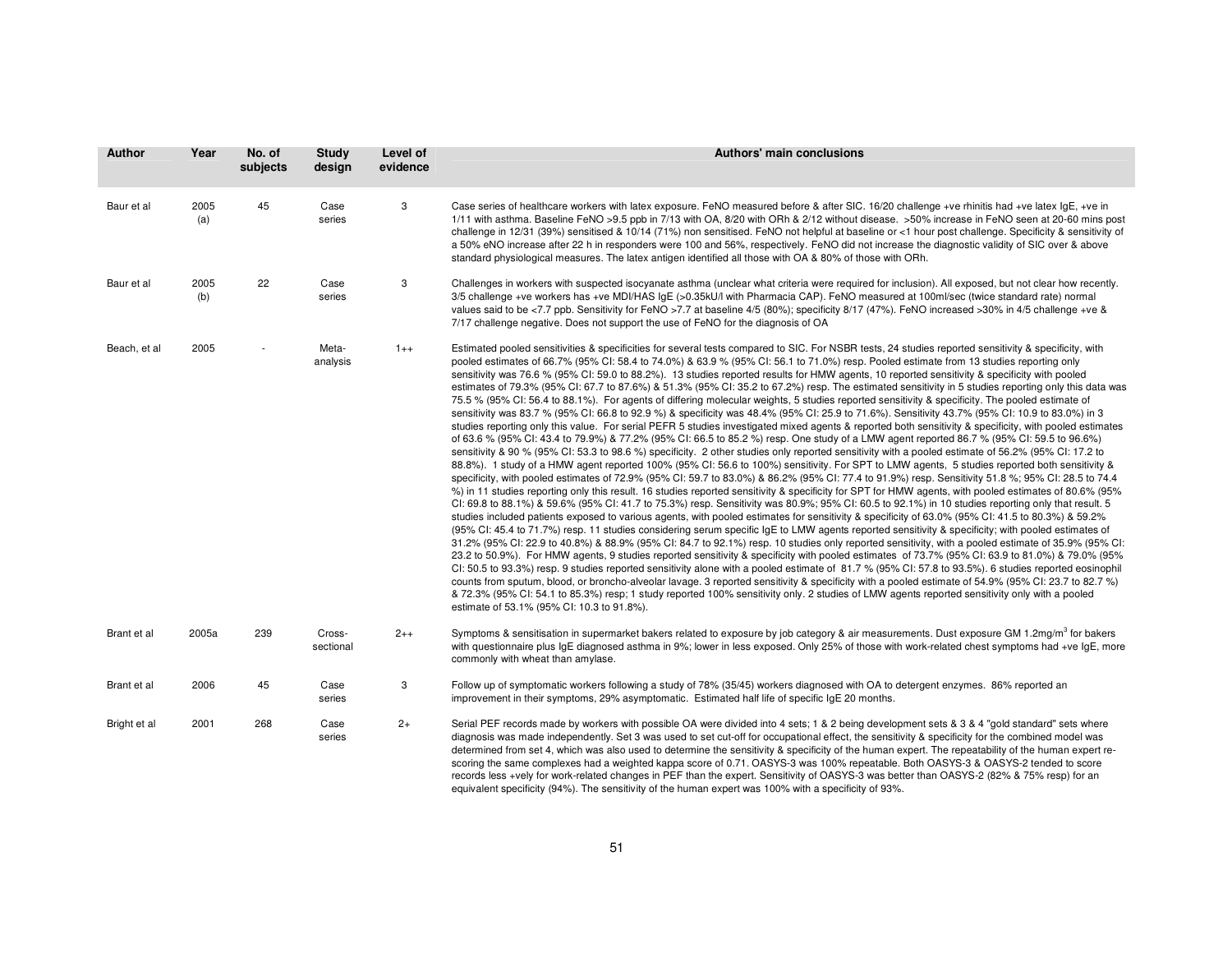| Author         | Year  | No. of<br>subjects | <b>Study</b><br>design | Level of<br>evidence | Authors' main conclusions                                                                                                                                                                                                                                                                                                                                                                                                                                                                                                                                                                                                                                                                                                                                                                                                                                                            |
|----------------|-------|--------------------|------------------------|----------------------|--------------------------------------------------------------------------------------------------------------------------------------------------------------------------------------------------------------------------------------------------------------------------------------------------------------------------------------------------------------------------------------------------------------------------------------------------------------------------------------------------------------------------------------------------------------------------------------------------------------------------------------------------------------------------------------------------------------------------------------------------------------------------------------------------------------------------------------------------------------------------------------|
| Brisman et al  | 2003  | 89                 | Case-<br>control       | $2+$                 | 25 asthmatics, 20 rhinitics & 44 controls underwent SPTs with common allergens, flours, fungal alpha-amylase & the storage mite L. destructor. 7<br>asthmatics & 8 rhinitics reported onset of disease during bakery work. Flour SPTs were +ve in 43% of asthmatics or rhinitics vs 16% of referents. The<br>+ve predictive value of sensitisation to flour or alpha-amylase in relation to a clinical diagnosis of OA or ORh was 71%. Sensitisation to L. destructor<br>was rare. Indices of airway inflammation were of low predictive value for detecting bakers' asthma or rhinitis in this study.                                                                                                                                                                                                                                                                               |
| Burge et al    | 1979a | 29                 | Case<br>series         | 3                    | PEF was measured in 29 workers with respiratory symptoms exposed to colophony fumes & compared with occupational history & bronchial<br>provocation testing (BPT) in the same workers. The most common pattern is for asthma to increase with each successive working day, sometimes<br>with an equivalent deterioration each working day. Regular recovery patterns taking 1, 2, & 3 days are described. Assessment of these records has<br>shown them to be specific & sensitive. Results of PEF records correlate well with BPT & provide a suitable alternative for the diagnosis of mild to<br>moderate OA.                                                                                                                                                                                                                                                                     |
| Burge et al    | 1979b | 23                 | Case<br>series         | 3                    | PEF was recorded in workers with respiratory symptoms who were exposed to isocyanate fumes at work. Each worker was also admitted for<br>bronchial provocation testing to toluene di-isocyanate (TDI) or diphenylmethane di-isocyanate (MDI) fumes or both. A final assessment of WRA<br>made from subsequent work exposure was compared with the results of bronchial provocation testing & a subjective assessment of PEF records.<br>Both techniques were specific & sensitive. Recovery from work-induced asthma was shown to be slow - up to seventy days. Several workers<br>developed a pattern resembling fixed airways obstruction.                                                                                                                                                                                                                                         |
| Campbell et al | 2007  | 54                 | Cross-<br>sectional    | $2+$                 | FeNO using ATS/ERS guidelines. +ve SPT used 3mm wheal as cut off sensitivity 100% against symptoms, specificity 7/11 for rhinitis or asthma,<br>2/11 for asthma. FeNO measured in all & not related to symptoms or sensitisation. Mean values very low (5.9 +/-0.3 ppb nonsensitised & 6.3 +/-0.5<br>ppb sensitised despite high level of atopy, sugesting that the offline measurements were not valid. At face value suggests that FeNO measurement at<br>work not helpful in differentiating between sensitised & unsensitised. Establishes lupin flour as a cause of asthma & rhinitits, with +ve SIC.                                                                                                                                                                                                                                                                           |
| Cartier et al  | 1989  | 62                 | Cross-<br>sectional    | $2++$                | The sera of 62/65 workers referred for SIC with isocyanates were analysed for the presence of specific antibodies to the relevant isocyanate. SIC<br>were +ve in 29 subjects, & were more often +ve in those subjects with increased NSBR. 29 subjects demonstrated increased levels of specific IgE<br>and/or IgG to isocyanates in the absence of antibodies against human serum albumin. Although there was a loose association between the results of<br>SIC & levels of specific IgE, the association was much better with the level of specific IgG. 21/29 subjects (72%) with +ve challenges had increased<br>levels of specific IgG, whereas 25/33 subjects (76%) with negative challenges had normal levels of antibodies.                                                                                                                                                  |
| Castano et al  | 2009  | 43                 | Case<br>series         | 3                    | ORh often coexists with OA, & can be studied objectively during SIC. ORh is rare in LMW group. Long duration of symptomatic exposure before<br>challenge (mean >4 years). NSBR >16mg/ml in 39%.                                                                                                                                                                                                                                                                                                                                                                                                                                                                                                                                                                                                                                                                                      |
| Chiry et al    | 2007  | 34                 | Case<br>series         | 3                    | Using visual inspection or a computer programme, clinicians were unable to differentiate occupational from work-exacerbated asthma from serial<br>PEF records alone. Agreement between experts for visual inspection varied (Cohens k 0.27 to 0.7).                                                                                                                                                                                                                                                                                                                                                                                                                                                                                                                                                                                                                                  |
| Cote et al     | 1990  | 23                 | Case<br>series         | 3                    | The diagnosis of red cedar OA is usually confirmed by a SIC with plicatic acid. Study aimed to determine the sensitivity & specificity of two other<br>tests, PEF & measurement of bronchial responsiveness (provocative dose of methacholine causing a 20% fall in FEV1 [PC <sub>20</sub> methacholine]).<br>Patients with suspected OA recorded PEF during 2 weeks away from work & 3 weeks at work. Plicatic acid SIC was performed at the end of the<br>study; 14 patients reacted; 9 did not. Using the plicatic acid SIC as the gold standard, the sensitivity & specificity of PEF recordings were 86% & 89%;<br>changes in PC <sub>20</sub> , 62% & 78%; & 93% & 45% for a +ve clinical history. The combination of PEF & clinical history revealed 100% sensitivity with 45%<br>specificity. Combination of PEF & PC <sub>20</sub> did not improve the diagnostic accuracy. |
| Cote et al     | 1993  | 25                 | Case<br>series         | 3                    | Study compared the diagnostic value of a qualitative assessment of change in PEF with objective measures of change in PEF & the results of a SIC<br>test with plicatic acid. 25 subjects with possible red cedar asthma recorded PEF 6 times a day for 3 weeks at work & for 2 weeks away from work &<br>underwent SIC with plicatic acid at the end of the recording period. Results show that qualitative PEF analysis had sensitivity of 87% & specificity of<br>90% in confirming red cedar OA as diagnosed by SIC.                                                                                                                                                                                                                                                                                                                                                              |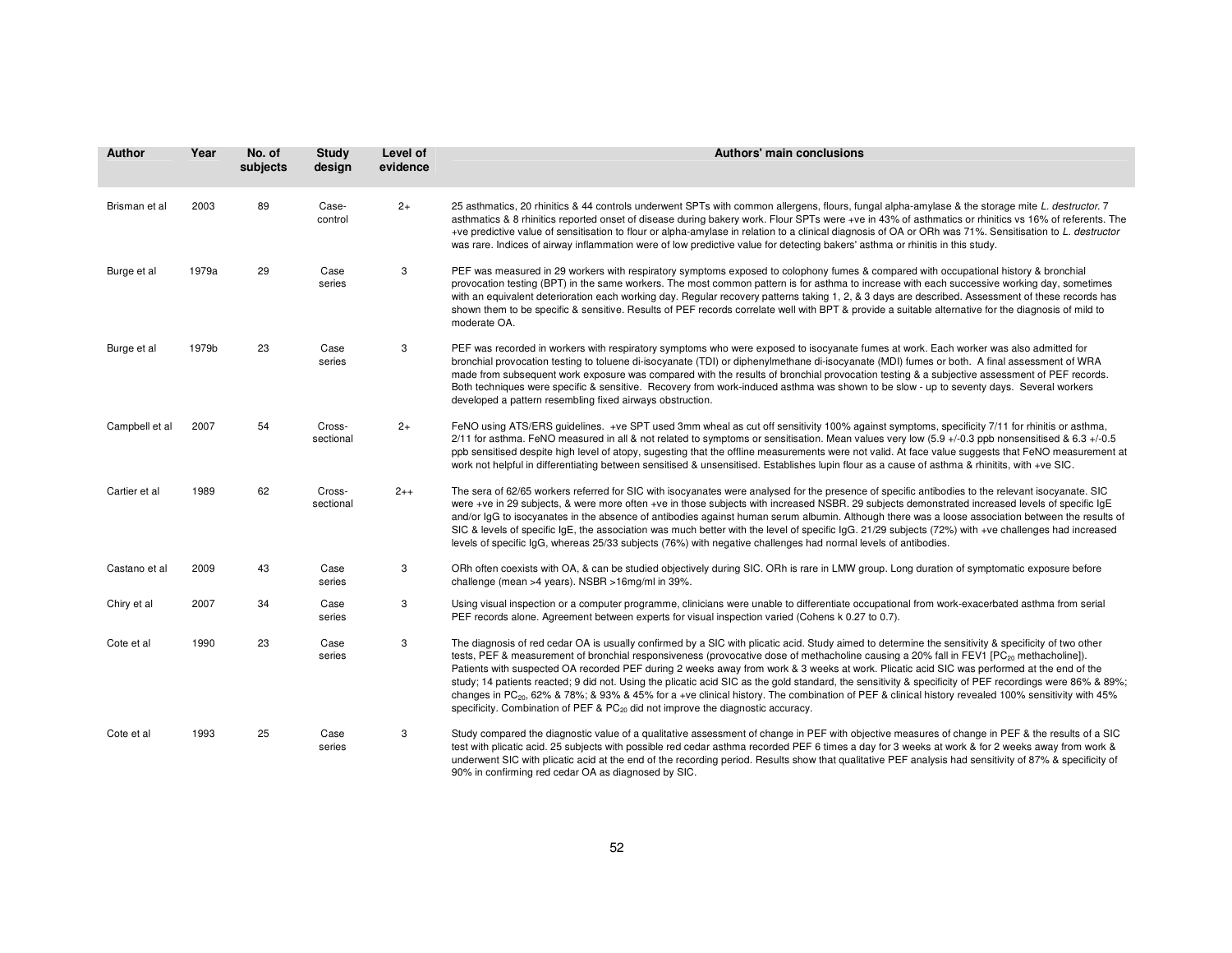| <b>Author</b>      | Year | No. of<br>subjects | Study<br>design     | Level of<br>evidence | Authors' main conclusions                                                                                                                                                                                                                                                                                                                                                                                                                                                                                                                                                                                                                                                                                                                                                                                                                                                                                                                                                                                                                                                             |
|--------------------|------|--------------------|---------------------|----------------------|---------------------------------------------------------------------------------------------------------------------------------------------------------------------------------------------------------------------------------------------------------------------------------------------------------------------------------------------------------------------------------------------------------------------------------------------------------------------------------------------------------------------------------------------------------------------------------------------------------------------------------------------------------------------------------------------------------------------------------------------------------------------------------------------------------------------------------------------------------------------------------------------------------------------------------------------------------------------------------------------------------------------------------------------------------------------------------------|
| Di-Franco et<br>al | 1998 | 48                 | Case<br>series      | 3                    | All had prior +ve SIC, were still exposed & had +ve NSBR. For sputum eosinophils >1% 8/8 HMW OA has sputum eosinophilia, 10/16 LMW & 22/24<br>non-OA asthmatics. Conclusion in workers with OA & +ve SICs who remain exposed, sputum eosinophis >1% (often within the normal range) seen in<br>all those with HMW OA & 63% of those with LMW OA. The finding of sputum eosinophils <1% does not exclude OA in a currently exposed worker.                                                                                                                                                                                                                                                                                                                                                                                                                                                                                                                                                                                                                                             |
| Dressel et al.     | 2007 | $81 + 24$          | Case-<br>referent   | $2+$                 | The short-term effect of an educational intervention in asthmatic farmers was evaluated on the basis of spirometric indices and FeNO. Farmers with<br>OA (n = 81), mostly sensitised against cow dander and storage mites, participated in a 1-day educational programme. Outcome measures were<br>assessed at baseline and after 4-6 weeks, using FeNO, lung function and a questionnaire. Results were compared with those of a control group<br>without intervention ( $n = 24$ ). In the educational group, the proportion of subjects reporting work-related symptoms was reduced after the intervention.<br>FeNO decreased from a geometric mean of 28.2 to 25.7 ppb, and, in subjects with an elevated (>35 ppb) baseline FeNO (n = 32), from 59.7 to 49.2<br>ppb. The corresponding changes in the control group were 25.6 versus 27.7 ppb and 49.5 versus 48.1 ppb. Spirometric results were unaltered in<br>both groups. Thus FeNO, a marker of allergic airway inflammation, indicated a beneficial effect of a short-term educational intervention in farmers<br>with OA. |
| Dressel et al.     | 2009 | 43                 | Case<br>series      | 3                    | Study of non-smoking farmers with OA 1 year after an educational intervention (n=43) & 15 (not random) with no educational intervention. Small but<br>significant reduction in FeNO in intervention group (31.5-25ppb) but no change in controls (27.2-30.7ppb). Supports use of FeNO in monitoring<br>intervention.                                                                                                                                                                                                                                                                                                                                                                                                                                                                                                                                                                                                                                                                                                                                                                  |
| Eifan et al        | 2005 | 72                 | Cross-<br>sectional | $2++$                | 85 apprentice car painters registered for car-painting course during the academic year. 72 actively attending agreed to participate. Asked to do 4<br>readings / day over 3 weeks. Min of 5 days away from work accepted, with remaining at work. 2 experts reviewed PEFs. Showed OA if deterioration<br>at work compared to rest in 2/3 weeks & daily/weekly variability was ≥20%. 36/72 painters complained of WRA symptoms. 28/36 agreed to do PEFs.<br>6/28 deemed falsified, 22/28 returned reasonable PEF.                                                                                                                                                                                                                                                                                                                                                                                                                                                                                                                                                                      |
| El-Zein et al      | 2003 | 194                | Cohort              | $2+$                 | Study aimed to determine the incidence of probable OA, bronchial obstruction & hyper-responsiveness among 286 student welders. NSBR was<br>measurable in 194/204 individuals who were present. There were also individuals who developed NSBR without symptoms. Going from a 3.2 fold<br>change to a 2-fold change did not enhance the sensitivity of looking for changes in reactivity. There were also individuals who lost their reactivity<br>(3.1%) about half as often as those who became reactive (6.7%).                                                                                                                                                                                                                                                                                                                                                                                                                                                                                                                                                                     |
| Gannon et al       | 1996 | 268                | Case<br>series      | 3                    | PEF records were collected from workers attending clinic for investigation of suspected OA & from workers participating in a study of respiratory<br>symptoms in a postal sorting office, & were divided into 2 development sets & two 2 standard sets. The latter consisted of records from workers in<br>which a final diagnosis had been reached by a method other than PEF recording. Comparison with gold standard set 1 identified a cut off which<br>proved to have a sensitivity of 75% & a specificity of 94% for an independent diagnosis of OA when applied to gold standard set 2. The performance<br>of OASYS-2 is more specific & approaches the sensitivity of other statistical methods of analysis. The evaluation of a large number of PEF records<br>from workers exposed to different sensitising agents suggests that these results should be robust & should be repeatable in practice.                                                                                                                                                                         |
| Gautrin et al      | 2008 | 408                | Cohort              | $2++$                | Incidence rates of sensitisation & symptoms are lower after entrance to the workforce in comparison to apprenticeship. Symptoms acquired during<br>apprenticeship remit after starting work in a different job. Follow up average 7.6 yrs after apprenticeship. New sensitisation 9.7/100 yrs in training,<br>1.3/100 yrs during subsequent exposed work. 16/20 sensitised during training then not exposed became SPT -ve (18.5/100 yrs). Probable OA 8.3%<br>during training & 3% during later exposure. Prognosis better for no mould sensitisation, no pets, no NSBR at start, no skin symptoms. Nothing on<br>level of sensitisation. Shows sensitisation lost on follow-up at 18.5/100 yrs, incidence reduces with duration of follow-up.                                                                                                                                                                                                                                                                                                                                       |
| Girard et al       | 2004 | 49                 | Case<br>series      | 3                    | Study of workers investigated by SIC in Canada, 45/94 excluded. Unable to perform SIC 9/94, unable to induce sputum 7/94, uninterpretable PEF<br>record 3/49, no induced sputum 1/49. Increase in sputum eosinophils >1% sensitivity 65.2% specificity 76%; Increase in sputum eosinophils >2%<br>sensitivity 52% specificity 80%; Increase in sputum eosinophils >6.4% sensitivity 26.1% specificity 92%; PEF analysis by Oasys performed poorly<br>with sensitivity 34.8% & specificity 65.2%; records may have been of suboptimal quality. Addition of sputum eosinophilia increased sensitivity to<br>36.4%-50% (specificities 75%-80%). Expert agreement of PEF records poor (Cohens Kappa 0.4-0.6).                                                                                                                                                                                                                                                                                                                                                                             |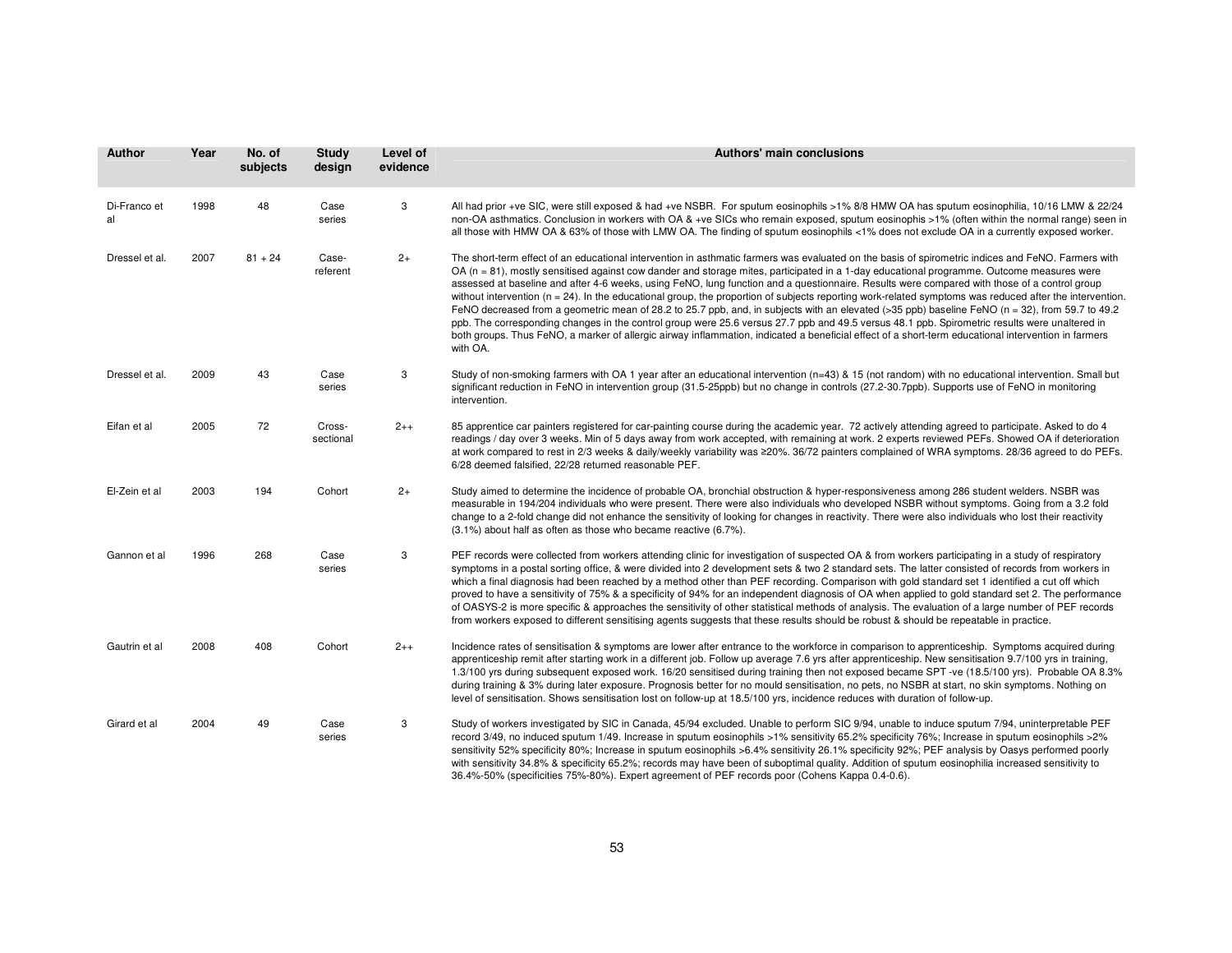| Author               | Year | No. of<br>subjects | Study<br>design     | Level of<br>evidence | Authors' main conclusions                                                                                                                                                                                                                                                                                                                                                                                                                                                                                                                                                                                                                                                                                                                                                                                                                                                                                                                                                                                              |
|----------------------|------|--------------------|---------------------|----------------------|------------------------------------------------------------------------------------------------------------------------------------------------------------------------------------------------------------------------------------------------------------------------------------------------------------------------------------------------------------------------------------------------------------------------------------------------------------------------------------------------------------------------------------------------------------------------------------------------------------------------------------------------------------------------------------------------------------------------------------------------------------------------------------------------------------------------------------------------------------------------------------------------------------------------------------------------------------------------------------------------------------------------|
| Grammer et al        | 1998 | 119                | Cohort              | $2+$                 | Aimed to define the utility of serum antibody against trimellitic anhydride (TMA) in predicting development of OA. In 1990, 181 subjects exposed to<br>TMA for at least 1 year; 119 were followed for 5 years. Of 16 with IqE against TMA in 1990, 3 had immediate asthma & another 6 developed asthma<br>during follow-up. Of 165 individuals without IgE against TMA, none had immediate asthma in 1990 & only 1/102 followed-up developed asthma. Of<br>44 with IgG against TMA, 6 had immunologic respiratory disease in 1990 & 2 more developed it during follow-up. Of 137 without IgG against TMA,<br>none had an immunologic respiratory disease in 1990 & none developed it. Authors conclude that development of antibody against TMA (IgE & IgG)<br>is predictive of the development immunological respiratory disease; absence of antibody is a potent negative predictor.                                                                                                                                 |
| Grammer et al        | 2000 | 42                 | Case<br>series      | 3                    | Employees with trimellitic anhydride-induced immunologic lung disease were studied after they were moved to low-exposure jobs for more than 1<br>year. Pulmonary symptoms were obtained by physician-administered questionnaire, immunologic studies were performed using ELISA techniques &<br>spirometry & chest films were obtained annually. Of 42, 36 were asymptomatic with normal spirometry. Only mild intermittent symptoms or mild<br>abnormalities on spirometry were present in the other 6 individuals. Approximately half of the individuals had a decline in antibody titre.                                                                                                                                                                                                                                                                                                                                                                                                                            |
| Hannu et al          | 2007 | 34                 | Case<br>series      | 3                    | Persistent symptoms in case series of 34 Finnish welders with stainless steel asthma render most of them unable to continue at work. +ve challenges<br>to stainless steel welding fumes but SPTs to potassium dichromate & chromium chloride at 1mg/ml universally negative (sensitivity=0%). NSBR<br>normal at presentation in 38%. Long latent interval (mean 18 years), PEF records +ve in 5/8.                                                                                                                                                                                                                                                                                                                                                                                                                                                                                                                                                                                                                     |
| Henneberger<br>et al | 1991 | 26                 | Case<br>series      | 3                    | Study aimed to identify the strengths & limitations of using portable PEF meters to document suspected cases of OA that were reported to a<br>surveillance project. Between May 1988 & January 1990, physicians reported 70 cases voluntarily. Subjects who were still employed in suspected<br>work sites were requested to test themselves for at least 15 days, using portable PEF meters. For each of the 14 subjects who were successfully<br>tested, the PEF data provided valuable information about their asthma-work association. However, a large number of subjects whose cases were<br>reported (56) either could not be tested or were not successfully tested. Authors conclude that the collection of serial PEF measurements to<br>document OA would best be initiated by the treating physician when the patient first sought care, rather than waiting until after the case was reported<br>to the state health department.                                                                          |
| Hewitt et al         | 2008 | 50                 | Cohort              | $2+$                 | Measurements of FeNO and spirometry were obtained at baseline (Friday) and twice-daily following a weekend with no animal contact. 11/50<br>subjects had work-related symptoms; 2/11 had positive serology for LAA. Baseline FeNO was high (> 150 ppb) in the 2 seropositive subjects and<br>increased progressively during the working week in 1 subject, confirming exposure-driven airway inflammation. In seronegative subjects, mean FeNO<br>levels were 19.8 and 21.7 in the symptomatic and nonsymptomatic groups, respectively, with no significant changes in Fe(NO) over time. Serial<br>FeNO measurements may provide complementary information in the assessment of possible occupational sensitisation. The sensitivity and<br>specificity of this approach to diagnosing occupational asthma requires further evaluation.                                                                                                                                                                                |
| Hollander et<br>al   | 1998 | 398                | Cross-<br>sectional | $2++$                | Study aimed to study relationship between allergic symptoms due to working with rats & variability & changes in PEF. 73% subjects completed PEF<br>readings on at least 9 days, of whom 208 had PEF readings on working days with & without contact with animals. The overall prevalence of allergic<br>symptoms was 17.3%. Asthmatic symptoms were reported by 6.7% & PEF values for these workers decreased significantly on days working with the<br>animals compared to the workers without symptoms. Workers with asthmatic symptoms were more likely to have higher PEF variability than workers<br>without asthmatic symptoms. Diurnal variation was unhelpful in separating OA from others. No difference in diurnal variation was observed on animal<br>days from other days. Authors conclude that the PEF of workers who reported asthmatic symptoms due to working with rats decreased significantly<br>on days working with laboratory animals.                                                           |
| Huggins et al        | 2005 | 244                | Case<br>series      | 3                    | Consecutive new referrals were recruited from a specialized occupational lung disease clinic and requested to carry out serial PEFs for the<br>assessment of suspected OA. Requests to carry out the records were either from written postal instructions or personal instruction from a PEF<br>specialist. Record quality received from other clinicians was also analysed separating those using dedicated occupational forms, and those<br>submitting on graph type forms. The postal return rate was 56% and the personal rate 85%. The number of records fulfilling all the data quality<br>criteria were similar in the postal and personal groups (55 and 59%, respectively). Pre-existing records from other clinics plotted from graph charts<br>(fulfilling all criteria) were only adequate in 23%, compared with 61% adequate for pre-existing records plotted from occupational forms. Failure of the<br>record to contain consecutive work periods of $>$ or $=$ 3 workdays was the most common failure. |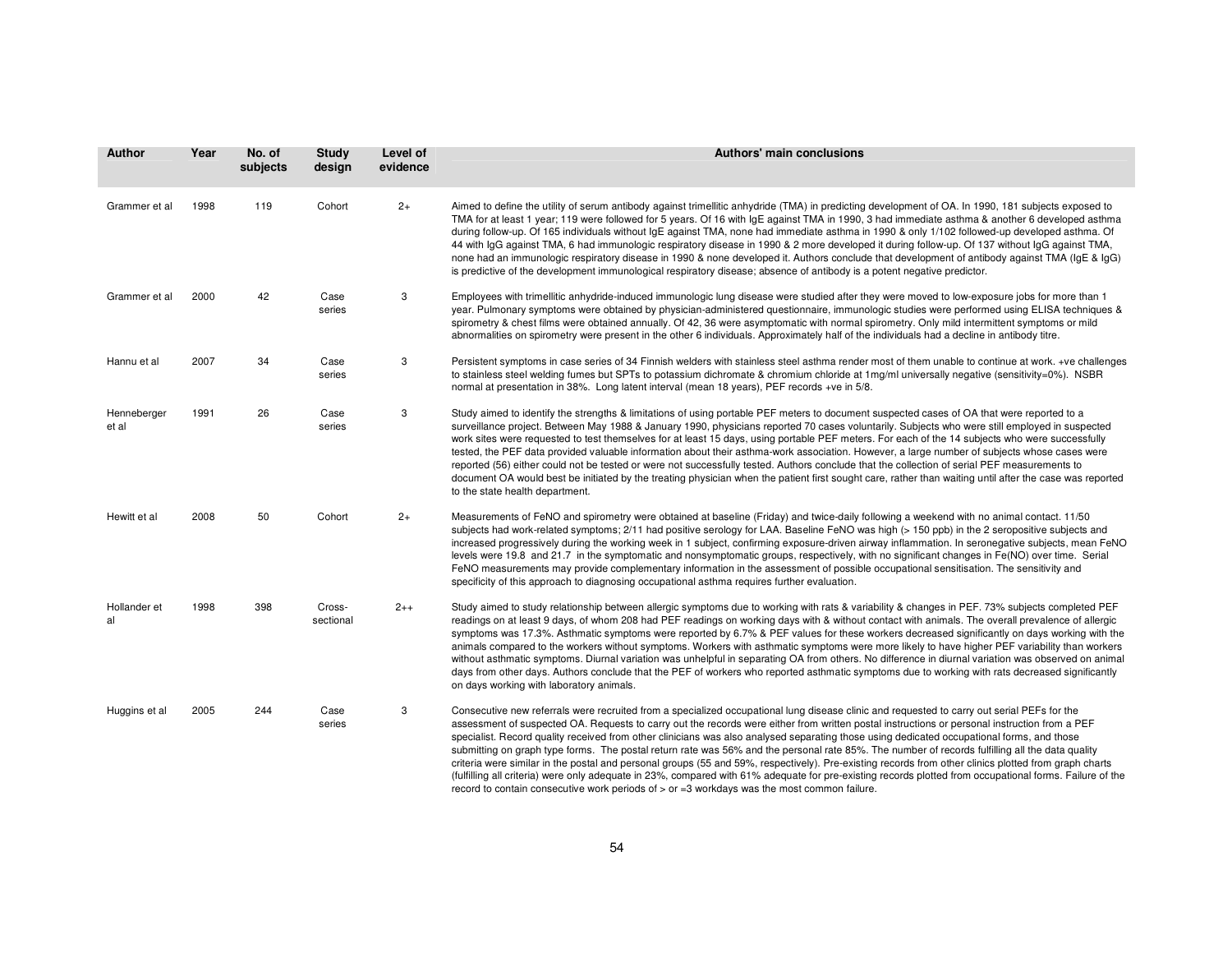| <b>Author</b>      | Year | No. of<br>subjects | <b>Study</b><br>design | Level of<br>evidence | Authors' main conclusions                                                                                                                                                                                                                                                                                                                                                                                                                                                                                                                                                                                                                                                                                                                                                                                                                                                                           |
|--------------------|------|--------------------|------------------------|----------------------|-----------------------------------------------------------------------------------------------------------------------------------------------------------------------------------------------------------------------------------------------------------------------------------------------------------------------------------------------------------------------------------------------------------------------------------------------------------------------------------------------------------------------------------------------------------------------------------------------------------------------------------------------------------------------------------------------------------------------------------------------------------------------------------------------------------------------------------------------------------------------------------------------------|
| Jacobs et al.      | 2008 | 860                | Cross-<br>sectional    | $2++$                | Study of a representative group of Dutch craft & industrial bakers with good exposure estimates. Total dust exposure closely related to wheat<br>exposure (20-30uq/m <sup>3</sup> wheat antigen equivalent to 2mg/m <sup>3</sup> dust), can rely on total dust exposure. Atopy & exposure levels both risk factors for wheat<br>sensitisation, but not smoking in this group with 35% current smokers. Bell shaped sensitisation/exposure curve with peak at about 20-30ug/m <sup>3</sup><br>wheat. Fall off at higher levels thought to be survivor effect rather than development of tolerance. Poor relationship between work-related symptoms<br>& wheat sensitisation (24/202 with ORh on questionnaire & 37/81 with WRA symptoms. Work-relatedness defined from questionnaire as during work.                                                                                                 |
| Jeal et al         | 2006 | 689                | Cross-<br>sectional    | $2++$                | Survey of employees exposed to rats at work on 6 UK pharmaceutical sites. 689 (89%) provided a blood sample and completed a questionnaire.<br>High exposure to rats is associated with lower rates of specific IgE and symptoms but an increased frequency of high specific IgG and IgG4<br>production. Specific IgG4 produced together with specific IgE may reduce the risk of developing work-related chest symptoms compared with when<br>specific IqE is produced alone. 11% +ve Rat IqE. RAST related to atopy as a risk factor.                                                                                                                                                                                                                                                                                                                                                              |
| Koskela et al      | 2003 | 37                 | Cohort                 | $2++$                | Dairy farmers with suspected OA due to bovine allergens were studied to identify which tests were useful in selecting patients for SIC with bovine<br>dander allergens. The specific IgE assay had a sensitivity of $9/11$ & a specificity of 100%. The SPT (at > 3 mm) had a sensitivity of 11/11 & a<br>specificity of 13/26. There was no additional benefit from measuring histamine PC <sub>20</sub> or FeNO compared with SIC. Clinical history had poor predictive<br>value (specificity 13/36). Authors did comment that a +ve history & a +ve specific IgE was sufficient to make the diagnosis.                                                                                                                                                                                                                                                                                           |
| Krakowiak et<br>al | 2005 | 53                 | Case<br>series         | 3                    | The purpose of the study was to analyze morphological and biochemical changes in induced sputum after provocation with occupational allergens<br>(mixture of flours and grains) in subjects with diagnosed OA. Subjects with OA and healthy volunteers had physical examination, SPTs with common<br>and occupational allergens & spirometry. Specific IgE against common and occupational allergens was also measured. Bronchial inflammation was<br>characterized by the percentage of cells & levels of eosinophil cationic protein (ECP). There was a significant increase in the proportion of<br>eosinophils, basophils, lymphocytes, and in the ECP level in induced sputum of occupational allergics after the specific provocation. Sputum<br>induction is a reliable method for measuring allergen-induced airway inflammation.                                                           |
| Lemiere et al      | 2000 | 15                 | Case<br>series         | 3                    | All removed from exposure for some time (1-13 years). 5/13 showed a halving or more of Pc20 post challenge (Change in NSBR >x2 sensitivity<br>38%). Sputum eosinophils counted at x106/ml (no percentages). No normal values given, but increased in day before +ve challenge (when a mean<br>fall in FEV1 was 7.4 =/- 3.8%) in 14/15. Supports eosinophilia as being common post challenge, can be interpreted as mean 7.4% fall in FEV1<br>significant. Induced sputum might be used to support a +ve challenge when the fall in FEV1 <10%                                                                                                                                                                                                                                                                                                                                                        |
| Lemiere et al      | 2001 | 41                 | Case<br>series         | 3                    | SICs were performed in: 17 subjects with a history consistent with OA with +ve SIC; 14 subjects reporting a history consistent with OA with -ve SIC;<br>and 10 asthmatic subjects with no history of OA. Induced sputum and methacholine challenges were performed at the end of the control day and<br>again at the end of the last day of exposure. There was an increase in median sputum eosinophil numbers in subjects with +ve SICs but not in<br>asthmatic subjects without OA. A combination of > 0.26 10(6)/mL increase in sputum eosinophil numbers and a decrease in the concentration of<br>methacholine inducing a 20% fall in FEV(1) of at least 1.8-fold compared with baseline values predicted a 20% fall in FEV1 in 96% (95% CI, 70%-<br>99%) of patients.                                                                                                                        |
| Leroyer et al      | 1998 | 20                 | Case<br>series         | 3                    | PEF monitoring is often used to establish relationship between occupational exposure & asthma. FEV1 has been found to be a better physiologic<br>index than PEF in the measurement of airflow obstruction. Study aimed to compare accuracy of serial monitoring of PEF & FEV1 in diagnosis of OA.<br>20 subjects referred for possible OA were asked to perform serial monitoring of PEF & FEV1. 2 sets of graphs were plotted for both PEF & FEV1<br>(graphs with best of all values & graphs with best of 2 reproducible values). 11 subjects had a +ve inhalation challenge test. In the case of analysis of<br>the graphs plotted with the best of all values, the sensitivity & specificity of the PEF recording was greater than sensitivity of the FEV1 recording.<br>Authors concluded that unsupervised FEV1 is not more accurate than unsupervised PEF monitoring in the diagnosis of OA. |
| Lin et al          | 1995 | 9                  | Case<br>series         | 3                    | SIC with a suspected allergen in the workplace are standard to confirm the diagnosis of OA. Facilities for sophisticated exposure tests are available<br>only in a few institutions. A pilot study was carried out that used a novel approach for an occupational dust challenge test with a rotahaler. The<br>results showed that a +ve challenge test with a rotahaler to deliver red cedar dust was specific in the diagnosis of red cedar asthma but a negative<br>response could not rule out the diagnosis. The rotahaler has merits of being easy to operate, safe, inexpensive, & readily available.                                                                                                                                                                                                                                                                                        |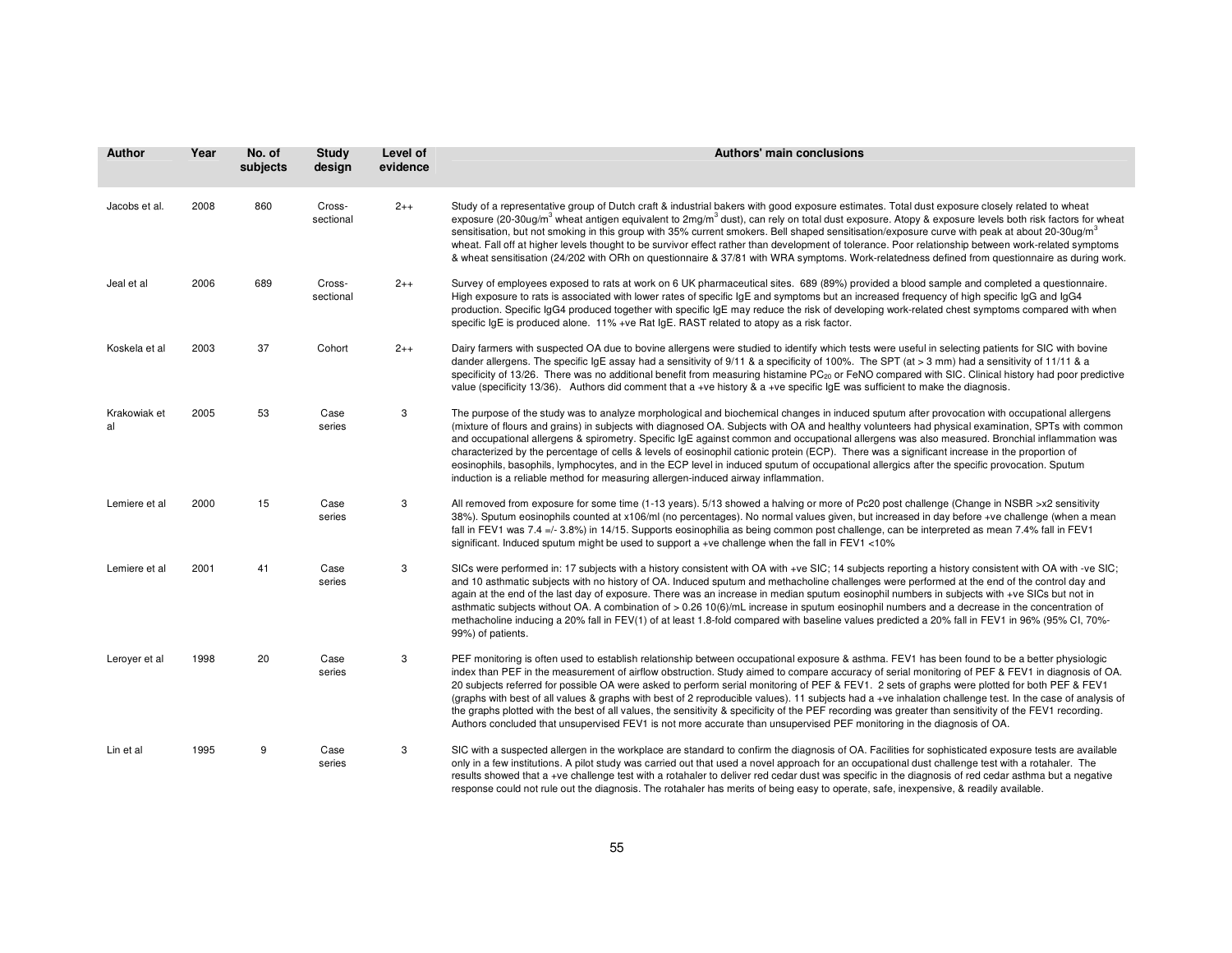| Author              | Year  | No. of<br>subjects | <b>Study</b><br>design | Level of<br>evidence | Authors' main conclusions                                                                                                                                                                                                                                                                                                                                                                                                                                                                                                                                                                                                                                                                                                                                                                                                                                                                                                                                                                                                                                          |
|---------------------|-------|--------------------|------------------------|----------------------|--------------------------------------------------------------------------------------------------------------------------------------------------------------------------------------------------------------------------------------------------------------------------------------------------------------------------------------------------------------------------------------------------------------------------------------------------------------------------------------------------------------------------------------------------------------------------------------------------------------------------------------------------------------------------------------------------------------------------------------------------------------------------------------------------------------------------------------------------------------------------------------------------------------------------------------------------------------------------------------------------------------------------------------------------------------------|
| Liss et al          | 1991  | 50                 | Case-<br>series        | 3                    | Objective criteria for interpretation of PEF readings were assessed in patients evaluated for suspected OA who had at least 2 weeks of PEF readings<br>& an objective diagnosis based on other investigations. The prevalence of OA was 36%. PEF records were interpreted by 2 observers blinded to<br>other results. Criteria for a PEF interpretation of OA were as follows: diurnal variation ≥ 20% relatively more frequently or with greater variation on<br>working days than days off work. With the objective diagnoses as the gold standard, the sensitivity of the PEF interpretations was 72% for OA;<br>specificity for no asthma was 5%. Excluding those with ≥20% variation on only one day sensitivity improved to 93% for OA, & specificity to 7%. There<br>was an acceptable level of inter-observer variation (kappa 62 to 83%). Authors conclude that simple objective criteria for PEF interpretation can be<br>developed with acceptable inter-observer variation.                                                                            |
| Maestrelli et<br>al | 1994  | $9 + 4$            | Case<br>referent       | $2+$                 | 9 subjects with OA induced by diisocyanate (DI) and 4 control subjects never exposed to DI were studied. In sensitized subjects eosinophils<br>increased from a median value of 5 (15)% before SIC to 29 (29)% ( $P = 0.014$ ) and to 30 (31)% ( $P = 0.031$ ) 8 and 24 h after SIC, respectively.<br>Sputum eosinophilia was observed both in early and late reactors and declined to near to baseline values 48 hr after SIC. Eosinophils in control<br>subjects did not exceed 7% during the study.                                                                                                                                                                                                                                                                                                                                                                                                                                                                                                                                                             |
| Maghni et al        | 2004  | 133                | Case<br>series         | 3                    | NSBR at diagnosis in 4% of 133 patients with OA from a variety of agents. A poor outcome after avoidance of exposure was associated with sputum<br>eosinophilia and/or neutrophilia at follow-up                                                                                                                                                                                                                                                                                                                                                                                                                                                                                                                                                                                                                                                                                                                                                                                                                                                                   |
| Malo et al          | 1991  | 162                | Cross-<br>sectional    | $2++$                | Subjects were referred to clinic & assessed because their physicians thought their asthma might be WRA. They filled in a questionnaire & underwent<br>objective assessment with SICs (72), monitoring of PEF for periods at & away from work (29), or both (61). 75 subjects (46%) were shown to have<br>OA. Symptoms alone (type & timing) did not provide a satisfactory differentiation between those subjects with & without OA. +ve predictive value of<br>questionnaire diagnosis of OA found to be low (63%) but negative predictive value higher (83%). Therefore, if questionnaire suggests diagnosis of<br>OA, then >50% chance that the diagnosis is correct. The clinical history taken by physicians with experience in OA is not a satisfactory diagnostic<br>tool & the presence or worsening of symptoms at work & improvement during weekends & holidays was not conclusively linked with OA. Normal<br>BHR was observed in 12/75 with proven OA. Study suggests that an open medical questionnaire is not a satisfactory means of diagnosing OA. |
| Malo et al          | 1993a | 74                 | Case<br>control        | $2++$                | PEF recording was carried out in subjects referred for possible OA, to determine the optimum number of recordings required/day to determine the<br>best between-reader & within- reader reproducibility & sensitivity to specificity ratio. SICs performed in a hospital laboratory or at the workplace (+ve<br>in 33 subjects & negative in 41) were considered the gold standard. Graphs of PEF recordings were generated in 4 different ways: every 4 hours, 4<br>times/day, 3 times/day & every morning & evening & were assessed blindly by 3 readers in 3 different centres. Recording PEF every 2 hours results<br>in a slightly more satisfactory agreement between readers & in concordance in terms of sensitivity/specificity than less frequent readings (4 times/day<br>assessment almost as satisfactory).                                                                                                                                                                                                                                           |
| Malo et al          | 1995  | 21                 | Case<br>series         | 3                    | Instruments that assess & store serial PEF results make it possible to estimate compliance & accuracy of results. Subjects investigated for OA were<br>asked to assess their PEF every 2 hours during the day & record the times & values, unaware that the results were being stored. At least 6048<br>values should have been recorded, but only 4839 were either recorded or stored. Only 49% of recordings were accurate for both value & timing.                                                                                                                                                                                                                                                                                                                                                                                                                                                                                                                                                                                                              |
| Malo et al          | 1996a | 34                 | Case<br>series         | 3                    | Compliance with & honesty in PEF monitoring are factors that affect the interpretation of PEF recordings, both within & between reader<br>reproducibility. If OA diagnosis relies on PEF interpretation, then monitors that store data should be used. Compliance with PEF reduces expert<br>agreement (66% compliance for disagreement, 77% for agreement). Self-reported PEF 3.4% lower at work & 1% higher off work on hand written<br>than data logged readings suggesting manipulation (17/34 legal claims in Canada).                                                                                                                                                                                                                                                                                                                                                                                                                                                                                                                                        |
| Merget et al        | 1988  | 56                 | Cross-<br>sectional    | $2++$                | Data of platinum refinery workers were compared (group A: workers with work-related symptoms (8); group B: workers with symptoms not clearly<br>work-related (9); group C: asymptomatic workers (13) & controls (group D: atopics (10); group E: non-atopics (16). Exposure to Pt salt was higher in<br>group A than in groups B or C. All subjects of group A & 3 workers of group B, but none of the workers of the other groups, showed a +ve cutaneous<br>reaction to platinum salts. Total serum IgE was higher in groups A & D than other groups, however Pt salt-specific IgE was higher in group A.<br>Histamine release with Pt salts was found in all groups & was highest in atopic controls. Authors conclude that neither histamine release from                                                                                                                                                                                                                                                                                                      |

basophils with Pt salts, nor RAST for the detection of Pt salt-specific IgE are helpful in the diagnosis of Pt salt allergy.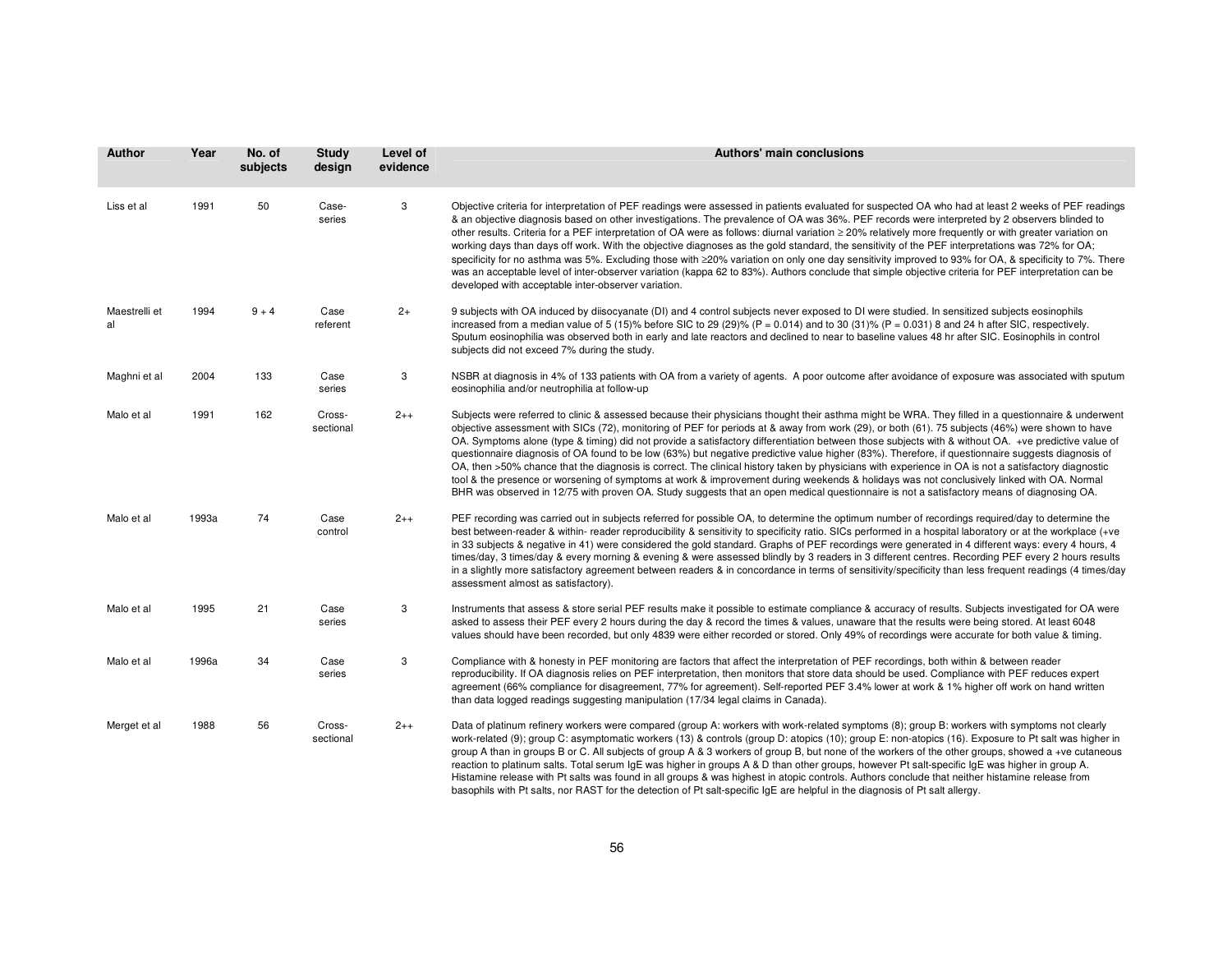| Author        | Year  | No. of<br>subjects | <b>Study</b><br>design | Level of<br>evidence | <b>Authors' main conclusions</b>                                                                                                                                                                                                                                                                                                                                                                                                                                                                                                                                                                                                                                                                                                                                                                                                                                                                                                                                                                                                                          |
|---------------|-------|--------------------|------------------------|----------------------|-----------------------------------------------------------------------------------------------------------------------------------------------------------------------------------------------------------------------------------------------------------------------------------------------------------------------------------------------------------------------------------------------------------------------------------------------------------------------------------------------------------------------------------------------------------------------------------------------------------------------------------------------------------------------------------------------------------------------------------------------------------------------------------------------------------------------------------------------------------------------------------------------------------------------------------------------------------------------------------------------------------------------------------------------------------|
| Merget et al  | 1991  | 36 (27 OA)         | Case<br>referent       | $2++$                | Study assesses use of SPT & BPT with methacholine & platinum salt. 27/35 workers referred to a clinic with work-related symptoms & 9 control<br>subjects with BHR underwent SPT, methacholine challenge & SIC. 22 workers had a +ve SIC, 4 of which had a negative SPT. It is concluded that<br>SIC with platinum salts should be performed on workers with work-related symptoms but negative SPT with platinum salts.                                                                                                                                                                                                                                                                                                                                                                                                                                                                                                                                                                                                                                   |
| Merget et al  | 1996  | 57                 | Cross-<br>sectional    | $2++$                | Study aimed to assess the quantitative association of NSBR to methacholine (MCh) & platinum salts (Pt) in workers with Pt-induced OA. 57 subjects<br>with Pt-induced asthma underwent SPTs with Pt & bronchial challenge with MCh. 5/57 had normal NSBR in platinum asthma (12%). There was no<br>univariate correlation between BHR to MCh & Pt, but there was a correlation between SPT reactivity to Pt & BHR to Pt. Authors concluded that there<br>is moderate association between SIC to Pt & SPT reactivity to Pt. There is no association between methacholine responsiveness & BHR to allergen<br>in Pt-induced OA.                                                                                                                                                                                                                                                                                                                                                                                                                              |
| Minov et al   | 2007  | 5                  | Cross-<br>sectional    | $2++$                | Asthmatic (symptoms in last 12 months & +ve histamine) tea exposed workers asked to take 4 readings/day, 2 weeks at work & 2 weekends away<br>from work (+ve record) & 2 work periods separated by at least 10 days (negative). Considered +ve when PEF varied 20% or more during work days<br>as opposed to days off. 5 tea workers diagnosed as asthma. All completed PEFs (no results of quality). 1 subject had work-related PEFs & an 8-fold<br>change in histamine BHR.                                                                                                                                                                                                                                                                                                                                                                                                                                                                                                                                                                             |
| Moore et al   | 2009a | 72                 | Case<br>series         | 3                    | Workers with OA symptoms and/or specific IgE to a detergent enzyme were asked to complete 2 hourly PEF measurements for 4 weeks. Outputs<br>from the Oasys programme assessed PEF response. These were then related to the levels of sensitization & current occupational exposure to<br>detergent enzymes. 67/72 workers returned PEF records; 97% were able to return a record with at least 4 readings/day & 87% at least 3 weeks in<br>length. $79\%$ ( $n = 27$ ) of those with a final diagnosis of OA had peak flow records confirming the disease using Oasys.                                                                                                                                                                                                                                                                                                                                                                                                                                                                                    |
| Moore et al   | 2009b | 226                | Case<br>series         | 3                    | The aim of this study was to improve the diagnostic value of computer-based PEF analysis by using the program Oasys-2 to calculate a score from<br>the area between the curves (ABC) of PEF on days at & away from work. Mean 2-hourly PEFs were plotted separately for workdays & rest days for<br>109 workers with OA & 117 control asthmatics. A score based on the ABC was computed from records containing >or= 4 day shifts, >or= 4 rest days,<br>& >or= 6 readings/day. Patients were randomly classified into two data sets (analysis & test sets). Receiver operator characteristic (ROC) curve<br>analysis determined a cut-off point from set 1 that best identified those with OA, which was then tested in set 2. Logistic regression analysis showed<br>that all ABC PEF scores were significant predictors of OA. ROC curve analysis showed that a difference of 15 L/min/h provided a high specificity<br>without compromising sensitivity in diagnosing OA. Analysis of data set 2 confirmed a specificity of 100% & sensitivity of 72%. |
| Moscato et al | 2005  | 47                 | Case<br>series         | 3                    | All exposed & symptomatic. NSBR at baseline in 12/21 challenge +ve workers (sensitivity 57%), measured mean 3 days (1-45) after last exposure.<br>Average latency from first exposure to symptoms 7 years. Rhinitis preceeded asthma in 4/21, rhinitis developed simultaneously with asthma in 7/21,<br>10/21 with OA did not have rhinitis. Rhinitis therefore not a very useful early symptom in this group. 0/14 challenge +ve workers had +ve SPT to<br>freshly prepared ammonium persulphate at 1 & 5%. Patch tests to ammonium persulphate +ve in 9 with contact dermatitis. Sputum eosinophilia<br>defined as >3%. Sensitivity for OA versus challenge 70% (7/10) & specificity 73% (3/11 +ve), measurements pre challenge. Also states stop-resume<br>test +ve in 13/23 challenge negative workers.                                                                                                                                                                                                                                               |
| Munoz et al   | 2004  | 11                 | Case<br>series         | 3                    | SIC possible in 8/11 (2 FEV1 too low, one anaphylactic on SPT), sensitivity when done 100%, specificity7/8, 87.5%). Challenges with potassium<br>persulphate 5-30g diluted in 150g lactose & tipped, persulphate air levels 1-6mg/m <sup>3</sup> during 10 minute tipping exposures. One late reaction in<br>unexposed asthmatic at 30g/150g. NSBR normal in 2/8, sensitivity 75%, specificity 12.5%. 3/8 not currently exposed. Serial PEF records in the 5 still<br>at work, +ve in 4/5 (80%). SPTs at 5% weight/vol: sensitivity 4/8 (50%) specificity 8/8 (100%)                                                                                                                                                                                                                                                                                                                                                                                                                                                                                      |
| Obata et al   | 1999  | 17                 | Case<br>series         | 3                    | 14/17 currently exposed, other <3 months away. NSBR <8mg/ml in all challenge +ve & 3/8 challenge negative workers. Prechallenge sputum<br>eosinophils <2% in 3/9 challenge +ve & 5/8 challenge negative. Methacholine increased sputum eosinophils in 2/9 challenge +ve. Post challenge 8-<br>9/9 challenge +ve had sputum eosinophils >2%. Does not support the use of induced sputum eosinophilia in the diagnosis of OA pre-challenge.                                                                                                                                                                                                                                                                                                                                                                                                                                                                                                                                                                                                                 |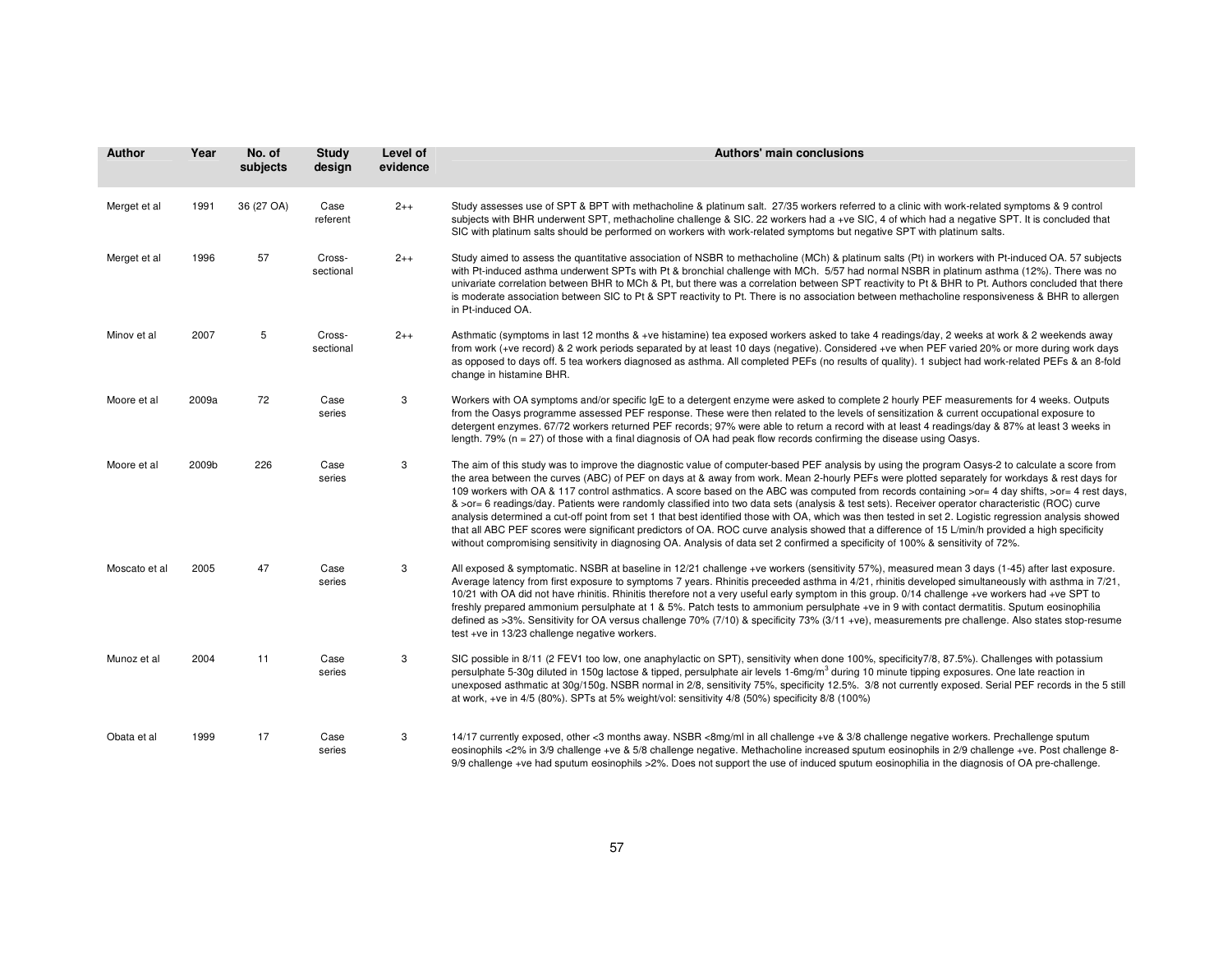| Author                | Year | No. of<br>subjects | <b>Study</b><br>design | Level of<br>evidence | <b>Authors' main conclusions</b>                                                                                                                                                                                                                                                                                                                                                                                                                                                                                                                                                                                                                                                                                                                                                                                                                                                                                                                                                                                                            |
|-----------------------|------|--------------------|------------------------|----------------------|---------------------------------------------------------------------------------------------------------------------------------------------------------------------------------------------------------------------------------------------------------------------------------------------------------------------------------------------------------------------------------------------------------------------------------------------------------------------------------------------------------------------------------------------------------------------------------------------------------------------------------------------------------------------------------------------------------------------------------------------------------------------------------------------------------------------------------------------------------------------------------------------------------------------------------------------------------------------------------------------------------------------------------------------|
| Park et al            | 1989 | 9                  | Case<br>series         | 3                    | All patients had had OA symptoms to reactive dyes in one dye industry, 4 had had rhinitis & they had worked for 6 to 25 months. SPTs with reactive<br>dyes were +ve & bronchoprovocation tests also produced immediate or dual types of bronchoconstriction. RAST was used to detect specific IqE to 4<br>reactive dye-human serum albumin conjugates. High specific IgE binding was found in 8 asthmatic workers compared with 13 negative controls. The<br>RAST inhibition test revealed that there was no immunological cross-reactivity between 4 reactive dyes. These results suggested that the mechanism<br>of their asthmatic symptoms was immunological, mostly an IgE-mediate reaction.                                                                                                                                                                                                                                                                                                                                           |
| Park et al            | 2009 | $36 + 44$          | Case<br>referent       | $2+$                 | Mean changes in PEF across morning/day shifts were compared between workers with OA, confirmed using SIC, & non-working asthmatics.<br>Individuals were divided into a development set, used to identify the optimum cross-shift change for diagnosing OA, & an evaluation set, used to test<br>the sensitivity & specificity of this value. Comparative analysis of serial PEF records was performed using OASYS-2 computerised system. A cross-<br>shift decrease in PEF of 5 L/min achieved acceptable specificity in the development set. Applied to the evaluation set, this cut-off had a specificity of<br>90.9% & a sensitivity of 50%. Analysis of serial PEF records using linear discriminant analysis identified OA with a sensitivity of 83.3% & a specificity<br>of 90.9%. Serial analysis using mean work/rest day PEF comparison had a sensitivity of 66.7% & a specificity of 100%. Cross-shift changes in PEF in<br>morning/day-shift workers have poor sensitivity in diagnosing OA & are inferior to serial techniques. |
| Perrin et al          | 1992 | 61                 | Case<br>series         | 3                    | PEF was assessed every 2 hrs in subjects referred for OA during a period away from work for at least 2 weeks. 3 experienced readers interpreted<br>graphs of PEF & PC20 values blindly. There was complete agreement among the experts in 54/61 cases. 25/61 subjects (41%) had +ve SIC. The<br>best index for comparing results of PEF with SIC was the visual analysis of PEF with sensitivity & specificity of 81% & 74%. Authors conclude that<br>visual analysis of PEF is an interesting tool for investigating OA, although sensitivity & specificity values do not seem satisfactory enough to warrant<br>using it alone. (12 OA cases had normal BHR).                                                                                                                                                                                                                                                                                                                                                                             |
| Pezzini et al         | 1984 | 28                 | Case<br>series         | 3                    | A specific IgE-mediated response was evaluated in workers exposed to TDI or MDI, with diagnosis of OA & +ve to bronchial provocative challenge.<br>The presence of anti-di-isocyanate IgE was observed in 27% of subjects exposed to TDI & 83% of those exposed to MDI, particularly in individuals<br>who experienced an acute massive exposure. An immediate-type response to bronchial provocative test was found in 66% of individuals with specific<br>antibodies. Specific IgE are prevalent (91%) in subjects who developed symptoms before 6 years of exposure to isocyanates. The results suggest an<br>association between the presence of specific IgE, early asthmatic symptoms & heavy episodic exposure.                                                                                                                                                                                                                                                                                                                      |
| Piipari et al         | 2002 | 40                 | Case<br>series         | 3                    | FeNO measured at 100ml/sec with cut-off at 14.5ppb. No change in FeNO in negative challenges. . Prechallenge FeNO normal in 12/14 +ve<br>challenges. FeNO >30% post challenge in 8/14 +ve challenges. Does not support use of FeNO pre challenge in diagnosis of OA.                                                                                                                                                                                                                                                                                                                                                                                                                                                                                                                                                                                                                                                                                                                                                                        |
| Piirila et al         | 2008 | 17                 | Case<br>series         | 3                    | NSBR & pulmonary inflammatory markers (but not lung function) improve after cessation of exposure in patients with isocyanate asthma. 24%<br>normal NSBR at presentation.FEV1 declined mean 79 ml/yr with no exosure, inflammation improved. Not possible to separate effect of removal from<br>exposure & ICS treatment. Confirms poor prognosis.                                                                                                                                                                                                                                                                                                                                                                                                                                                                                                                                                                                                                                                                                          |
| Platts-Mills et<br>al | 1987 | 179                | Cross-<br>sectional    | $2+$                 | IgG & IgE to a purified rat urinary allergen in sera were measured in 179 laboratory workers of whom 30 reported symptoms on exposure to rats.<br>There was a good correlation between IgE & +ve SPTs. There was also a close correlation between reported asthmatic reactions & serum IgE to rat<br>allergen - IgE was present in 12/18 of workers with asthmatic reactions but only 2/135 of workers without symptoms. IgG to rat allergen were present<br>in all sera with IgE but were also present in 30% of asymptomatic individuals. The incidence & quantity of IgG correlated with the degree of exposure<br>to animals but not with the length of exposure in years                                                                                                                                                                                                                                                                                                                                                               |
| Quirce et al          | 1995 | 17                 | Case<br>series         | 3                    | Study aimed to assess reliability of PEF monitoring in 17 subjects referred for suspected OA. Subjects were requested to monitor their PEF 6 times<br>daily for 2 weeks at work & at least 10 days away from work, unaware that their readings were stored. Of those who completed the monitoring, only<br>55.3% of the records were completely accurate in terms of the value & the timing of the measurements, 23.3% were inaccurate either in terms of the<br>recorded value or of the timing of the measurement, & the remainder were fabricated results (not recorded by the Mini-Log). Our results suggest that<br>PEF monitoring using ordinary PEF meters for assessment of work-relatedness of asthma has limitations & is not reliable.                                                                                                                                                                                                                                                                                           |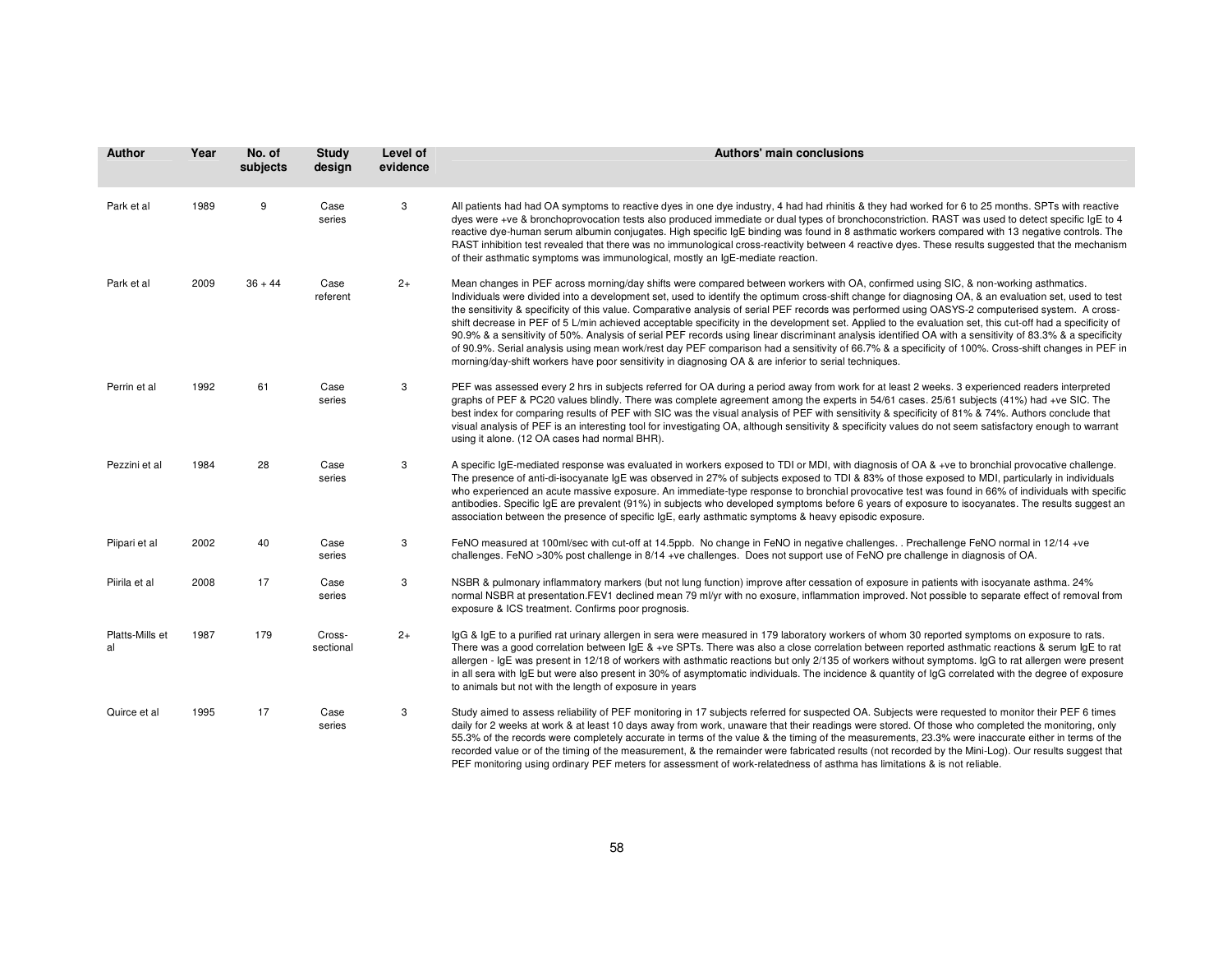| Author               | Year | No. of<br>subjects     | <b>Study</b><br>design | Level of<br>evidence | <b>Authors' main conclusions</b>                                                                                                                                                                                                                                                                                                                                                                                                                                                                                                                                                                                                                                                                                                                                                                                                                                                                                                                                                                                                                                                                                                                                           |
|----------------------|------|------------------------|------------------------|----------------------|----------------------------------------------------------------------------------------------------------------------------------------------------------------------------------------------------------------------------------------------------------------------------------------------------------------------------------------------------------------------------------------------------------------------------------------------------------------------------------------------------------------------------------------------------------------------------------------------------------------------------------------------------------------------------------------------------------------------------------------------------------------------------------------------------------------------------------------------------------------------------------------------------------------------------------------------------------------------------------------------------------------------------------------------------------------------------------------------------------------------------------------------------------------------------|
| Redlich &<br>Stowe   | 2001 | 75                     | Cross-<br>sectional    | $2+$                 | No overt cases of clinically apparent di-isocyanate OA in auto body shop workers were identified based on spirometry, methacholine challenge, PEF<br>& symptoms. Hexamethylene di-isocyanate (HDI)-specific lymphocyte proliferation was present in 30% & HDI-specific IqG in 34% of workers, but<br>they were not associated. HDI-specific IqE was detected in 2 workers. HDI-specific lymphocyte proliferation, increased methacholine<br>responsiveness, & symptoms of chest tightness/shortness of breath were more common in most heavily HDI-exposed workers. Findings<br>demonstrate the presence of HDI-specific immune responses in a large proportion of healthy HDI-exposed workers.                                                                                                                                                                                                                                                                                                                                                                                                                                                                            |
| Revsbech et<br>al    | 1989 | 139                    | Case<br>series         | 3                    | Diurnal variation (DV) in PEF was studied in 132/139 workers produced an acceptable record of 3 readings/day for at least half of the 3 week period.<br>DV was calculated as difference between highest & lowest PEF as percentage of the mean PEF on each day. Median for the group was 5.9%. DV<br>was higher among smokers & workers with work-related pulmonary symptoms.                                                                                                                                                                                                                                                                                                                                                                                                                                                                                                                                                                                                                                                                                                                                                                                              |
| Ricciardi et al      | 2003 | 29                     | Case-<br>control       | $2+$                 | Study aimed to improve understanding of the pathogenesis of OA induced by iroko wood dust & looked at the sensitivity & specificity of SPTs,<br>RASTS & intra-dermal tests & PEF & NSBR to iroko asthma. It was found that SPTs are an insensitive test for the diagnosis of OA (0/9). Intra-dermal<br>iroko allergen has a sensitivity of 4/9. PEFs all showed a 20% reduction at work in those with OA (100% sensitive). All were tested against a gold<br>standard SIC test. The histories were 100% sensitive & abnormal NSBR was 100% sensitive. Paper shows the lack of use of SPT in iroko asthma &<br>the diagnostic sensitive 100% with PEF records.                                                                                                                                                                                                                                                                                                                                                                                                                                                                                                              |
| Sauni et al          | 2009 | 150                    | Case<br>series         | 3                    | The quality of diagnostic procedures was assessed by reviewing the files of 150 patients who were referred to the Finnish Institute of Occupational<br>Health in 2003 with a suspicion of an occupational cause of their asthma. The quality indicators used were assessment of workplace exposures,<br>spirometric studies, bronchodilator response, serial workplace measurements of PEF & the time since first symptoms to the final diagnosis. For each<br>indicator, criteria to differentiate between sufficient & insufficient care were developed. Exposure assessments, spirometric studies & bronchodilator<br>responses were performed in 92, 87 & 79% of cases in the total study group, respectively. Workplace measurements of PEF had been performed in<br>51% of the cases, & the quality of measurements was sufficient in 52%. Workplace exposures had been assessed significantly more often by<br>occupational physicians than in those referred by others. Serial PEF measurements had been performed significantly less often in other health<br>clinics (23%) compared to occupational health services (56%) or respiratory clinics (59%) (p<0.01). |
| Schlunssen et<br>al  | 2004 | 302 (& 71<br>controls) | Cohort                 | $2++$                | Study aimed to investigate the relation between wood dust exposure & different indices of asthma among 302 woodworkers & 71 non-exposed<br>subjects. There was a tendency to increased risk of asthma among atopic woodworkers compared to atopic non-exposed subjects. Wood dust<br>exposure was associated with asthma, despite a low dust level compared to other studies. Atopy was an important effect modifier in the association<br>between asthma & wood dust exposure. When the golden standard was defined as BHR or bronchodilator induced reversibility or increased PEF<br>variability, the sensitivity of asthma symptoms as defined in this study was 75% with a specificity of 61%. Physician diagnosed asthma had an 85%<br>specificity, but the sensitivity was low, 33%.                                                                                                                                                                                                                                                                                                                                                                                |
| Siaheim et al        | 2004 | 45                     | Case<br>referent       | $2+$                 | FeNO (& bronchial histology) compared in workers with potroom asthma, in exposed controls & in unexposed asthmatics. No data to calculate<br>sensitivity or specificity of any of the measures. The findings suggest a wide range of eosinohil infiltration & FeNO & support the concept of<br>phenotypes based on these measures.                                                                                                                                                                                                                                                                                                                                                                                                                                                                                                                                                                                                                                                                                                                                                                                                                                         |
| Smith et al          | 2007 | 90                     | Case<br>series         | 3                    | Specific IgE persists (while symptoms improve) 5 years or more after workplace exposure ceases in patients with latex asthma. Cohort of NRL<br>sensitised HCW with many with severe reactions not included in original cohort. Sensitivity of Phadia immunocap IgE for any disease was 53%, when<br>enhanced with Hev b5 62%. Over 56 months of follow-up IgE reduced; reduction less with severe initial reaction, cross-reacting food sensitisation &<br>continuing NRL exposure. Continuing OA reduced from 52.9% of cohort to 5.9%.                                                                                                                                                                                                                                                                                                                                                                                                                                                                                                                                                                                                                                    |
| Swiercynska<br>et al | 2008 | 42                     | Case<br>series         | 3                    | Bakers, healthcare workers & farmers with specific realistic type challenges to occupational allergens. 17/42 challenge +ve. FeNO correlated with<br>sputum eosinophilia. Eosinophilia in nasal lavage & changes in NSBR were criteria for a +ve challenge. Mean increase in FeNO at 24 hours after<br>challenge but not before. FeNO not corrected for smoking or inhaled corticosteroid use. Paper included latex glove challenges, 1/2 with +ve<br>challenge had latex IgE.                                                                                                                                                                                                                                                                                                                                                                                                                                                                                                                                                                                                                                                                                             |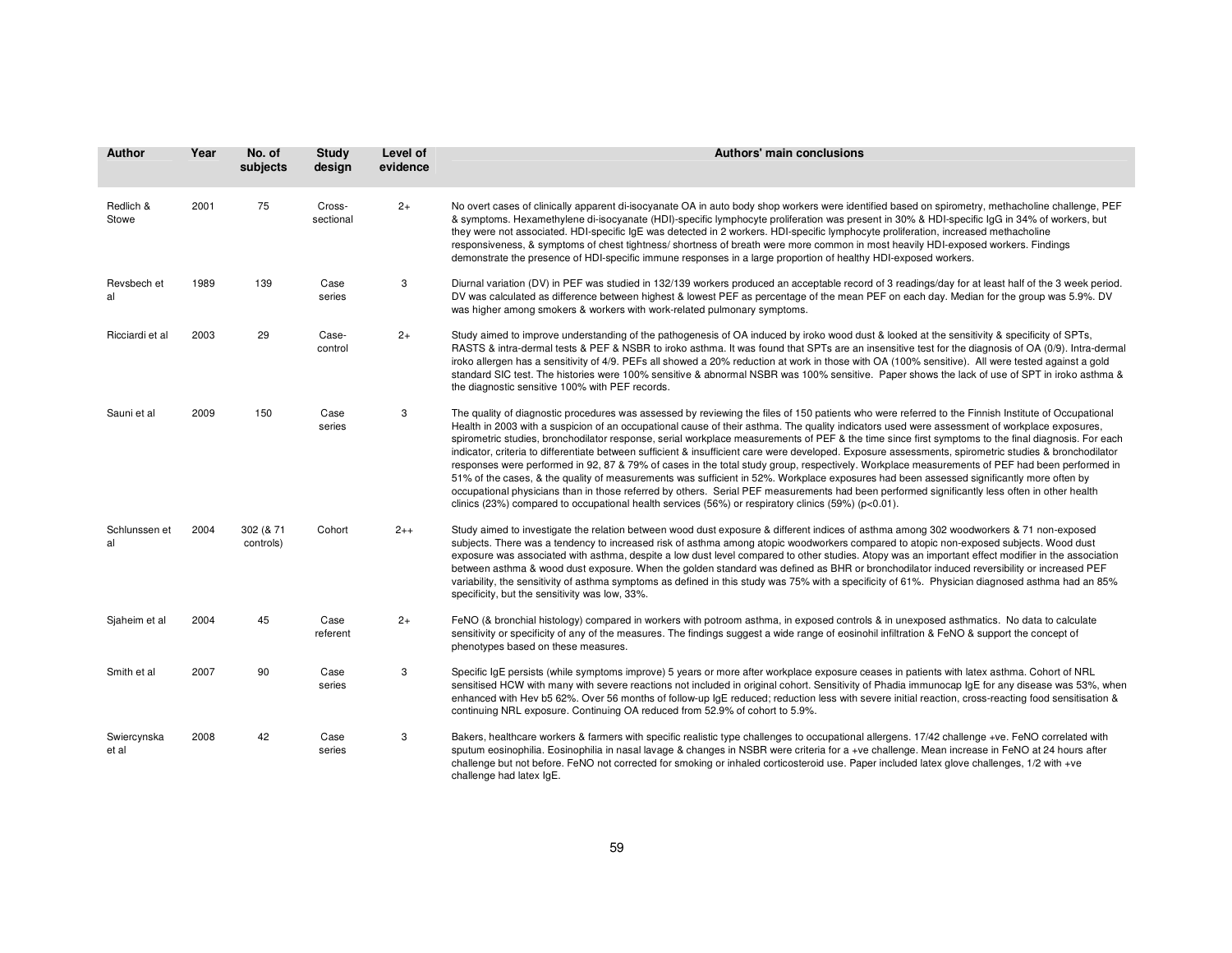| <b>Author</b>       | Year  | No. of<br>subjects | Study<br>design     | Level of<br>evidence | Authors' main conclusions                                                                                                                                                                                                                                                                                                                                                                                                                                                                                                                                                                                                                                                                                                                                                                                                                                                                                                                                                                                                                                                                                                                                                                                                                                                                                                                                                                                                                                  |
|---------------------|-------|--------------------|---------------------|----------------------|------------------------------------------------------------------------------------------------------------------------------------------------------------------------------------------------------------------------------------------------------------------------------------------------------------------------------------------------------------------------------------------------------------------------------------------------------------------------------------------------------------------------------------------------------------------------------------------------------------------------------------------------------------------------------------------------------------------------------------------------------------------------------------------------------------------------------------------------------------------------------------------------------------------------------------------------------------------------------------------------------------------------------------------------------------------------------------------------------------------------------------------------------------------------------------------------------------------------------------------------------------------------------------------------------------------------------------------------------------------------------------------------------------------------------------------------------------|
| Tarlo et al         | 1991  | 154                | Case<br>series      | 3                    | Study assessed the feasibility & results of different investigations for patients referred to clinic for possible OA. A +ve SPT to a workplace allergen<br>(14%), +ve PEF workplace changes (12%), improvement in methacholine response on holiday (9%), and/or +ve SIC testing (14%) supported the<br>diagnosis of OA in 61 subjects (39% of total referrals). 51 of these were related to a workplace sensitizer & 10 to a presumed irritant OA was<br>excluded in 48 subjects (31%) who had normal methacholine responsiveness within 24 hours of work (22% of 54 subjects), PEF readings no worse<br>at work than on holidays (14% of total referrals) and/or negative SIC testing (10% of total referrals). Insufficient information could be obtained for a<br>diagnosis in the remaining 45 subjects (28%). No single investigation was considered diagnostic in this study.                                                                                                                                                                                                                                                                                                                                                                                                                                                                                                                                                                        |
| Tarlo et al         | 2001  | $\overline{7}$     | Case<br>series      | 3                    | Change in gloves to lower protein, powder free natural rubber latex (NRL) gloves reduces NRL allergy in employees. 2 of the 3 nurses with OA were<br>able to return to work. Reduction of new onset of NRL-related OA & also workers with previously diagnoses NRL-OA were able to continue working<br>in a hospital setting.                                                                                                                                                                                                                                                                                                                                                                                                                                                                                                                                                                                                                                                                                                                                                                                                                                                                                                                                                                                                                                                                                                                              |
| Tarlo et al         | 2002  | 844                | Other               | $2+$                 | A medical surveillance programme was introduced in Ontario for workers exposed to diisocyanates (DI) in 1983, but no mandated surveillance<br>programme is in effect in this province for other asthmagens. This study assessed changes in incidence & severity of compensated OA claims due to<br>DI compared with other causes, which occurred since the introduction of the surveillance programme. New claims for OA compensated by the<br>Workers' Compensation Board (WCB) between 1980 & 1993 were retrospectively reviewed. Numbers of claims for OA induced by DI ranged from 9-<br>15/year in 1980-83, increased to 55-58/year in 1988-90, then fell to 19-20/year by 1992-93. Yearly numbers of claims for OA due to other causes<br>increased up to 1985-87 & remained relatively stable. Duration of symptoms for OA induced by DI was shorter than for other claims & there were<br>fewer hospital admissions among those with OA induced by DI than among those with OA induced by other causes. OA from all causes was<br>diagnosed earlier in claims for 1987-93 compared with 1980-86, & indicators of severity of asthma were also milder in accepted claims during 1987-<br>93 than in earlier claims. Although engineering & industrial hygiene measures may have contributed to these changes, our findings are also<br>consistent with a beneficial contribution from the medical surveillance programme for workers exposed to DI. |
| Tee et al           | 1998  | 58                 | Case<br>series      | 3                    | 58/101 patients referred for investigation were diagnosed as having isocyanate-induced OA by means of history, serial PEF records, & bronchial<br>provocation tests (BPT). Specific IgE to isocyanates were measured in all patients by RAST. 20 patients had a RAST ratio of 2 or greater to at least<br>one isocyanate. 13 (28%) of the 46 patients with a +ve BPT response had RAST ratio of 2 or greater, & 9 (20%) had a RAST ratio of 3 or greater.<br>Raising the RAST cut-off from 2 or greater to 3 or greater reduced its sensitivity but increased the specificity of the test to 100%. With a RAST score<br>of 3 or greater, it is wholly specific & therefore diagnostic of isocyanate-induced asthma. The sensitivity of specific IgE measurement is highest when<br>blood is taken less than 30 days from last exposure, which is consistent with the observed half-life (6 months). Measurement of specific IgE to<br>isocyanates is a specific but relatively insensitive test for asthma induced by isocyanates.                                                                                                                                                                                                                                                                                                                                                                                                                         |
| van Kampen<br>et al | 2008  | 71                 | Case<br>series      | 3                    | High concentrations of specific IgE are associated with a +ve response to SIC in bakers. Sensitivity compromised by measuring IgE after removal<br>from exposure in 64% (mean .4years). 100% +ve predictive value for a +ve challenge was obtained with a >5mm wheal (wheat) or 4.5mm (rye) &<br>2.32 ku/l (wheat & 9.64ku/l (rye), suggesting further confirmation with challenge not needed if these present.                                                                                                                                                                                                                                                                                                                                                                                                                                                                                                                                                                                                                                                                                                                                                                                                                                                                                                                                                                                                                                            |
| Vandenplas et<br>al | 1995a | 273                | Cross-<br>sectional | $2++$                | Questionnaire & SPTs with latex & common inhalant allergens were administered to 273/289 subjects. 13/273 showed SPT reactivity to latex. None<br>of those who had negative SPTs to latex had history suggestive of OA. Histamine inhalation challenge was then performed on 12 of 13 latex-<br>sensitive subjects (including 5 subjects with a history of OA). These 12 subjects demonstrated significant BHR. All underwent SICs with latex gloves<br>& 7 subjects developed a significant bronchial response. Authors conclude that OA due to latex occurred in 2.5% of hospital employees. Widespread<br>use of latex gloves should therefore be considered a significant risk to respiratory health of hospital employees.                                                                                                                                                                                                                                                                                                                                                                                                                                                                                                                                                                                                                                                                                                                            |
| Vandenplas et<br>al | 2001  | 45                 | Cross-<br>sectional | $2++$                | Patients underwent an open medical questionnaire, SPT against latex, measurement of BHR to histamine & SIC with latex gloves. Clinical history,<br>SPTs & assessment of NSBR showed high sensitivity but low specificity compared with SIC. Clinical history & immunologic tests were the most<br>useful procedures in diagnosing latex OA. Combining the 2 procedures remained less accurate than SIC. Further examination of predictive values of<br>tests is warranted to recommend diagnostic strategies that are specific to various agents causing OA.                                                                                                                                                                                                                                                                                                                                                                                                                                                                                                                                                                                                                                                                                                                                                                                                                                                                                               |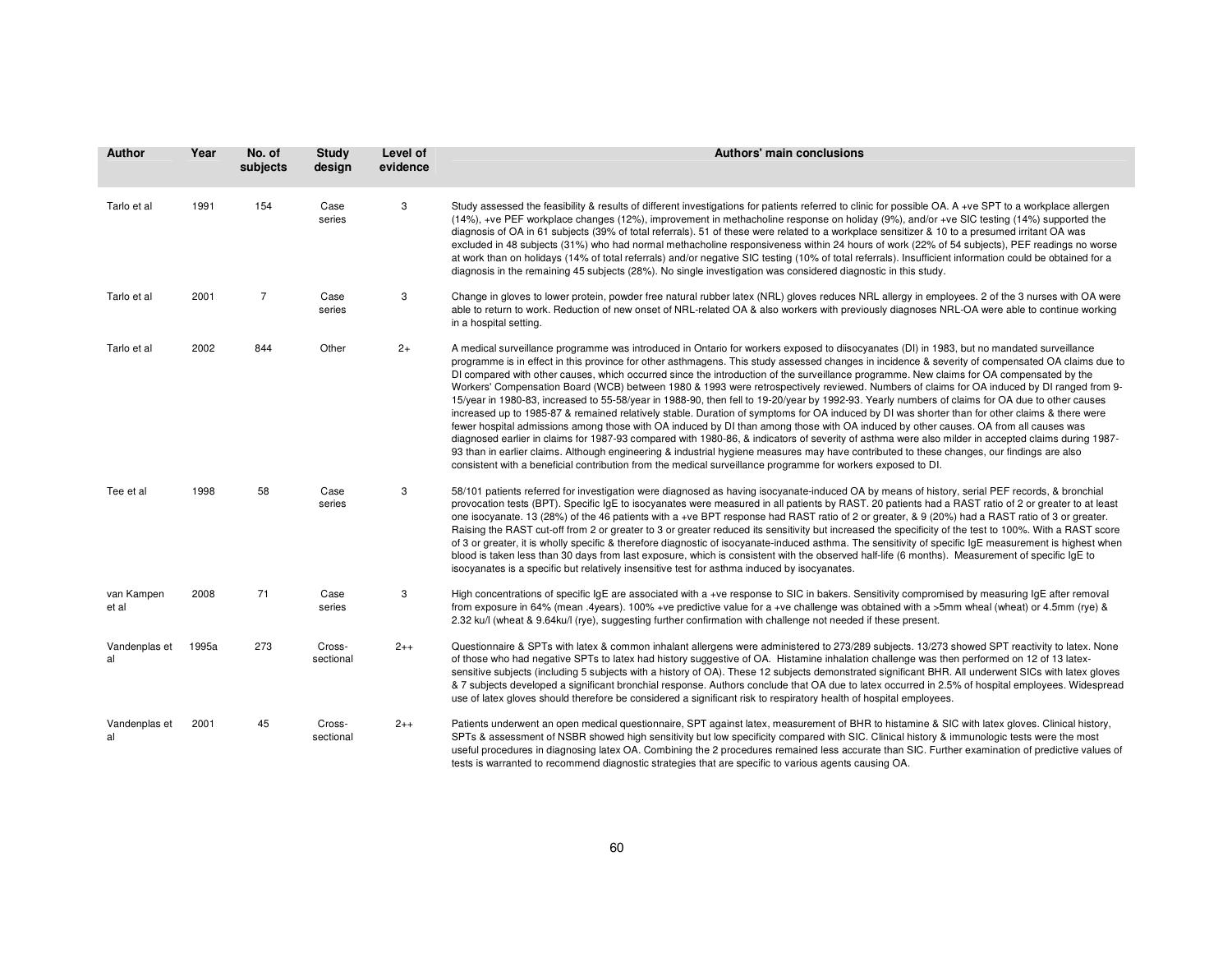| <b>Author</b>       | Year | No. of<br>subjects | Study<br>design     | Level of<br>evidence | Authors' main conclusions                                                                                                                                                                                                                                                                                                                                                                                                                                                                                                                                                                                                                                                                                                                                                                                                                                                                                                                                                                                                                                                                                                                                                                                                                                                                                 |
|---------------------|------|--------------------|---------------------|----------------------|-----------------------------------------------------------------------------------------------------------------------------------------------------------------------------------------------------------------------------------------------------------------------------------------------------------------------------------------------------------------------------------------------------------------------------------------------------------------------------------------------------------------------------------------------------------------------------------------------------------------------------------------------------------------------------------------------------------------------------------------------------------------------------------------------------------------------------------------------------------------------------------------------------------------------------------------------------------------------------------------------------------------------------------------------------------------------------------------------------------------------------------------------------------------------------------------------------------------------------------------------------------------------------------------------------------|
| Vandenplas et<br>al | 2005 | 212                | Case<br>series      | 3                    | In a hospital setting, symptoms are helpful in predicting OA. Specificity of wheezing at work was 85%, sensitivity 40%. Improvement weekends had a<br>sensitivity of 76% specificity 54%. Improvement during holidays: sensitivity 74% specificity 57%. Loss of voice negatively associated with +ve<br>challenge. Predictive model set up & tested on same population.                                                                                                                                                                                                                                                                                                                                                                                                                                                                                                                                                                                                                                                                                                                                                                                                                                                                                                                                   |
| Walusiak et al      | 2004 | 287                | Cohort              | $2+$                 | Apprentice bakers were examined by questionnaire, SPTs to common & occupational allergens, evaluation of total serum IgE level & specific IgE at<br>0, 1 year & 2 years after onset of vocational training. Incidence of work-related chest symptoms was 4.2% in 1st year & 8.6% in 2nd year of<br>exposure. Hypersensitivity to occupational allergens developed in 4.6 & 8.2% of subjects, respectively. Incidence of ORh was 8.4% after 1 year &<br>12.5% after 2 years, & that of OA/cough-variant asthma 6.1 & 8.7%, respectively. Latency period of ORh was 11.6 +/- 7.1 months & chest symptoms<br>12.9 +/- 5.5 months. Only in 20% of OA cases could ORh be diagnosed a stage earlier. In 21/25 subjects with OA, chronic cough was the sole clinical<br>manifestation. Stepwise logistic regression analysis revealed that +ve SPT to common allergens was a significant risk factor of hypersensitivity to<br>occupational allergens (OR = 10.6, 95% CI 5.27; 21.45), ORh (OR = 3.9, 95% CI 1.71; 9.14) & OA (OR = 7.4, 95% CI 3.01; 18.04). Moreover, +ve<br>SPT to occupational allergens on entry to the training was a significant risk factor of asthma ( $OR = 6.9$ , $95\%$ CI 0.93; 51.38). In most subjects who<br>developed OA, rhinitis occurred at the same time as chest symptoms. |
| Yacoub et al        | 2007 | 40                 | Case<br>series      | 3                    | Follow up study of workers with OA confirmed by SIC a mean of 3 years post last exposure; most improved after cessation of exposure; but there is a<br>high prevalence of persistent depression/anxiety. Most subjects had NSBR at diagnosis; 25% had no sputum eosinphilia at diagnosis; persisting<br>eosinophila was the only abnormality in 1/40. Suggests that there is a subset of OA with no increase in sputum eosinophils, & changes in NSBR an<br>insensitive method of diagnosis.                                                                                                                                                                                                                                                                                                                                                                                                                                                                                                                                                                                                                                                                                                                                                                                                              |
| Zock et al          | 1998 | 49                 | Cross-<br>sectional | $2+$                 | Expert judgment of PEF-time graphs provides an important tool to detect OA. However, the reproducibility of this technique in an open working<br>population is unknown. Agreement between & within 9 experts was studied using PEF-time graphs of 49 workers. Results suggest that in a "healthy"<br>working population, judgment of PEF graphs is not a favourable method for detection of airway obstruction. If this technique is applied in<br>epidemiological studies, judgment of the graphs should be done by more than one expert.                                                                                                                                                                                                                                                                                                                                                                                                                                                                                                                                                                                                                                                                                                                                                                |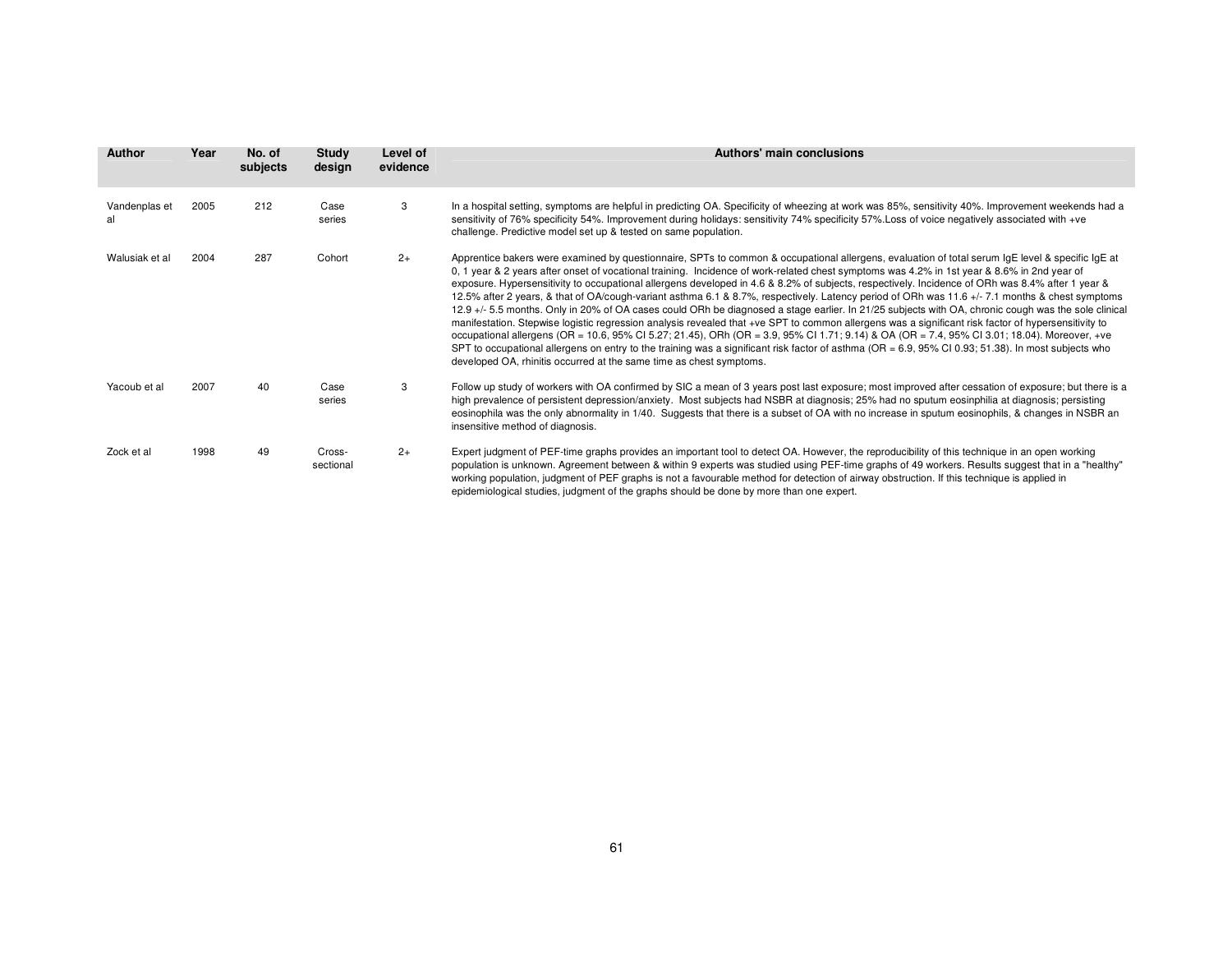## **EVIDENCE TABLE D**

| <b>Author</b>       | Year | No. of<br>subjects            | <b>Study</b><br>design | Level of<br>evidence | Authors' main conclusions                                                                                                                                                                                                                                                                                                                                                                                                                                                                                                                                                                                                                                                                                                                                                                                                                                                                                                                 |
|---------------------|------|-------------------------------|------------------------|----------------------|-------------------------------------------------------------------------------------------------------------------------------------------------------------------------------------------------------------------------------------------------------------------------------------------------------------------------------------------------------------------------------------------------------------------------------------------------------------------------------------------------------------------------------------------------------------------------------------------------------------------------------------------------------------------------------------------------------------------------------------------------------------------------------------------------------------------------------------------------------------------------------------------------------------------------------------------|
| Ameille et al       | 1997 | 209                           | Case series            | 3                    | Patients with OA were reviewed on average 3.1 years after the diagnosis. At review, 44% had left their previous job & 25% were currently<br>unemployed. 32% remained exposed to the offending agents in the same job. 46% of patients had suffered a reduction of income. Claims for<br>compensation, size of the company, level of education, & age at the time of diagnosis were significantly associated with a risk for becoming<br>unemployed or having a new employer after the diagnosis of OA. 54% of employees who claimed compensation had to leave their company<br>compared to 22% of employees who did not do so. However the study did not allow the authors to determine whether loss of employment was<br>the cause or consequence of the claim for compensation. The authors conclude that OA results in severe socio-economic consequences &<br>that effort should be made to increase & improve retraining programmes. |
| Axon et al          | 1995 | 26 with OA, 29<br>with non-OA | Case series            | 3                    | Study aimed to determine the differences between patients with OA & those with non-OA, which might help in their diagnosis. Questionnaires<br>were distributed to 30 subjects aged 18-65 years at each of two clinics - one for patients with OA & one for those with cryptogenic &<br>environmental asthma. Subjects with OA were more likely to become unemployed (50% vs 3%).                                                                                                                                                                                                                                                                                                                                                                                                                                                                                                                                                          |
| Bernstein et<br>al  | 2003 | 25                            | Case series            | 3                    | Workplace interventions were initiated in 20/25 subjects reporting work aggravated asthma. All had concurrent symptoms of work-related<br>urticaria & rhinitis. 19 workers were switched to non-latex gloves & 18 reported resolution of all symptoms, despite the fact that 12 (66%)<br>continued to work with colleagues who were using powdered natural rubber latex (NRL) gloves. Another healthcare worker (HCW) had a job<br>change that resulted in resolution of both contact urticaria & asthma, although rhinitis symptoms persisted. 4 workers in the asthma group left<br>their jobs because of persistence of symptoms before specific interventions were made. 1 HCW continued to work in the same health care<br>facility without intervention & all NRL associated symptoms persisted. Job changes led to a mean 24% reduction in income.                                                                                 |
| Brant et al         | 2006 | 45                            | Case series            | 3                    | Follow up of symptomatic workers following a cross sectional study of 78% (35/45) workers diagnosed with OA to detergent enzymes. 86%<br>reported an improvement in their symptoms, 29% asymptomatic. Estimated half life of specific IqE 20 months.                                                                                                                                                                                                                                                                                                                                                                                                                                                                                                                                                                                                                                                                                      |
| Burge               | 1982 | 39                            | Case series            | 3                    | NSBR to histamine was measured before SIC in the following groups: 51 workers exposed to toluene di-isocyanate (TDI); 40 workers exposed<br>to diphenylmethane diisocyanate (MDI); 45 electronics workers exposed to colophony fumes & 13 unexposed controls. Finally 38 electronics<br>workers had repeated measurements after moving their place of work. Histamine BHR returned to normal more frequently in those who left<br>work than in those who had moved within their original factories, suggesting that the latter had sufficient indirect exposure to maintain their<br>symptoms & BHR. Only 2/20 affected workers who had left factory were symptom free, & most had considerable reduction in quality of life by<br>continuing asthma.                                                                                                                                                                                     |
| Cannon, et al       | 1995 | 225                           | Cross-sectional        | $2+$                 | Patients with WRA, whether initiated or provoked by agents inhaled at work, suffer adverse economic & employment consequences. Earnings<br>adversely affected in all categories - 30% of those with OA or work-exacerbated asthma reported more losing more than 40% of income.<br>Compared to non-WRA, those with occupational & WRA report greater difficulty in finding new work & higher proportions had changed or<br>suffered disruption to their jobs. For many patients, continuing a chosen career, often after many years' training, was not possible. Those in<br>higher socioeconomic groups found it easier to diversify into related careers; skilled manual workers had less opportunity to transfer into equally<br>skilled work & often obtained unskilled work or became unemployed. (Of the 225 subjects, 113 had OA, 37 had work-exacerbated asthma & 75<br>had asthma unrelated to work).                            |
| Chan-Yeung<br>et al | 1982 | 125                           | Case series            | 3                    | 50/125 subjects remained in the same job & all had respiratory symptoms. In 75 exposures ceased. Of these, half became asymptomatic.<br>Noted that subjects who became asymptomatic had relatively normal lung function at time of diagnosis. Asthma was often not recognised; it<br>took an average of 2 years after onset of symptoms to reach correct diagnosis. Subjects with shorter duration of exposure & shorter duration of<br>symptoms prior to diagnosis & removal from exposure showed improvement. Early diagnosis & removal from exposure were found to be<br>associated with recovery.                                                                                                                                                                                                                                                                                                                                     |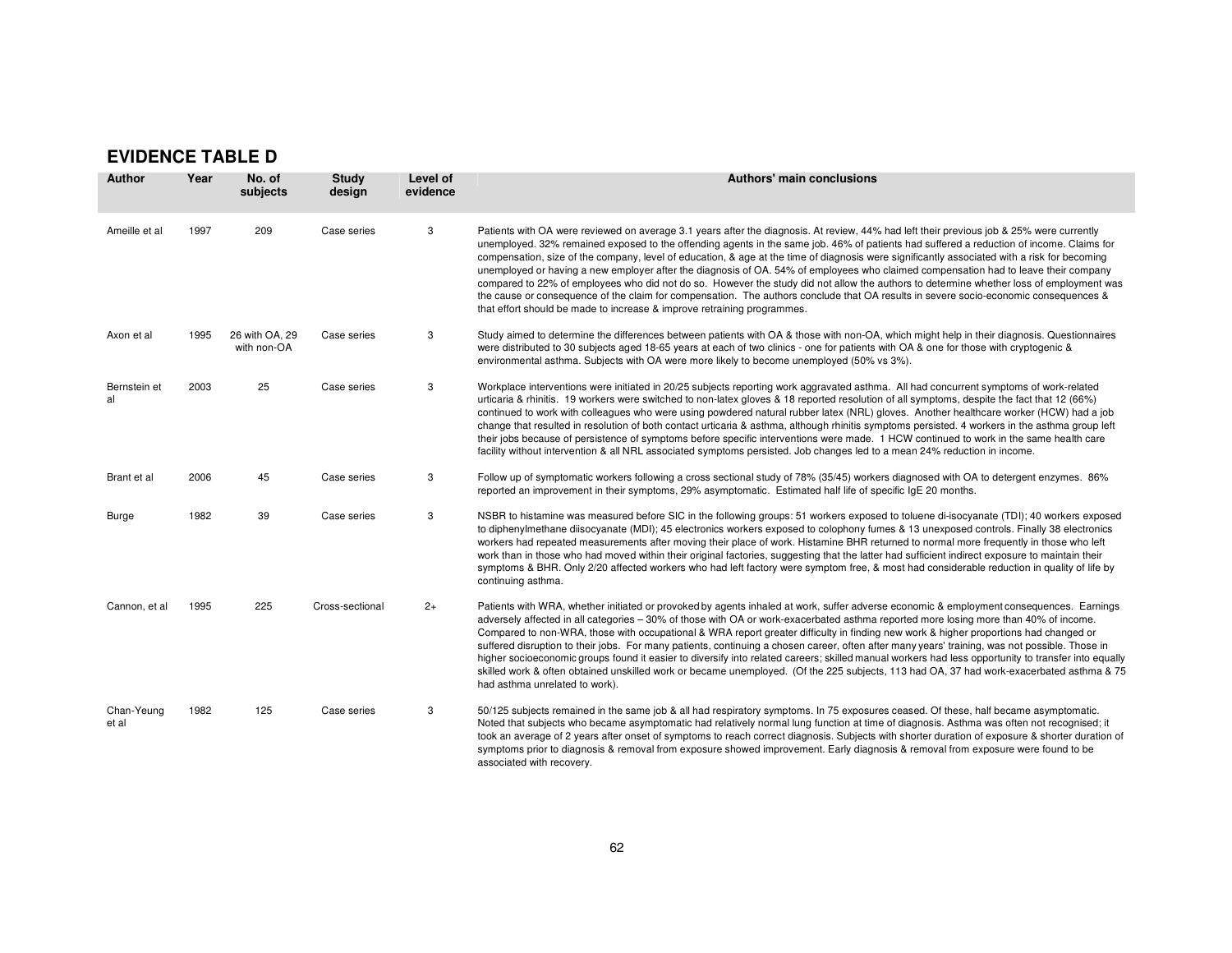| <b>Author</b>        | Year | No. of<br>subjects | <b>Study</b><br>design | Level of<br>evidence | <b>Authors' main conclusions</b>                                                                                                                                                                                                                                                                                                                                                                                                                                                                                                                                                                                                                                                                                                                                                                                                                                                                                                                                                                                                                                                                         |
|----------------------|------|--------------------|------------------------|----------------------|----------------------------------------------------------------------------------------------------------------------------------------------------------------------------------------------------------------------------------------------------------------------------------------------------------------------------------------------------------------------------------------------------------------------------------------------------------------------------------------------------------------------------------------------------------------------------------------------------------------------------------------------------------------------------------------------------------------------------------------------------------------------------------------------------------------------------------------------------------------------------------------------------------------------------------------------------------------------------------------------------------------------------------------------------------------------------------------------------------|
| Chan-Yeung<br>et al  | 1987 | 232                | Case series            | 3                    | Subjects observed on average 4 years after diagnosis - 96 continued to work with red cedar, 136 left the industry. Of these, only 55/136<br>recovered completely whereas 81 were still symptomatic. Those that recovered were younger, had significantly better pulmonary function & a<br>lesser degree of NSBR at time of diagnosis, indicating diagnosis at an earlier stage of the disease. A higher proportion of patients who<br>recovered had late asthmatic reaction on inhalation provocation test at time of diagnosis. All 96 subjects still exposed had respiratory symptoms<br>& required medication. Authors concluded that the most important determinant of favourable outcome is early diagnosis & removal from<br>exposure. Partial removal from exposure did not prevent the decline in lung function.                                                                                                                                                                                                                                                                                 |
| Descatha et<br>al    | 2007 | 229                | Case series            | 3                    | The severity of OA is related to the duration of symptoms prior to diagnosis but not to agents, smoking, age, atopy or sex. Agents mostly<br>responsible were persulphates, isocyanates & flour.                                                                                                                                                                                                                                                                                                                                                                                                                                                                                                                                                                                                                                                                                                                                                                                                                                                                                                         |
| Dimich-Ward<br>et al | 2007 | 302                | Cross-sectional        | $2++$                | In the follow-up period for employed subjects ( $n=185$ ) of those who continued working with western red cedar after diagnosis ( $n=143$ ), 30.1%<br>remained in exposed jobs, 25.9% switched to jobs without exposure to western red cedar & 16.8% eventually quit their jobs because of their<br>asthma. By comparison, the majority of subjects (73.8%) who began working in unexposed jobs within 1 yr of diagnosis (n=42) remained in<br>their jobs & none quit because of their asthma.                                                                                                                                                                                                                                                                                                                                                                                                                                                                                                                                                                                                           |
| Douglas et al        | 1995 | 291                | Cross-sectional        | $2+$                 | Within 3 months of the opening of a salmon-processing plant in the UK, some workers complained of symptoms suggestive of OA. A survey of<br>all employees identified 24 (8.2%) with OA. The employees worked near machines, which generated respirable aerosols containing salmon-<br>serum proteins. The IqE response to these proteins was associated with OA, with increasing severity of symptoms, & with working distance<br>from the aerosol source. The main factor which predisposed to IqE production & asthma was cigarette smoking, whereas atopy & a previous<br>allergic history did not. The affected employees were reallocated to a low-exposure worksite & factory ventilation was improved. 11 showed<br>significant clinical & pulmonary function improvement, & continued in employment. 13 who still had symptoms were advised to leave, thereafter<br>becoming symptom-free, & regaining normal respiratory function. Early recognition of symptoms & prompt action to reduce aerosol exposure<br>avoided the long-term reduction in pulmonary functions often associated with OA. |
| Dressel et al.       | 2007 | $81 + 24$          | Case-referent          | $2+$                 | The short-term effect of an educational intervention in asthmatic farmers was evaluated on the basis of spirometric indices and FeNO. Farmers<br>with $OA (n = 81)$ , mostly sensitised against cow dander and storage mites, participated in a 1-day educational programme. Outcome measures<br>were assessed at baseline and after 4-6 weeks, using FeNO, lung function and a questionnaire. Results were compared with those of a control<br>group without intervention ( $n = 24$ ). In the educational group, the proportion of subjects reporting work-related symptoms was reduced after the<br>intervention. FeNO decreased from a geometric mean of 28.2 to 25.7 ppb, and, in subjects with an elevated (>35 ppb) baseline FeNO (n = 32),<br>from 59.7 to 49.2 ppb. The corresponding changes in the control group were 25.6 versus 27.7 ppb and 49.5 versus 48.1 ppb. Spirometric<br>results were unaltered in both groups. Thus FeNO, a marker of allergic airway inflammation, indicated a beneficial effect of a short-term<br>educational intervention in farmers with OA.                 |
| Dressel et al.       | 2007 | 113                | Case series            | 3                    | 113 farmers with OA in education group compared with non-random group of 24 also with OA not taking part in education programme. Niox<br>Mino used for FeNO, a level of 35ppb was classed as normal. All able to measure FeNO, not all able to measure FEV1. Changes in FeNO<br>seen after education, no change in FEV1. Supports use of FeNO as a measure of intervention in farmers with OA.                                                                                                                                                                                                                                                                                                                                                                                                                                                                                                                                                                                                                                                                                                           |
| Fishwick et al       | 2007 | 97                 | Case series            | 3                    | Consecutive patients with suspected OA were recruited from 6 secondary care clinics with an interest in OA. Semi-structured interviews were<br>performed & hospital case notes were reviewed to summarise relevant investigations & diagnosis. 97 patients were recruited, with a mean age<br>of 44.2 years (range 24-64), 51 of whom (53%) had OA confirmed as a diagnosis. Most (96%) had consulted their general practitioner (GP) at<br>least once with work-related respiratory symptoms, although these had been present for a mean of 44.6 months (range 0-320 months) on<br>presentation to secondary care. Patients experienced a mean delay for assessment in secondary care of 4 years (range 1-27 years) following<br>presentation in primary care. Significant diagnostic delay currently occurs for patients with OA in the UK.                                                                                                                                                                                                                                                            |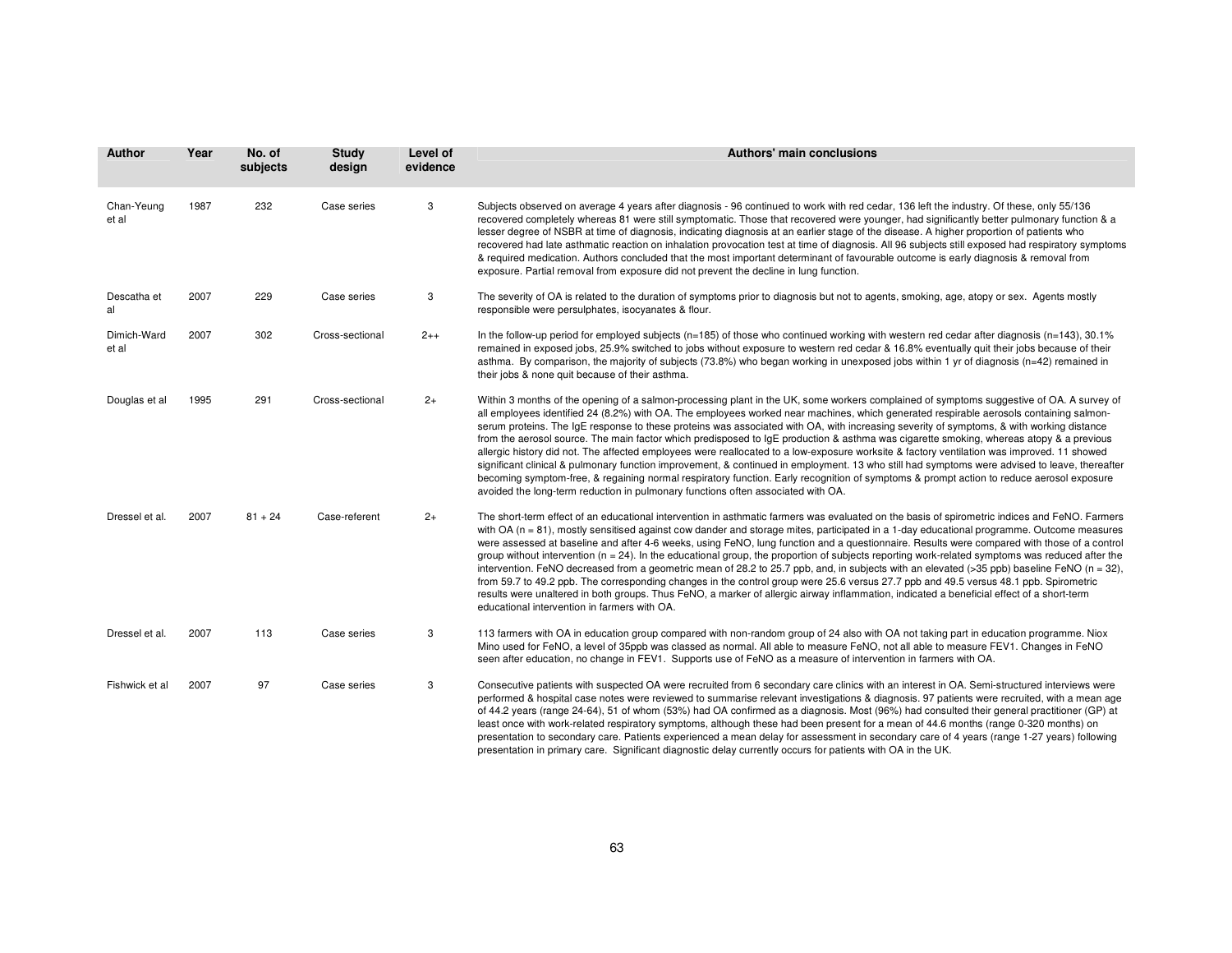| <b>Author</b>       | Year  | No. of<br>subjects | <b>Study</b><br>design | Level of<br>evidence | Authors' main conclusions                                                                                                                                                                                                                                                                                                                                                                                                                                                                                                                                                                                                                                                                                                                                                                                                                                                                                                                                                                                                                                                                                                                                                   |
|---------------------|-------|--------------------|------------------------|----------------------|-----------------------------------------------------------------------------------------------------------------------------------------------------------------------------------------------------------------------------------------------------------------------------------------------------------------------------------------------------------------------------------------------------------------------------------------------------------------------------------------------------------------------------------------------------------------------------------------------------------------------------------------------------------------------------------------------------------------------------------------------------------------------------------------------------------------------------------------------------------------------------------------------------------------------------------------------------------------------------------------------------------------------------------------------------------------------------------------------------------------------------------------------------------------------------|
| Gannon et al        | 1993b | 112                | Case series            | 3                    | Workers who had a diagnosis of OA made ≥1 year earlier were followed up. 32% remained exposed to the causative agent. 35% were no<br>longer employed, 41% due to unemployment, 44% due to ill health retirement & 15% due to chronic sick leave. Workers still exposed – median<br>loss of income was 35%. Those removed from exposure were worse off financially - median loss 54% of income. Compensation did not match<br>the loss of earnings due to development of OA. Removal from exposure after diagnosis with OA is beneficial in terms of symptoms & lung<br>function, but is associated with a loss of income. Early diagnosis is important for symptomatic improvement after removal from exposure.<br>Inadequate compensation may contribute to the workers' decision to remain exposed after diagnosis.                                                                                                                                                                                                                                                                                                                                                       |
| Gautrin et al       | 2008  | 408                | Cohort                 | $2++$                | Symptoms acquired during apprenticeship remit after starting work in a different job. Follow up average 7.6 yrs after apprenticeship. New<br>sensitisation 9.7/100 yrs in training, 1.3/100 yrs during subsequent exposed work. 16/20 sensitised during training then not exposed became<br>SPT -ve (18.5/100 yrs). Probable OA 8.3% during training & 3% during later exposure. Prognosis better for no mould sensitisation, no pets, no<br>NSBR at start, no skin symptoms. Nothing on level of sensitisation. Shows sensitisation lost on follow-up at 18.5/100 yrs, incidence reduces<br>with follow up years.                                                                                                                                                                                                                                                                                                                                                                                                                                                                                                                                                          |
| Goe et al           | 2004  | 1101               | Reporting              | $2++$                | Those with new onset WRA were twice as likely as those with work-aggravated asthma to have left their company (47% vs 23%).                                                                                                                                                                                                                                                                                                                                                                                                                                                                                                                                                                                                                                                                                                                                                                                                                                                                                                                                                                                                                                                 |
| Grammer et<br>al    | 1993  | 29                 | Scheme<br>Case series  | 3                    | Trimellitic anhydride workers with late asthma & late respiratory systemic syndrome improved clinically & immunologically when moved to lower<br>exposure jobs. Approximately half of the OA & ORh workers improved when moved, whereas the other half continued to be very symptomatic.<br>Elevated levels of specific IgE may be a useful marker in the latter sub-population.                                                                                                                                                                                                                                                                                                                                                                                                                                                                                                                                                                                                                                                                                                                                                                                            |
| Hannu et al         | 2007  | 34                 | Case series            | 3                    | Persistent symptoms in Finnish welders with stainless steel asthma render most of them unable to continue at work. +ve challenges to stainless<br>steel welding fumes but SPTs to potassium dichromate & chromium chloride at 1mg/ml universally negative (sensitivity=0%). NSBR normal at<br>presentation in 38%. Long latent interval (mean 18 years), peak flow records +ve in 5/8.                                                                                                                                                                                                                                                                                                                                                                                                                                                                                                                                                                                                                                                                                                                                                                                      |
| Hudson et al        | 1985  | 63                 | Case series            | 3                    | 63 subjects studied after cessation of exposure (>60months), 49 of whom are still symptomatic. The symptomatic subjects had history of more<br>prolonged exposure after onset of symptoms as compared to respective asymptomatic group. Conclude that subjects with OA caused by<br>various agents can remain symptomatic of asthma & demonstrate a persistence of bronchial obstruction & hyper-excitability for prolonged<br>periods after cessation of exposure.                                                                                                                                                                                                                                                                                                                                                                                                                                                                                                                                                                                                                                                                                                         |
| Klusackova<br>et al | 2006  | 37                 | Case series            | 3                    | Patients with OA attributed to various agents. 57% (n=21) had evidence of BHR at the time of diagnosis. Despite avoidance of exposure, 6.5<br>years after diagnosis persistent symptoms (86.5%) & BHR (51%) observed; some outcomes (BHR & sputum eosinophilia) worse in those<br>whose asthma had been attributed to HMW agents.                                                                                                                                                                                                                                                                                                                                                                                                                                                                                                                                                                                                                                                                                                                                                                                                                                           |
| Klusackova<br>et al | 2007  | 5                  | Case series            | 3                    | NSBR & SIC tests were performed in 5 patients from a lasamide production line with suspected OA & ORh to confirm the diagnoses. During the<br>follow-up visit (1-3 years after removal from exposure), all of the tests (except the SIC) were performed again. Several years after removal<br>from exposure to the occupational agents, normalization (with respect to the parameters followed) was not yet complete for all of the patients.<br>Allergic symptoms (despite the removal from occupational allergen exposure) persisted even after several years.                                                                                                                                                                                                                                                                                                                                                                                                                                                                                                                                                                                                            |
| Labrecque et<br>al  | 2006  | 79                 | Cohort                 | $2++$                | 89/105 randomly chosen subjects had complete data at T0 (the time of diagnosis) & 79 were re-evaluated at T2, around 2 years after removal<br>from exposure, for final impairment-disability assessment. At T0 & T2, a clinical examination, spirometry & methacholine challenge, were<br>performed. At T2, 79/89 patients were reassessed (89%). 8 patients were lost to follow up & 2 were too unstable to be reassessed. No<br>statistical difference was observed for spirometry data & antiasthmatic medication use between T0 & T2 ( $P = 0.11$ ). At T2, 73% of patients were<br>still using short-acting beta2 agonists & 39% inhaled glucocorticoids. FEV1 variation of +/-10% from T0 to T2 occurred in 31 subjects (40%).<br>FEV1 worsened in 14 (18%), remained significantly unchanged in 51 (64%), & improved in 14 (18%). NSBR improved in significantly in 19<br>(24%); the others remained unchanged. Neither were associated with smoking status (P > 0.05). NSBR was normalized in 9 of 79 (11%)<br>patients. Clinical remission occurred in only four (5%) subjects. These results show the generally poor medical outcome of isocyanate-induced<br>OA. |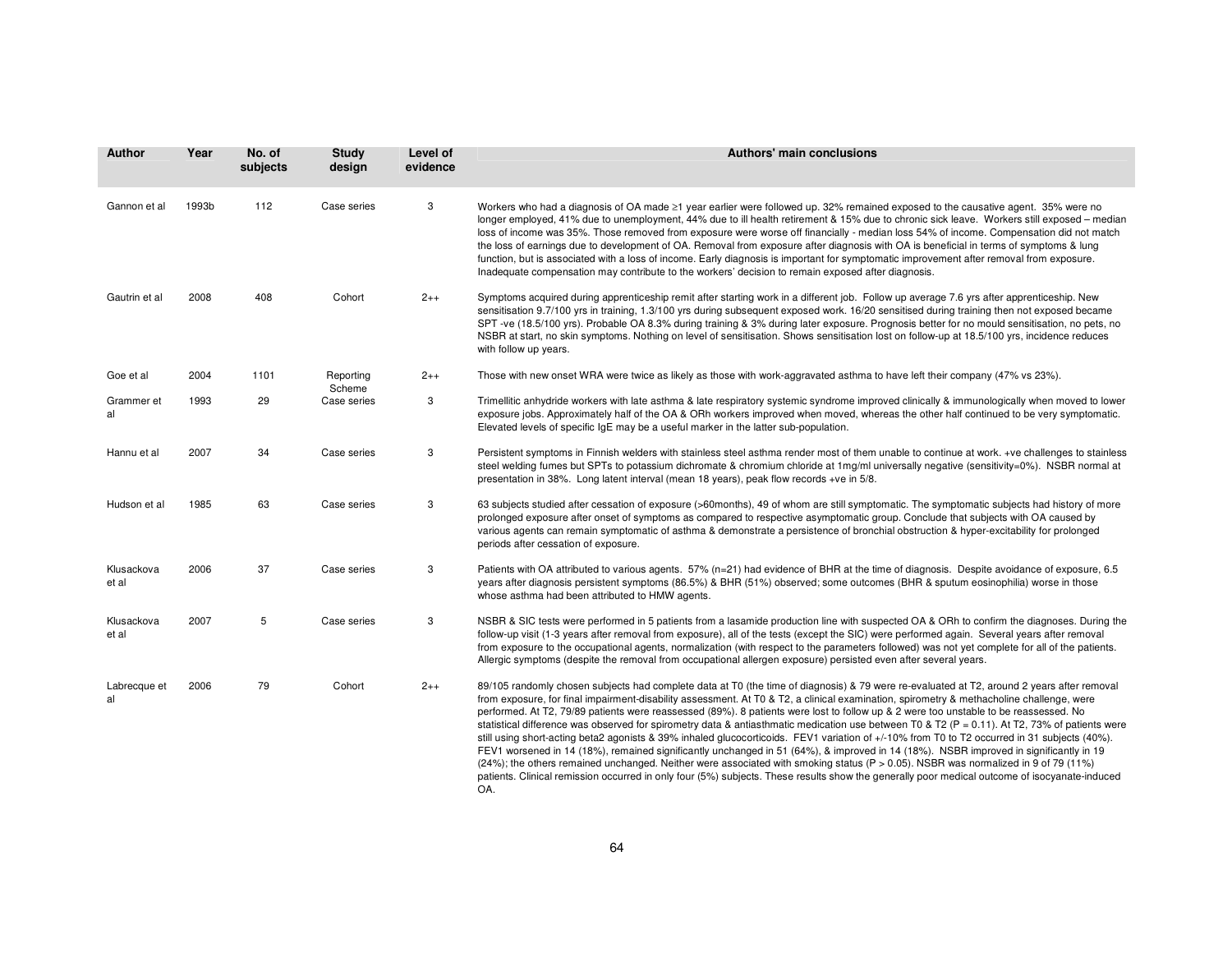| <b>Author</b>       | Year  | No. of<br>subjects | <b>Study</b><br>design      | Level of<br>evidence | Authors' main conclusions                                                                                                                                                                                                                                                                                                                                                                                                                                                                                                                                                                                                                                                                                                                                                                                                                                                                                                                                                                                                                                                                                                                                                                                                                                                                                                                                                                                                                                                                                                                                                                                                                                                                |
|---------------------|-------|--------------------|-----------------------------|----------------------|------------------------------------------------------------------------------------------------------------------------------------------------------------------------------------------------------------------------------------------------------------------------------------------------------------------------------------------------------------------------------------------------------------------------------------------------------------------------------------------------------------------------------------------------------------------------------------------------------------------------------------------------------------------------------------------------------------------------------------------------------------------------------------------------------------------------------------------------------------------------------------------------------------------------------------------------------------------------------------------------------------------------------------------------------------------------------------------------------------------------------------------------------------------------------------------------------------------------------------------------------------------------------------------------------------------------------------------------------------------------------------------------------------------------------------------------------------------------------------------------------------------------------------------------------------------------------------------------------------------------------------------------------------------------------------------|
| Laoprasert et<br>al | 1998  | 9                  | Case-series                 | 3                    | Investigated latex aeroallergen concentrations below which latex-sensitive healthcare workers do not experience symptoms & to study HEPA-<br>filtered laminar flow helmets in preventing latex-induced symptoms. Under challenge chamber conditions, latex-sensitive health care workers<br>underwent 7 sequential SIC tests by donning & discarding either vinyl gloves (challenge 1), low latex-allergen powder-free gloves (challenge 2),<br>or high latex-allergen powdered gloves (challenges 3 to 7) for up to 1 hour. Volunteers wore a laminar flow helmet during all challenges; HEPA<br>filters in the helmet were in place only during challenges 3 & 4. Flow-volume loops, symptom scores, & latex aeroallergen concentrations were<br>measured before & during each test. During challenges 5 & 6, mean maximum % falls in FEV1 (-16% & -11%, respectively) were significantly<br>greater compared with those measured during challenges 3 & 4 (-3% & -1%, respectively) ( $P = 03$ ). Mean maximum change from baseline<br>symptom scores during challenges 5 & 6 was significantly higher than that during challenges 3 & 4 ( $P = 006$ ). During challenges with high latex-<br>allergen gloves, 4 volunteers had reproducible FEV1 falls of 20% or greater at cumulative inhaled latex aeroallergen doses ranging from less<br>than 100 ng to 1500 ng. The laminar flow helmets were effective in reducing latex-induced symptoms. Only 1 volunteer exhibited a fall in FEV1<br>of 20% or greater after a cumulative inhaled latex aeroallergen dose of less than 100 ng, & no volunteer showed a decline in FEV1 after<br>exposure to powder-free low allergen gloves. |
| Larbanois et<br>al  | 2002  | 157                | Case-control                | $2++$                | This study investigated the socioeconomic outcomes of subjects who experienced WRA symptoms in the absence of demonstrable OA & to<br>compare these outcomes with those found in subjects with documented OA. Subjects (n=157) who were being investigated for WRA, were<br>surveyed. Of these 86 had OA, ascertained by a +ve SIC, & 71 subjects had a negative SIC response. After a median interval of 43 months<br>(range 12-85 months), the subjects were interviewed to collect information on employment status, income changes, & asthma-related work<br>disability. Asthma-related work disability, defined as any job change or work loss due to asthma, was slightly more common in subjects with OA<br>(72%) than in those with negative SIC (54%). Rates of unemployment were 46% (WRA) & 38% (OA). Rates of income loss were: 59% (WRA)<br>& 62% (OA). Median actual income loss was 22% (OA) & 23% (WRA).                                                                                                                                                                                                                                                                                                                                                                                                                                                                                                                                                                                                                                                                                                                                                                 |
| Leira et al         | 2005  | 1239               | Reporting<br>scheme         | $2++$                | Norwegian physicians are obliged to report occupational diseases to the Labour Inspection Authority. Data were collected from the notifications<br>for respiratory disease for the period 1995-1999. A postal questionnaire inquiring into work, respiratory symptoms, smoking & socioeconomic<br>consequences of the disease was sent to 1,239 workers with a physician's diagnosis of obstructive respiratory disease. The response rate to<br>the questionnaire was 81% (1,000 workers of whom 723 had OA). At the time of notification, more than half of the workers had left their original<br>jobs. At the time of this study 2-6 years later, approximately the same proportion of workers had experienced a reduction in income & had<br>received financial compensation; 60-78% were still on asthma medication.                                                                                                                                                                                                                                                                                                                                                                                                                                                                                                                                                                                                                                                                                                                                                                                                                                                               |
| Maghni et al        | 2004  | 133                | Case series                 | 3                    | Lack of improvement in airway responsiveness in subjects with OA after removal from exposure was associated with the degree of functional<br>impairment at the time of diagnosis, the time lapse since diagnosis, & presence of an inflammatory influx. Logistic regression showed that<br>baseline PC <sub>20</sub> & time lapse since diagnosis were significantly associated with PC <sub>20</sub> values at follow up. Subjects removed from exposure for 5<br>years or more had a more favourable outcome than those seen at shorter interval. The current study extends those results to 10 years or<br>more. Factors associated with a more favourable outcome were, as in the previous series, time lapse since diagnosis & PC <sub>20</sub> value at time of<br>diagnosis. The only difference is that current work did not show significant differences in outcome according to high vs. LMW agent. A poor<br>outcome after avoidance of exposure was associated with sputum eosinophilia and/or neutrophilia at follow-up                                                                                                                                                                                                                                                                                                                                                                                                                                                                                                                                                                                                                                                     |
| Malo et al          | 1993b | 134                | Economic<br>analysis        | $2++$                | Authors conclude that for subjects with OA in Quebec, the mean interval for a medico-legal decision is 8 months, a minority (8%) are still<br>unemployed 2-4 years after being assessed, the quality of life is more affected than control group & the mean cost is close to \$CAN 50,000. At<br>2 years or more after diagnosis, 84% required asthma medication despite no longer being exposed to the causative agent.                                                                                                                                                                                                                                                                                                                                                                                                                                                                                                                                                                                                                                                                                                                                                                                                                                                                                                                                                                                                                                                                                                                                                                                                                                                                 |
| Malo et al          | 1996b | 32                 | Randomised<br>control trial | $1+$                 | In a small randomised, crossover, double-blind trial of inhaled corticosteroids (vs. placebo) following the diagnosis of OA small improvements in<br>some symptoms, functional & quality of life measurements were observed during the active treatment period.                                                                                                                                                                                                                                                                                                                                                                                                                                                                                                                                                                                                                                                                                                                                                                                                                                                                                                                                                                                                                                                                                                                                                                                                                                                                                                                                                                                                                          |
| Malo et al          | 2004  | 80                 | Case series                 | 3                    | In selected cases, improvement in NSBR continues for many years after cessation of exposure but is fastest in the first 2.5 years. Recovery<br>unrelated to agent, duration of symptomatic exposure, smoking or treatment at presentation; but better in men, & in those with higher FEV1 &<br>higher PC20 at presentation                                                                                                                                                                                                                                                                                                                                                                                                                                                                                                                                                                                                                                                                                                                                                                                                                                                                                                                                                                                                                                                                                                                                                                                                                                                                                                                                                               |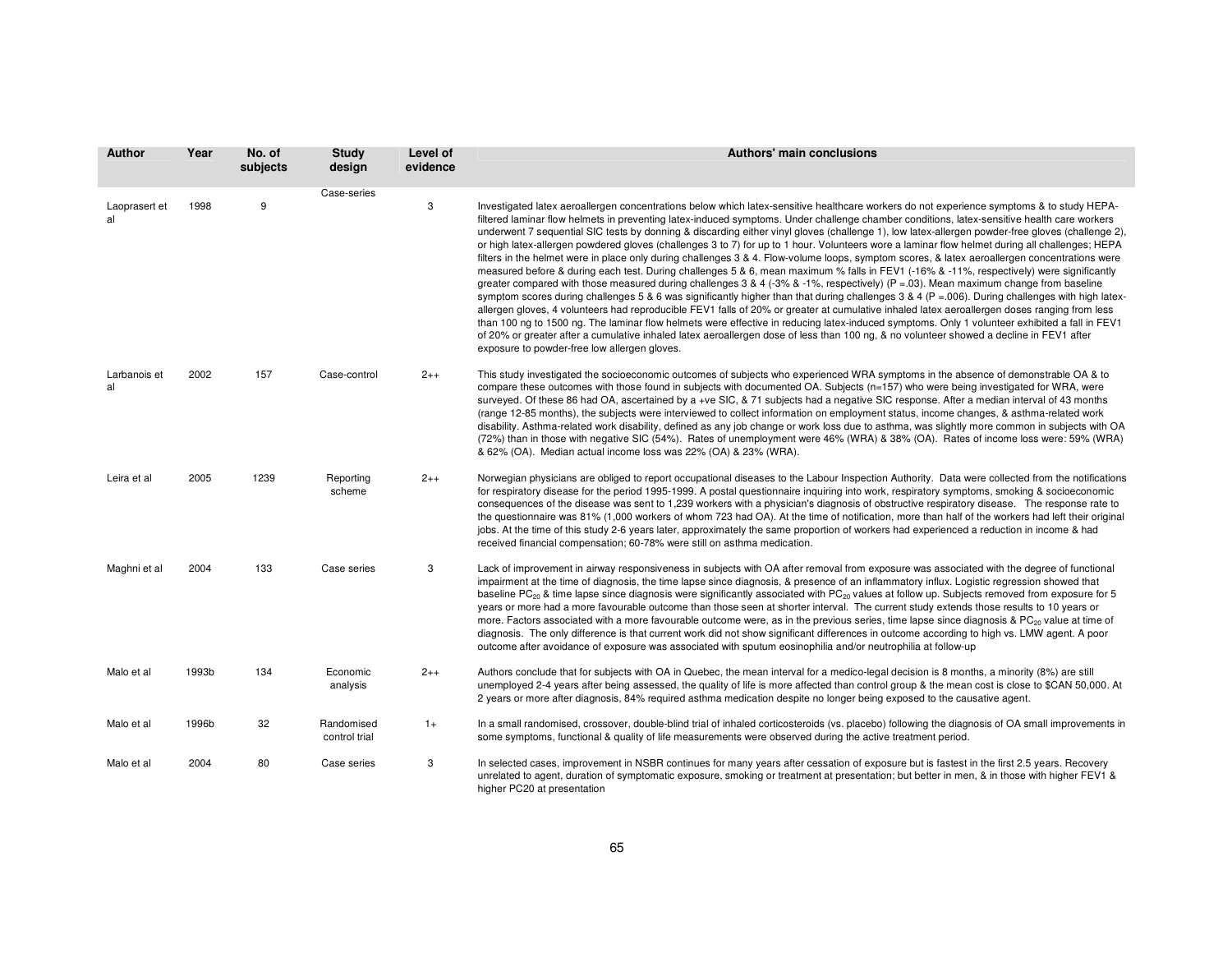| <b>Author</b>            | Year | No. of<br>subjects | <b>Study</b><br>design | Level of<br>evidence | <b>Authors' main conclusions</b>                                                                                                                                                                                                                                                                                                                                                                                                                                                                                                                                                                                                                                                                                                                                                                                                                                                                                                                                                                                                                                  |
|--------------------------|------|--------------------|------------------------|----------------------|-------------------------------------------------------------------------------------------------------------------------------------------------------------------------------------------------------------------------------------------------------------------------------------------------------------------------------------------------------------------------------------------------------------------------------------------------------------------------------------------------------------------------------------------------------------------------------------------------------------------------------------------------------------------------------------------------------------------------------------------------------------------------------------------------------------------------------------------------------------------------------------------------------------------------------------------------------------------------------------------------------------------------------------------------------------------|
| Marabini et al           | 1993 | 128                | Case series            | 3                    | Subjects categorized 'exposed workers', 'unexposed workers' & 'unemployed'. At time of diagnosis, respiratory symptoms were similar in all<br>groups, but at follow-up (51-88 months after diagnosis) use of medication, respiratory symptoms & asthma severity were higher in 'worker<br>exposed' group. Significant differences were found in income at follow-up. Unemployed had the lowest income & working-unexposed subjects<br>also had a significantly lower income, both at diagnosis & during follow-up examination, than working-exposed. After diagnosis 27% changed<br>job, which was associated with a decrease in income & 41% were unemployed. Socioeconomic factors are more important in determining the<br>working status of subjects after a diagnosis of OA. The unemployed were older & had less dependents compared with those working (probably<br>had to continue to work in the same job because they had a large number of dependents).                                                                                                |
| Merget et al             | 1999 | 83                 | Cross-sectional        | $2+$                 | 83 workers in study: - 9 continued to be exposed (Group A), 16 were transferred within building (Group B), 39 were transferred within plant but<br>different building (Group C) & 19 left the plant (Group D). At median period of about 4 years after diagnosis, asthma symptoms were reported<br>by all subjects still exposed but by only 37/74 after transferral, with no difference being found between groups B, C & D. For the majority of<br>subjects with OA due to platinum salts, transfer to low exposure areas may not be associated with a more unfavourable outcome as compared<br>with complete removal from exposure sources.                                                                                                                                                                                                                                                                                                                                                                                                                    |
| Moller et al             | 1986 | $\overline{7}$     | Case series            | 3                    | In 7/12 cases toluene di-isocyanate (TDI) asthma was documented by a +ve SIC to low levels of TDI. 6/7 TDI reactors had persistent<br>respiratory symptoms & required daily treatment even though they had been removed from exposure for as long as 12 years (mean 4.5 years).<br>4/6 of these TDI reactors had dual bronchospasm & 2/6 had late bronchospasm to less than 20 ppb TDI - all had a +ve methacholine or cold air<br>challenge prior to study. The one TDI reactor with a negative methacholine challenge had a +ve (immediate) bronchospastic response to a TDI<br>challenge performed one week after removal from exposure. 5/12 had negative TDI challenge, two of whom had persistent respiratory<br>symptoms & +ve methacholine challenges at time of TDI inhalation testing. Conclude that respiratory symptoms may persist following long-term<br>removal from occupational exposure to TDI & are associated with NSBR. The TDI sensitivity may also persist for a long time even in the<br>absence of any additional occupational exposure. |
| Moscato et al            | 1991 | 113                | Case-control           | $2+$                 | Study reports the clinical findings & results of SIC with toluene di-isocyanate (TDI) & methacholine in 113 subjects with a history of exposure to<br>TDI & work-related respiratory symptoms. Only some of the subjects (40.7%) had isocyanate asthma, diagnosed by a +ve TDI SIC. Most<br>reactors had a dual (30.4%) or a late (41.3%) response & the interval between the last occupational exposure & the SIC was significantly<br>shorter in reactors. They also had a significantly higher proportion of +ve responses to methacholine & a significantly lower mean PD <sub>15</sub> FEV1<br>Authors conclude that methacholine challenge could not identify subjects with TDI- asthma.                                                                                                                                                                                                                                                                                                                                                                    |
| Moscato et al            | 1999 | 25                 | Case series            | 3                    | At 12 months, 13/25 subjects were removed from exposure (Group A) whereas 12 continued to be exposed (Group B). Immediately after<br>diagnosis, asthma severity improved irrespective of whether patient removed from exposure or continued exposure, probably as a result of<br>better therapeutic regimen. At 12 months re-evaluation, 6/13 were asymptomatic in group A, whereas in group B, all subjects were still<br>symptomatic. In OA, cessation of exposure to the offending agent results in a decrease in asthma severity & in pharmaceutical expenses, but is<br>associated with a deterioration of the individual's socio-economic status. Those removed from exposure suffered 26.6% loss in annual income.                                                                                                                                                                                                                                                                                                                                         |
| Muller-<br>Wening et al, | 1998 | 26                 | Case series            | 3                    | Farmers with OA were challenged with an exposure to work-related dusts for up to 60 min, resulting in significant increases in airway resistance<br>(Raw), thoracic gas volume (TGV) & specific airway resistance (sRaw) compared to baseline values. After mean period of 21 weeks, the<br>farmers were subjected to a second challenge, but this time wearing a protective respiratory device (RD). Significant increases in Raw, TGV &<br>sRaw were again observed, but were on average 50-80% smaller than increases seen when RDs were not worn. The use of respiratory<br>devices in farmers with OA significantly reduced the degree of bronchial obstruction, but did not provide complete protection.                                                                                                                                                                                                                                                                                                                                                    |
| Munoz et al              | 2003 | 8                  | Case series            | 3                    | Immunologic, lung function, & SIC were performed in 8 patients with OA due to exposure to persulfate salts in a factory manufacturing hair<br>bleaching products - 6 presented with rhinitis prior to OA. The mean time that had elapsed between symptom onset & diagnosis was 38 months<br>(range 3-120 months).                                                                                                                                                                                                                                                                                                                                                                                                                                                                                                                                                                                                                                                                                                                                                 |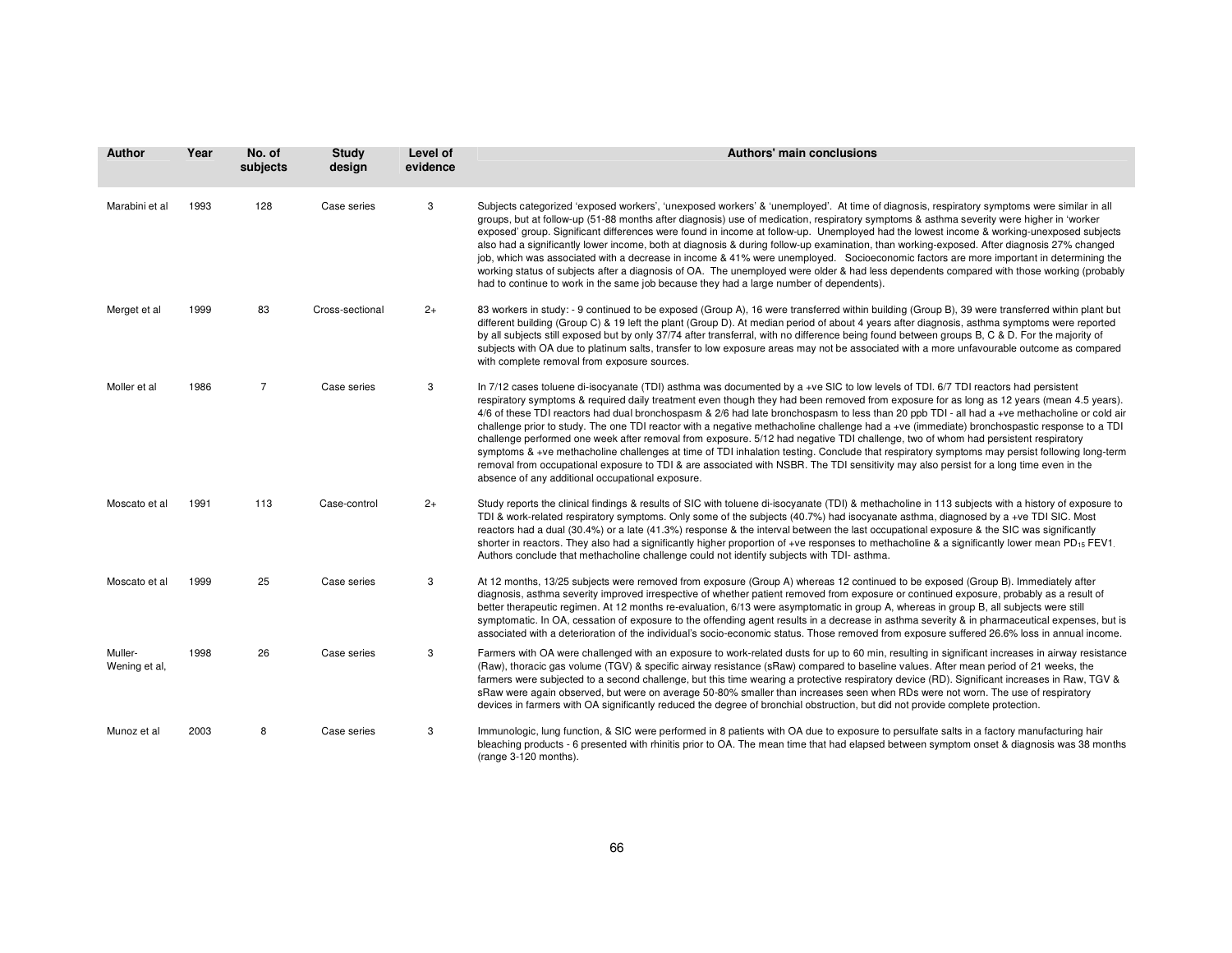| <b>Author</b>       | Year | No. of<br>subjects | <b>Study</b><br>design | Level of<br>evidence | <b>Authors' main conclusions</b>                                                                                                                                                                                                                                                                                                                                                                                                                                                                                                                                                                                                                                                                                                                                                                                                                                                                                                                                                                                                                                                                                                                                                                                                                            |
|---------------------|------|--------------------|------------------------|----------------------|-------------------------------------------------------------------------------------------------------------------------------------------------------------------------------------------------------------------------------------------------------------------------------------------------------------------------------------------------------------------------------------------------------------------------------------------------------------------------------------------------------------------------------------------------------------------------------------------------------------------------------------------------------------------------------------------------------------------------------------------------------------------------------------------------------------------------------------------------------------------------------------------------------------------------------------------------------------------------------------------------------------------------------------------------------------------------------------------------------------------------------------------------------------------------------------------------------------------------------------------------------------|
| <b>NHS Plus</b>     | 2008 |                    | Systematic<br>Review   | $2+$                 | Reviewed 3 studies which showed that in employees with latex-induced asthma, personal avoidance of latex gloves, including the use of<br>powder-free, low protein latex gloves by colleagues reduces symptoms & indices of severity in the affected employee to a similar degree as the<br>use of non-latex gloves by colleagues. All but the most severe cases of latex-induced asthma can be managed without the need for<br>redeployment, ill health retirement or termination of employment. Where clinical considerations permit, reduction of exposure may be a useful<br>alternative associated with fewer socio-economic consequences to complete removal from exposure.                                                                                                                                                                                                                                                                                                                                                                                                                                                                                                                                                                            |
| Niezborala et<br>al | 1996 | 77                 | Cohort                 | $2+$                 | A study was conducted on 77 workers who were not atopic on SPTs to 3 common allergens at the time of recruitment. 18 workers developed a<br>+ve result on SPTs & 23 developed symptoms, including all 18 subjects with +ve SPTs (incidence of +ve SPTs & symptoms was highest during<br>the first 2 years of work). Screening atopic subjects with common allergens when they joined the company did not seem to result in a reduction<br>of the incidence of allergy to complex platinum salts. Smoking was a significant predictive factor for both +ve SPTs & symptoms (5.53 times<br>that of non-smokers). Findings confirm that smoking is & that atopy may not be a high risk factor for the development of allergy to complex<br>platinum salts. The high incidence of sensitisation & the available data on the clinical course of sensitised workers show that sensitised workers<br>must be promptly & completely removed from exposure.                                                                                                                                                                                                                                                                                                          |
| Obase et al         | 2000 | 2                  | Case reports           | 3                    | Study aimed to assess the efficacy of dust respirators in preventing asthma attacks in patients with buckwheat flour/wheat flour-induced OA.<br>The effect of the work environment was examined in 2 patients with OA with & without the use of a commercially available mask or a dust<br>respirator. In patient 1, environmental exposure resulted in no symptoms during & immediately after work, but coughing, wheezing, & dyspnoea<br>developed after 6 hours. PEF decreased by 44% 7 hours after leaving the work environment, showing only a +ve late asthmatic reaction. In<br>patient 2, environmental exposure resulted in coughing & wheezing 10 minutes after initiation during bread making, & PEFR decreased by<br>39%. After 7 hours, PEFR decreased by 34%. The environmental provocation tests in both patients were repeated after wearing a commercial<br>respirator. This resulted in a complete suppression of the late asthmatic reaction in patient 1 & of the immediate & late asthmatic reactions in<br>patient 2. Authors conclude that dust respirators are effective in preventing asthma attacks induced by buckwheat flour & wheat flour.                                                                                     |
| Padoan et al        | 2003 | 87                 | Case series            | 3                    | Followed up on average 11 years after removal from exposure. Symptoms occurred in 84.6% of subjects still exposed to toluene di-isocyanate<br>(TDI) & 75% of those removed for < 10years & in 60% of those removed for > 10years. Confirms the poor clinical outcome of TDI-induced<br>asthma. Symptoms & airway hyper-responsiveness improve slowly for >10 years after leaving the workplace. A more favourable prognosis<br>was associated with a better lung function, a lower degree of airway hyper-responsiveness to methacholine at diagnosis & longer interval from<br>cessation of exposure.                                                                                                                                                                                                                                                                                                                                                                                                                                                                                                                                                                                                                                                      |
| Park et al          | 1997 | 35                 | Case series            | 3                    | Subjects were given anti-asthmatics, recommended to avoid exposure to toluene di-isocyanate (TDI) & were monitored for 2 years (mean 12<br>months). 17/35 recovered completely, 11 showed significant improvement & 7 remained stable. No effect of age, exposure duration or specific<br>IGE was noted. Favourable prognosis was associated with short duration of asthmatic symptoms before diagnosis, immediate cessation of<br>exposure after diagnosis, milder degree of BHR, & the presence of specific $lgE$ to TDI-human serum albumin conjugate.                                                                                                                                                                                                                                                                                                                                                                                                                                                                                                                                                                                                                                                                                                   |
| Park et al          | 2006 | 26                 | Case series            | 3                    | Methacholine airway hyperresponsiveness (AHR) & lung function were evaluated & compared in 26 patients with reactive dye (RD) OA at the<br>time of diagnosis & after complete avoidance of the causative agents. Patients with continued ( $n = 13$ ) or remitted ( $n = 6$ ) AHR were further<br>monitored for up to a mean +/- SD of 8.7 +/- 1.8 years. AHR resolved in 10 (38%) of 26 patients a mean +/- SD of 2.2 +/- 1.3 years after<br>complete avoidance of RDs; however, prebronchodilator forced expiratory volume in 1 second (FEV1) values were not different. Levels of IgE<br>specific to RD-human serum albumin complex were markedly decreased at first follow-up in 5 RD-atopic patients from whom paired serum<br>samples were compared ( $P = .02$ ). The AHR disappeared in an additional 5 patients & improved in 4 by the second follow-up. The FEV1 values<br>also improved compared with diagnosis & first follow-up levels. Favorable prognosis was associated with early diagnosis of RD-OA & complete<br>avoidance of the causative agent. No association was found with smoking history, latent periods, the presence of RD specific IgE, baseline<br>provocation concentration that caused a decrease in FEV1 of 20%, or FEV1. |
| Park et al          | 2007 | 11                 | Case series            | 3                    | Asthma severity (but neither skin sensitisation nor spirometry) failed to improve after avoidance of exposure for up to an average of 13.7 years<br>in Korean patients with reactive dye asthma. At final assessment 7/11 had sputum eosinophila.                                                                                                                                                                                                                                                                                                                                                                                                                                                                                                                                                                                                                                                                                                                                                                                                                                                                                                                                                                                                           |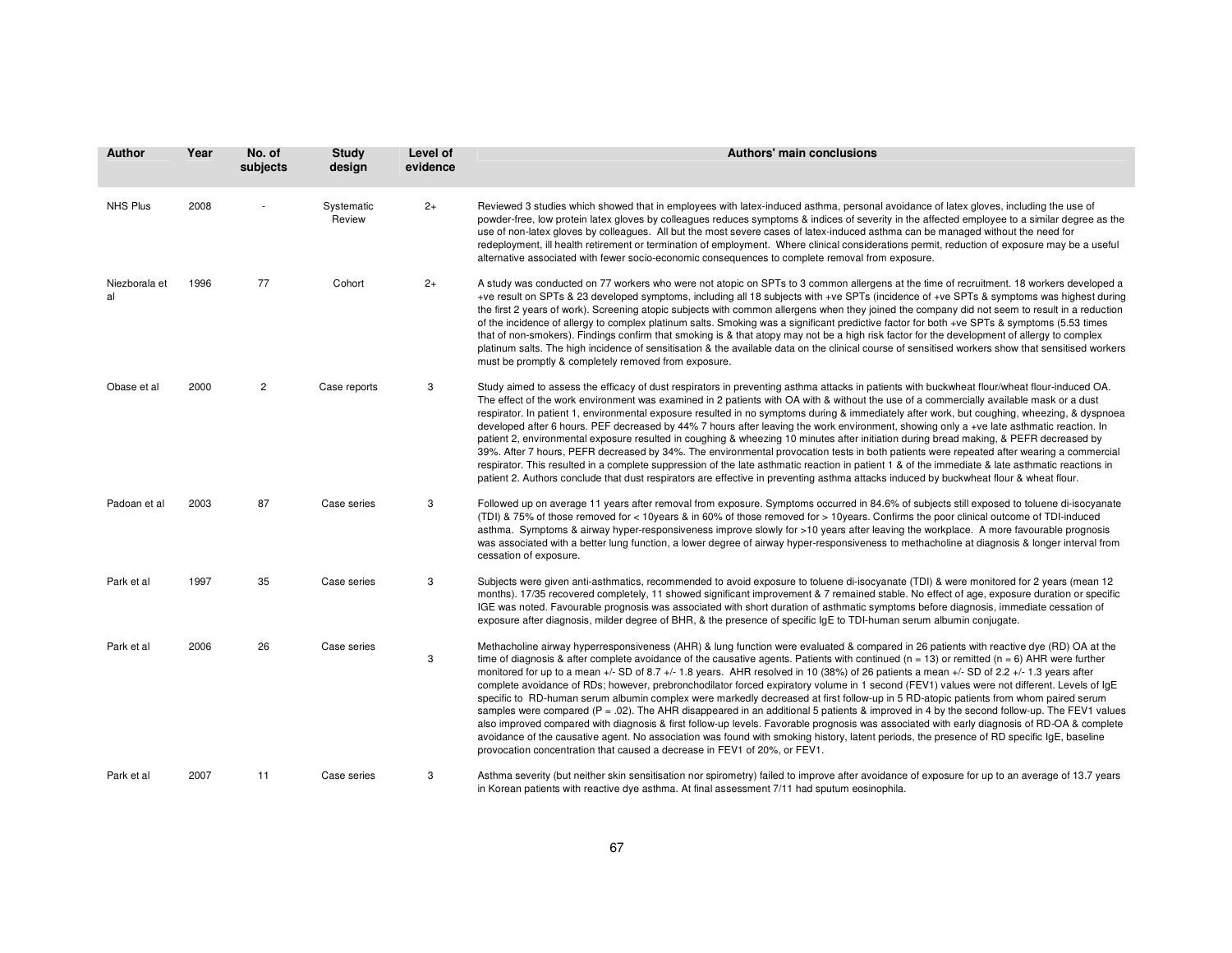| Author        | Year | No. of<br>subjects | Study<br>design | Level of<br>evidence | <b>Authors' main conclusions</b>                                                                                                                                                                                                                                                                                                                                                                                                                                                                                                                                                                                                                                                                                                                                                                                                                                                                                                                                                                                                                                                                                                                                                                                                                                                                                                                                                                                                                                                                                                                                                                                                                  |
|---------------|------|--------------------|-----------------|----------------------|---------------------------------------------------------------------------------------------------------------------------------------------------------------------------------------------------------------------------------------------------------------------------------------------------------------------------------------------------------------------------------------------------------------------------------------------------------------------------------------------------------------------------------------------------------------------------------------------------------------------------------------------------------------------------------------------------------------------------------------------------------------------------------------------------------------------------------------------------------------------------------------------------------------------------------------------------------------------------------------------------------------------------------------------------------------------------------------------------------------------------------------------------------------------------------------------------------------------------------------------------------------------------------------------------------------------------------------------------------------------------------------------------------------------------------------------------------------------------------------------------------------------------------------------------------------------------------------------------------------------------------------------------|
| Piirila et al | 2000 | 235                | Case series     | 3                    | In 1976-1992 245 new cases of OA induced by diisocyanates were diagnosed. Aim was to study the clinical outcome of OA. A questionnaire<br>was sent to the 235 patients alive in 1995, & validated by re-examining clinically 91 of them. The study was carried out on average 10 years<br>after the diagnosis. Of the patients 82% experienced symptoms of asthma, 34% used no medication & 35% were on regular medication.<br>Patients with IgE-mediated asthma had significantly better prognosis than IgE negative patients. It proved to be partly due to shorter exposure<br>& symptomatic periods before diagnosis. Hexamethylene di-isocyanate induced asthma was associated with a better outcome than<br>diphenylmethane di-isocyanate & toluene di-isocyanate induced asthma. Those who continued in their primary work place did not report more<br>symptoms than those working in new work places. Early diagnosis & adequate medical surveillance, including active treatment & swift<br>vocational rehabilitation, are equally essential for the patient's overall prognosis. No association between persistence of symptoms or need of<br>medication with duration of exposure, duration of symptoms before diagnosis or the latency period.                                                                                                                                                                                                                                                                                                                                                                                       |
| Piirila et al | 2008 | 17                 | Case series     | 3                    | NSBR & pulmonary inflammatory markers (but not lung function) improve after cessation of exposure in patients with isocyanate asthma. 24%<br>normal NSBR at presentation.FEV1 declined mean 79 ml/yr with no exosure, inflammation inproved. Not possible to separate effect of removal<br>from exposure & ICS treatment. Confirms poor prognosis.                                                                                                                                                                                                                                                                                                                                                                                                                                                                                                                                                                                                                                                                                                                                                                                                                                                                                                                                                                                                                                                                                                                                                                                                                                                                                                |
| Piirila et al | 2005 | 245                | Case series     | 3                    | Aim was to follow-up the working status & life satisfaction of patients with diisocyanate-induced asthma in 245 cases diagnosed during 1976-<br>1992. A questionnaire was sent out on average 10 (3-19) yr after the diagnosis to the surviving 235 patients. The questionnaire was validated<br>by re-examining 91 of them clinically, & with spirometry, histamine challenge test & peak flow surveillance. Of the 213 responding patients, 14%<br>were unemployed, & for 50% of them unemployment was caused by asthma. Another 17% had an occupational pension & 34% were re-<br>educated. 80% of those retired or unemployed reported that their asthma was the cause.                                                                                                                                                                                                                                                                                                                                                                                                                                                                                                                                                                                                                                                                                                                                                                                                                                                                                                                                                                       |
| Pisati et al  | 1993 | 60                 | Case series     | 3                    | Patients with toluene di-isocyanate (TDI)-OA were re-evaluated five years after diagnosis. At follow up 17/60 (group A) had relocated to jobs<br>with only occasional exposure to TDI (15 of them used protective respiratory devices). The remaining 43/60 (group B) avoided further inhalation<br>of TDI by moving to another sector. Group A showed a significant decrease in FEV1 & PD <sub>15</sub> methacholine & significant increases in the severity<br>of symptom score & requirement for medication. Group B showed significantly less severe symptoms & a threefold increase in PD <sub>15</sub><br>methacholine (duration of exposure to TDI & of symptoms before the initial diagnosis delineated the patients who recovered from those who did<br>not improve; intermediate values in these features characterised the subjects who improved but did not recover). It is inferred that complete<br>removal from exposure is the only effective way of preventing deterioration in patients with OA due to TDI. Early diagnosis & early removal from<br>exposure after the onset of asthma are important factors for a favourable outcome of the disease. This approach, however, does not<br>necessarily lead to recovery. Persistence of asthma was associated with the duration of exposure to TDI & of symptoms at work before<br>diagnosis. The use of protective devices or treatment was also unable to prevent the worsening of asthmatic symptoms & further damage to the<br>airways.                                                                                                                                      |
| Pisati et al  | 2007 | 25                 | Case series     | 3                    | Aims of this study were to define whether toluene diisocyanate (TDI) BHR persists in subjects with OA after long-term cessation of exposure &<br>the determinants at the time of diagnosis of patients' outcome. 25 nonatopic spray painters with OA due to TDI were re-examined 58 +/-7<br>months after removal from exposure. On both examinations, the severity of asthmatic symptoms & the need for antiasthma treatment over the<br>past 12 months were graded & lung function tests, measurement of airway responsiveness to methacholine (PD20), circulating total IgE & TDI-<br>HSA specific IgE, SPTs with common inhalant allergens & SIC with TDI were carried out. 7 subjects were still TDI-reactors & 18 lost reactivity<br>to it. All persistent reactors had still asthma & their symptom score, medication score, FEV1, PD20 and serum IgE were unchanged between<br>assessments. In the 18 subjects no longer responsive to TDI, 8 had still features of asthma: their symptom and medication score had improved<br>significantly, but FEV1, PD20 and serum IgE had not significantly changed. The other 10 patients no longer reactors to TDI were asymptomatic<br>and their PD20 had become normal. The duration of symptomatic exposure to TDI was the only feature at diagnosis that differentiated patients<br>with persistent TDI airway hyper-responsiveness and asthma from those who were no longer responsive to TDI but still asthmatic and those<br>who were no longer responsive to TDI and no longer asthmatic $(4 + (-1.6, 2.1 + (-0.8, 0.6 + (-0.3 \text{ years}, \text{ respectively})) \text{ s} - (0.001)$ . |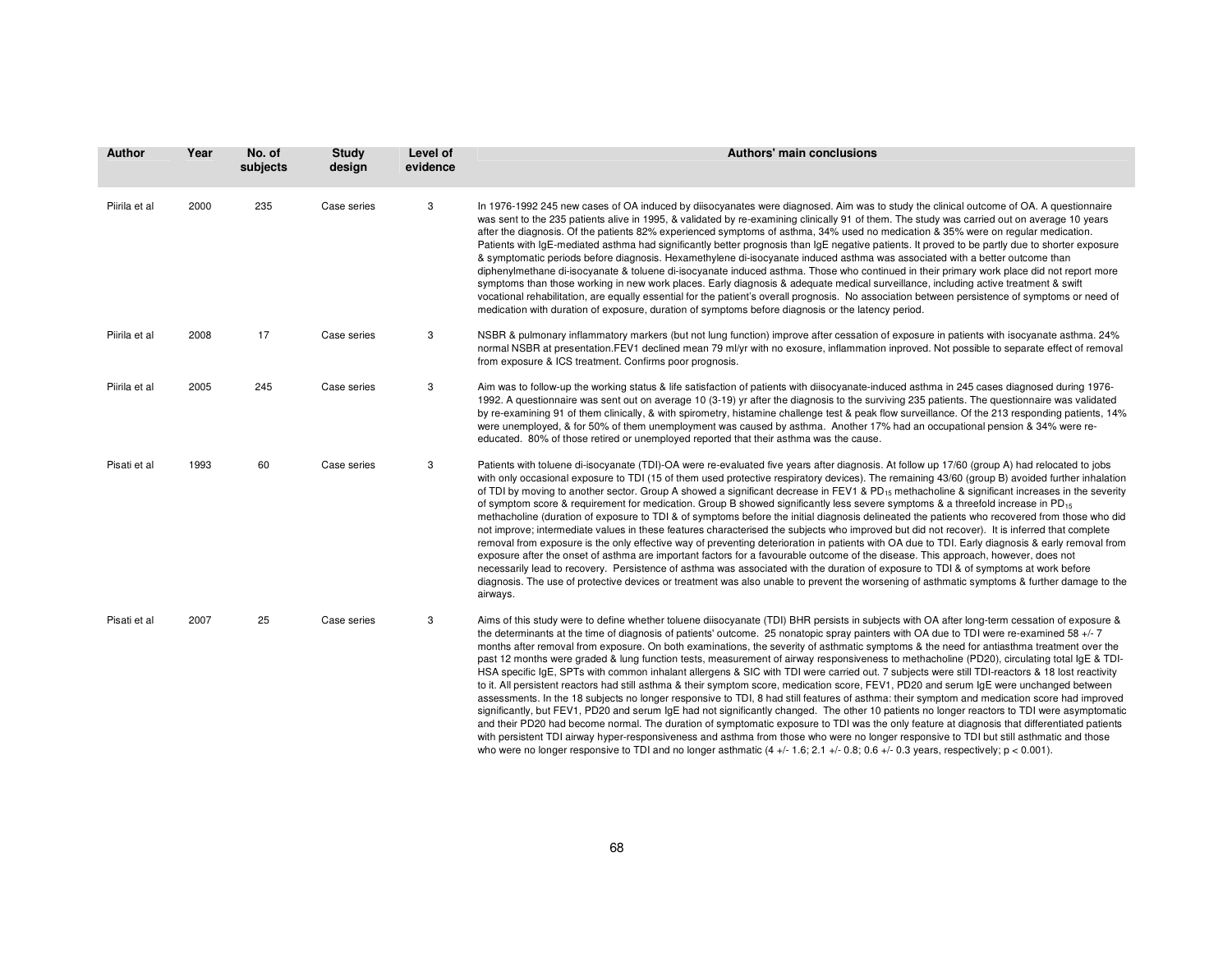| <b>Author</b>      | Year | No. of<br>subjects | <b>Study</b><br>design | Level of<br>evidence | <b>Authors' main conclusions</b>                                                                                                                                                                                                                                                                                                                                                                                                                                                                                                                                                                                                                                                                                                                                                                                                                                                                                                                                                                                                                                                                                                                                                                                                                                           |
|--------------------|------|--------------------|------------------------|----------------------|----------------------------------------------------------------------------------------------------------------------------------------------------------------------------------------------------------------------------------------------------------------------------------------------------------------------------------------------------------------------------------------------------------------------------------------------------------------------------------------------------------------------------------------------------------------------------------------------------------------------------------------------------------------------------------------------------------------------------------------------------------------------------------------------------------------------------------------------------------------------------------------------------------------------------------------------------------------------------------------------------------------------------------------------------------------------------------------------------------------------------------------------------------------------------------------------------------------------------------------------------------------------------|
| Poonai et al       | 2005 | 42                 | Case series            | 3                    | Charts of patients referred to the University Health Network Asthma Centre were reviewed for evaluation of OA, with clinic visits from 1997-<br>2002. 42 patients fulfilling objective OA criteria were administered a structured telephone interview to examine the chronology and nature of<br>health care consultation and reasons for possible delay in diagnosis. The mean time to diagnosis was 4.9 years (3.4 years excluding 4 outliers).<br>On average, patients waited 7.4 months before discussing the work-relation of symptoms with a physician. Main self-reported reasons for delay<br>were lack of enquiry about work relatedness by the primary care physician (41%) and fear of losing work time (37%). Reported increases in<br>time during secondary care were related to difficulties associated with completion of investigations (35%). Lower education level ( $p = 0.04$ ) and<br>household income $(p = 0.03)$ were significantly associated with an increased time to diagnosis. Physicians who assess working adults with<br>asthma need to ask pertinent work-related questions when taking a history in order to initiate timely investigations & referral. Socio-economic<br>factors are also associated barriers to early diagnosis of OA. |
| Rachiotis et<br>al | 2007 |                    | Meta-analysis          | $1++$                | Systematic review of prognosis of OA with wide range of recoveries with a pooled estimate of 32%. Poor prognosis with increasing age, better<br>prognosis with the shortest duration of exposure (less than 76 months). Pooled estimate for persisting NSBR at follow up 73% higher among<br>workers exposed to HMW agents. Some evidence that a shorter duration of symptoms is associated with a higher rate of symptomatic<br>recovery.                                                                                                                                                                                                                                                                                                                                                                                                                                                                                                                                                                                                                                                                                                                                                                                                                                 |
| Rosenberg et<br>al | 1987 | 31                 | Case series            | 3                    | Patients with isocyanate-induced OA were studied 6-54 months after diagnosis. 4 had the same work conditions & unchanged or worse<br>respiratory symptoms; 7 had an alternative job or safer work conditions at the same work-place & suffered from mild to severe symptoms. The<br>remaining 20 subjects were definitely removed from exposure. 50% of those removed from exposure remained symptomatic 19 months after<br>cessation of exposure versus all those who remained in same job with safer conditions/those relocated in same place of work. Of the 20<br>subjects removed from exposure, 10/20 were asymptomatic - appeared to be younger & to have shorter durations of total & symptomatic<br>exposures. Even modest re-exposure allows the allergic process to continue. In those given new jobs in which the sensitising agent was nearly<br>always absent, excellent clinical & functional improvement was observed. Therefore quality of new work site seems to play a role in evolution of<br>isocyanate-induced asthma. Prognostic factors include duration of symptoms, length of total & symptomatic exposures to the sensitiser &<br>bronchial responsiveness at diagnosis.                                                                        |
| Ross et al         | 1998 | 1317               | Case series            | 3                    | Maximum possible follow up ranged from 18 months to 5.5 years. Excluding medico-legal cases almost half of the workers were with the same<br>employer. A further 18% were with a new employer, meaning that about 2/3 continued in employment. 30% were unemployed or medically<br>retired & 6% had retired. Longer exposure both before & after diagnosis was associated with poorer prognosis - patients exposed for year or<br>more after diagnosis recovered from asthma less frequently but were more often employed than those exposed for less than a year. Subjects<br>whose exposure continued only for a few months most often found new employment.                                                                                                                                                                                                                                                                                                                                                                                                                                                                                                                                                                                                             |
| Santos et al       | 2007 | 167                | Case series            | 3                    | This study examined individual & work-related factors associated with longer times to diagnostic milestones among groups with OA & work-<br>exacerbated asthma (WEA). Suspected cases were identified from an occupational lung disease clinic & claimants to the Ontario Workplace<br>Safety & Insurance Board. Questionnaire administration & chart review were undertaken. 80 participants were classified as having sensitizer-<br>induced OA & 87 as having WEA. The reported median time of first suspicion of a diagnosis of WRA was 1 yr for WEA patients & 2 yrs for OA<br>patients. Both groups reported income loss post-diagnosis, which was more pronounced among OA patients. The median time to a final<br>diagnosis of OA after the onset of symptoms was 4 yrs. Factors related to delayed diagnosis of OA in Canada include male sex, single status,<br>low education & higher age. The main delay in seeking attention is from the initial medical contact rather than the worker. The average time<br>from a worker consulting a health professional was one month; the average time from a worker suspecting OA was 8 months.                                                                                                                         |
| Sauni et al        | 2009 | 150                | Case series            | 3                    | The median time from the beginning of symptoms to the final diagnosis was 3.2 years, although asthma was diagnosed within 1.2-1.3 years<br>from the beginning of symptoms. Time from the diagnosis of asthma to confirmation on & occupational cause accounted for half of the delay.<br>The performance of serial measurements of PEF at the workplace & the time to diagnosis should be substantially improved.                                                                                                                                                                                                                                                                                                                                                                                                                                                                                                                                                                                                                                                                                                                                                                                                                                                          |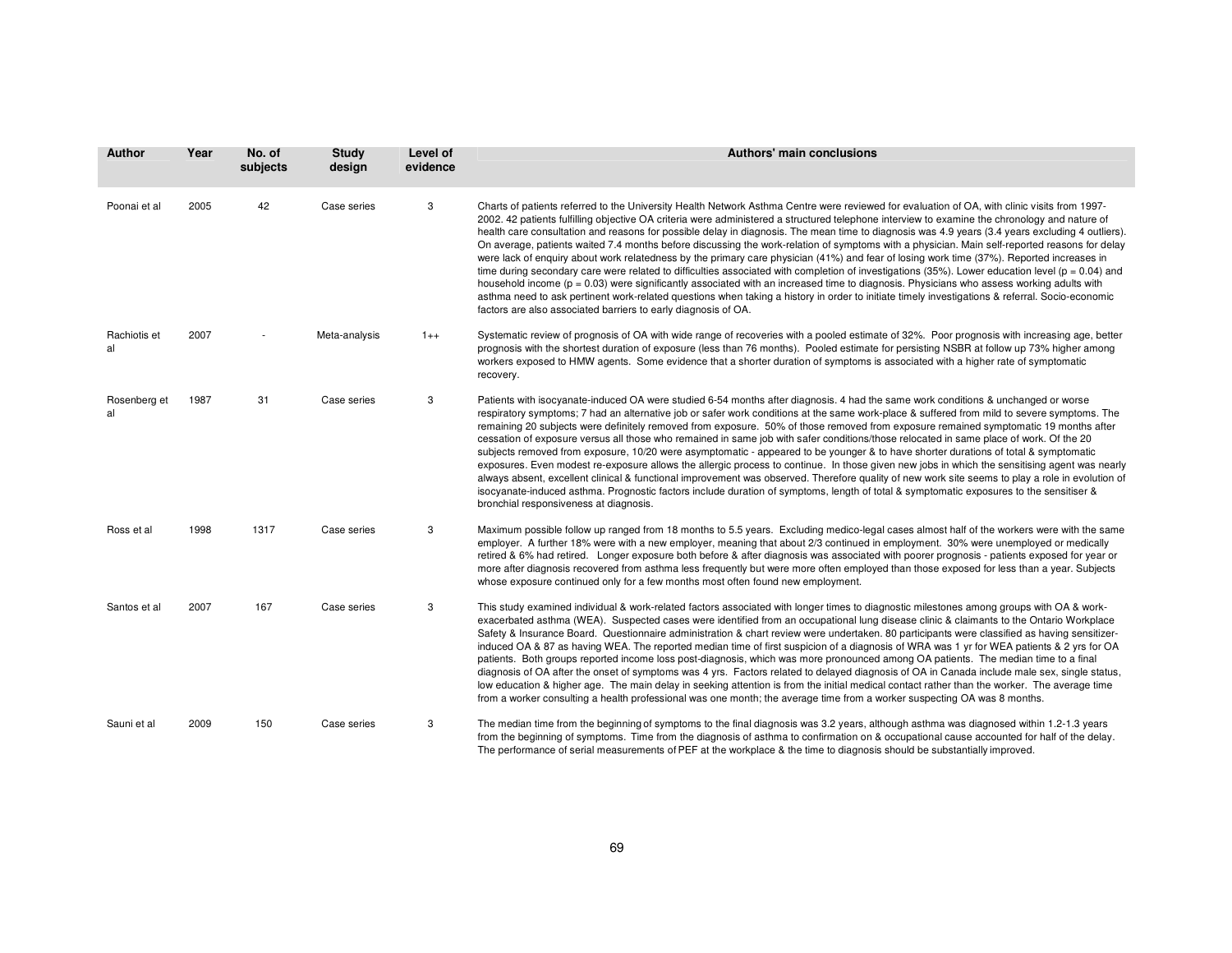| <b>Author</b>       | Year  | No. of<br>subjects | <b>Study</b><br>design | Level of<br>evidence | <b>Authors' main conclusions</b>                                                                                                                                                                                                                                                                                                                                                                                                                                                                                                                                                                                                                                                                                                                                                                                                                  |
|---------------------|-------|--------------------|------------------------|----------------------|---------------------------------------------------------------------------------------------------------------------------------------------------------------------------------------------------------------------------------------------------------------------------------------------------------------------------------------------------------------------------------------------------------------------------------------------------------------------------------------------------------------------------------------------------------------------------------------------------------------------------------------------------------------------------------------------------------------------------------------------------------------------------------------------------------------------------------------------------|
| Slovak et al        | 1981  | 151                | Cohort                 | $2+$                 | Study was carried out by questionnaire in workers who had been exposed to azodicarbonamide dust in the process of its manufacture. 28<br>(18.5%) people without previous asthma gave a history of episodes of late onset asthma after exposure to azodicarbonamide. Re-exposure<br>caused repetition & worsening of symptoms. Immediate removal from further exposure resulted in rapid cessation of symptoms without further<br>recurrence. 7/13 sensitised individuals who were still exposed 3 months after the onset of disease developed prolonged BHR to common<br>environmental irritants.                                                                                                                                                                                                                                                 |
| Slovak et al        | 1985  | 10                 | Case series            | 3                    | The efficacy of the Racal Airstream helmet respirator in preventing symptoms due to LAA was assessed. 8/10 were established cases of<br>asthma & 2 had severe rhinitis. PEF readings, recorded every 2 hours, were kept for 7 weeks (6 in exposure), together with a symptoms diary.<br>Objective evidence of good protection was obtained in 6/8 eight asthmatic patients; overt asthma was seen in the other 2. Persons with severe<br>local symptoms of rhinitis & conjunctivitis also benefit subjectively from the use of the helmet although symptoms are not completely<br>suppressed. Helmet respirator would appear to be a valuable adjunct in the management of OA in those that opt to remain in exposure.<br>However, they should be monitored carefully & regularly to ensure that their respiratory function has not deteriorated. |
| Smith et al         | 2007  | 90                 | Case series            | 3                    | Specific IgE persists (while symptoms improve) ≥5 years after workplace exposure ceases in patients with latex asthma. Sensitivity of Phadia<br>immunocap IgE for any disease was 53%, when enhanced with Hev b5 62%. Over 56 months follow-up IgE reduced; reduction less with severe<br>initial reaction, cross-reacting food sensitisation & continuing NRL exposure. Continuing OA reduced from 52.9% of cohort to 5.9% (no<br>objective confirmation).                                                                                                                                                                                                                                                                                                                                                                                       |
| Taivainen et<br>al  | 1998  | 33                 | Case series            | 3                    | Investigated the value of powered dust respirator helmets in the treatment of 33 farmers with OA (24 with OA induced by cow dander or grains,<br>2 with other forms of atopic asthma, & 7 with non-atopic asthma) for 1 year. Morning & evening PEF & daily symptoms were monitored for 3<br>months without & for 10 months with the helmet. Objective evidence of protection was obtained for farmers with OA. The morning peak flow<br>rate increased & the variation in daily PEF & the symptoms of ORh diminished significantly during the helmet period.                                                                                                                                                                                                                                                                                     |
| Tarlo et al         | 1995  | 609                | Case series            | 3                    | Study to assess determinants of outcome of Ontario Workers Compensation Board accepted claims at permanent disability assessments. The<br>decision reached was OA in 39% of claims (57% of these attributed to isocyanates). A further 39% were accepted for aggravation of asthma<br>from irritant exposures (AA). Exposure to a known sensitiser occurred in 91% with OA & to an irritant in 67% with AA. Of 200 OA accepted<br>claims reviewed at a mean of 1.9 years later, clearing of asthma occurred in 19% & milder asthma in 47%. At follow-up 54% were unemployed.<br>Outcome was best with early diagnosis & milder impairment of pulmonary function at initial assessment.                                                                                                                                                            |
| Tarlo et al         | 1997b | 235                | Case series            | 3                    | A better outcome in OA induced by isocyanates was associated with early diagnosis & early removal from isocyanates after the onset of<br>asthma. Outcome at a mean of 1.9 years was significantly better in those with a mandatory health surveillance programme.                                                                                                                                                                                                                                                                                                                                                                                                                                                                                                                                                                                 |
| Valentino et<br>al  | 1994  | 4                  | Case-series            | 3                    | 4 subjects were diagnosed as having latex hypersensitivity after SPT & IgE serum level against latex gave +ve results. Changes in<br>methacholine responsiveness also took place. In 1 case, an occupational exposure test resulted in a 24% drop in FEV1 after 25 min of<br>inhalation exposure. At least 1 year after diagnosis, 2 subjects who had been removed completely from latex exposure experienced no further<br>latex-induced symptoms. The other workers, who continued working in the same laboratories using vinyl gloves, now display less severe<br>symptoms but require regular anti-allergy treatment.                                                                                                                                                                                                                         |
| Vandenplas<br>et al | 1995b | 8                  | Case series            | 3                    | Using SIC, bronchial response to hypoallergenic gloves was evaluated in healthcare workers with latex-induced OA. Exposure to<br>hypoallergenic gloves resulted in the absence (in 6 subjects) or a significant reduction (in 2 subjects) of bronchial response. The effect of<br>repeated exposure to hypoallergenic gloves was assessed in 2 subjects who did not demonstrate changes in PEF & NSBR to histamine. This<br>study suggests that the use of hypoallergenic gloves could be an effective means of reducing the risk of asthmatic reactions in health care<br>workers with latex-induced asthma when complete avoidance cannot be achieved.                                                                                                                                                                                          |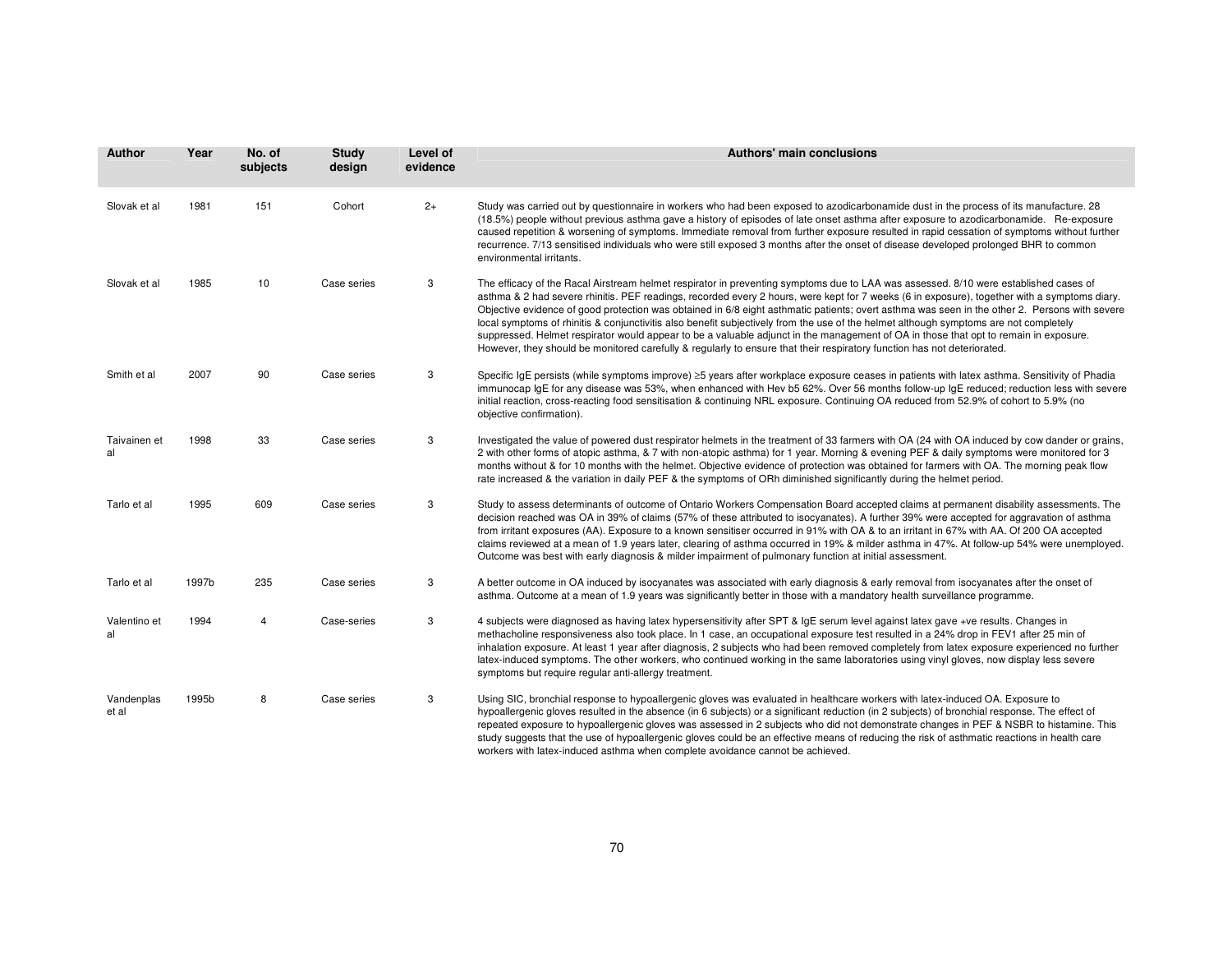| Author              | Year  | No. of<br>subjects | Study<br>design | Level of<br>evidence | Authors' main conclusions                                                                                                                                                                                                                                                                                                                                                                                                                                                                                                                                                                                                                                                                                                                                                                                                                                                                                                                                                                                                                                                 |
|---------------------|-------|--------------------|-----------------|----------------------|---------------------------------------------------------------------------------------------------------------------------------------------------------------------------------------------------------------------------------------------------------------------------------------------------------------------------------------------------------------------------------------------------------------------------------------------------------------------------------------------------------------------------------------------------------------------------------------------------------------------------------------------------------------------------------------------------------------------------------------------------------------------------------------------------------------------------------------------------------------------------------------------------------------------------------------------------------------------------------------------------------------------------------------------------------------------------|
| Vandenplas<br>et al | 2002  | 36                 | Case series     | 3                    | Initial & follow-up visits (median 56 months) of subjects with latex-induced OA included questionnaire & measurement of PC <sub>20</sub> . At follow-up,<br>subjects who avoided exposure (16/36), asthma severity had decreased from median score of 8.5 to 3.5 & PC <sub>20</sub> value increased from 0.4<br>mg/ml to 2.3 mg/ml. In subjects who reduced their exposure (20/36), asthma severity score improved from 6.5 to 2.5 & PC <sub>20</sub> values rose from<br>0.5 mg/ml to 2.4 mg/ml. Cessation of exposure to latex was associated with asthma-related work disability (69%) & loss of income (62%) more<br>frequently than was reduction of exposure (35% & 30%, respectively). Reduction of exposure to latex represents a reasonably safe alternative<br>that should be considered in workers with latex-induced OA when suppression of exposure is not feasible or when the possibilities for non-<br>exposed jobs are limited. Compared with complete removal, reduction of exposure is associated with a substantially lower socio-economic<br>impact. |
| Venables et<br>al   | 1989b | 79                 | Case series     | 3                    | Patients interviewed for follow-up of OA on average 6 years after asthma developed (median time between exposure & OA symptoms 4 years).<br>90% felt asthma had improved in parallel with avoidance or reduction in exposure to causative agent. However, 72% still required therapy of<br>some sort & 10% had required hospital admission. 1/3 of patients were currently unemployed & 40-73% reported limitations in everyday<br>activities.                                                                                                                                                                                                                                                                                                                                                                                                                                                                                                                                                                                                                            |
| Yacoub et al        | 2007  | 40                 | Case series     | 3                    | Follow up study of workers with OA confirmed by SIC; most improved after cessation of exposure; but there is a high prevalence of persistent<br>depression/anxiety. Most subjects had NSBR at diagnosis.                                                                                                                                                                                                                                                                                                                                                                                                                                                                                                                                                                                                                                                                                                                                                                                                                                                                  |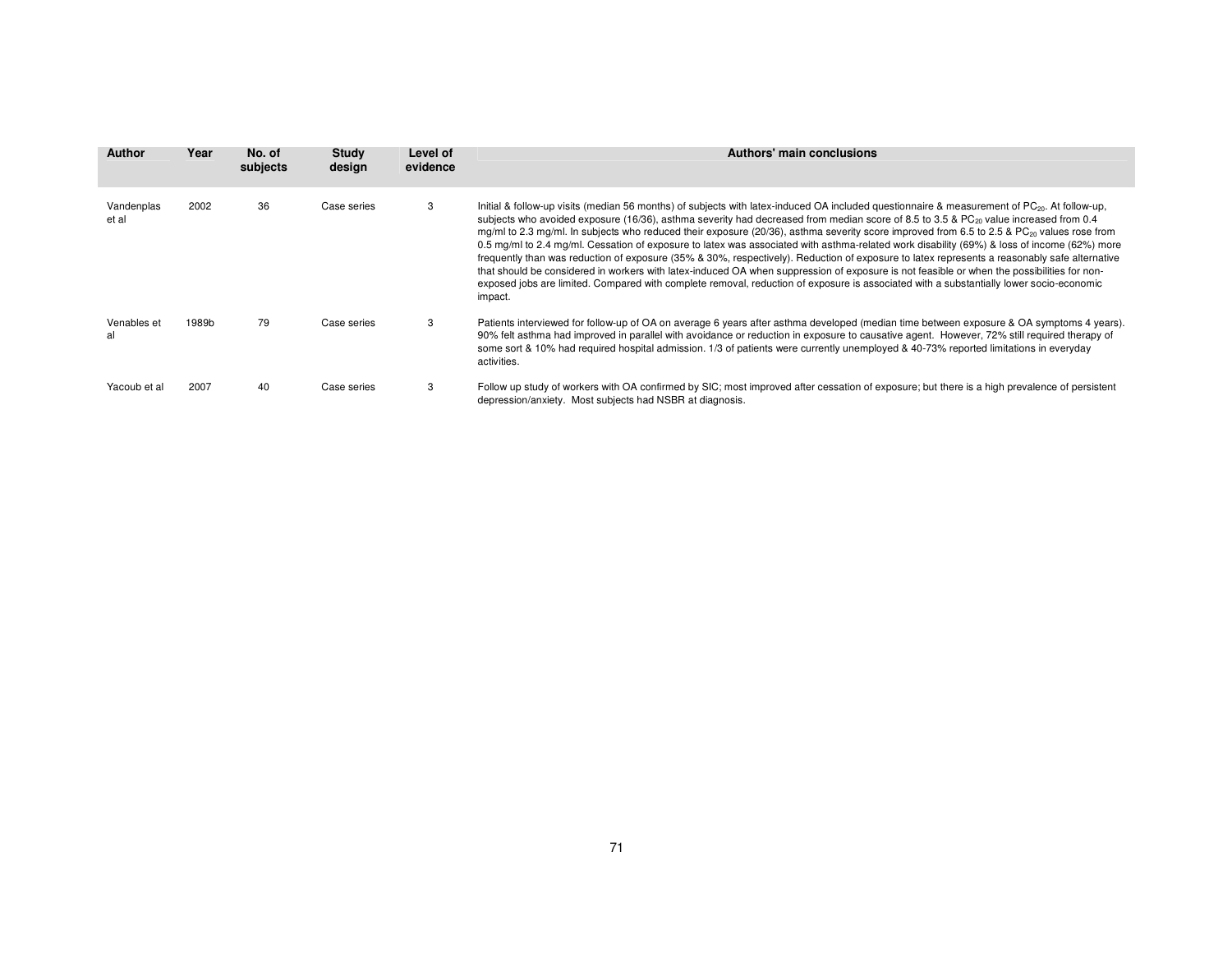Agrup G, Belin L, Sjostedt L et al. Allergy to laboratory animals in laboratory technicians and animal keepers. *Br J Ind Med*, 1986; 43: 192-198.

Akpinar-Elci M, Elci OC, Odabasi A. Work-related asthma-like symptoms among florists. *Chest,* 2004; 125: 2336-2339.

Allmers H, Chen Z, Barbinova L et al. Challenge from methacholine, natural rubber latex, or 4,4-diphenylmethane diisocyanate in workers with suspected sensitization affects exhaled nitric oxide change in exhaled NO levels after allergen challenges. *Int Arch Occup Environ Health*, 2000; 73: 181-186.

Allmers H, Schmengler J, Skudlik C. Primary prevention of natural rubber latex allergy in the German health care system through education and intervention. *J Allergy Clin Immunol*, 2002; 110: 318-323.

Alvarez MJ, Estrada JL, Gozalo F et al. Oilseed rape flour: another allergen causing occupational asthma among farmers. *Allergy,* 2001; 56: 185-188.

Ameille J, Pairon JC, Bayeux MC et al. Consequences of occupational asthma on employment and financial status: a follow-up study. *Eur Respir J*, 1997; 10: 55-58.

Ameille J, Pauli G, Calastreng-Crinquand A et al. Reported incidence of occupational asthma in France. *J Occup Environ Med*, 2003; 60: 136-141.

Anees W, Huggin V. Pavord ID et al. Occupational asthma due to low molecular weight agents: Eosinophilic and noneosinophilic variants. *Thorax*, 2002; 57: 231-236.

Anees W, Gannon PF, Huggins V et al. Effect of peak expiratory flow data quantity on diagnostic sensitivity and specificity in occupational asthma. *Eur Respir J,* 2004; 23: 730-734.

Axon EJ, Beach JR, Burge PS. A comparison of some of the characteristics of patients with occupational and nonoccupational asthma. *Occup Med (Lond)*, 1995; 45: 109-111.

Baker DB, Gann PH, Brooks SM et al. Cross-sectional study of platinum salts sensitisation among precious metals refinery workers. *Am J Ind Med*, 1990; 18: 653-664.

Bakerly ND, Moore VC, Vellore AD et al. Fifteen-year trends in occupational asthma: data from the Shield surveillance scheme. *Occup Med (Lond)*, 2008; 58: 169-174.

Baldwin, DR Gannon P, Bright P et al. Interpretation of occupational peak flow records: Level agreement between expert clinicians and OASYS-2. *Thorax*, 2002; 57: 860-864.

Balmes J, Becklake M, Blanc P et al. American Thoracic Society Statement: Occupational contribution to the burden of airway disease. *Am J Respir Crit Care Med*, 2003; 167: 787-797.

Barbinova L, Baur X. Increase in exhaled nitric oxide (eNO) after work-related isocyanate exposure. *Int Arch Occup Environ Health*, 2006; 79: 387-395.

Bar-Sela S, Teichtahl H, Lutsky I. Occupational asthma in poultry workers. *J Allergy Clin Immunol*, 1984; 73: 271-275.

Baur X, Czuppon A. Diagnostic validation of specific IgE antibody concentrations, skin prick testing, and challenge tests in chemical workers with symptoms of sensitivity to different anhydrides. *J Allergy Clin Immunol*, 1995 ;96: 489-494.

Baur X, Degens PO, Sander I. Baker's asthma: still among the most frequent occupational respiratory disorders. *J Allergy Clin Immunol*, 1998a; 102: 984-997.

Baur X, Huber H, Degens PO et al. Relation between occupational asthma case history, bronchial methacholine challenge, and specific challenge test in patients with suspected occupational asthma. *Am J Ind Med*, 1998b; 33: 114-122.

Baur X, Barbinova L. Increase of exhaled nitric oxide (eNO) after methylene diphenyl diisocyanate (MDI) exposure in isocyanate workers with bronchial hyperresponsiveness. *Allergology Int,* 2005a; 54: 151-158.

Baur X, Barbinova L. Latex allergen exposure increases exhaled nitric oxide in symptomatic healthcare workers. *Eur Respir J*, 2005b; 25: 309-316.

Beach J, Rowe BH, Blitz S et al. *Diagnosis and management of work-related asthma*. Evidence Report / Technology Assessment No. 129. Agency for Healthcare Research and Quality. Rockville, MD. 2005.

Bernstein DI, Korbee L, Stauder T et al. The low prevalence of occupational asthma and antibody-dependent sensitisation to diphenylmethane di-isocyanate in a plant engineered for minimal exposure to di-isocyanates. *J Allergy Clin Immunol*, 1993; 92: 387-396.

Bernstein DI, Karnani RF, Bernstein CK et al. Clinical and occupational outcomes in health care workers with natural rubber latex. *J Allergy Clin Immunol*, 2003; 90: 209-213.

Blanc PD & Toren K. How much adult asthma can be attributed to occupational factors? *Am J Respir Crit Care Med*, 1999; 107: 580-587.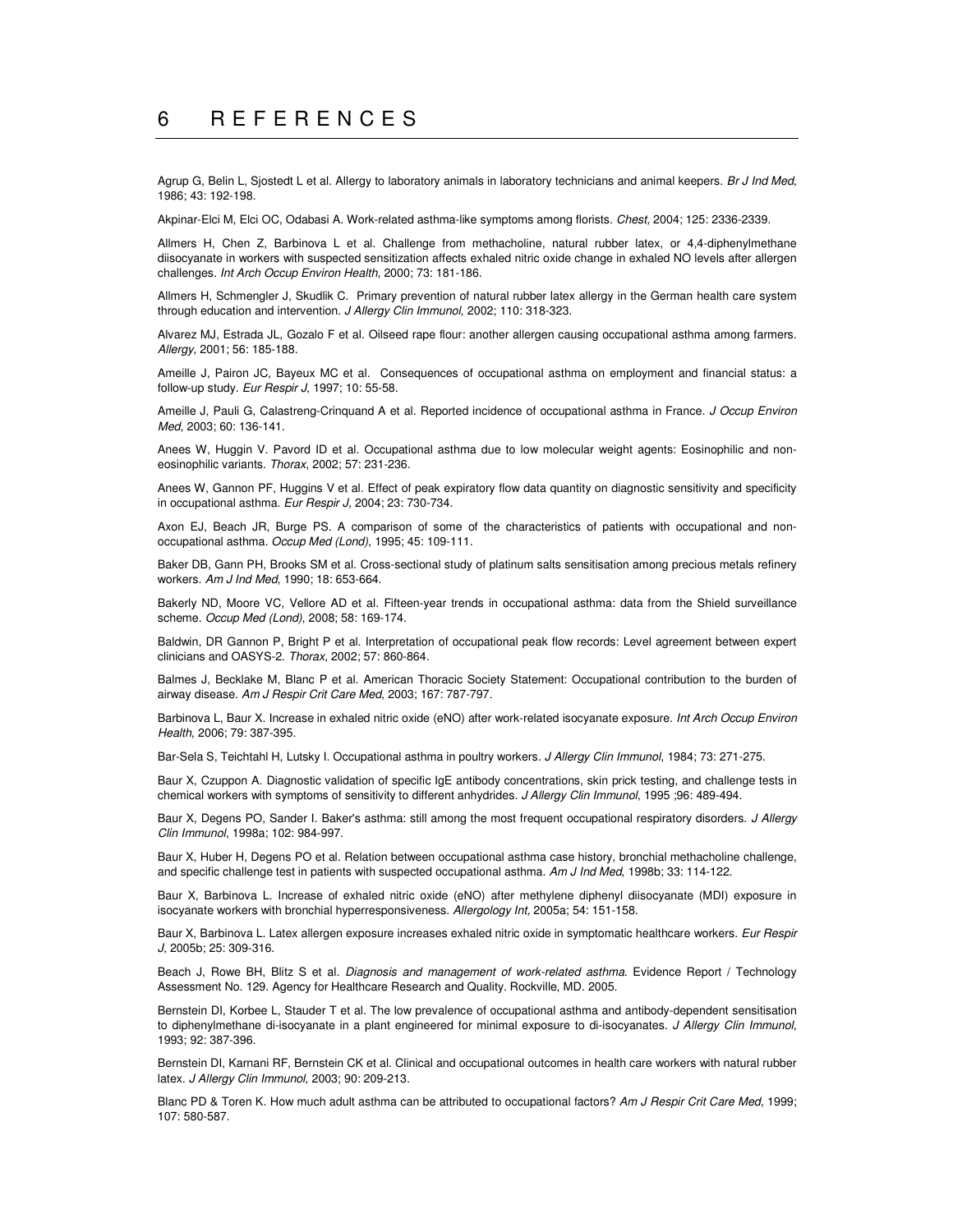Botham PA, Davies GE, Teasdale EL. 1987 Sep. Allergy to laboratory animals: a prospective study of its incidence and of the influence of atopy on its development. *Br J Ind Med*, 1987; 44: 627-632.

Brant A, Berriman J, Sharp C et al. The changing distribution of occupational asthma: a survey of supermarket bakery workers. *Eur Respir J,* 2005; 25: 303-308.

Brant A, Nightingale S, Berriman J et al. Supermarket baker's asthma: how accurate is routine health surveillance? *Occup Environ Med,* 2005; 62: 395-399.

Brant A, Zekveld C, Welch J et al. The prognosis of occupational asthma due to detergent enzymes: clinical, immunological and employment outcomes. *Clin Exp Allergy,* 2006; 36: 483-488.

Brant A, Upchurch S, van Tongeren M et al. Detergent protease exposure and respiratory disease: case-referent analysis of a retrospective cohort. *Occup Environ Med*, 2009; 66: 754-758.

Brhel P. Occupational respiratory diseases in the Czech Republic. *Industrial Health*, 2003; 41: 121-123.

Bright P, Newton DT, Gannon PF et al. Improved analysis of serial peak expiratory flow in suspected occupational asthma. *Monaldi Arch Chest Dis*, 2001; 56: 281-288.

Brisman J, Jaervholm B, Lillienberg L. Exposure-response relations for self report asthma and rhinitis in bakers. *Occup Environ Med*, 2000; 57: 335-340.

Brisman J, Lillienberg L, Belin L et al. Sensitisation to occupational allergens in bakers' asthma and rhinitis: a case-referent study. *Int Arch Occup Environ Health*, 2003; 76: 167-170.

Brooks SM, Edwards JJ, Apol A et al. An epidemiologic study of workers exposed to western red cedar and other wood dusts. *Chest*, 1981; 80: 30S-32S.

Burge PS, O'Brien IM, Harries MG. Peak flow rate records in the diagnosis of occupational asthma due to colophony. *Thorax*, 1979a; 34: 308-316.

Burge PS, O'Brien IM, Harries MG. Peak flow rate records in the diagnosis of occupational asthma due to isocyanates. *Thorax*, 1979b; 34: 317-323.

Burge PS, Edge G, Hawkins R et al. Occupational asthma in a factory making flux-cored solder containing colophony. *Thorax*, 1981; 36: 828-834.

Burge PS. Non-specific bronchial hyper-reactivity in workers exposed to toluene di-isocyanate, diphenyl methane diisocyanate and colophony. *Eur J Respir Dis*, 1982; 123: 91-96.

Butcher BT, Jones R, O'Neil C et al. Longitudinal study of workers employed in the manufacture of toluene di-isocyanate. *Am Rev Respir Dis*, 1977; 116: 411-421.

Calverley AE, Rees D, Dowdeswell RJ et al. Platinum salt sensitivity in refinery workers: incidence and effects of smoking and exposure. *Occup Environ Med*, 1995; 52: 661-666.

Campbell CP, Jackson AS, Johnson AR et al. Occupational sensitization to lupin in the workplace: occupational asthma, rhinitis, and work-aggravated asthma. *J Allergy Clin Immunol,* 2007; 119: 1133-1139.

Cannon J, Cullinan P, Newman-Taylor AJ. Consequences of occupational asthma. *Br Med J*, 1995; 311: 602-603.

Cartier A, Grammer L, Malo JL et al. Specific serum antibodies against isocyanates: Association with occupational asthma. *J Allergy Clin Immunol*, 1989; 84: 507-514.

Cartier A, Malo JL, Forest F et al. Occupational asthma in snow crab processing workers. *J Allergy Clin Immunol*, 1984; 74: 261-269.

Castano R, Gautrin D, Theriault G et al. Occupational rhinitis in workers investigated for occupational asthma. *Thorax,* 2009; 64: 50-54.

Cathcart M, Nicholson P, Roberts D et al. Enzyme exposure, smoking and lung function in employees in the detergent industry over 20 years. *Occup Med (Lond),* 1997; 47: 473-478.

Chan-Yeung M, Lam S, Koener S. Clinical features and natural history of occupational asthma due to western red. Cedar (Thuja plicata). *Am J Med*, 1982; 72: 411-415.

Chan-Yeung M, Maclean L, Paggiaro PL. Follow-up study of 232 patients with occupational asthma caused by western red cedar (Thuja plicata). *J Allergy Clin Immunol*, 1987; 79: 792-796.

Chiry S, Cartier A, Malo J-L et al. Comparison of peak expiratory flow variability between workers with work-exacerbated asthma and occupational asthma. *Chest,* 2007; 132: 483-488.

Cockcroft A, Edwards J, McCarthy P et al. Allergy in laboratory animal workers. *Lancet*, 1981; 1: 827-828.

Cortona G, Pisati G, Dellabianca A et al. Respiratory occupational allergies: the experience of the Hospital Operative Unit of Occupational Medicine in Lombardy from 1990 to 1998. *G Ital Med Lav Ergon*, 2001; 23: 64-70.

Cote J, Kennedy S, Chan-Yeung M. Sensitivity and specificity of PC20 and peak expiratory flow rate in cedar asthma. *J Allergy Clin Immunol*, 1990; 85: 592-598.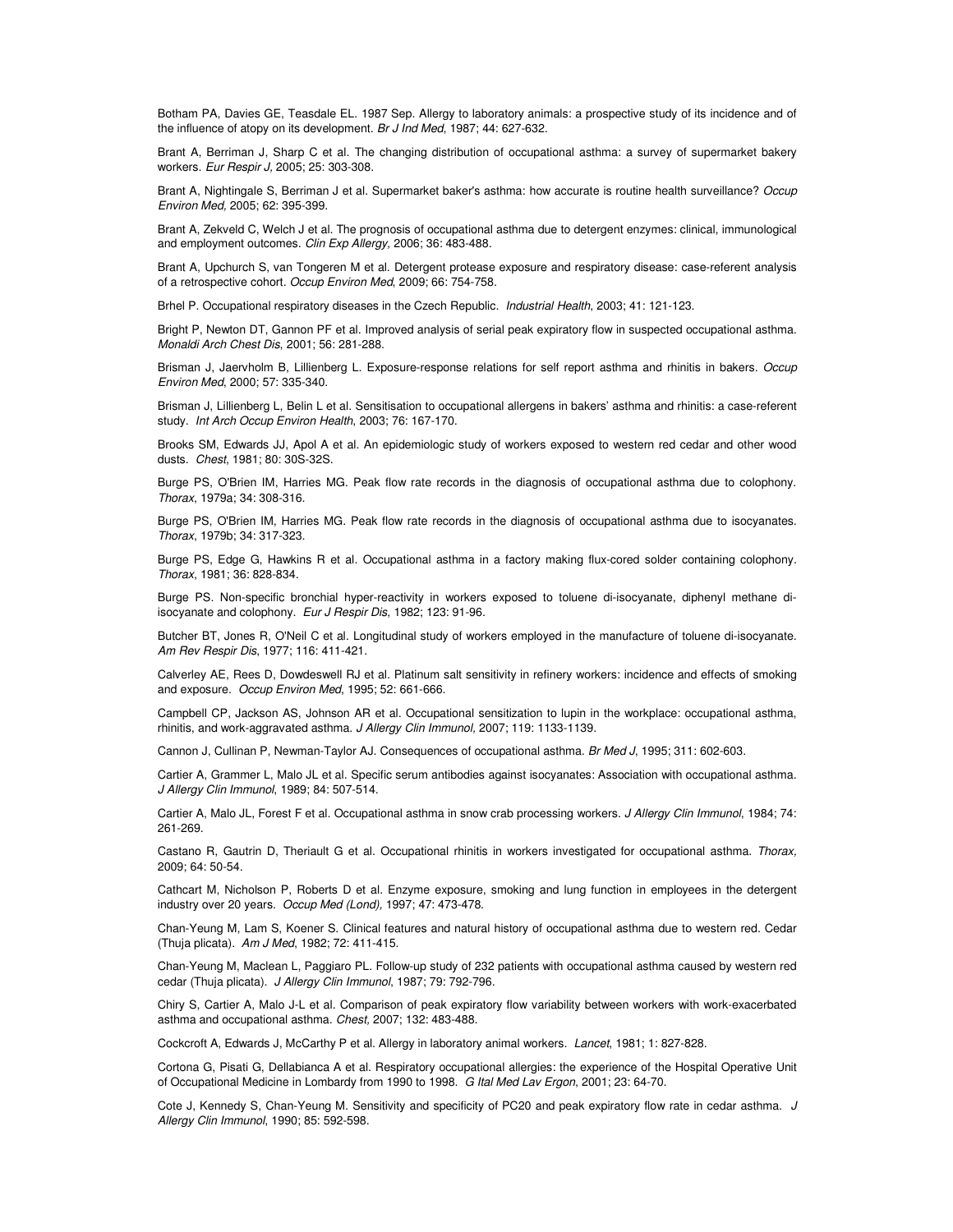Cote J, Kennedy S, Chan-Yeung M. Quantitative versus qualitative analysis of peak expiratory flow in occupational asthma. *Thorax*, 1993; 48: 48-51.

Coutts IL, Lozewicz S, Dally MB, et al. Respiratory symptoms related to work in a factory manufacturing cimetidine tablets. *Br Med J*, 1984; 288: 1418.

Cullen MR, Redlich CA, Beckett WS et al. Feasibility study of respiratory questionnaire and peak flow recordings in autobody shop workers exposed to isocyanate-containing spray paint: observations and limitations. *Occup Med (Lond)*, 1996; 46: 197-204.

Cullinan P, Lowson D, Nieuwenhuijsen MJ et al. Work-related symptoms, sensitisation, and estimated exposure in workers not previously exposed to flour. *Occup Environ Med*, 1994; 51: 579-583.

Cullinan P, Cook A, Gordon S et al. Allergen exposure, atopy and smoking as determinants of allergy to rats in a cohort of laboratory employees. *Eur Respir J*, 1999; 13: 1139-1143.

Cullinan P, Harris JM, Newman-Taylor AJ et al. An outbreak of asthma in a modern detergent factory. *Lancet*, 2000; 356: 1899-1900.

Cullinan P, Cook A, Nieuwenhuijsen MJ et al. Allergen and dust exposure as determinants of work-related symptoms and sensitisation in a cohort of flour-exposed workers; A case-control analysis. *Ann Occup Hyg*, 2001; 45: 97-103.

De Bono J, Hudsmith L. Occupational asthma: a community based study. *Occup Med (Lond)*, 1999; 49: 217-219.

De Zotti R, Larese F, Bovenzi M et al. Allergic airway disease in Italian bakers and pastry makers. *Occup Environ Med*, 1994; 51: 548-552.

De Zotti R, Bovenzi M, Molinari S et al. Respiratory symptoms and occupational sensitisation in a group of trainee bakers: results of a 6-month follow up. *Med Lav*, 1997; 88: 155-165.

De Zotti R, Bovenzi M. Prospective study of work-related respiratory symptoms in trainee bakers. *Occup Environ Med*, 2000; 57: 58-61.

Descatha A, Leproust H, Choudat D et al. Factors associated with severity of occupational asthma with a latency period at diagnosis. *Allergy*, 2007; 62: 795-801.

Di Franco A, Vagaggini B, Bacci E et al. Leukocyte counts in hypertonic saline-induced sputum in subjects with occupational asthma. *Respir Med*, 1998; 92: 550-557.

Dimich-Ward H, Taliadouros V, Teschke K et al. Quality of life and employment status of workers with Western red cedar asthma. *J Occup Environ Med*, 2007; 49: 1040-1045.

Di-Stefano F, Siriruttanapruk S, McCoach J et al. Glutaraldehyde: an occupational hazard in the hospital setting. *Allergy*, 1999; 54: 1105-9.

Docker A, Wattie JM, Topping M et al. Clinical and immunological investigations of respiratory disease in workers using reactive dyes. *Br J Ind Med*, 1987; 44: 534-541.

Douglas J D, McSharry C, Blaikie L et al. Occupational asthma caused by automated salmon processing. *Lancet*, 1995; 346: 737-740.

Dressel H, Gross C, de la Motte D et al. Educational intervention decreases exhaled nitric oxide in farmers with occupational asthma. *Eur Respir J,* 2007; 30: 545-548.

Dressel H, Gross C, de la Motte D et al. Educational intervention in farmers with occupational asthma: long-term effect on exhaled nitric oxide. *J Investig Allergol Clin Immunol,* 2009; 19: 49-53.

Drexler H, Schaller KH, Nielsen J et al. Efficacy of measures of hygiene in workers sensitised to acid anhydrides and the influence of selection bias on the results. *J Occup Environ Med*, 1999; 56: 202-205.

Droste J, Myny K, Van Sprundel M et al. Allergic sensitisation, symptoms, and lung function among bakery workers as compared with a nonexposed work population. *J Occup Environ Med*, 2003; 45: 648-55.

Eifan AO, Derman O, Kanbur N et al. Occupational asthma in apprentice adolescent car painters*. Pediatr Allergy Immunol*, 2005; 16: 662-668.

Elder D, Abramson M, Fish D et al. Surveillance of Australian workplace Based Respiratory Events (SABRE): notifications for the first 3.5 years and validation of occupational asthma cases. *Occup Med (Lond),* 2004; 54: 395-399.

Elliott L, Heederik D, Marshall S et al. Incidence of allergy and allergy symptoms among workers exposed to laboratory animals. *Occup Environ Med*, 2005; 62: 766-771.

El-Zein M, Malo JL, Infante-Rivard C et al. Incidence of probable occupational asthma and changes in airway calibre and responsiveness in apprentice welders. *Eur Respir J*, 2003; 22: 513-518.

Fisher R, Saunders WB, Murray SJ et al. Prevention of laboratory animal allergy. *J Occup Environ Med*, 1998; 40: 609- 613.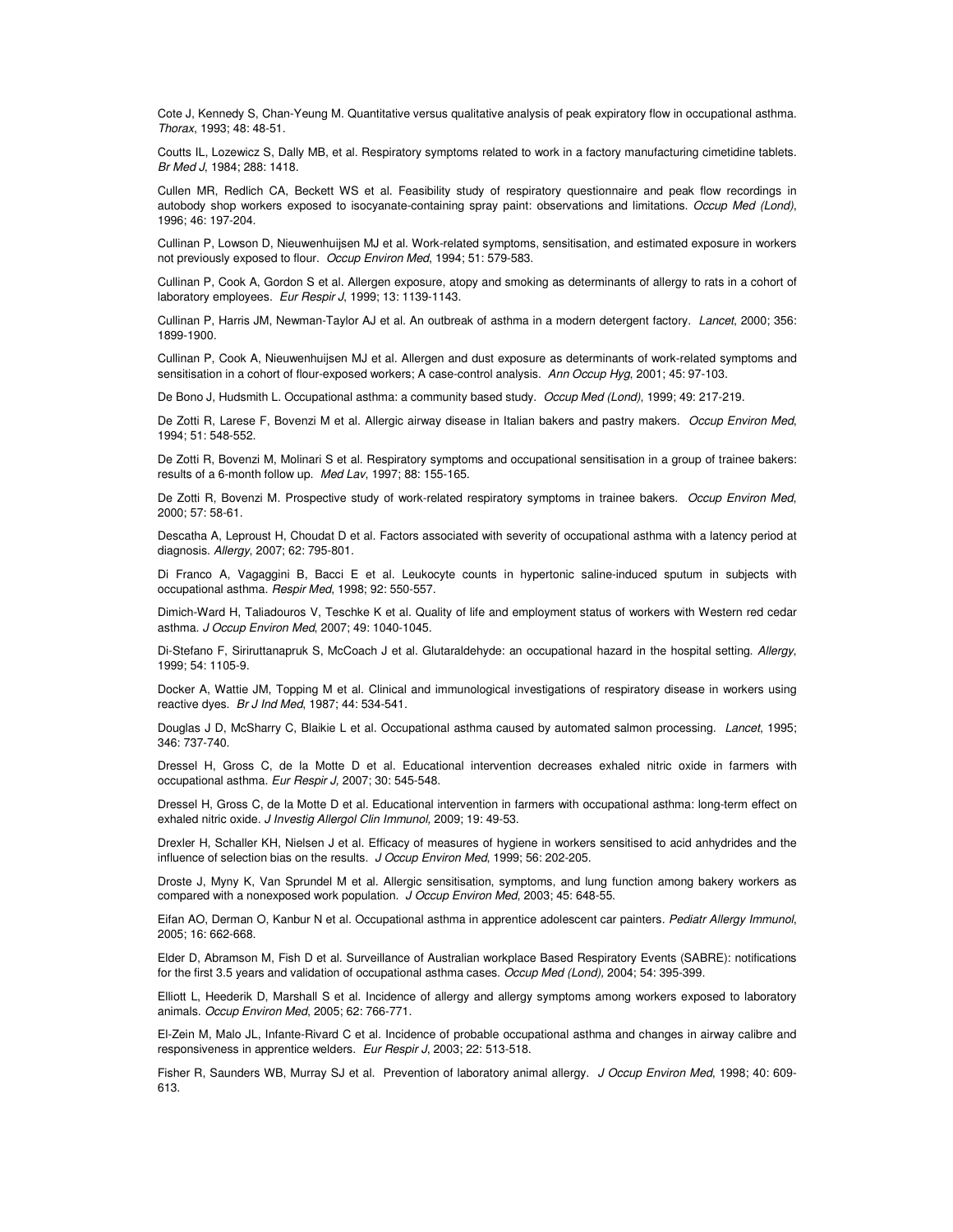Fishwick D, Bradshaw L, Davies J et al. Are we failing workers with symptoms suggestive of occupational asthma? *Prim Care Respir J*, 2007; 16 : 304-310.

Flood DF, Blofeld RE, Bruce CF et al. Lung function, atopy, specific hypersensitivity, and smoking of workers in the enzyme detergent industry over 11 years. *Br J Ind Med*, 1985; 42: 43-50.

Gannon PFG, Burge PS. The SHIELD scheme in the West Midlands Region, United Kingdom. *Br J Ind Med*, 1993a; 50: 791-796.

Gannon PFG, Weir DC, Robertson AS et al. Health, employment and financial outcomes. *Br J Ind Med*, 1993b; 50: 491- 496.

Gannon PFG, Newton DT, Belcher J et al. Development of OASYS-2: A system for the analysis of serial measurement of peak expiratory flow in workers with suspected occupational asthma. *Thorax*, 1996; 51: 484-489.

Gautrin D, Infante-Rivard C, Ghezzo H et al. Incidence and host determinants of probable occupational asthma in apprentices exposed to laboratory animals. *Am J Respir Crit Care Med*, 2001a; 163: 899-904.

Gautrin D, Ghezzo H, Infante-Rivard C et al. Natural history of sensitisation, symptoms and occupational diseases in apprentices exposed to laboratory animals. *Eur Respir J*, 2001b; 17: 904-908.

Gautrin D, Ghezzo H, Infante-Rivard C et al. Long-term outcomes in a prospective cohort of apprentices exposed to highmolecular-weight agents. *Am J Respir Crit Care Med,* 2008; 177: 871-879.

Girard F, Chaboillez S, Cartier A et al. An effective strategy for diagnosing occupational asthma: use of induced sputum. *Am J Respir Crit Care Med*, 2004; 170: 845-850.

Goe SK, Henneberger PK, Reilly MJ et al. A descriptive study of work aggravated asthma. *Occup Environ Med*, 2004; 61: 512-517.

Gordon SB, Curran AD, Murphy J et al. Screening questionnaires for bakers' asthma - are they worth the effort? *Occup Med (Lond)*, 1997; 47: 361-366.

Grammer LC, Shaugnessy MA, Henderson J et al. A clinical and immunologic study of workers with trimellitic-anhydrideinduced immunologic lung disease after transfer to low exposure jobs. *Am Rev Respir Dis*, 1993; 14: 54-57.

Grammer LC, Shaughnessy MA, Lowenthal M et al. Risk factors for immunologically mediated respiratory disease from hexahydrophthalic anhydride. *J Occup Med*, 1994; 36: 642-646.

Grammer LC, Shaughnessy MA, Yarnold PR. Risk factors for immunologically mediated disease in workers with respiratory symptoms when exposed to hexahydrophthalic anhydride. *J Lab Clin Med*, 1996; 127: 443-447.

Grammer L, Shaughnessy M, Kenamore B. Utility of antibody in identifying individuals who have or will develop anhydrideinduced respiratory disease. *Chest*, 1998; 114: 1199-1202.

Grammer LC, Shaughnessy MA, Kenamore BD.Clinical and immunologic outcome of 42 individuals with trimellitic anhydride-induced immunologic lung disease after transfer to low exposure. *Allergy Asthma Proc*, 2000; 21: 355-359.

Grammer LC, Ditto AM, Tripathi A et al. Prevalence and onset of rhinitis and conjunctivitis in subjects with occupational asthma caused by trimellitic anhydride. *J Occup Environ Med*, 2002a; 44: 1179-1181.

Grammer LC, Harris KE, Yarnold PR. Effect of respiratory protective devices on development of antibody and occupational asthma to an acid anhydride. *Chest*, 2002b; 121: 1317-1322.

Greenberg M, Milne JF, Watt A. Survey of workers exposed to dusts containing derivatives of Bacillus subtilis. *Br Med J*, 1970; 2: 629-33.

Gross NJ. Allergy to laboratory animals: epidemiologic, clinical, and physiologic aspects, and a trial of cromolyn in its management. *J Allergy Clin Immunol,* 1980; 66: 158-165.

Hagmar L, Bellander T, Ranstam et al. Piperazine-induced airway symptoms: exposure-response relationships and selection in an occupational setting. *Am J Ind Med*, 1984; 6: 347-357.

Hannu T, Piipari R, Tuppurainen M et al. Occupational asthma caused by stainless steel welding fumes: a clinical study. *Eur Respir J,* 2007; 29: 85-90.

Heederik D, Venables KM, Malmberg P et al. Exposure-response relationships for work-related sensitisation in workers exposed to rat urinary allergens: results from a pooled study. *J Allergy Clin Immunol*, 1999; 103: 678-684

Heederik D, Houba R. An exploratory quantitative risk assessment for high molecular weight sensitizers: wheat flour. *Ann Occup Hyg*, 2001; 45: 175-185.

Henneberger PK, Stanbury MJ, Trimbath LS et al. The use of portable peak flowmeters in the surveillance of occupational asthma. *Chest*, 1991; 100: 1515-1521.

Hewitt RS, Smith AD, Cowan JO et al. Serial exhaled nitric oxide measurements in the assessment of laboratory animal allergy. *J Asthma,* 2008; 45: 101-107.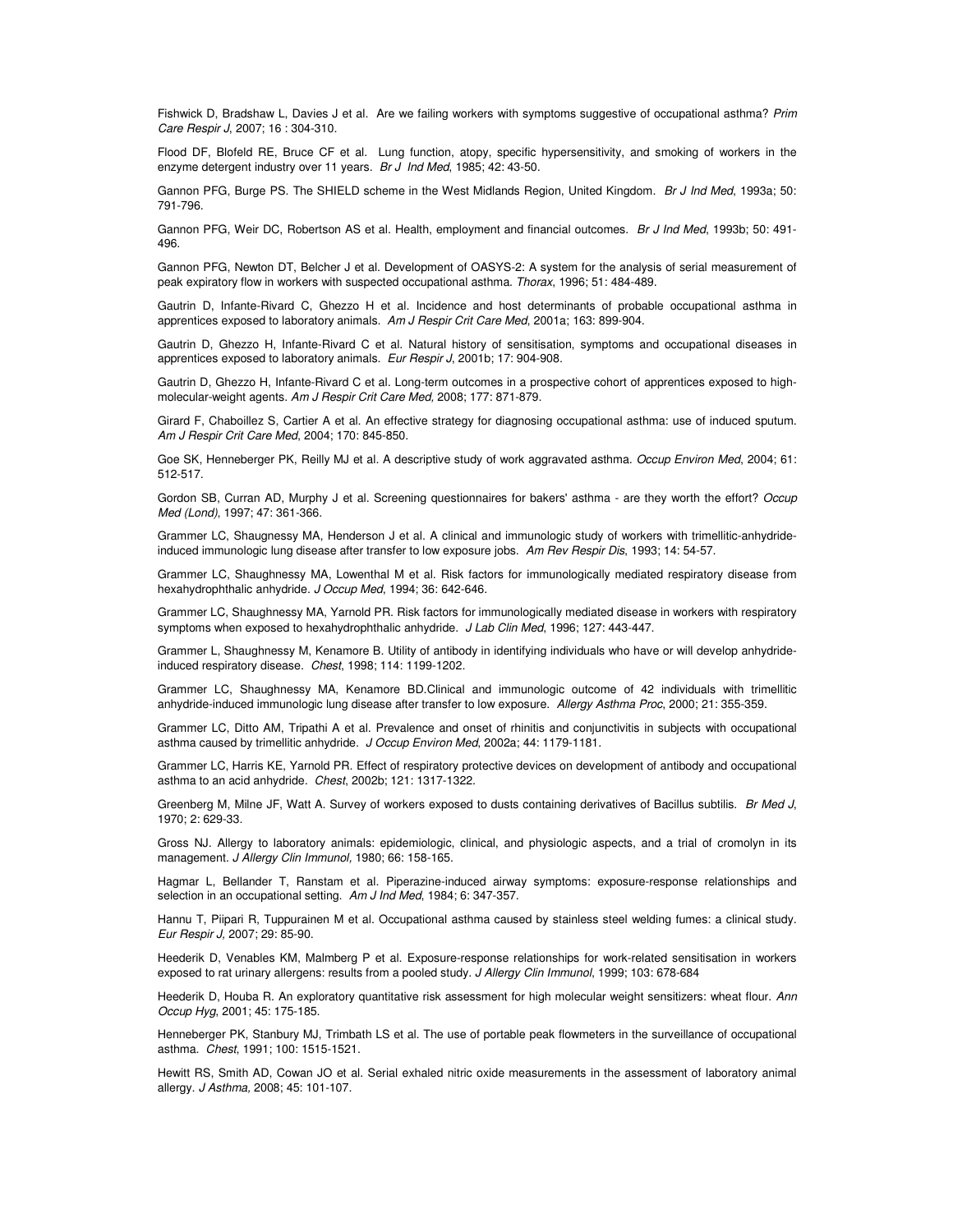Hnizdo E, Esterhuizen TM. Occupational asthma as identified by the surveillance of work-related and occupational respiratory diseases programme in South Africa. *Clin Exp Allergy*, 2001; 31: 32-39.

Hollander A, Heederik D, Brunekreef B. Work-related changes in peak expiratory flow among laboratory animal workers. *Eur Respir J*, 1998; 11: 929-936.

Houba R, Heederik DJ, Doekes G et al. Exposure-sensitisation relationship for alpha-amylase allergens in the baking industry. *Am J Respir Crit Care Med*, 1996; 154: 130-136.

Houba R, Heederik D, Doekes D. Wheat sensitisation and work-related symptoms in the baking industry are preventable. an epidemiologic study. *Am J Respir Crit Care Med*, 1998; 158: 1499-1503.

Hudson P, Cartier A, Pineau L et al. Follow-up of occupational asthma caused by crab and various agents. *J Allergy Clin Immunol*, 1985; 76: 682-688.

Huggins V, Anees W, Pantin C et al. Improving the quality of peak flow measurements for the diagnosis of occupational asthma. *Occup Med (Lond)*, 2005; 55: 385-388.

Hur G, Koh D, Kim H et al. Prevalence of work-related symptoms and serum-specific antibodies to wheat flour in exposed workers in the bakery industry. *Respir Med*, 2008; 102: 548-555.

Jaakkola JJK, Piipari R, Jaakkola MS. Occupation and asthma: A population-based incident case-control study. *Am J Epidemiol*, 2003; 158: 981-987.

Jaakkola MS, Leino T, Tammilehto L et al. Respiratory effects of exposure to methacrylates among dental assistants. *Allergy*, 2007; 62: 648-654.

Jacobs JH, Meijster T, Meijer E et al. Wheat allergen exposure and the prevalence of work-related sensitization and allergy in bakery workers. *Allergy,* 2008; 63: 1597-1604.

Jeal H, Draper A, Jones M et al. HLA associations with occupational sensitisation to rat lipocalin allergens: a model for other animal allergies? *J Allergy Clin Immunol*, 2003; 111: 795-799.

Jeal H, Draper A, Harris J et al. Modified Th2 responses at high-dose exposures to allergen: using an occupational model. *Am J Respir Crit Care Med,* 2006; 174: 21-25.

Jeebhay MF, Robins TG, Miller ME et al. Occupational allergy and asthma among salt water fish processing workers. *Am J Ind Med,* 2008; 51: 899-910.

Johnsen CR, Sorensen TB, Ingemann Larsen A et al. Allergy risk in an enzyme producing plant: a retrospective follow up study. *J Occup Environ Med*, 1997; 54: 671-675.

Johnson AR, Dimich-Ward-HD, Manfreda J et al. Occupational asthma in adults in six Canadian communities. *Am J Respir Crit Care Med*, 2000; 162: 2058-2062.

Juniper CP, How MJ, Goodwin BFJ et al. Bacillus Subtilis Enzymes: a 7 year clinical, epidemiological and immunological study of an industrial allergen. *J Soc Occup Med*, 1977; 27: 3-12.

Juniper CP, Roberts DM. Enzyme asthma: fourteen years clinical experience of a recently prescribed disease. *J Soc Occup Med*, 1984; 34: 126-132.

Kalogeromitros D, Makris M, Gregoriou S et al. IgE-mediated sensitization in seafood processing workers. *Allergy Asthma Proc,* 2006; 27: 399-403.

Karjalainen A, Kurppa K, Virtanen S et al. Incidence of occupational asthma by occupation and industry in Finland. *Am J Ind Med*, 2000; 37: 451-458.

Karjalainen A, Kurppa K, Martikainen R et al. Exploration of asthma risk by occupation - extended analysis of an incidence study of the Finnish population. *Scand J Work Environ Health*, 2002; 28: 49-57.

Karjalainen A, Martikainen R, Klaukka T et al. Risk of asthma among Finnish patients with occupational rhinitis. *Chest*, 2003; 123: 283-238.

Karkoulias K, Patouchas D, Alahiotis S et al. Specific sensitization in wheat flour and contributing factors in traditional bakers. *Eur Rev Med Pharmacol Sci,* 2007; 11: 141-148.

Kim YK, Son JW, Kim HY et al. New occupational allergen in citrus farmers: citrus red mite (Panonychus citri). *Ann Allergy Asthma Immunol*, 1999; 82: 223-228.

Klusackova P, Pelclova D, Jindriska Levedova D et al. Occupational asthma after withdrawal from the occupational allergen exposure. *Ind Health*, 2006; 44: 629-638.

Klusackova P, Lebedova J, Pelclova D et al. Occupational asthma and rhinitis in workers from a lasamide production line. *Scand J Work Environ Health,* 2007; 33: 74-78.

Kogevinas M, Zock J-P, Jarvis D et al. Exposure to substances in the workplace and new-onset asthma: an international prospective population-based study. *Lancet,* 2007; 370: 336-341.

Kor A C, Lee HS, Chee C B et al. Occupational asthma in Singapore. *Singapore Med J*, 2001; 42: 373-7.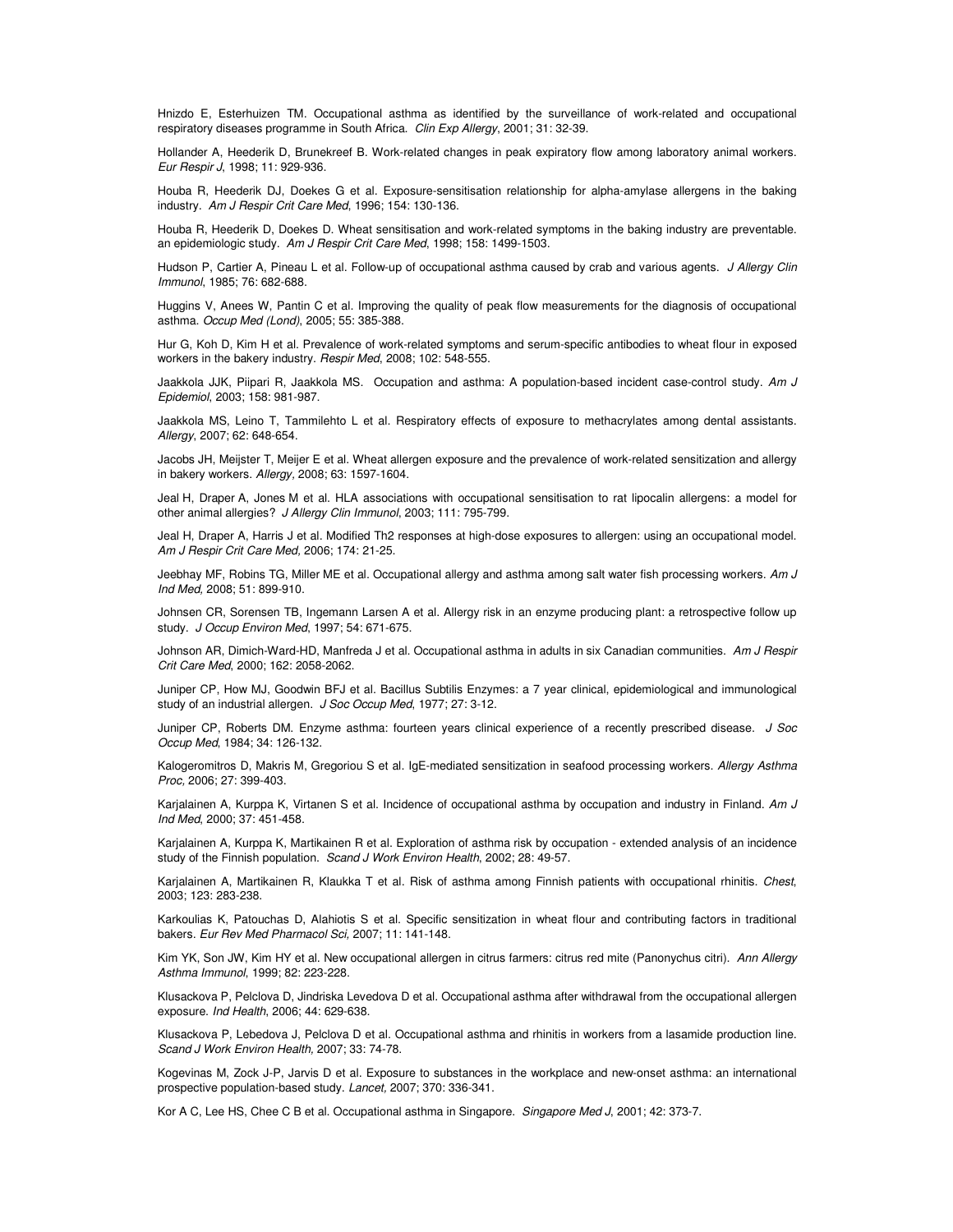Koskela H, Taivainen A, Tukiainen H et al. Inhalation challenge with bovine dander allergens: who needs it? *Chest*, 2003; 124: 383-391.

Krakowiak A, Szulc B, Gorski P. Occupational respiratory diseases in laboratory animal workers: Initial results. *Int J Occup Med Environ Health*, 1997; 10: 31-6.

Krakowiak A, Palczynski C, Walusiak J et al. Allergy to animal fur and feathers among zoo workers. *Int Arch Occup Environ Health*, 2002; 75: S113-S116.

Krakowiak A, Krawczyk-Adamus P, Dudek W et al. Changes in cellular and biochemical profiles of induced sputum after allergen-induced asthmatic response: method for studying occupational allergic airway inflammation. *Int J Occup Med Environ Health*, 2005; 18: 27-33.

Krakowiak A, Krawczyk P, Szulc B et al. Prevalence and host determinants of occupational bronchial asthma in animal shelter workers. *Int Arch Occup Environ Health,* 2007; 80: 423-432.

Kraw M, Tarlo SM. Isocyanate medical surveillance: Respiratory referrals from a foam manufacturing plant over a five year period. *Am J Ind Med*, 1999; 35: 87-91.

Krstev S, Ji B-T, Shu X-O et al. Occupation and adult-onset asthma among Chinese women in a population-based cohort. *Am J Ind Med*, 2007; 50: 265-273.

Kruize H, Post W, Heederik D, et al. Respiratory allergy in laboratory animal workers: a retrospective cohort study using pre-employment screening data. *Occup Environ Med*, 1997; 54: 830-835.

Labrecque M, Khemici E, Cartier A et al. Impairment in workers with isocyanate-induced occupational asthma and removed from exposure in the province of Quebec between 1985 and 2002. *J Occup Environ Med*, 2006; 48: 1093-1098.

Laoprasert N, Swanson MC, Jones RT, et al. Inhalation challenge testing of latex-sensitive health care workers and the effectiveness of laminar flow HEPA-filtered helmets in reducing rhinoconjunctival and asthmatic reactions. *J Allergy Clin Immunol*, 1998; 102: 998-1004.

Larbanois A, Jamart J, Delwiche JP, et al. Socioeconomic outcome of subjects experiencing asthma symptoms at work. *Eur Respir J*, 2002; 19: 1107-1113.

Larsen AI, Johnsen CR, Frickmann J et al. Incidence of respiratory sensitisation and allergy to enzymes among employees in an enzyme producing plant and the relation to exposure and host factors. *Occup Environ Med*, 2007; 64: 763-768.

Leira HL, Bratt U, Slastad S. Notified cases of occupational asthma in Norway: exposure and consequences for health and income. *Am J Ind Med*, 2005; 48: 359-364.

Lemiere C, Chaboilliez S, Trudeau C et al. Characterization of airway inflammation after repeated exposures to occupational agents. *J Allergy Clin Immunol,* 2000; 106: 1163-1170.

Lemiere C, Chaboillez S, Malo JL et al. Changes in sputum cell counts after exposure to occupational agents: what do they mean? *J Allergy Clin Immunol,* 2001; 107: 1063-1068.

Leroyer C, Perfetti L, Trudeau C et al. Comparison of serial monitoring of peak expiratory flow and FEV1 in the diagnosis of occupational asthma. *Am J Respir Crit Care Med*, 1998; 158: 827-832.

Levy D, Allouache S, Chabane MH et al. Powder-free protein-poor natural rubber latex gloves and latex sensitisation. *JAMA*, 1999; 281: 988.

Li X, Sundquist J, Sundquist K. Socioeconomic and occupational groups and risk of asthma in Sweden. *Occup Med (Lond)*, 2008; 58: 161-168.

Lin FJ, Chen H, Chan-Yeung M. New method for an occupational dust challenge test. *Occup Environ Med*, 1995; 52: 54- 56.

Liss GM and Tarlo SM. Peak expiratory flow rates in possible occupational asthma. *Chest*, 1991; 100: 63-69.

Liss GM, Bernstein D, Genesove L et al. Assessment of risk factors for IgE-mediated sensitisation to tetrachlorophthalic anhydride. *J Allergy Clin Immunol*, 1993; 92: 237-247.

Mackie J. Effective health surveillance for occupational asthma in motor vehicle repair. *Occup Med (Lond),* 2008; 58: 551- 555.

Maestrelli P, Calcagni PG, Saetta M et al. Sputum eosinophilia after asthmatic responses induced by isocyanates in sensitized subjects. *Clin Exp Allergy,* 1994; 24: 29-34.

Maghni K, Lemiere C, Ghezzo H et al. Airway inflammation after cessation of exposure to agents causing occupational asthma. *Am J Respir Crit Care Med*, 2004; 169: 367-372.

Malo JL, Ghezzo H, L'Archeveque J et al. Is the clinical history a satisfactory means of diagnosing occupational asthma? *Am Rev Respir Dis*, 1991; 143: 528-532.

Malo JL, Cote J, Cartier A et al. How many times per day should peak expiratory flow rates be assessed when investigating occupational asthma? *Thorax*, 1993a; 48: 1211-1217.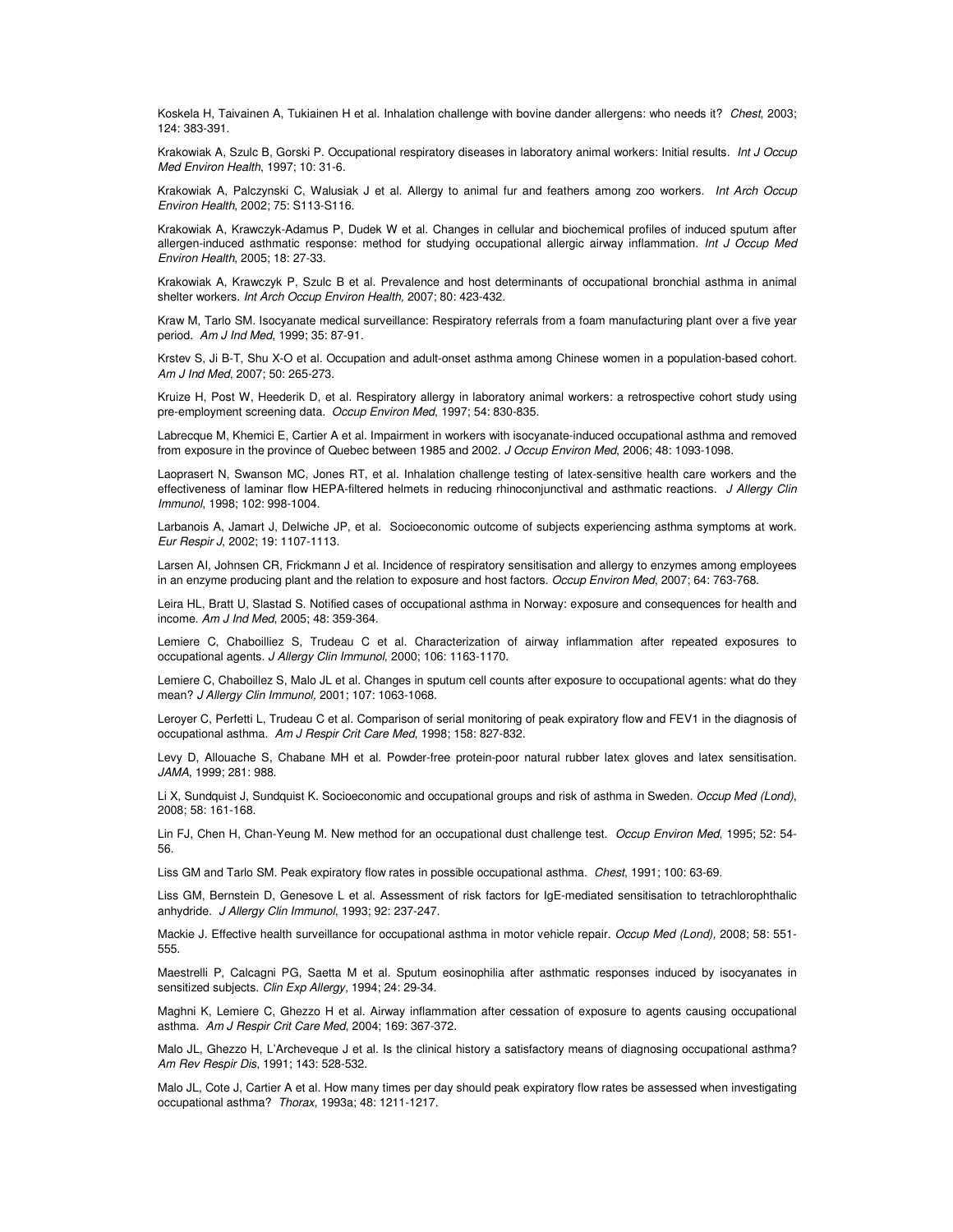Malo JL, Cartier A, Ghezzo H et al. Compliance with peak expiratory flow readings affects the within- and between-reader reproducibility of interpretation of graphs in subjects investigated for occupational asthma. *J Allergy Clin Immunol*, 1996a; 98: 1132-1134.

Malo JL, Cartier A, Cote J et al. Influence of inhaled steroids on recovery from occupational asthma after cessation of exposure: an 18-month double-blind crossover study. *Am J Respir Crit Care Med*. 1996b; 153: 953-60.

Malo JL, Dewitte JD, Cartier A et al. The Quebec system of indemnification for occupational asthma. Description, efficacy, and costs. *Rev Mal Respir*, 1993b; 10: 313-323.

Malo JL, Trudeau C, Ghezzo H et al. Cartier A. Do subjects investigated for occupational asthma through serial peak expiratory flow measurements falsify their results? *J Allergy Clin Immunol*, 1995; 96: 601-607.

Malo JL, Lemiere C, Desjardins A et al. Prevalence and intensity of rhinoconjunctivitis in subjects with occupational asthma. *Eur Respir J*, 1997; 10: 1513-1515.

Malo J-L, Ghezzo H. Recovery of methacholine responsiveness after end of exposure in occupational asthma. *Am J Respir Crit Care Med,* 2004; 169: 1304-1307.

Marabini A, Dimich-Ward H, Kwan SY et al. Clinical and socioeconomic features of subjects with red cedar asthma. A follow-up study. *Chest*, 1993; 104: 821-824.

McDonald JC, Keynes HL, Meredith SK. Reported incidence of occupational asthma in the United Kingdom 1989-97. *Occup Environ Med*, 2000; 57: 823-829.

McDonald JC, Chen Y, Zekveld C et al. Incidence by occupation and industry of acute work related respiratory diseases in the UK, 1992-2001. *Occup Environ Med*, 2005; 62: 836-842.

McSharry C, Anderson K, McKay IC et al. The IgE and IgG antibody responses to aerosols of Nephrops norvegicus (prawn) antigens: the association with clinical hypersensitivity and with cigarette smoking. *Clin Exp Immunol*, 1994; 97: 499-504.

Meijer E, Grobbee DE, Heederik D. Detection of workers sensitised to high molecular weight allergens: A diagnostic study in laboratory animal workers. *Occup Environ Med*, 2002; 59: 189-195.

Meredith SK, Taylor VM, McDonald JC. Occupational respiratory disease in the United Kingdom 1989: a report to the British Thoracic Society and the Society of Occupational Medicine by the SWORD project group. *Br J Ind Med*, 1991; 48: 292-298.

Meredith SK, Bugler J, Clark RL. Isocyanate exposure and occupational asthma: a case-referent study. *Occup Environ Med*, 2000; 57: 830-836.

Merget R, Schultze-Werninghaus G, Muthorst T et al. Asthma due to the complex salts of platinum: a cross-sectional survey of workers in a platinum refinery. *Clin Allergy*, 1988; 18: 569-580.

Merget R, Schultze-Werninghams G, Bode F et al. Quantitative skin prick and bronchial provocation tests with platinum salt. *Br J Ind Med*, 1991; 48: 830-837.

Merget R, Dierkes A, Rueckmann A et al. Absence of relationship between degree of nonspecific and specific bronchial responsiveness in occupational asthma due to platinum salts. *Eur Respir J*, 1996; 9: 211-216.

Merget R, Schulte A, Gebler A et al. Outcome of occupational asthma due to platinum salts after transferral to lowesposure areas. *Int Arch Occup Environ Health*, 1999; 72: 33-39.

Merget R, Kulzer R, Dierkes-Globisch A et al. Exposure-effect relationship of platinum salt allergy in a catalyst production plant: conclusions from a 5-year prospective cohort study. *J Allergy Clin Immunol*, 2000; 105: 364-370.

Meyer JD, Holt DL, Cherry NM et al. SWORD '98: surveillance of work-related and occupational respiratory disease in the UK. *Occup Med (Lond)*, 1999; 49: 485-489.

Minov J, Karadzinska-Bislimovska J, Vasilevska K et al. Occupational asthma in subjects occupationally exposed to herbal and fruit tea dust. *Arh Hig Rada Toksikol*, 2007; 58: 211-22.

Moller DR, Brooks SM, Mckay RT et al. Chronic asthma due to toluene di-isocyanate. *Chest*, 1986; 90: 494-499.

Moore VC, Cullinan P, Sadhra S et al. Peak expiratory flow analysis in workers exposed to detergent enzymes. *Occup Med (Lond),* 2009a; 59: 418-423.

Moore VC, Jaakkola MS, Burge CBSG et al. Peak expiratory flow analysis requiring shorter records for occupational asthma diagnosis. *Occup Med (Lond)*, 2009b; 59: 413-417.

Moscato G, Dellabianca A, Vinci G et al. Toluene di-isocyanate-induced asthma: Clinical findings and bronchial responsiveness studies in 113 exposed subjects with work-related respiratory symptoms. *J Occup Med*, 1991; 33: 720- 725.

Moscato G, Dellabianca A, Perfetti L et al. Occupational asthma: A longitudunal study on the clinical and socioeconomic outcome after diagnosis. *Chest*, 1999; 115: 249-256.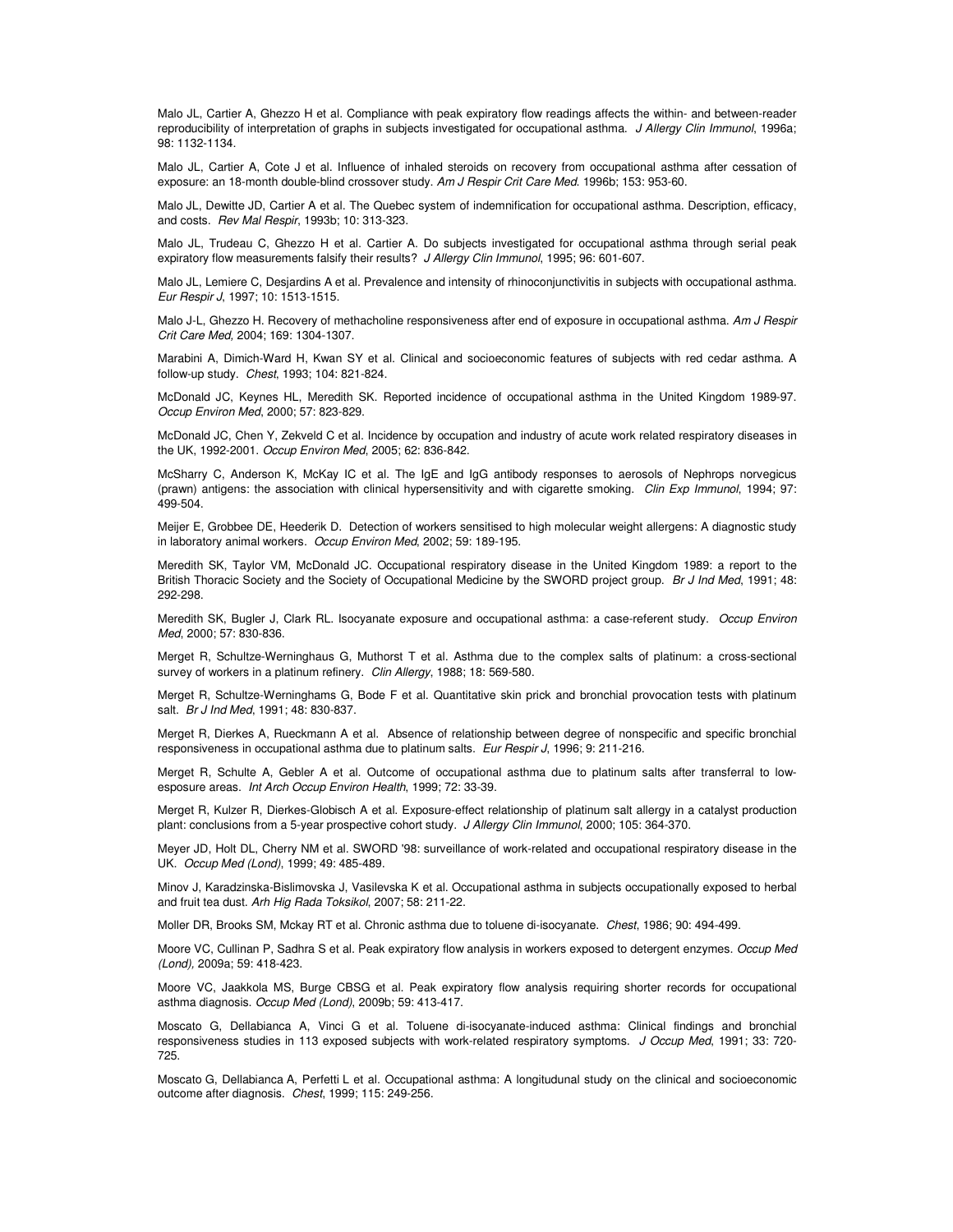Moscato G, Pignatti P, Yacoub M-R et al. Occupational asthma and occupational rhinitis in hairdressers. *Chest,* 2005; 128: 3590-3598.

Muller-Wening D, Neuhauss M. Protective effect of respiratory devices in farmers with occupational asthma. *Eur Respir J*, 1998; 12: 569-572.

Munoz X, Cruz MJ, Orriols R et al. Occupational asthma due to persulfate salts: diagnosis and follow-up. *Chest*, 2003; 123: 124-9.

Munoz X, Cruz MJ, Orriols R et al. Validation of specific inhalation challenge for the diagnosis of occupational asthma due to persulphate salts. *Occup Environ Med,* 2004; 61: 861-866.

Musk AW, Venables KM, Crook B et al. Respiratory symptoms, lung function, and sensitisation to flour in a British bakery. *Br J Ind Med*, 1989; 46: 636-642.

Newhouse ML, Tagg B, Pocock SJ et al. An epidemiological study of workers producing enzyme washing powders. *Lancet*, 1970; 1: 689-693.

Newill CA, Evans R, Khoury-MJ. Pre-employment screening for allergy to laboratory animals: epidemiologic evaluation of its potential usefulness. *J Occup Med*, 1986; 28: 1158-1164.

NHS Plus / Royal College of Physicians. *Latex allergy: occupational health aspects of management: a national guideline.* Royal College of Physicians. London. 2008.

Nielsen J, Welinder H, Jonsson B et al. Exposure to hexahydrophthalic and methylhexahydrophthalic anhydrides--doseresponse for sensitisation and airway effects. *Scand J Work Environ Health*, 2001; 27: 327-334.

Nielsen J, Welinder H, Bensryd I et al. Ocular and airway symptoms related to organic acid anhydride exposure--a prospective study. *Allergy* , 2006; 61: 743-749.

Nieuwenhuijsen MJ, Heederik D, Doekes G et al. Exposure-response relations of alpha-amylase sensitisation in British bakeries and flour mills. *Occup Environ Med*, 1999; 56: 197-201.

Niezborala M, Garnier R. Allergy to complex platinum salts: A historical prospective cohort study. *Occup Environ Med*, 1996; 53: 252-257.

Obase Y, Shimoda T, Mitsuta K et al. Two patients with occupational asthma who returned to work with dust respirators. *Occup Environ Med*, 2000; 57: 62-64.

Obata H, Dittrick M, Chan H et al. Sputum eosinophils and exhaled nitric oxide during late asthmatic reaction in patients with western red cedar asthma. *Eur Respir J*, 1999; 13: 489-495.

Orriols R, Costa R, Albanell M et al. Reported occupational respiratory diseases in Catalonia. *Occup Environ Med*, 2006; 63: 255-260.

Ortega HG, Daroowalla F, Petsonk EL et al. Respiratory symptoms among crab processing workers in Alaska: Epidemiological and environmental assessment. *Am J Ind Med*, 2001; 39: 598-607.

Osterman K, Zetterstrom O, Johansson SG. Coffee workers asthma. *Allergy*, 1982; 37: 313-322.

Padoan M, Pozzato V, Simoni M et al. Long-term follow-up of toluene di-isocyanate-induced asthma. *Eur Respir J*, 2003; 21: 637-640.

Park D, Moore VC, Burge CB et al. Serial PEF measurement is superior to cross-shift change in diagnosing occupational asthma. *Eur Respir J*, 2009; 34: 574-578.

Park HS, Kim YJ, Lee MK et al. Occupational asthma and IgE antibodies to reactive dyes. *Yonsei Med J*, 1989; 30: 298- 304.

Park HS, Nahm DH. Prognostic factors for toluene di-isocyanate-induced occupational asthma after removal from exposure. *Clin Exp Allergy*, 1997; 27: 1145-1150.

Park JW, Yang JY, Kim CW et al. Avoidance therapy in reactive dye-induced occupational asthma: long-term follow-up. *Ann Allergy Asthma Immunol*, 2006; 97: 551-556.

Park HW, Kim DI, Sohn SW et al. Outcomes in occupational asthma caused by reactive dye after long-term avoidance. *Clin Exp Allergy*, 2007; 37: 225-230.

Perrin B, Lagier F, L'Archeveque J et al. Occupational asthma: Validity of monitoring of peak expiratory flow rates and nonallergic bronchial responsiveness as compared to specific inhalation challenge. *Eur Respir J*, 1992; 5: 40-48.

Petsonk EL, Wang ML, Lewis DM et al. Asthma-like symptoms in wood product plant workers exposed to methylene diphenyl di-isocyanate. *Chest*, 2000; 118: 1183-1193.

Pezzini A, Riviera A, Paggiaro P et al. Specific IgE antibodies in twenty-eight workers with di-isocyanate-induced bronchial asthma. *Clin Allergy*, 1984; 14: 453-461.

Piipari R, Piirila P, Keskinen H et al. Exhaled nitric oxide in specific challenge tests to assess occupational asthma. *Eur Respir J*, 2002; 20: 1532-1537.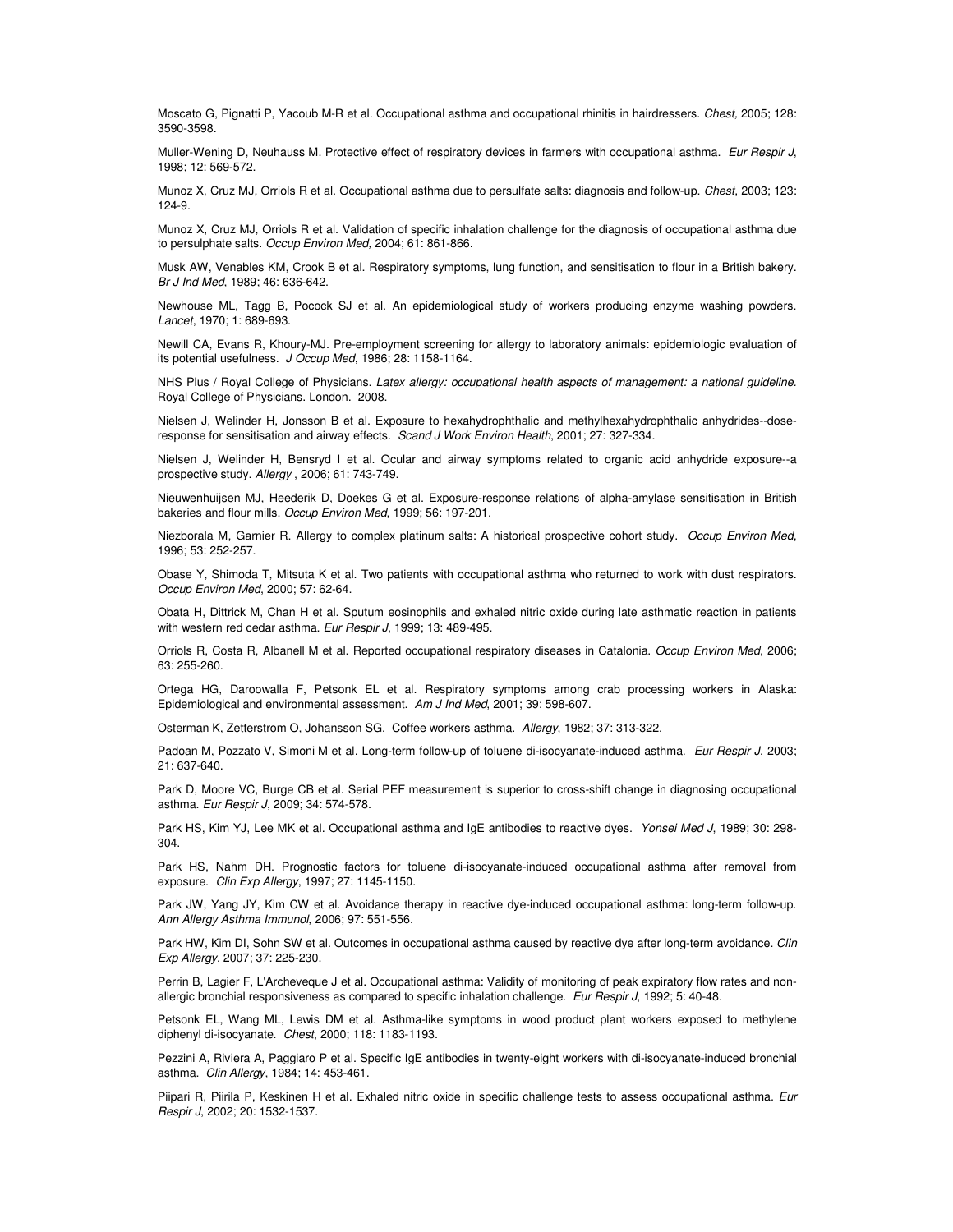Piirila PL, Nordman H, Keskinen HM et al. Long-term follow-up of hexamethylene di-isocyanate, diphenylmethane diisocyanate and toluene di-isocyanate-induced asthma. *Am J Respir Crit Care Med*, 2000; 162: 516-522.

Piirila PL, Keskinen HM, Luukkonen R et al. Work, unemployment and life satisfaction among patients with diisocyanate induced asthma--a prospective study. *J Occup Health,* 2005; 47: 112-118.

Piirila PL, Meuronen A, Majuri ML et al. Inflammation and functional outcome in diisocyanate-induced asthma after cessation of exposure. *Allergy*, 2008; 63: 583-591.

Pisati G, Baruffini A, Zedda S. Toluene di-isocyanate induced asthma: Outcome according to persistence or cessation of exposure. *Br J Ind Med*, 1993; 50: 60-64.

Pisati G, Baruffini A, Bernabeo F et al. Rechallenging subjects with occupational asthma due to toluene diisocyanate (TDI), after long-term removal from exposure. *Int Arch Occup Environ Health,* 2007; 80: 298-305.

Platts-Mills T-A, Longbottom J, Edwards J et al. Occupational asthma and rhinitis related to laboratory rats: serum IgG and IgE antibodies to the rat urinary allergen. *J Allergy Clin Immunol*, 1987; 79: 505-515.

Poonai N, van Diepen S, Bharatha A et al. Barriers to diagnosis of occupational asthma in Ontario. *Can J Public Health*, 2005; 96: 230-233.

Prichard MG, Ryan G, Musk AW. Wheat flour sensitisation and airways disease in urban bakers. *Br J Ind Med*, 1984; 41: 450-454.

Pronk A, Preller L, Raulf-Heimsoth M et al. Respiratory symptoms, sensitization, and exposure response relationships in spray painters exposed to isocyanates. *Am J Respir Crit Care Med,* 2007; 176: 1090-1097.

Provencher S, Labreche FP, De Guire L. Apr. Physician based surveillance system for occupational respiratory diseases: the experience of PROPULSE, Quebec, Canada. *Occup Environ Med*, 1997; 54: 272-276.

Quirce S, Contreras G, Dybuncio A et al. Peak expiratory flow monitoring is not a reliable method for establishing the diagnosis of occupational asthma. *Am J Respir Crit Care Med*, 1995; 152: 1100-1102.

Rachiotis G, Savani R, Brant A et al. Outcome of occupational asthma after cessation of exposure: a systematic review. *Thorax*, 2007; 62: 147-152.

Redlich CA, Stowe MH, Wisnewski AV et al. Subclinical immunologic and physiologic responses in hexamethylene diisocyanate - exposed auto body shop workers. *Am J Ind Med*, 2001; 39: 587-597.

Reijula K, Haahtela T, Klaukka T et al. Incidence of occupational asthma and persistent asthma in young adults has increased in Finland. *Chest*, 1996; 110: 58-61

Renstrom A, Malmberg P, Larsson K et al. Prospective study of laboratory animal allergy: factors predisposing to sensitisation and development of allergic symptoms. *Allergy*, 1994; 49: 548-552.

Revsbech P, Anderson G. Diurnal variation in peak expiratory flow rate among grain elevator workers. *Br J Ind Med*, 1989; 46: 566-569.

Ricciardi L, Fedele R, Saitta S et al. Occupational asthma due to exposure to iroko wood dust. *Ann Allergy Asthma Immunol*, 2003; 91: 393-397.

Romano C, Sulotto F, Piolatto G et al. Factors related to the development of sensitisation to green coffee and castor bean allergens among coffee workers. *Clin Exp Allergy*, 1995; 25: 643-650.

Rosenberg N, Garnier R, Rousselin X et al. Clinical and socio-professional fate of isocyanate-induced asthma. *Clin Allergy*, 1987; 17: 55-61.

Ross DJ, Mcdonald JC. Health and employment after a diagnosis of occupational asthma: a descriptive study. *Occup Med (Lond)*, 1998; 48: 219-225.

Saary MJ, Kanani A, Alghadeer H et al. Changes in rates of natural rubber latex sensitivity among dental school students and staff members after changes in latex gloves. *J Allergy Clin Immunol*, 2002; 109: 131-135.

Sallie BA, Ross DJ, Meredith SK et al. SWORD '93. Surveillance of work-related and occupational respiratory disease in the UK. *Occup Med (Lond)*, 1994; 44: 177-182.

Santos MS, Jung H, Peyrovi J et al. Occupational asthma and work-exacerbated asthma: factors associated with time to diagnostic steps. *Chest,* 2007; 131: 1768-1775.

Sauni R, Kauppi P, Helaskoski E et al. Audit of quality of diagnostic procedures for occupational asthma. *Occup Med (Lond),* 2009; 59: 230-236.

Schlunssen V, Schaumburg I, Heederik D et al. Indices of asthma among atopic and non-atopic woodworkers. *Occup Environ Med*, 2004; 61: 504-511.

Sjaheim T, Halstensen TS, Lund MB et al. Airway inflammation in aluminium potroom asthma. *Occup Environ Med*, 2004; 61: 779-785.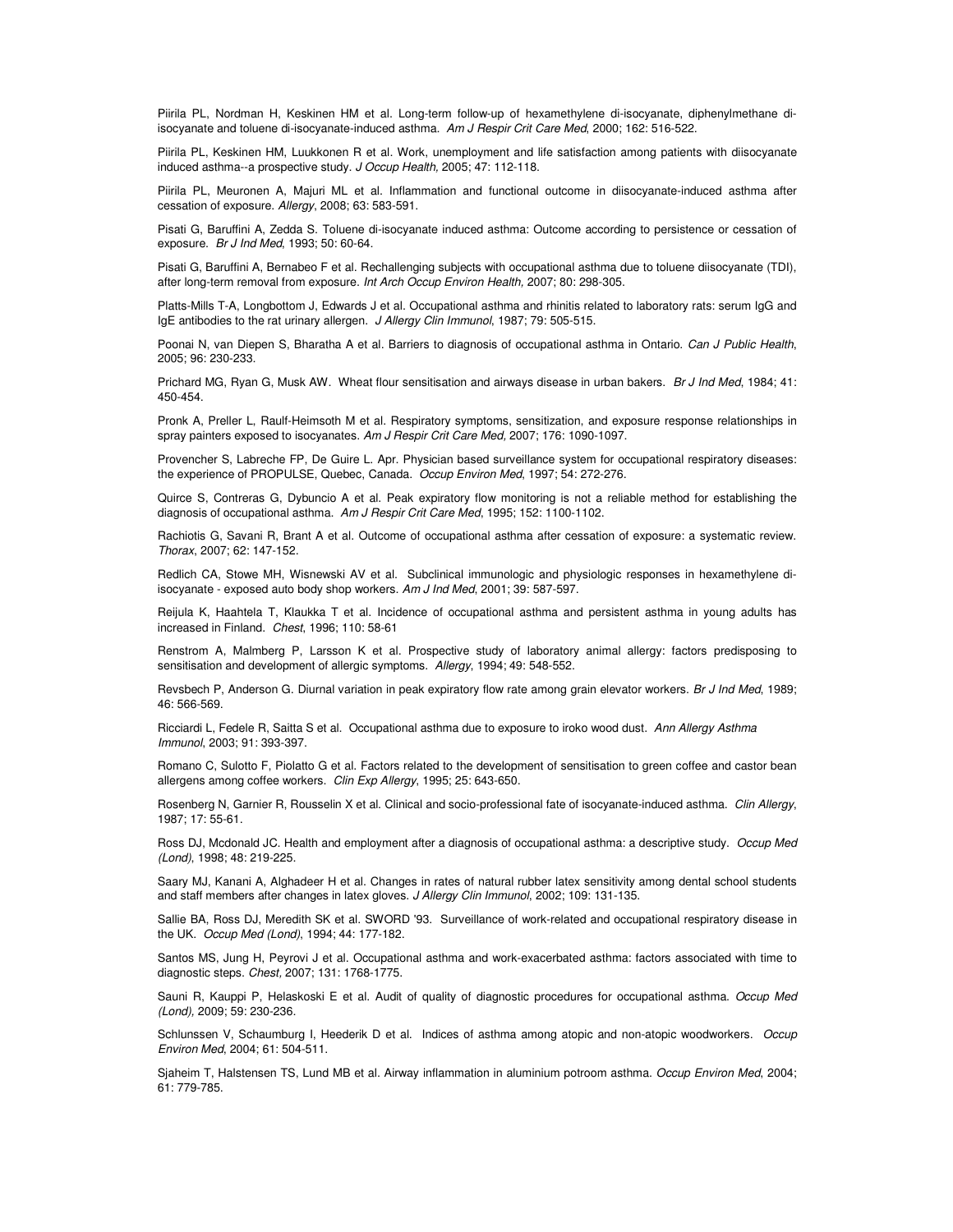Sjostedt L, Willers S. Predisposing factors in laboratory animal allergy: a study of atopy and environmental factors. *Am J Ind Med*, 1989; 16: 199-208.

Sjostedt L, Willers S, Orbaek P. A follow-up study of laboratory animal exposed workers: the influence of atopy for the development of occupational asthma. *Am J Ind Med*, 1993; 24: 459-469.

Skjold T, Dahl R, Juhl B et al. The incidence of respiratory symptoms and sensitisation in baker apprentices. *Eur Respir J*, 2008; 32: 452-459.

Slovak AJ. Occupational asthma caused by a plastics blowing agent, azodicarbonamide. Thorax, 1981; 36: 906-909.

Slovak AJM, Orr RG, Teasdale EL. Efficacy of the helmet respirator in occupational asthma due to laboratory animal allergy. *Am Ind Hyg Assoc J*, 1985; 46: 411-415.

Smith AM, Amin HS, Biagini RE et al. Percutaneous reactivity to natural rubber latex proteins persists in health-care workers following avoidance of natural rubber latex. *Clin Exp Allergy*, 2007; 37: 1349-1356.

Smith T. Latent period for symptomatic sensitization in bakeries. *Occup Med (Lond),* 2005; 55: 93-95.

Stenton S, Beach JR, Avery AJ et al. The value of questionnaires and spirometry in asthma surveillance programmes in the workplace. *Occup Med (Lond)*, 1993; 43: 203-206.

Storaas T, Steinsvåg SK, Florvaag E et al. Occupational rhinitis: diagnostic criteria, relation to lower airway symptoms and IgE sensitization in bakery workers. Acta Otolaryngol. 2005; 125: 1211-7.

Swierczynska-Machura D, Krakowiak A, Wiszniewska M et al. Exhaled nitric oxide levels after specific inahalatory challenge test in subjects with diagnosed occupational asthma. *Int J Occup Med Environ Health*, 2008; 21: 219-225.

Taivainen AI, Tukiainen HO, Terho EO et al. Powered dust respirator helmets in the prevention of occupational asthma among farmers. *Scand J Work Environ Health*, 1998; 24: 503-507.

Talini D, Benvenuti A, Carrara M et al. Diagnosis of flour-induced occupational asthma in a cross-sectional study. *Respir Med*, 2002; 96: 236-243.

Tarlo SM, Broder I. Outcome of assessment for occupational asthma. *Chest*, 1991; 100: 329-335.

Tarlo SM, Liss G, Corey P et al. A workers' compensation claim population for occupational asthma. Comparison of subgroups. *Chest*, 1995; 107: 634-641.

Tarlo SM, Liss GM, Dias C et al. Assessment of the relationship between isocyanate exposure levels and occupational asthma. *Am J Ind Med*, 1997a; 32: 517-521.

Tarlo SM, Banks D, Liss G et al. Outcome determinants for isocyanate induced occupational asthma among compensation claimants. *Occup Environ Med*, 1997b; 54: 756-761.

Tarlo SM, Easty A, Eubanks K et al. Outcomes of a natural rubber latex control program in an Ontario teaching hospital. *J Allergy Clin Immun*, 2001; 108: 628-633.

Tarlo SM, Liss GM, Yeung KS. Changes in rates and severity of compensation claims for asthma due to diisocyanates: a possible effect of medical surveillance measures. Occup Environ Med. 2002; 59: 58-62.

Tee RD, Cullinan P, Welch J et al. Specific Ige to isocyanates: A useful diagnostic role in occupational asthma. *J Allergy Clin Immunol*, 1998; 101: 709-715.

Toren K, Jaervholm B, Brisman J et al. Adult-onset asthma and occupational exposures. *Scand J Work Environ Health*, 1999; 25: 430-435.

Toren K, Blanc P. Asthma caused by occupational exposures is common: A systematic analysis of estimates of the population-attributable fraction. *BMC Pulm Med*, 2009; 9: 7.

Ucgun I, Ozdemir N, Metintas M et al. Prevalence of occupational asthma among automobile and furniture painters in the center of Sekisehir (Turkey): the effects of atopy and smoking habits on occupational asthma. *Allergy*, 1998; 53; 1096- 1100.

Valentino M, Pizzichini MA, Monaco F et al. Latex-induced asthma in four healthcare workers in a regional hospital. *Occup Med (Lond)*, 1994; 44: 161-164.

van Kampen V, Rabstein S, Sander I et al. Prediction of challenge test results by flour-specific IgE and skin prick test in symptomatic bakers. *Allergy*, 2008; 63: 897-902.

Vandenplas O, Delwiche JP, Evrard G et al. Prevalence of occupational asthma due to latex among hospital personnel. *Am J Respir Crit Care Med*, 1995a; 151: 54-60.

Vandenplas O, Delwiche JP Depelchin S et al. Latex gloves with a lower protein content reduce bronchial reactions in subjects with occupational asthma caused by latex. *Am J Respir Crit Care Med*, 1995b; 151: 887-891.

Vandenplas O, Binard-Van-Cangh F, Brumagne A et al. Occupational asthma in symptomatic workers exposed to natural rubber latex: Evaluation of diagnostic procedures. *J Allergy Clin Immunol*, 2001; 107: 542-547.